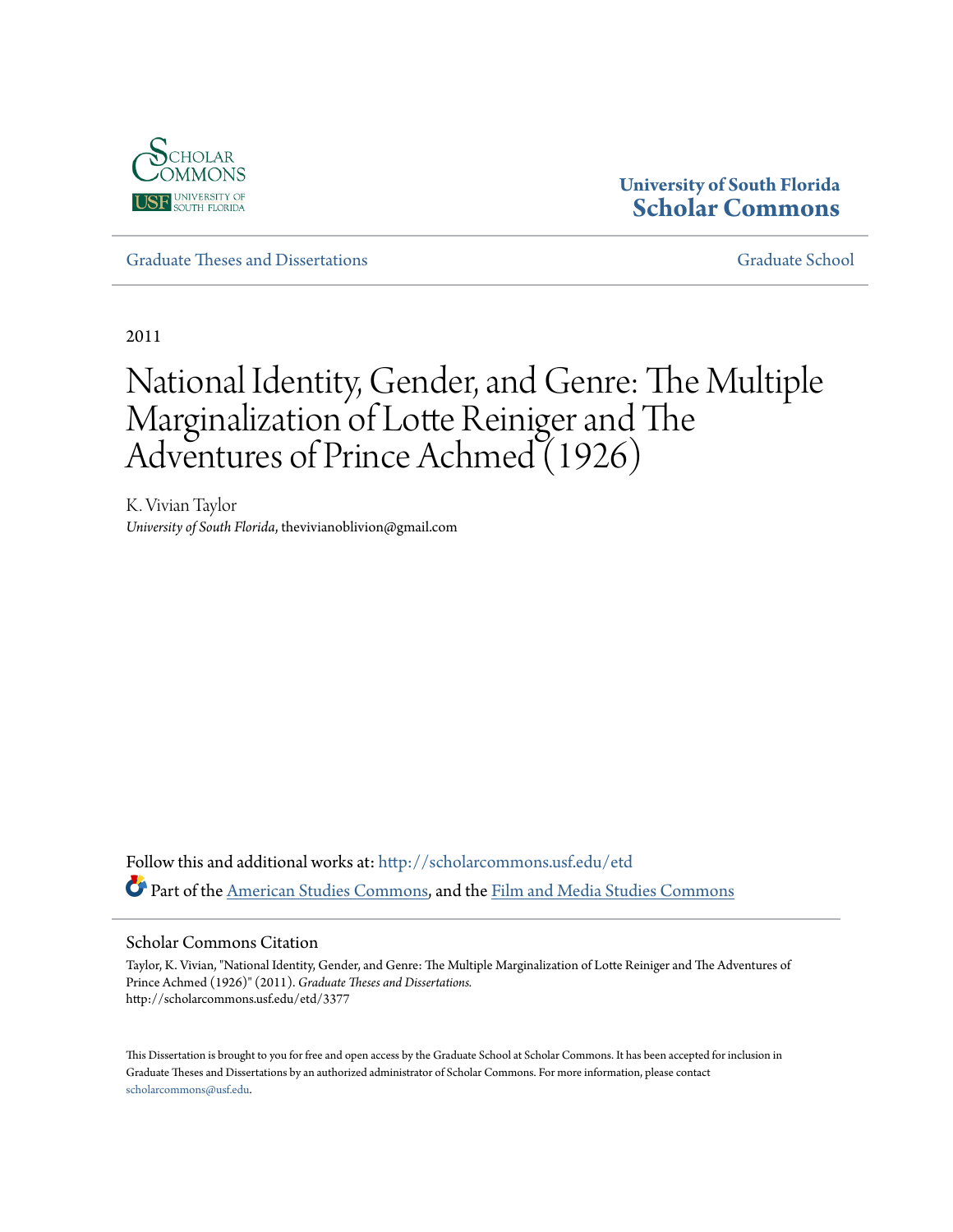### Nationality, Gender, and Genre: The Multiple Marginalization of Lotte Reiniger and

*The Adventures of Prince Achmed* (1926)

by

#### K. Vivian Taylor

A dissertation submitted in partial fulfillment of the requirements for the degree of Doctor of Philosophy Department of English College of Arts and Sciences University of South Florida

Major Professor: Phillip Sipiora, Ph.D. Margit Grieb, Ph.D. Victor Peppard, Ph.D. Jerry Ball, Ph.D.

> Date of Approval: March 31, 2011

Keywords: film history, animation studies, Disney myth, Lotte Reiniger, literary adaptation

© Copyright 2011, K. Vivian Taylor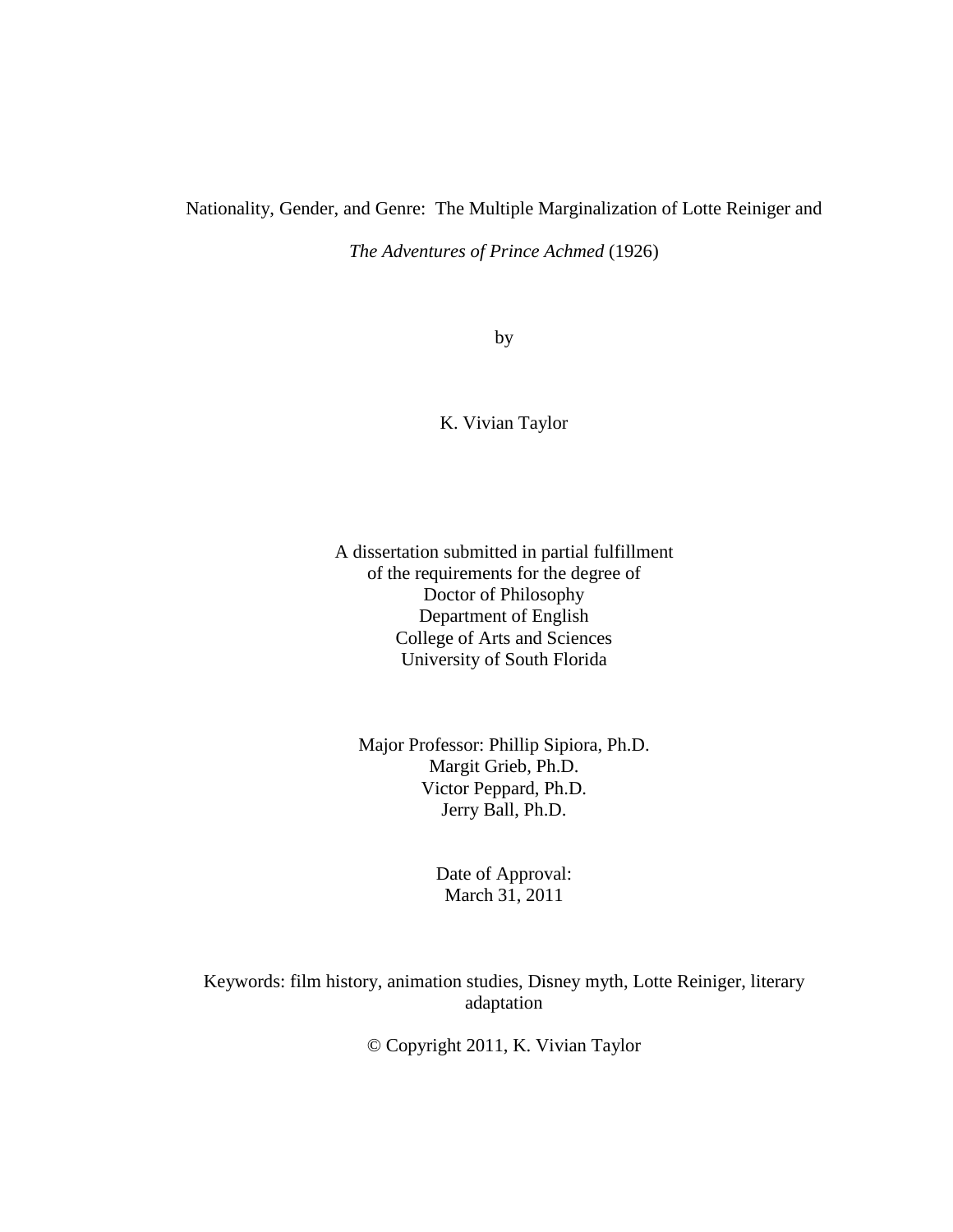#### **DEDICATION**

For Joni Bernbaum and Judi McBride, who taught me that justice doesn't come from a courtroom, but it sure helps. For Margit and Dr. Sipiora, who fought the good fight. For Dr. Ball and Cyndy, who inspired me to study English. For my parents, Whiz and Karen, who taught me the meaning of dedication. For Hannah and Kirsten, who are the future.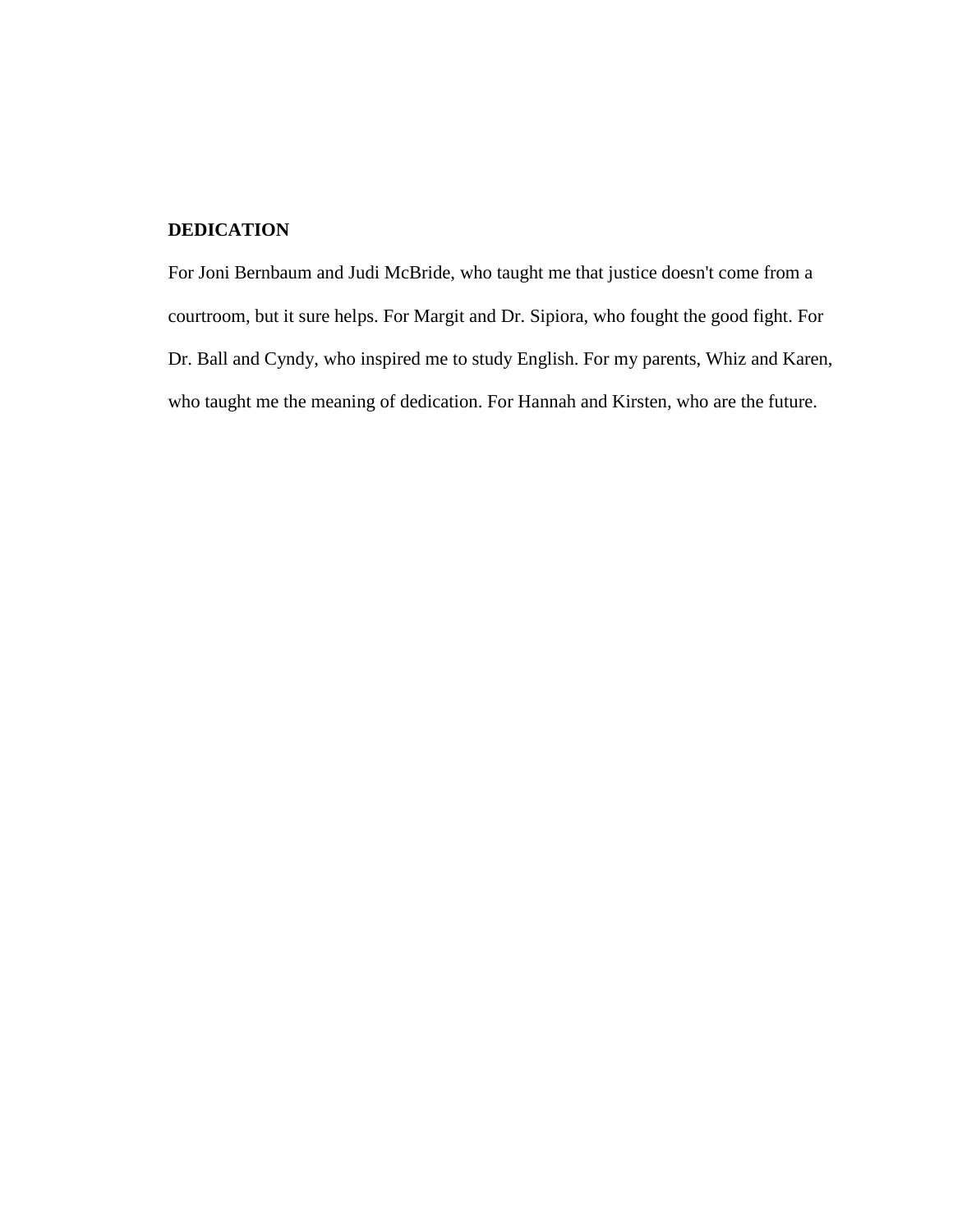#### **ACKNOWLEDGEMENTS**

I am grateful to my committee members, who undoubtedly had other things to do but helped me anyway. I would like to thank Dr. Noga Wizansky at the Institute for European Studies for providing me with research from the Reiniger archives in Tübingen. I am grateful to Dr. Thomas Elsaesser at the University of Amsterdam for his quick response about a Reiniger discrepancy in his book, *Weimar Cinema and After*. I am also thankful for Margit Grieb's German Expressionism film course, which introduced me to the films of Lotte Reiniger. Lastly, without Lee Davidson, I would never made it through this program.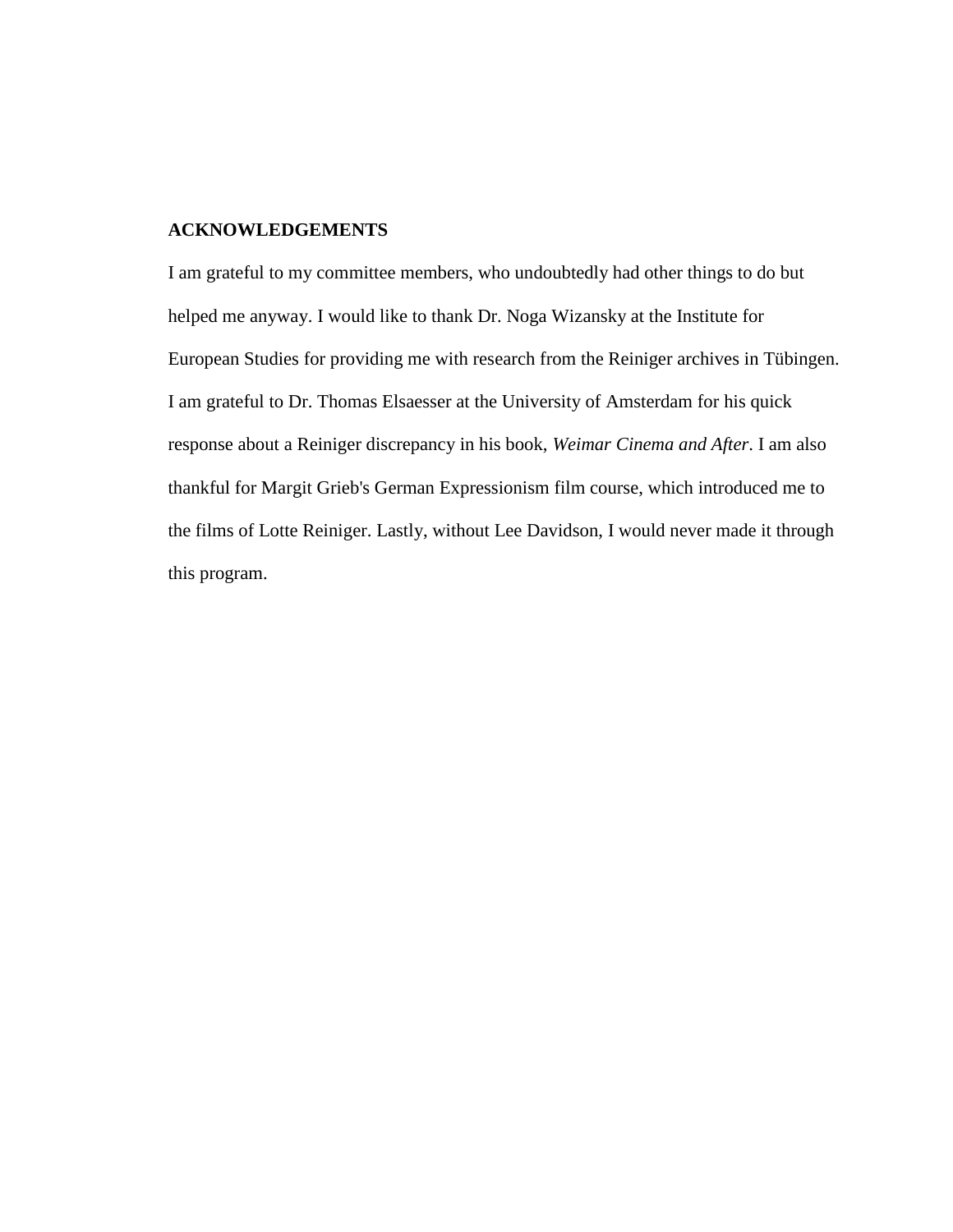## **TABLE OF CONTENTS**

| CHAPTER TWO—THE NEGATIVE IMPACT OF NATIONAL IDENTITY ON<br>THE DISCOURSE POSITION OF LOTTE REINIGER AND PRINCE |  |
|----------------------------------------------------------------------------------------------------------------|--|
|                                                                                                                |  |
|                                                                                                                |  |
|                                                                                                                |  |
|                                                                                                                |  |
|                                                                                                                |  |
|                                                                                                                |  |
|                                                                                                                |  |
|                                                                                                                |  |
|                                                                                                                |  |
| CHAPTER THREE-GENDER, LOTTE REINIGER, AND THE ADVENTURES                                                       |  |
|                                                                                                                |  |
|                                                                                                                |  |
|                                                                                                                |  |
|                                                                                                                |  |
|                                                                                                                |  |
| CHAPTER FOUR—GENRE: ANIMATION AS CULTURAL MARGINALIA75                                                         |  |
|                                                                                                                |  |
|                                                                                                                |  |
|                                                                                                                |  |
|                                                                                                                |  |
|                                                                                                                |  |
|                                                                                                                |  |
|                                                                                                                |  |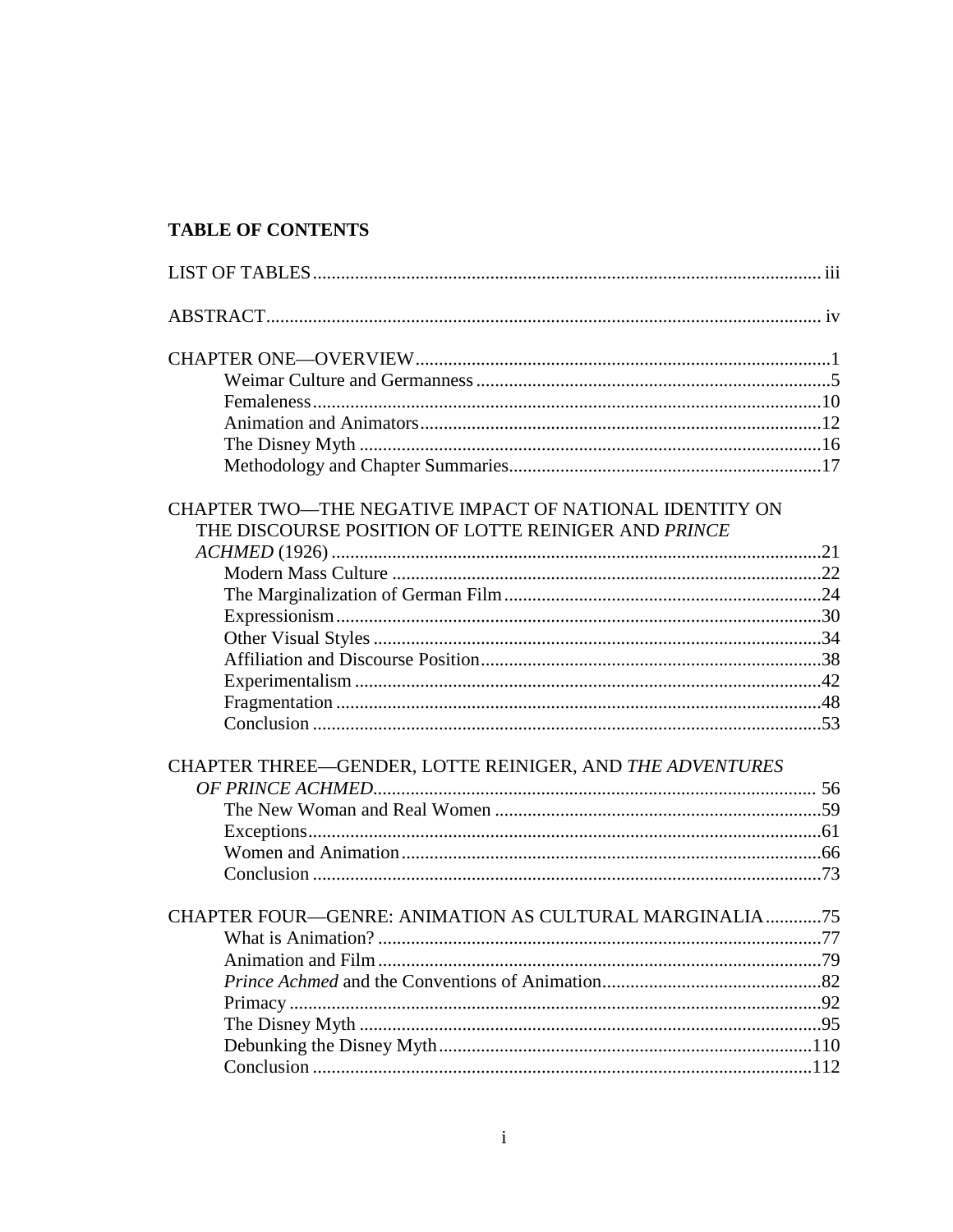| APPENDIX II— ANNOTATED BIBLIOGRAPHY OF PUBLISHED |  |
|--------------------------------------------------|--|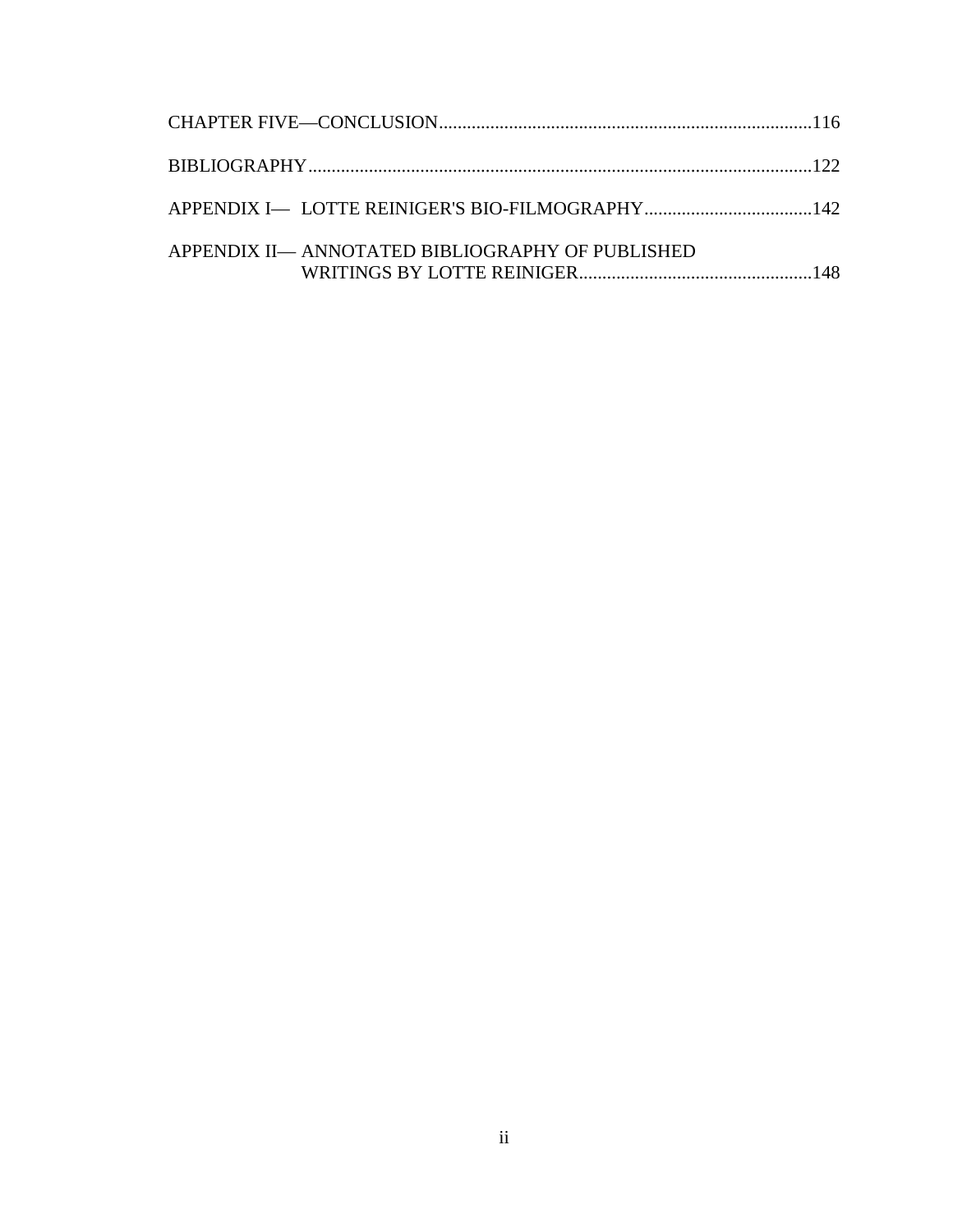## **LIST OF TABLES**

| Table 1. A Representative Sampling of Sources That Incorrectly Credit Disney      |
|-----------------------------------------------------------------------------------|
|                                                                                   |
| Table 2. A Representative Sampling of Sources That Incorrectly Credit Disney with |

Invention and Application of the Multiplane Camera.....................................100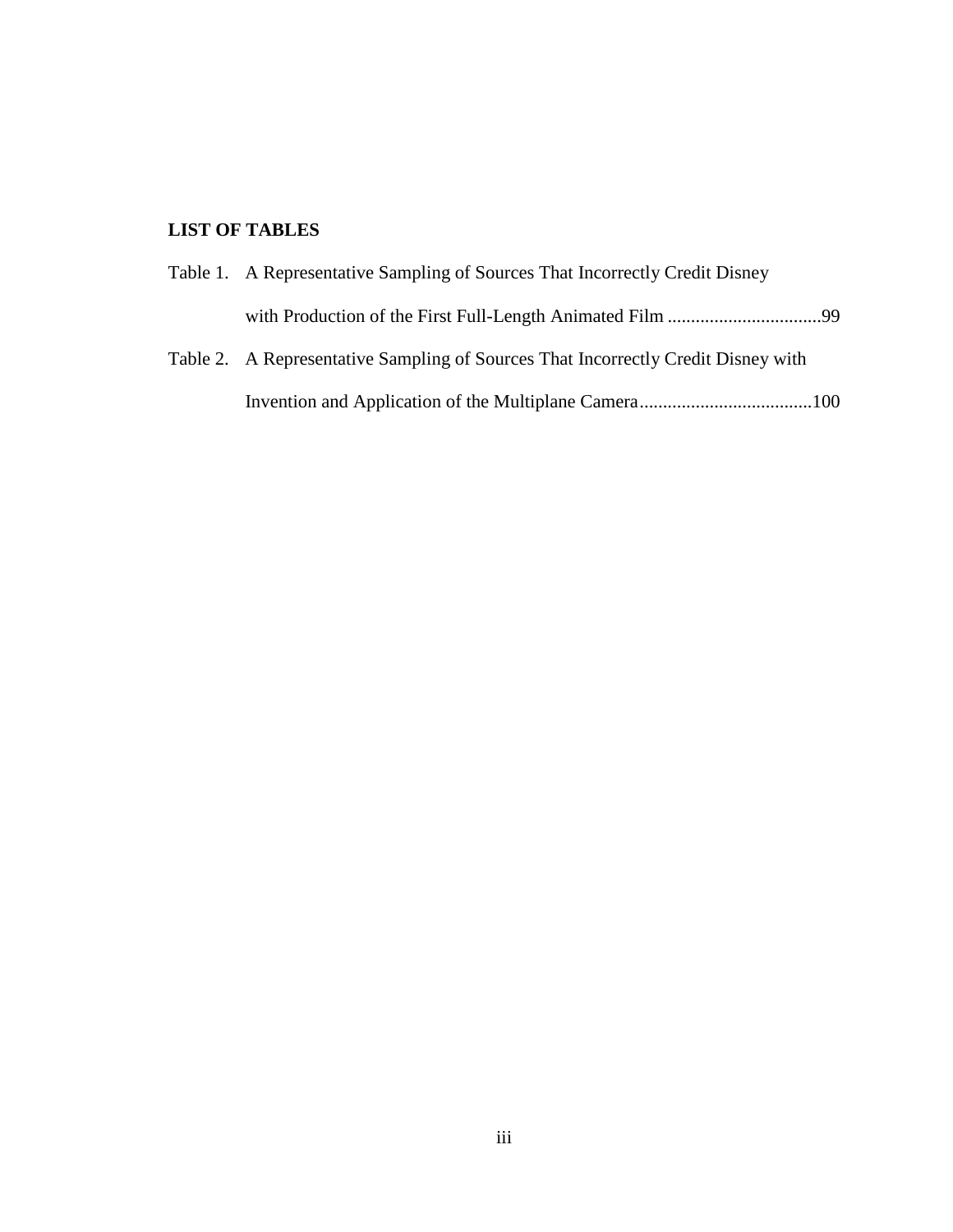#### **ABSTRACT**

Contemporary American visual culture is saturated with animation, from websites and advertisements to adult and children's television programs. Animated films have dominated the American box office since *Toy Story* (1995) and show no signs of relenting, as demonstrated by *Up* (2009) and *Alice in Wonderland* (2010). Scholarly interest in animation has paralleled the steady rise of the popularity of the medium. Publications addressing animation have migrated from niche journals, such as such as *Animation Journal* and *Wide Angle*, to one of the most mainstream English-language publications, the Modern Language Association's *Profession*, which included Judith Halberstam's article "Animation" in 2009, in which she discusses the potential of animation to transcend outdated notions of disciplinary divides and to unify the sciences and humanities. However, the origins of the animated feature film remain obscured. My dissertation clarifies this obscurity by recovering Lotte Reiniger, the inventor of the multiplane camera and producer of the first animated feature film, *The Adventures of Prince Achmed* (1926).

Because of the international and interdisciplinary qualities of animation, my project draws upon a wide array of disciplines including film theory, historiography, and criticism; European modernisms; animation studies; early German culture; folklore; and literary adaptation. In order to explore such diverse subject matter I utilize feminist, discourse, Marxist/cultural, and film theories.

iv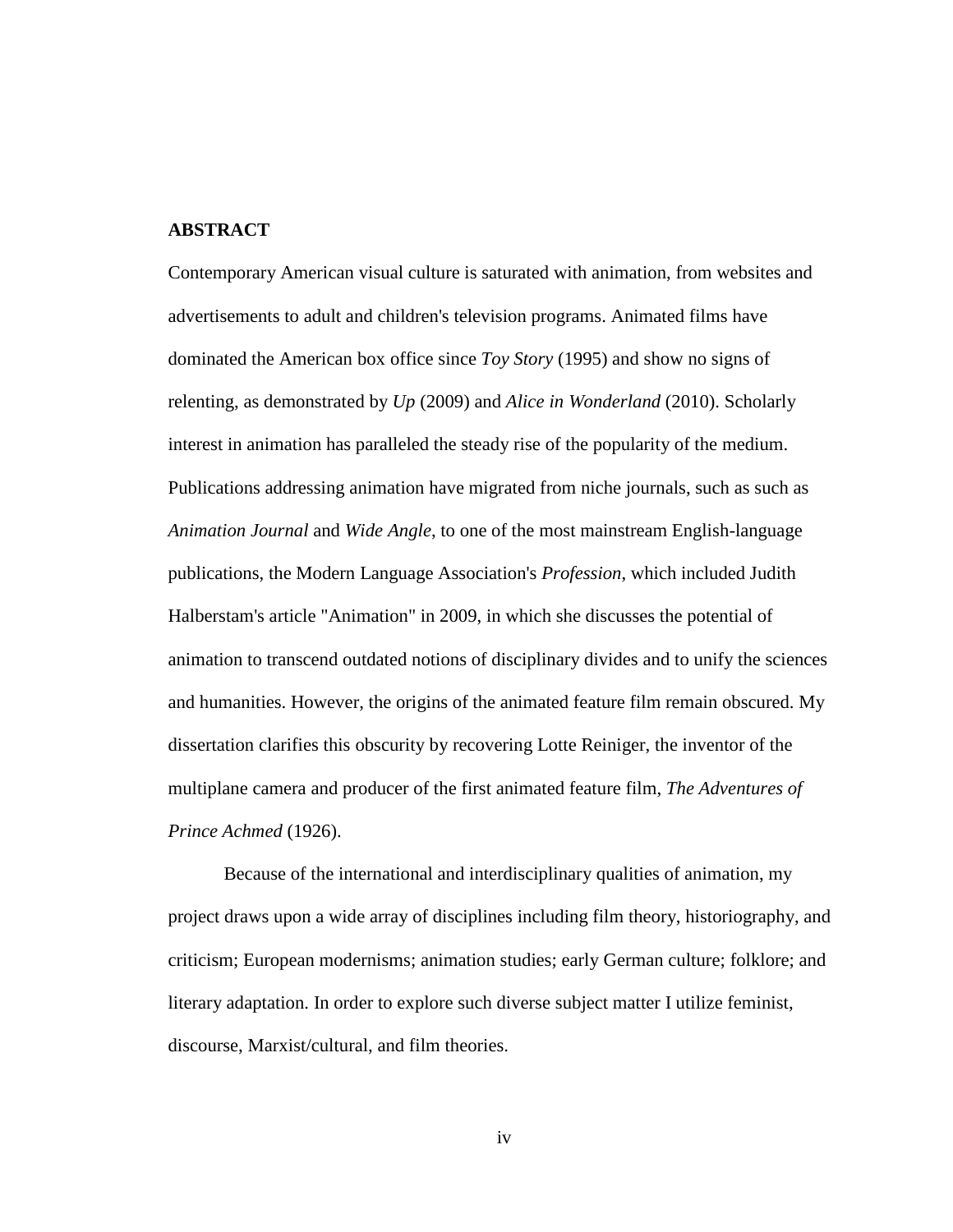My first chapter demonstrates inconsistencies concerning the development of the animated film throughout animation scholarship despite the recent proliferation of publications. Most of the scholarship misattributes the innovations of Reiniger, including her invention of the multiplane camera and the animated feature film, to the Disney Company. The related scholarship reveals a suspicious omission, or passing mention, of Reiniger. The conflicting and sparse scholarship prompts my inquiry into the causes of her critical marginalization.

In the second chapter I historically and culturally contextualize Reiniger by examining contemporaneous writers and artists, as well as the early German film industry. I argue that (German) national identity negatively impacted her and the film's discourse position. I contextualize *Prince Achmed* within Expressionism, Bauhaus, Constructivism, Dada, Surrealism, and the New Objectivity and measure it by contemporaneous critical standards represented by Kracauer, Balázs, and Arnheim. An analysis of the film as an adaptation of a popular literary text highlights its formal singularity: its status as an independent animated feature. Despite initial critical acclaim and use of elements from celebrated visual movements, the very elements that are unique to the film have historically contributed to its critical neglect. I posit that 1926, the year of *Prince Achmed*'s Berlin and Parisian releases, was a particularly difficult time for the German film industry. The difficulties of this era were intensified for independent productions, such as *Prince Achmed*. Hollywood had established hegemony after targeting its only competition, the German film industry. Americanism dominated Weimar culture, resulting in domestic critical neglect of German film. Anti-German

v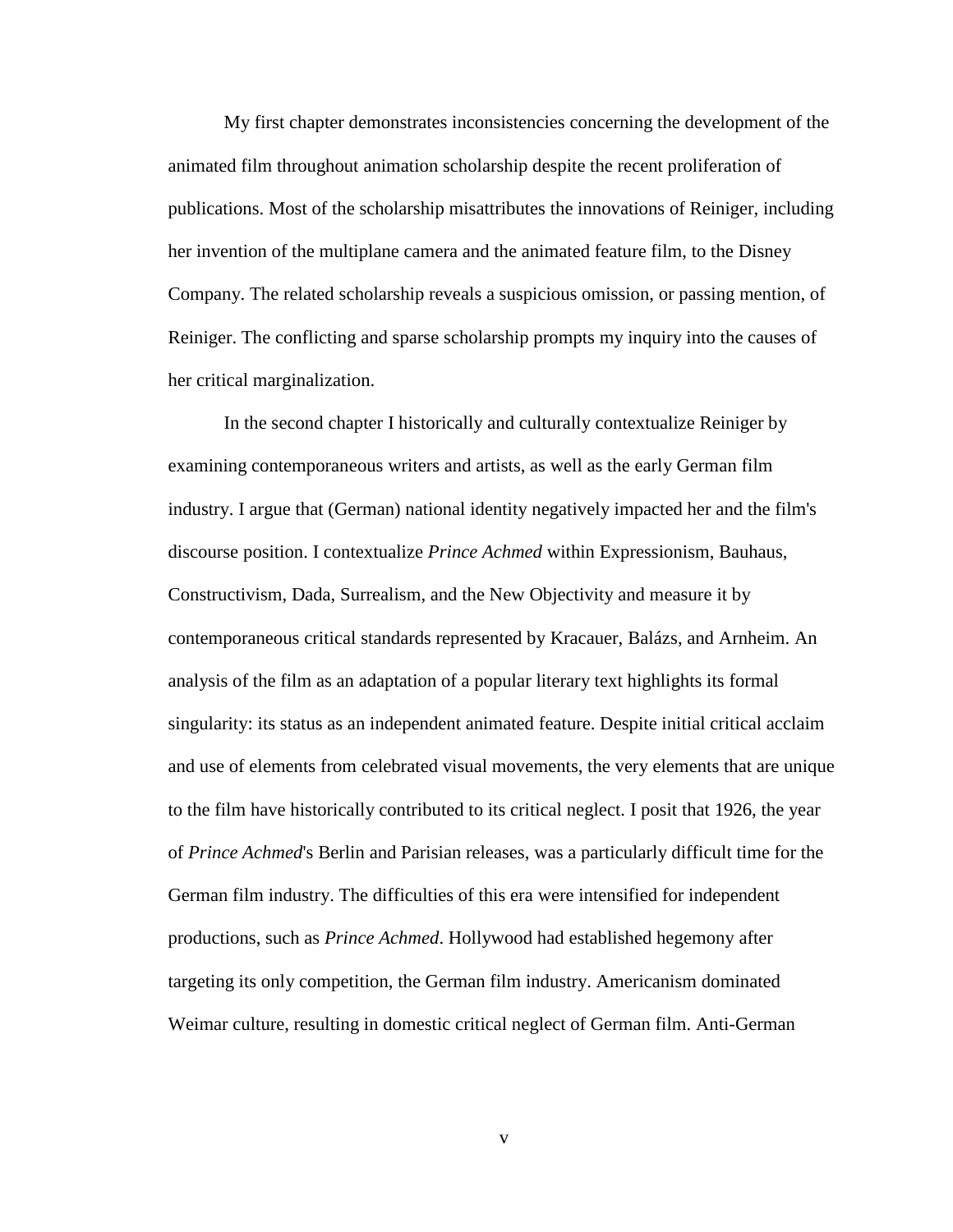sentiment abounded internationally. The convergence of these events coincided with the release of *Prince Achmed* and further damaged its critical legacy.

In chapter three I consider the influence of gender on the discourse positions of Reiniger and *Prince Achmed*. An overview of contemporaneous female artists and filmmakers elucidates the complicated relationships between women and film and women and modernity. Invoking Guyatri Chakravorty Spivak's interrelated concepts of the "politics of interpretation," "cultural marginalia," and "masculist centrality/feminist marginality," I posit *Prince Achmed* as a feminist celebration of handicraft and a critique of modern culture. Reiniger embraces her relegation to the private/domestic/feminine realm by revolutionizing silhouette cutting in the form of animated (feature) film. In *Prince Achmed*she critiques the contradiction between imagery of the New Woman and the actual plight of women in modernity.

After situating animated film within the larger genre of film, in chapter four I reflect upon the scholarly tendency to relegate film to a status subordinate to traditional visual media, thereby further marginalizing animation. In this chapter I also define and debunk the Disney myth, which includes widespread misconceptions that Disney invented the multiplane camera and pioneered the animated feature film. I highlight contributing factors such as a noticeable lack of animation scholarship (Edera; Pilling) and a gap in interwar German history during which *Prince Achmed* was produced (Kracauer; Arnheim; Edera). The concept of "historical imaginary" developed by Elsaesser and Foucauldian "mechanisms of power" assist an understanding of the creation and nearly century-long perpetuation of the Disney myth, which has lost relevance to contemporary critical discourse.

vi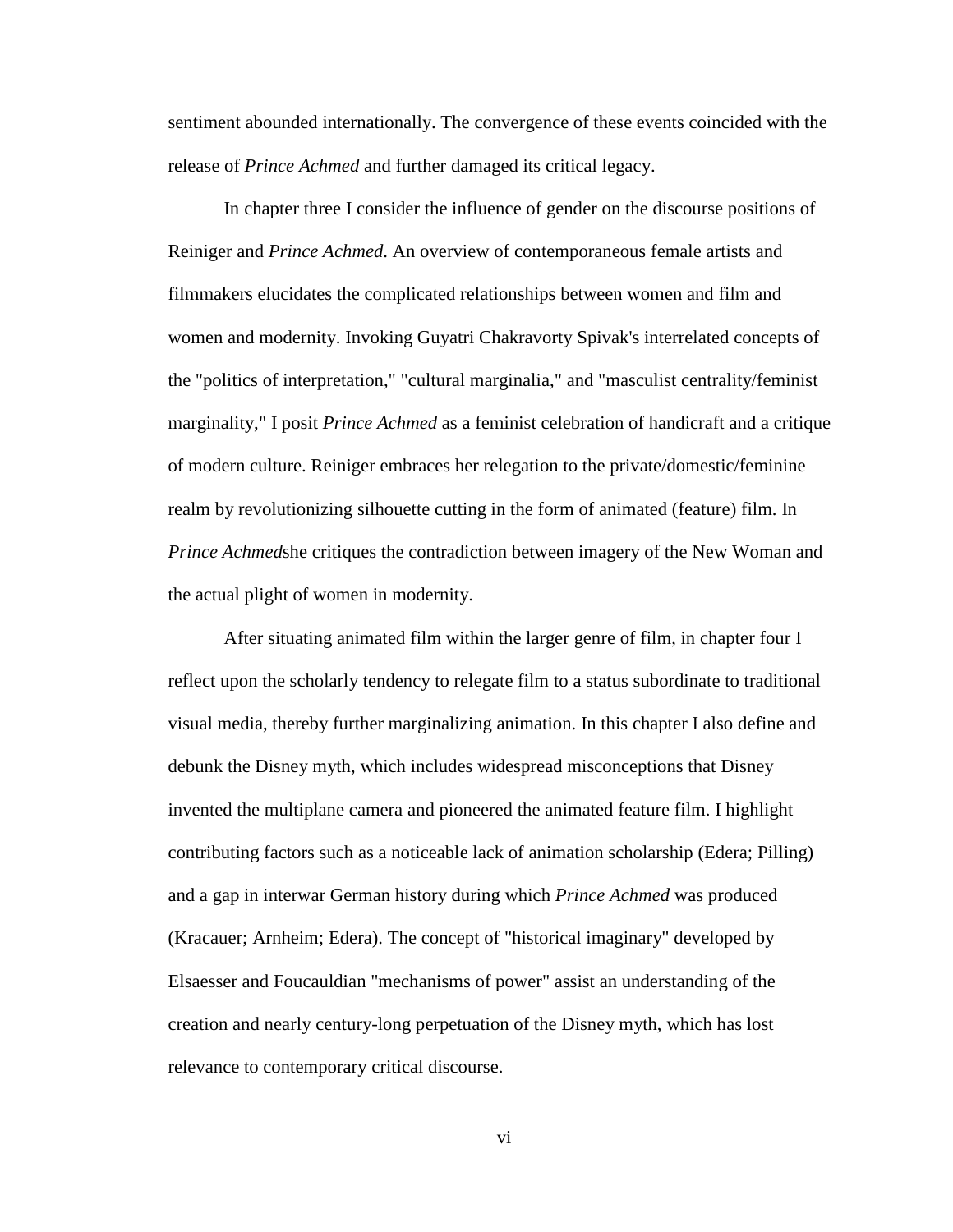Having established primary and tertiary causes of the marginalization of Reiniger and *Prince Achmed*, I determine that this is a timely project since, according to Walter Benjamin, all images become intelligible only in later corresponding epochs. This "synchronicity" renders *Prince Achmed* comprehensible to critics in contemporary American animation-saturated culture. Because each chapter focuses on an element of otherness, my project illuminates the individual and culminating effects of national identity, gender, and genre on film history and discourse. By restoring Lotte Reiniger and *Prince Achmed* to their rightful discourse positions, my dissertation challenges existing understandings of the origins of animated film and development of the medium of film. Furthermore, my project encourages interdisciplinary scholarship, ongoing recovery of women and other historically overlooked groups, and interrogations of literary and other canonization.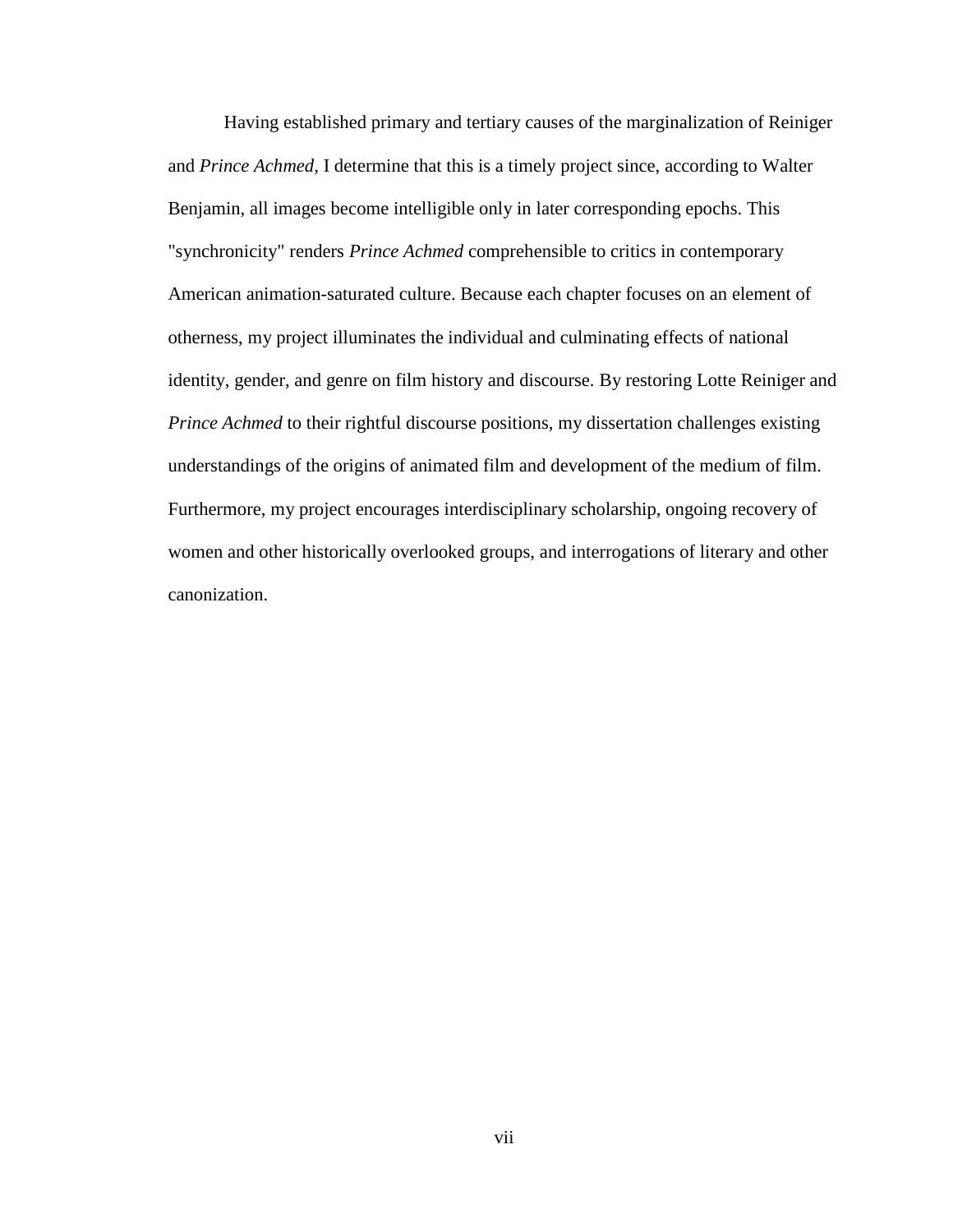#### **CHAPTER ONE--OVERVIEW**

*Die Geschichte des Prinzen Achmed* (*The Adventures of Prince Achmed*) premiered May 1926 at Volksbühne on Bülowplatz in a remote northern Berlin theatre on an off-season Sunday, which was not typically a day to attend the cinema. The audience, which included Fritz Lang, Thea von Harbou, Karl With, László Moholy-Nagy, G.W. Pabst, and Bertolt Brecht, enthusiastically applauded throughout the film (Reiniger *Shadow* 4; Beckerman 40; Reiniger qtd. in Pilling 11; Ratner 48). Although it was not an official press screening, some members of the press attended the informal premiere thanks to the efforts of Bertolt Brecht (Reiniger, *Shadow* 3; Reiniger qtd. in Pilling 11). *Prince Achmed* also premiered in Paris in July at Louis Jouvet's Comédie theatre on the Champs Elysées and in Berlin in September 1926 at Gloria Palast (White, *Walking* 15; Reiniger, *Shadow*  3). French filmmakers René Clair and Jean Renoir attended the Paris premiere and admired Reiniger's work. At that premiere Reiniger and her husband Carl Koch met and became close lifelong friends with Renoir (Reiniger qtd. in Pilling 13; Grant 180). *Prince Achmed* was shown in Tokyo in 1929 (White, *Walking* 15; Council of the London Film Society 208). In 1926 the London Film Society administered write-in ballots to its members to determine which films they would most like to screen in upcoming seasons.<sup>[1](#page-14-0)</sup>

<sup>&</sup>lt;sup>1</sup> Throughout this dissertation, "film(s)" generally refers to individual or groups of films while "cinema" refers to films and includes related activities, such as marketing, promotion, merchandizing, and reception. In *Cinema's Third Machine* (1993) Weimar cinema scholar Sabine Hake points out the difference between cinema and film:

While the term *Kino*, like its predecessors *Kientopp* and *Kinematograph*, still acknowledged the technological foundations of cinema, the term *Film* claimed independence from all external influences, and thus legitimized the critic's exclusive attention to the individual film and its particular artistic qualities. (107)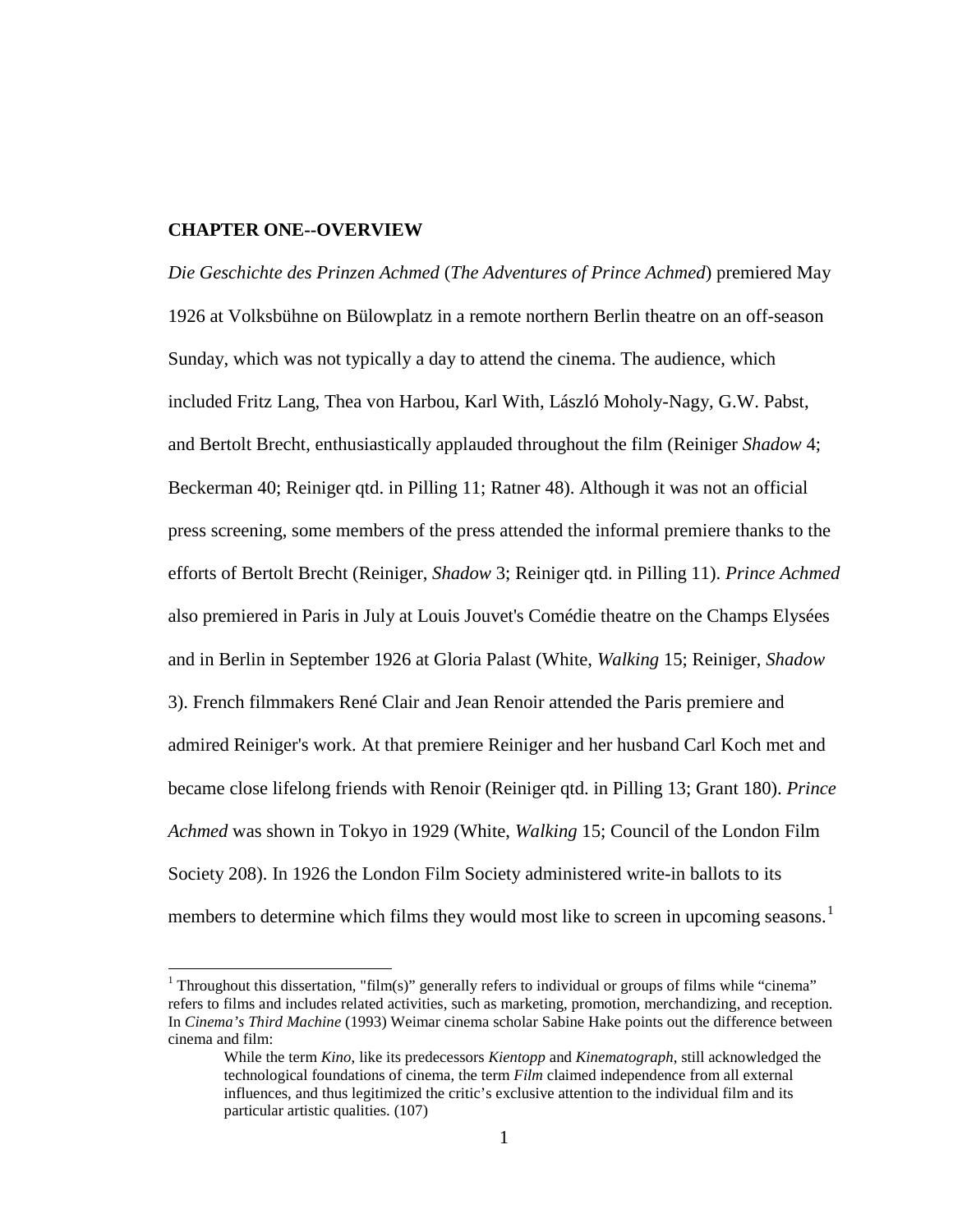*Prince Achmed* ranked first in popularity alongside Eisenstein's *Battleship Potemkin* among Film Society members (Council of the London Film Society 36). However, the lack of an American release stalled the film's international success. Aside from two elite 1931 screenings most American audiences would not see it until 1942. This lapse between the initial international acclaim for the film and its American debut began the tradition of obscurity that since has surrounded the film and its maker. According to animation scholar Donald Crafton,

Although *Prince Achmed* was well-known in Europe, its American release was delayed…because the production company…sold exclusive rights to the University Film Foundation of Harvard, which did not actively promote it. Two benefit screenings were given in New York in 1931…. The 'official' American premiere did not take place until 1942. (366)

Without deviating from several contemporaneous filmic conventions, in *Prince Achmed* Reiniger pioneered the silhouette film genre; multiplane camera, which separates foregrounds from backgrounds to achieve a three-dimensional effect; and the full-length animated feature film. *Prince Achmed* was unlike any feature film seen by contemporaneous viewers. Audiences had seen the individual elements of *Prince Achmed* in other films, but the combination of these elements resulted in an entirely new genre. Films in the 1920s frequently featured animated sequences, and gag reels were standard elements of most film programs. Felix the Cat and Oswald the Rabbit represented familiar animated characters. But audiences had never seen an animated full-length feature film before *Prince Achmed*. Reiniger extended the use of animation to comprise the entire film, thereby challenging notions of the purpose and goals of animation. Early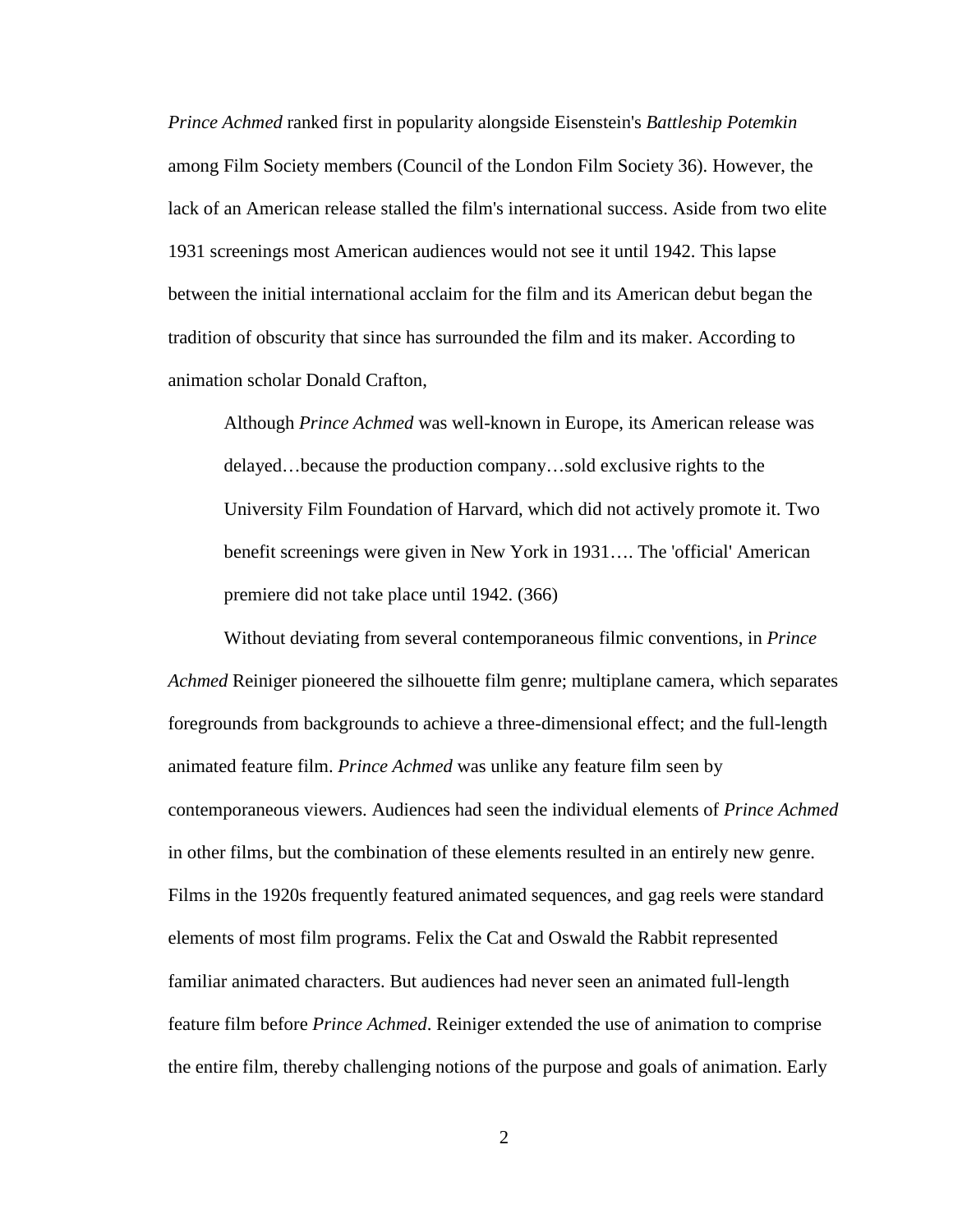films also contained elements of shadow play, as displayed in *The Cabinet of Dr. Caligari* (1920) and *Warning Shadows* (1923). But audiences had never seen an entire film based on shadow play and silhouettes before *Prince Achmed*. Reiniger appropriated the historically "high art" medium of shadow theatre and shadow play for the popular mass cultural medium of (animated) film by pioneering the silhouette film. *One Arabian Night* (1920) and *Thief of Baghdad* (1924) display the tendency of Twenties films to borrow elements of exoticism and Orientalism from *1,001 Arabian Nights*. But audiences had never seen their favorite folktales portrayed in animated form with figures on abstract backgrounds before *Prince Achmed*. Reiniger vivified familiar folktales from the *Nights*  by inventing the cutting-edge technology of the multiplane camera. By accepting some filmic conventions while challenging and revolutionizing others, *Prince Achmed* embodied characteristic modern (Weimar) clashes between tradition and change, art and industry, elite and popular.

Since the 1926 Berlin premiere of *Prince Achmed*, scholarly and critical treatment of Reiniger's life, writings, and films has been sparse. On the rare occasions when Reiniger is mentioned in film and animation scholarship, it is often in passing. More frequently her major accomplishments are attributed to the Disney Company, among others. The conspicuous lack of in-depth scholarship about the sixty-year-long filmmaking career of the inventor of the silhouette film genre, multiplane camera, and the animated feature film genre seems groundless. Animation critic William Moritz notes,

Such a distinguished biography--and a filmography of more than seventy items- begs the question of why Lotte Reiniger remains rather undervalued. Despite the occasional nod to her as having made one feature-length animation film before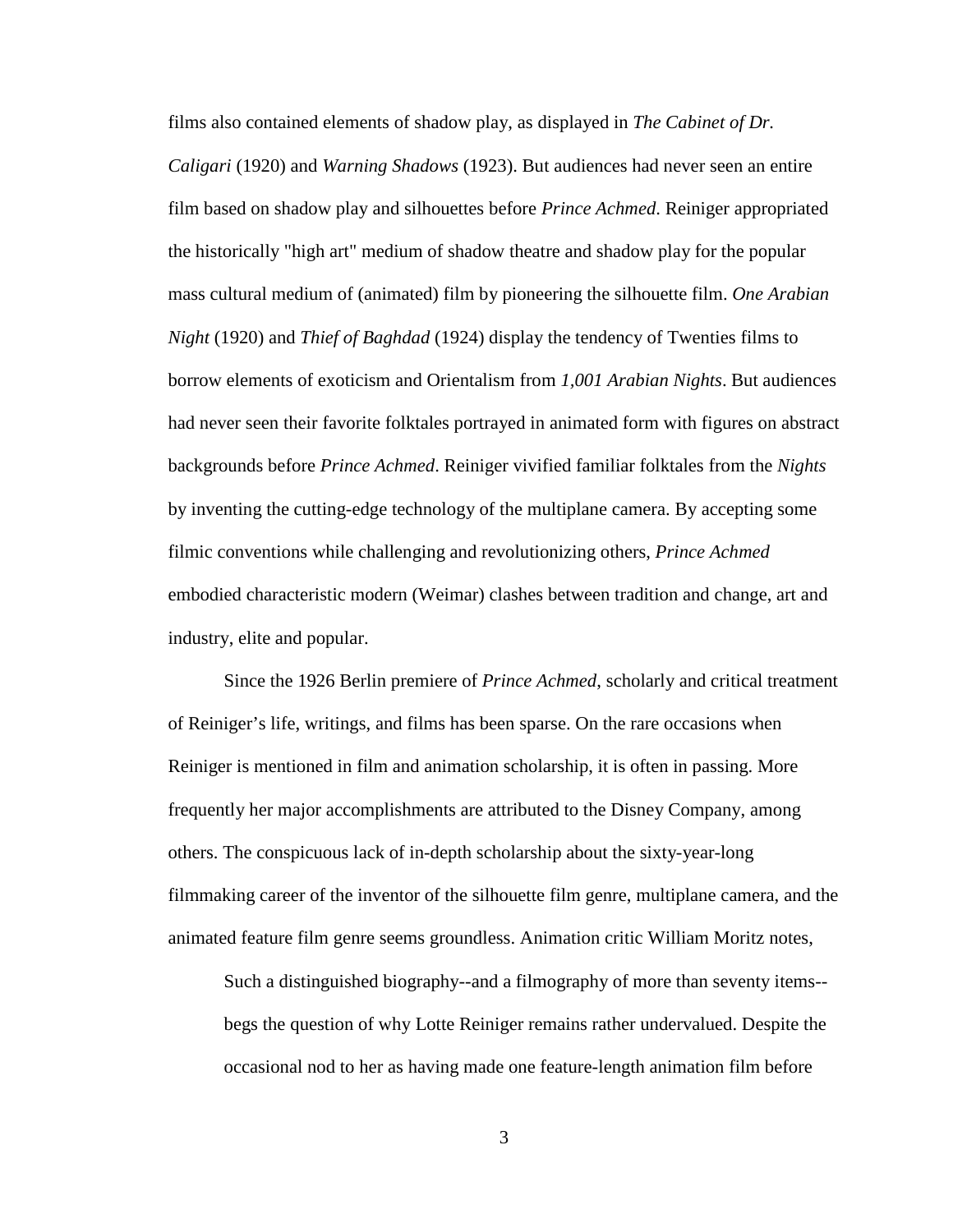Walt Disney (when indeed she made two), most critics today still tacitly assume that silhouettes constitute a secondary or inferior form of animation, so that Disney's cartoon *Snow White* counts as a real first animation feature. ("Some Critical" 42)

The lack of scholarship on Reiniger correlates to the genre of (silhouette) animation in which Reiniger worked and presents an opportunity to recover and critically address the long-neglected *Prince Achmed*, but difficulties arise upon inspection of the extant scholarship throughout which there are discrepancies.<sup>[2](#page-17-0)</sup> Recent attempts to familiarize contemporary audiences with Reiniger and her films include the 2001 Milestone rerelease of *Prince Achmed* and Noga Wizansky's 2004 dissertation, "Crosscut: Handicraft and Abstraction in Weimar Germany," which was the first substantive (English-language) critical treatment of the film. $3$ 

The contributions of Reiniger to the development of film have historically been marginalized in film history and discourse due to a combination of her German national identity, gender, and genre in which she worked. $4$  In combination these seemingly surface identifiers have resulted in the critical neglect of the film career of Reiniger. Feminist-Marxist-deconstructionist Guyatri Chakravorty Spivak warns that explanations

<sup>2</sup> Biographical information about Reiniger and simple plot summaries of *Prince Achmed* often differ significantly. Critics who provide divergent plot summaries of *Prince Achmed* are Ensor, who claims Pari Banu is only transformed into a human long enough to bathe (106), and Horn, who conflates the characters of Achmed and Aladdin (71). Sources that offer differing biographical information are Elsaesser's *Weimar Cinema*, which mistakenly claims Reiniger worked at Ufa (387-390), as well as "The Films of Lotte Reiniger" (20).

<span id="page-14-0"></span><sup>&</sup>lt;sup>3</sup> The Frankfurt film museum restored the film for the 2001 re-release; L'immagine ritrovata in Bologna handled the tinting and printing; and ZDF/Arte recorded the original score.<br><sup>4</sup> "Film history and discourse" refers to English-language (or English translations of) scholarship, criticism,

theory, and other published and documented discussions about audiences, reception, perception, distribution, production, marketing, and other related aspects of film. Lastly, "marginalization," "marginalized," and "marginal" refer to subordinate positions, usually within (film) history and discourse, that are typically occupied by independent, non-Hollywood, non-American, and otherwise other-ed films and filmmakers.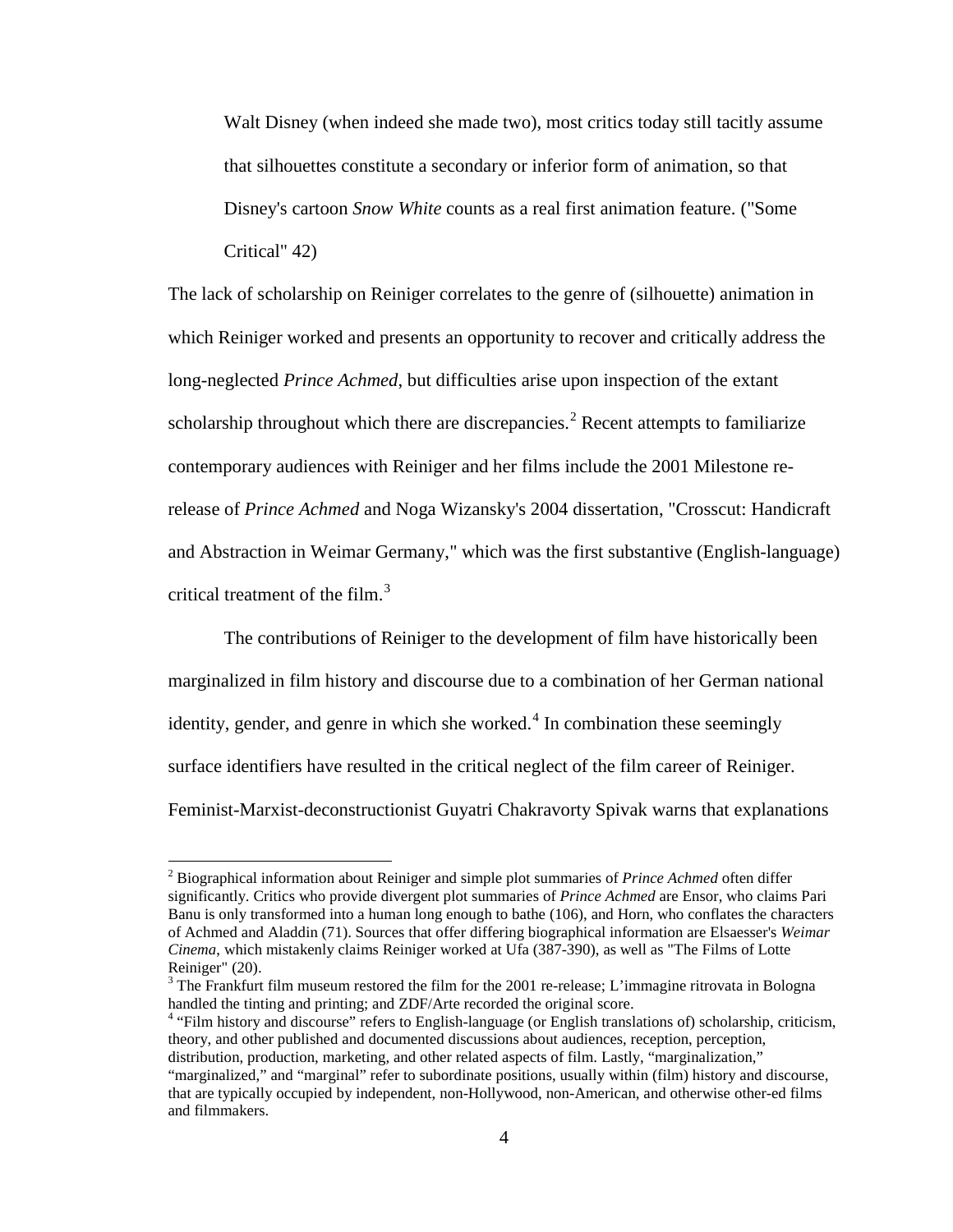"exclude the possibility of the *radically* heterogeneous" (105). I proceed with her warning in mind.

#### **Weimar Culture and Germanness**

The debut of the cinema is frequently attributed to the Lumière brothers' 28 December 1895 screening at the Grand Café in Paris. However, a month earlier the German Skladanowsky brothers screened films in Berlin (Manvell and Fraenkel 1). The widespread misattribution of the first film screening mirrors the misattribution of the invention of the multiplane camera and production of the first full-length animated feature film. While I do not pretend to account for the oversight of the Skladanowsky brothers, the omission of Reiniger's inventions--the multiplane camera and animated feature film genre--and *Prince Achmed*'s century-long critical neglect from most film, animation, and visual arts scholarship invites exploration. It also invites explanation. At the risk of defying Spivak's warning against explanations, I posit that the historical tendency to ignore or misappropriate Reiniger's contributions to the development of film has been caused, at least in part, by widespread anti-German sentiment, gaps in German history, contemporaneous domestic critical neglect of German film, and the independent production and distribution of *Prince Achmed*.

Widespread anti-German sentiment, prevalent in post-WWI Western Europe, negatively influenced public perception of Reiniger and *Prince Achmed*. German national identity was a complex burden in the early twentieth century, a fact further complicated in subsequent decades by Hitler's rise to power and the Holocaust. In *From Caligari to Hitler: A Psychological History of the German Film* Weimar cultural critic Siegfried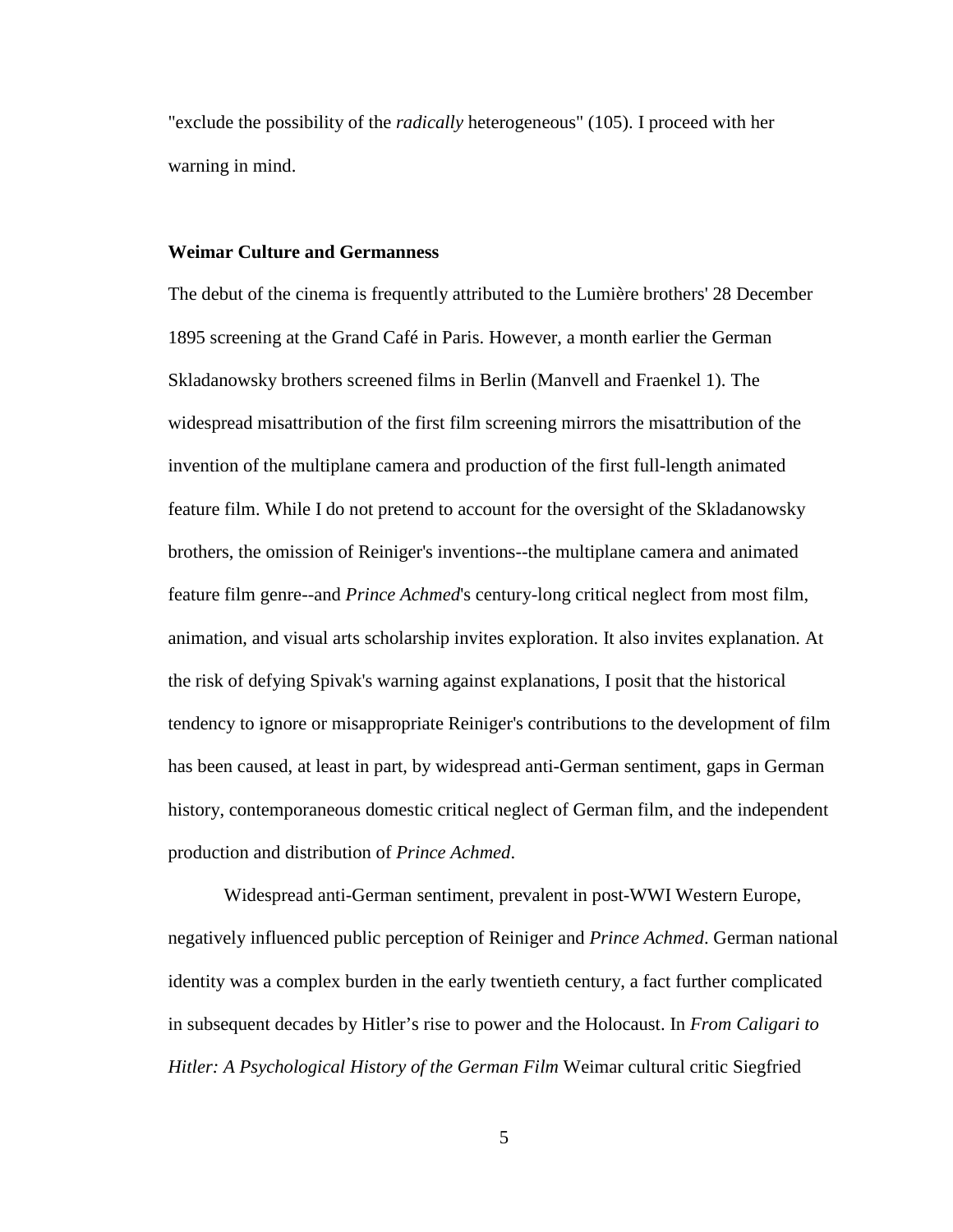Kracauer documents the widespread interwar anti-German sentiment by citing Max Scheler's public lectures on the topic and the "influence anti-German films exerted everywhere abroad" (3[5](#page-19-0)).<sup>5</sup> The Weimar Republic, founded after World War I, hosted a flourishing cultural life; numerous influential artists, writers, and critics lived and worked in Weimar Berlin. Despite the efforts of the Weimar Republic to distance itself from the preceding Wilhelmine Empire, the international wounds left by WWI were still fresh and recognizably German.

In addition to international postwar anti-German sentiment, gaps in interwar Germany history have negatively impacted the critical legacy of Reiniger and *Prince Achmed*. Post-WWII Kracauer and Arnheim both note wide gaps in knowledge of interwar German history (*From* 9; *Film Essays* 3). According to film historian Kristin Thompson, "the reason for this essential gap in our knowledge is...because film history has concentrated on the productions of films (studios, financiers, film-makers) at the expense of exhibition and distribution" (*Exporting* x). Though scholars have recently attempted to remedy the neglected state of interwar German history, the intervening decades of neglect remain influential on knowledge transmission. Gaps in knowledge of German history and culture, as well as gaps in knowledge of German animation, partially explain the lack of accurate scholarship on the innovations of Reiniger. After all, if (German film) history in general is incomplete, then an incomplete recollection of a(n independent female) German (silhouette animation) filmmaker is less surprising. Moritz observes gaps in German animation from 1933 to 1945 and points out that even respected

<sup>5</sup> Kracauer's early criticism for the *Frankfurter Zeitung* offers contemporaneous insight into Weimar culture, but his retrospective *From Caligari to Hitler* (1947) presents a widely contested socio-historicopsychological analysis of Weimar film as a reflection of the mass psyche of the German population. After this reference, to distinguish between his two bodies of writing, those from the Weimar years will be attributed to "early Kracauer" and those from *From Caligari* to "post-WWII Kracauer."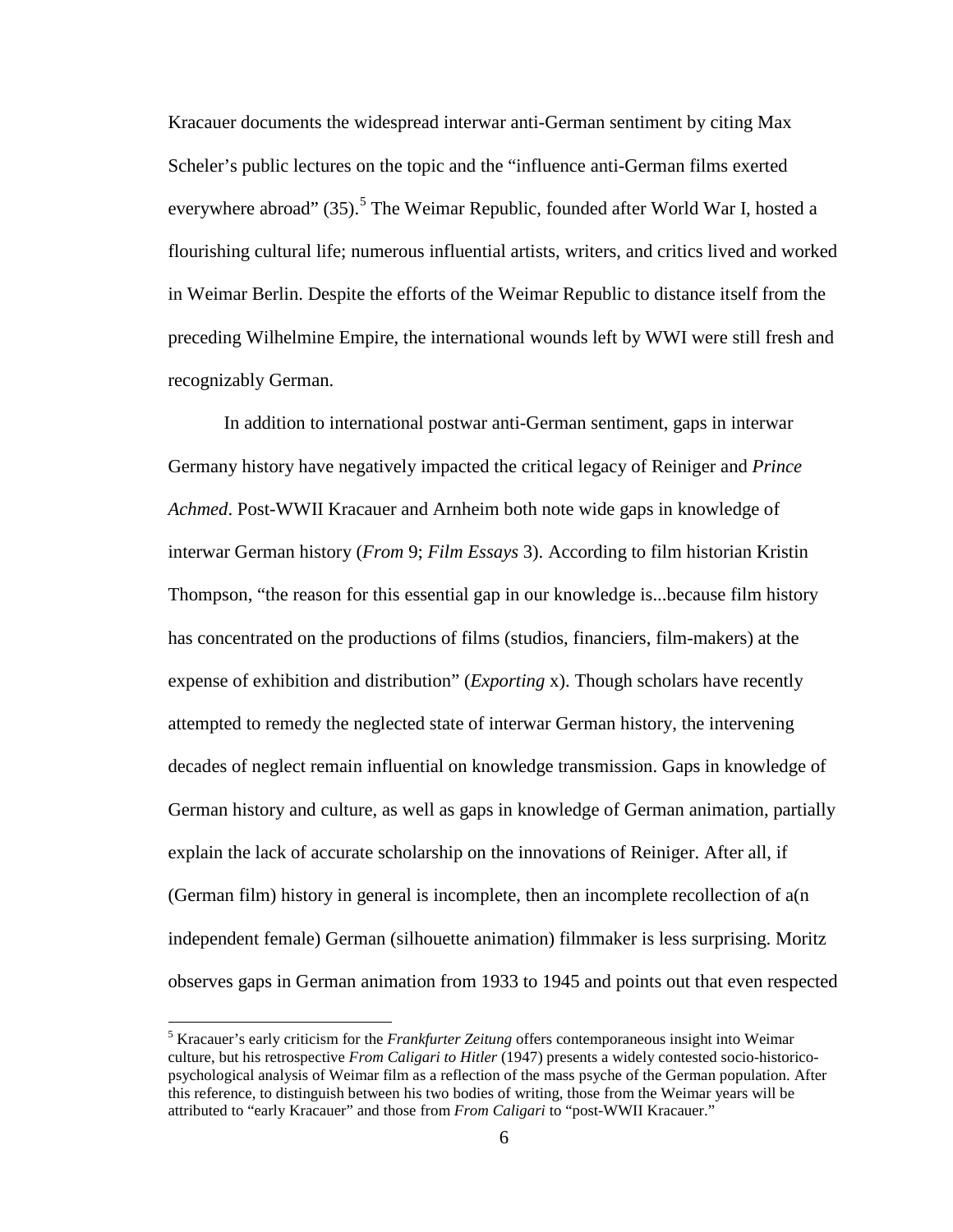catalogues have falsified dates of films made during those years to obscure the fact that successful and innovative animation was produced in Nazi Germany ("Resistance" 230). An unreliable and incomplete record of German animation partially accounts for, but in no way excuses, missing and faulty documentation of the innovations of an obscure German female silhouette animation filmmaker.

As discussed in chapter two, the culmination of intellectual opposition to Universal Film Aktion Gesellschaft (Ufa), which for many embodied the entire German film industry, manifested in widespread Americanism, fascination with Soviet culture, and critical dismissal of German film. This internal critical neglect in favor of American and Soviet films severely damaged the domestic status of early German film. The year that *Prince Achmed* was released, 1926, the German film industry experienced particular difficulties. Hollywood competition reached its zenith that year; it was one of "the only years when more American features than German were registered for censorship" (Thompson, *Exporting* 127). Intellectual opposition to conservative political interests within Ufa resulted in widespread rejection of German, in favor of American and Russian, films. Ufa remained unscathed by this internal critical neglect; however, it severely impacted independent productions, including *Prince Achmed*, resulting in an intensification of their marginal cultural positions.

<span id="page-17-2"></span><span id="page-17-1"></span><span id="page-17-0"></span>The independent status of Reiniger and *Prince Achmed* has contributed to their respective critical marginalizations in film history and discourse. Reiniger worked independently not only of Ufa but also of the proliferation of contemporaneous avantgarde movements. Weimar Berlin was a time and place of experimentation. Contemporaneous avant-gardists, with whom Reiniger worked closely and by whom her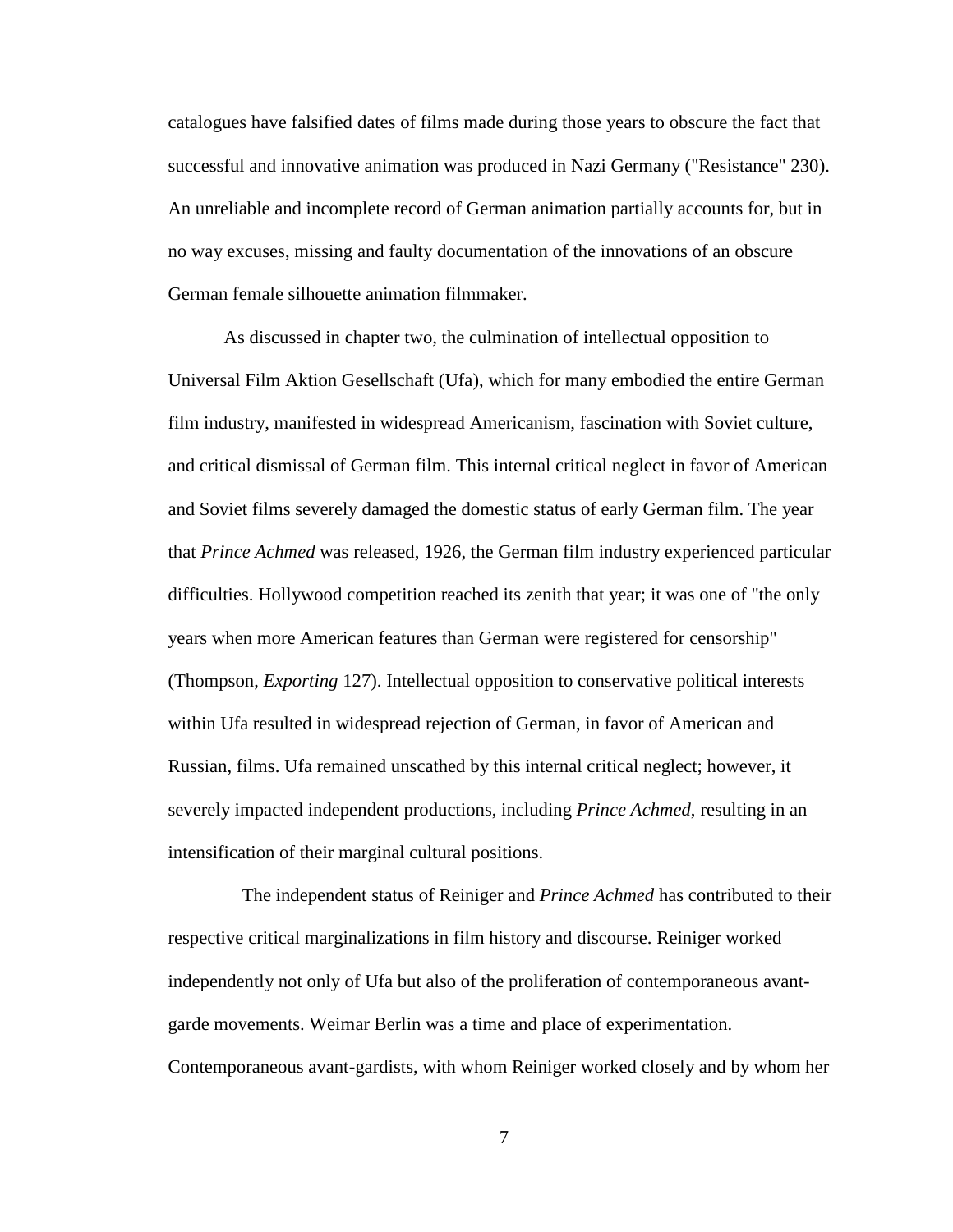films were generally well received, founded and belonged to various artistic movements, such as Expressionism, Bauhaus, Constructivism, *Neue Sachlichkeit* (New Objectivity), Dada, and Surrealism. These groups and movements offered artists the opportunity to participate in group exhibits and events and to be associated in the public mind with the ethos of the group. Members were often unified by shared and easily identifiable, perhaps oversimplified, traits, values, and goals. Dadaists would have been perceived as outrageous and expected to use unconventional media. Expressionists would have been expected to visually express intense emotions and ideas. Though Reiniger befriended, collaborated with, and respected the members of various groups, as well as incorporated their prominent traits into *Prince Achmed*, she refused to closely align with any of them. Therefore, she forfeited potential participation in group-promoted exhibits and public familiarity with her basic artistic traits, values, and goals through familiarity with the group. In the national identity chapter I discuss the various opportunities Reiniger had to work within the mainstream German film industry and with various experimental, or what would perhaps nowadays be called indie, circles. Despite inroads into well-funded, widely distributed, and thoroughly documented areas of early German film, Reiniger consciously remained autonomous.

Reiniger remained independent not only of mainstream and avant-garde film circles but also of alignment with any of the prominent political positions and causes of the day. While remaining publically apolitical Reiniger privately held staunch political views. The socialist activism of her husband hints at Reiniger's politics, but she did not publicly discuss or overtly address political issues in her films or publications. Her apparently neutral political stance would have placed her under suspicion by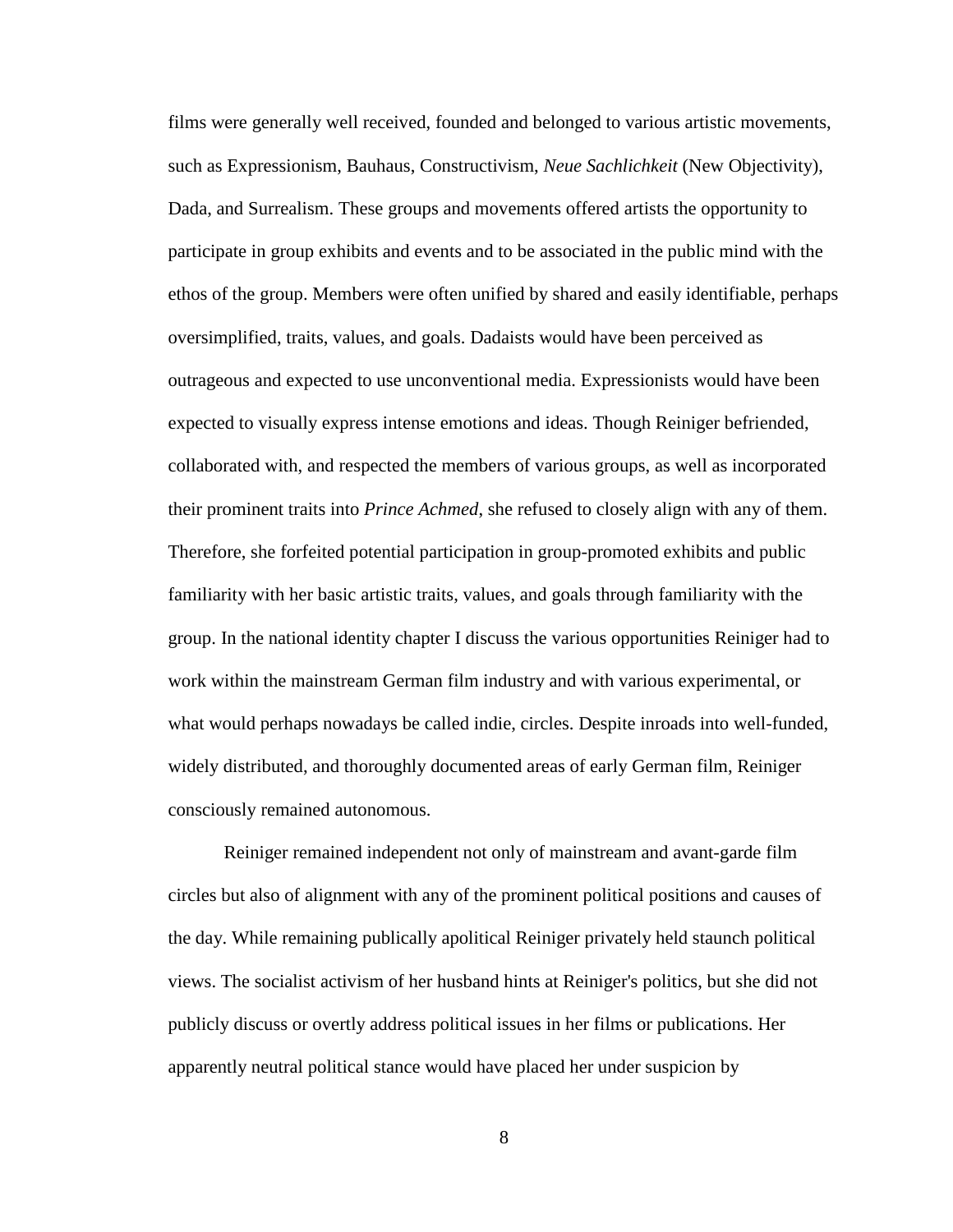contemporaneous political activists, who generally opposed conservative ideology, as well as by the Nazis, who censored and denounced art and banned Jewish artists from working for pleasure or for wages. It is possible that Reiniger thought a neutral public persona would prevent obligations to any group, thereby verifying my observation of her perpetual independence, but contemporaneous Weimar film critic Rudolf Arnheim accurately notes, "regardless of whether you stood on the left or the right, one thing was clear: there was no safe place for disinterested bystanders" (*Film Essays* 4). Reiniger was by no means a disinterested bystander; she simply preferred to keep her political views private and occasionally express them subtly within her seemingly innocent animated silhouette films. Reiniger let her films speak for themselves. Moritz notes, "Lotte Reiniger did not talk much about her ideas, or the meanings of her films…because…she was confident that what she really had to say was contained in her films" ("Some Critical" 50). Her silhouette sequence within Renoir's *La Marseillaise* (1938) is "political theater of the revolutionaries" and her short film *Das gestohlene Herz* (*The Stolen Heart*) (1934) is an "anti-Nazi parable" (Moritz, "Some Critical" 49). Moritz also interprets the triumph of the female witch over the male sorcerer in *Prince Achmed* as an expression of Reiniger's concerns, shared by many 1920s progressives, about equality for women and homosexuals ("Some Critical" 49).<sup>[6](#page-22-0)</sup>

Despite considerable discomfort and danger, as well as cultural and linguistic displacement, her social and political opposition to the German political climate of nationalist extremism, anti-Semitism, and artistic censorship eventually superseded her public persona of political neutrality, and she became an exile. Reiniger sacrificed

<span id="page-19-0"></span><sup>6</sup> In chapter three I analyze gender in *Prince Achmed*.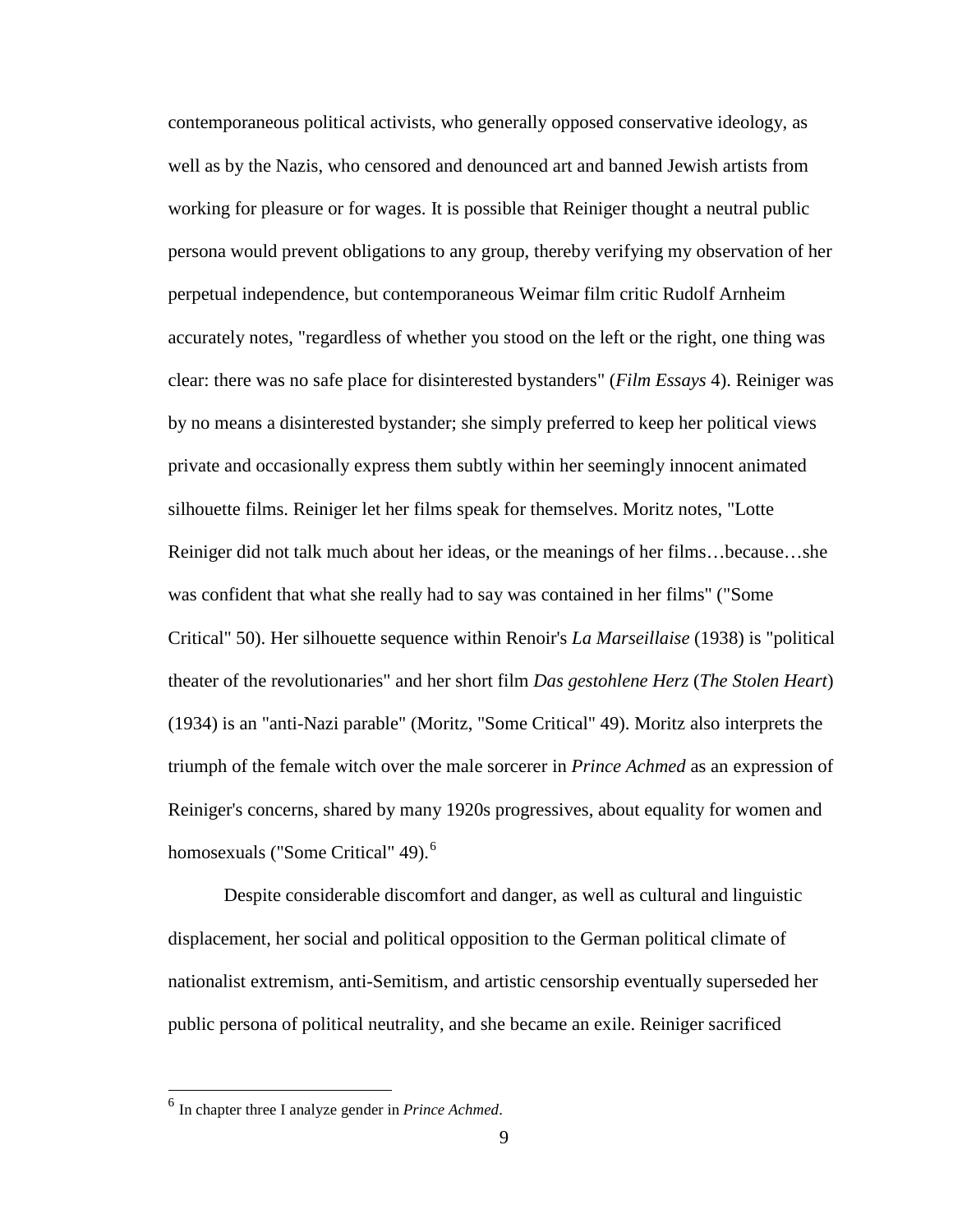personal wellbeing, safety, stability, her spouse's health, and, I argue, her position in film history for her political views. Extremist German nationalists increasingly persecuted dissenters causing many, including Ernst Bloch, Siegfried Kracauer, Walter Benjamin, Thomas Mann, Bertolt Brecht, Julius Pinschewer, Erich Pommer, Conrad Veidt, Berthold Bartosch, Robert Wiene, and Fritz Lang, and many more, to seek exile. Reiniger was no exception. The various fates of Reiniger's contemporaries highlight the complications faced by German exiles in and beyond interwar Germany. Contextualizing Reiniger allows for a richer understanding of her relation to and interactions with Weimar culture. Her position in Weimar culture illustrates the negative influence of her German national identity on her filmmaking career and her subsequent marginal discourse position.

#### **Femaleness**

Combined with her national identity and genre, Reiniger's gender has contributed to her marginalization in film history and discourse. Despite the efforts of feminists and New Historicists since the 1970s to recover influential minorities and women from all eras and areas, Reiniger remains marginalized. To examine the lack of scholarship devoted to the inventor of the multiplane camera and animated feature film genre, feminist theory is a useful tool. In "The Woman at the Keyhole: Feminism and Women's Cinema," Judith Mayne notes, "Women have been most visible in the cinema as performers, and somewhat less so as spectators. As filmmakers, women have been virtually invisible" (51). Spivak's theories of cultural marginalia and "the politics of interpretation" are particularly applicable to discussions of female filmmakers.<sup>[7](#page-23-0)</sup> Female artists have

 $<sup>7</sup>$  The theories of Spivak are more fully applied to the marginalized discourse position of Reiniger and</sup> *Prince Achmed* in the chapters dedicated to genre and gender respectively.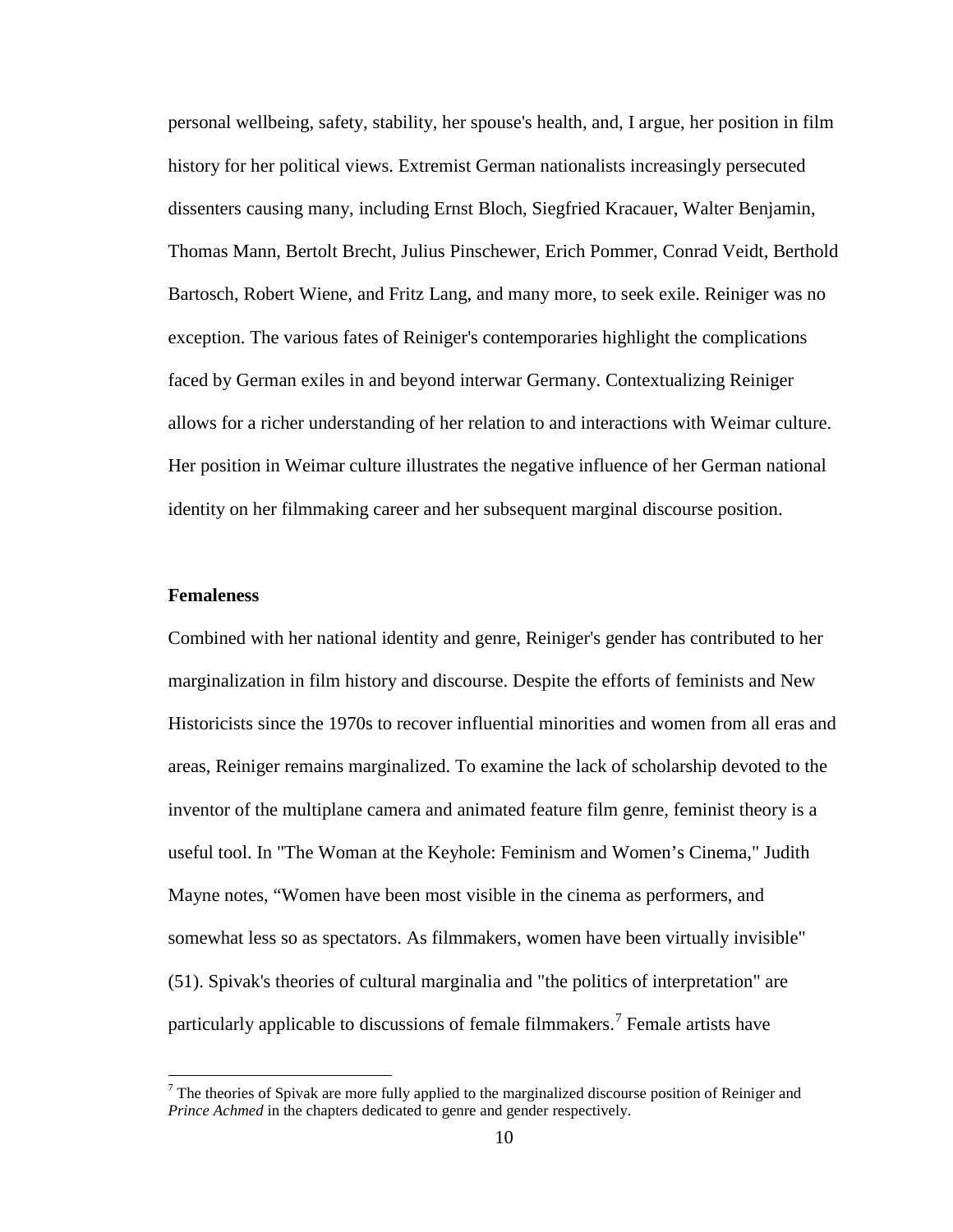historically been undervalued; female filmmakers have been even further marginalized since film has historically been considered what Spivak refers to as cultural marginalia. Antonia Lant's *Red Velvet Seat* (2006) is a vast collection of women's writings about cinema from 1895 to 1950 that places Reiniger within a long, rich tradition of marginalized female filmmakers. The general underrepresentation of female filmmakers is intensified in the case of Reiniger, an independent German woman filmmaker working in an experimental multi-media genre (silhouette animation).

In *Prince Achmed* Reiniger transformed raw materials, such as cardboard, wire, paper, and glass, which were usually used in live-action film to construct sets, props, and backgrounds, into the major component parts of the film, thereby subverting the voyeuristic cinematic gaze by redirecting it to traditionally marginal materials. Mayne discusses the ways several female filmmakers "have turned around the voyeuristic gaze in order to critique the convention from within" (55). Dorothy Arzner turns the camera on an audience of men watching a female dancer; Chantal Akerman subverts the gaze "by focusing on what has traditionally been marginal" (Mayne 56, 58). Reiniger countered the gaze by displacing onscreen actors with onscreen figures by literally focusing on "what has traditionally been marginal."<sup>[8](#page-24-0)</sup>

The 2001 Milestone re-release of *Prince Achmed* validated the existence, or "being," of the film.<sup>[9](#page-24-1)</sup> What continues to remain obscured--despite the shifted focus of more recent feminisms--is the place of Reiniger and *Prince Achmed* in film history and discourse. Following the projects of feminism of the 1970s and early 1980s, which

<sup>&</sup>lt;sup>8</sup> Throughout my dissertation "actor(s)" and "star(s)" refer to (typically human "live-action") film (and theatre) actors and stars; "silhouette(s)" and "figure(s)" designate Reiniger's hand-made silhouettes. I rely on Ellis's definition of star, which I provide in the national identity chapter.

<sup>&</sup>lt;sup>9</sup> Margit Grieb's forthcoming book discusses the effect of new technologies on the film canon since they allow wider audiences to access previously unavailable, and therefore marginalized, films.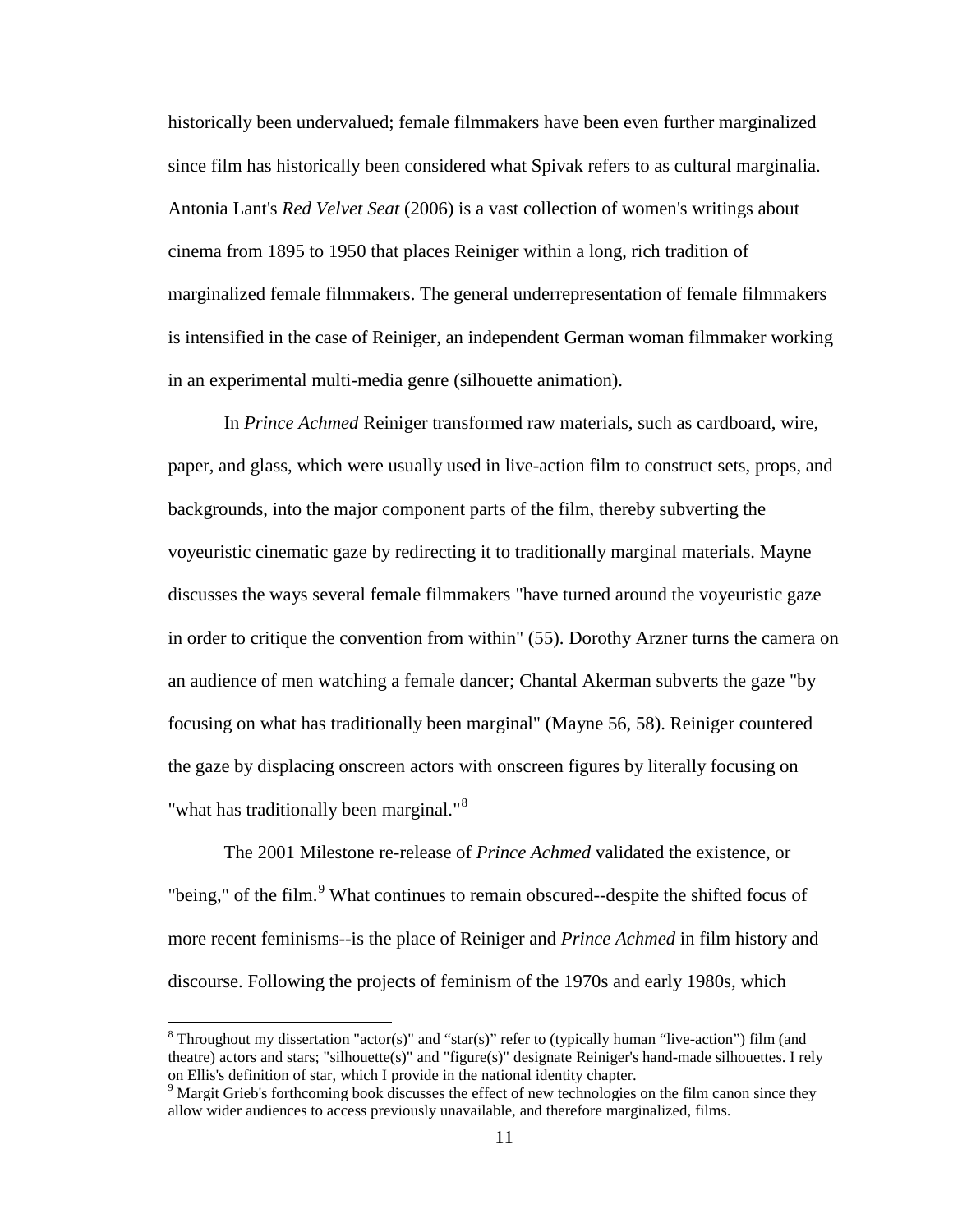transformed "what is at stake...[from] 'being'...[to] a position within discourse" (Doane, Mellencamp, and Williams 12), this dissertation seeks a "position within discourse" for Reiniger and *Prince Achmed*.

#### **Animation and Animators**

Animation has historically been an underrated and overlooked area of artistic production and filmmaking. The 1910s *Kino Debatte* began explorations of the purpose, aesthetic legitimacy, and communicative ability of film. Contemporary film scholarship attributes far more credibility to film than did 1920s writings, which were often conflicted about the social, artistic, and cultural role and value of film. Postmodern discourses have generally accepted popular culture as legitimate artistic and cultural expression.<sup>[10](#page-25-0)</sup> Although critics who see themselves as bastions of "good taste" and "high art" continue to ignore and discredit film, in scholarship innumerable others have validated film's historical significance, artistic expression, unique language, aesthetics, and cultural value. Despite major advances certain elements of film continue to struggle for legitimacy as artistic and cultural forms worthy of serious scholarly consideration. This continuing struggle suggests that some film genres, such as "the weepies" and animated films, are even further removed (than their "serious" and live-action counterparts) from mainstream scholarship. Because animated film occupies cultural margins, it can be used to critique value assumptions and the politics of interpretation involved in (film) canon formation.

Animation is arguably the field to which Reiniger contributed the most; she invented the multiplane camera and produced the oldest surviving and *de facto* first full-

<span id="page-22-0"></span> $10$  According to Weimar scholar Andreas Huyssen, "One of the few widely agreed upon features of postmodernism is its attempt to negotiate forms of high art with certain forms and genres of mass culture and the culture of everyday life" (59).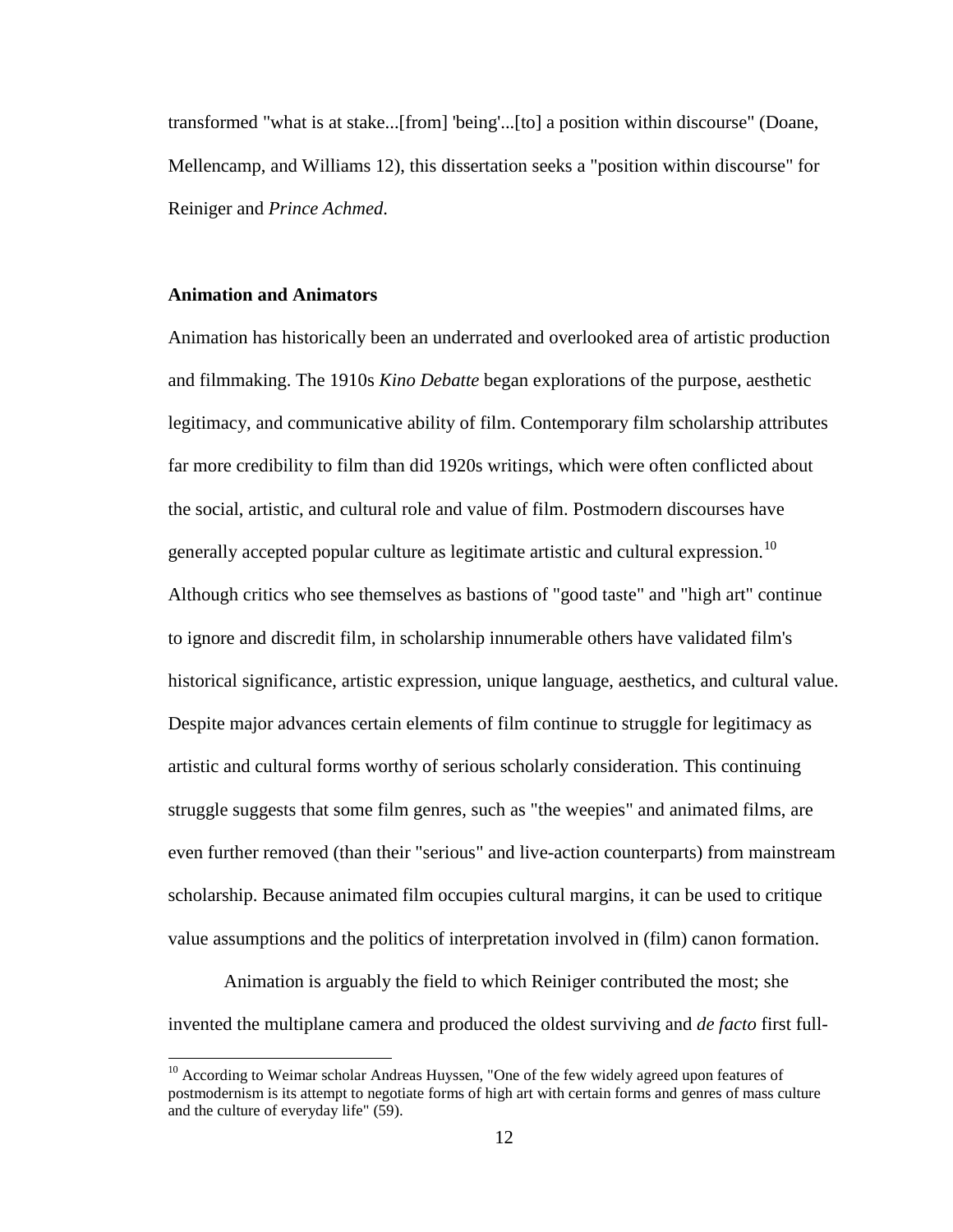length animated film, thereby inventing a genre. She perceived in animation great potential, much of which has been fulfilled by contemporary computer generated imaging (CGI) and other technological developments. The history and future of film and animation are inextricably linked because one has never existed without the other.<sup>[11](#page-26-0)</sup> Animation appeared in the earliest films. One of many such examples is J. Stuart Blackton's *The Haunted Hotel* (1907), which used stop-motion animation to create the illusion of objects moving without physical cause. Beginning with those early trick films, animation has been used within live-action film to achieve different effects. The fundamental connection between the past, present, and future of animation and film--and, in the case of *Prince Achmed*, animated film--suggests that an accurate conception of the history of animation and film is integral to a clear understanding of the present and future of those media. Reiniger and *Prince Achmed* reside at the beginnings of the animated feature film genre, so integrating an awareness of the contributions of the filmmaker and film enhances critical perceptions of animation, film, and animated film. An alteration in perceptions of the complex relationships between the past, present, and future of animation and film enrich scholarly approaches to visual culture and media.

Since the 1990s there has been a steady increase in both popular and scholarly interest in animation (and film) in American culture, lending my project timeliness. The consistent box-office successes of full-length animated films since the 1990s indicate the interconnectedness of the futures of film and animation. Animated film is and has been box office gold since the debut of *The Little Mermaid* (1989), which was followed by a stream of animated films by Disney Productions, Pixar, and DreamWorks. *Toy Story*

<span id="page-23-0"></span> $11$  Beyond the relation of animation to film, which I contemplate in the genre chapter, there are considerations of the various types of animation: cartoon, drawn, 3-D object animation, digital animation, CGI, and mixed media. These distinctions are further constructed then interrogated in the genre chapter.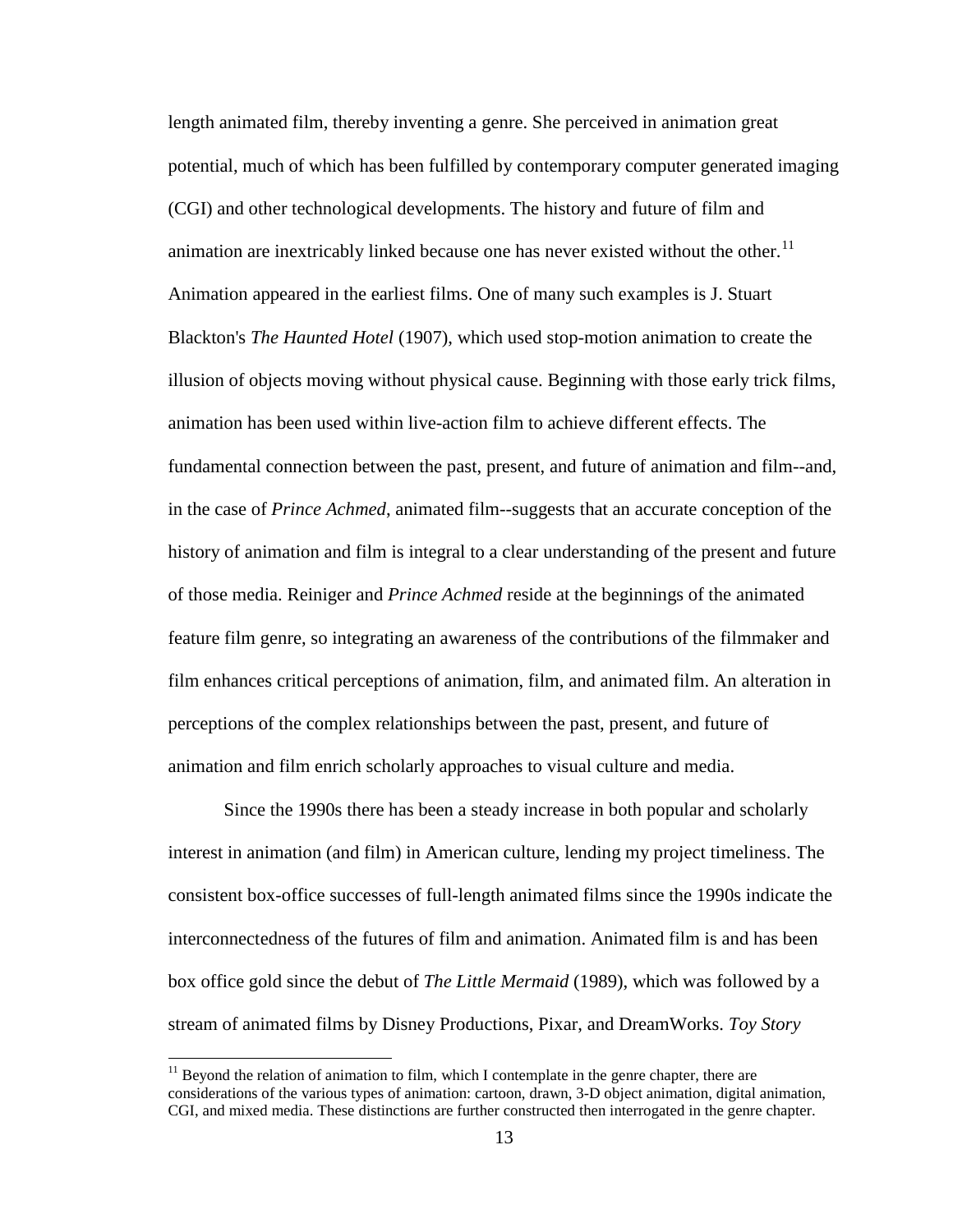(1995) recouped and surpassed its thirty million dollar budget in its two opening weekends in the U.S. *Toy Story* is no anomaly; it is the norm. This can be determined from revenues of numerous films, including *Shrek* (2001), *Finding Nemo* (2003), and *Up*   $(2009)$  ("Toon;" Barnes C2).<sup>[12](#page-27-0)</sup> The National Association of Theatre Owners notes, "since November 1995 (the month Pixar's 'Toy Story' was released), eight of the 10 highestgrossing 'toon features came out of a computer" ("Toon"). The most recent trend that highlights the continuing rise of animation in the film industry is the release of threedimensional versions alongside "regular" versions of films, such as *Alice in Wonderland* (2010). Animation is expanding within realms it already occupies: 3-D versions of films are frequently released alongside "regular" versions. For example, in 2010 *Alice in Wonderland* and *Chronicles of Narnia* are but two of numerous films that offered multiple release formats. Additionally, in 2001 the Academy of Motion Picture Arts and Sciences and, in 2007, the Hollywood Foreign Press Association added the Best Animated Feature Film category. For the first time in 2009 the HFPA nominated an animated feature for Best Picture.

In addition to a steady increase in animated films since the 1990s, animated television series targeting adult viewers, such as *The Simpsons*, *King of the Hill*, and *Family Guy*, currently pervade American television programming schedules. The longest comedic series in television history is animated; in January 2011 *The Simpsons* embarked on its twenty-second year. Scholarly interest in animation has been steadily growing alongside box office sales. Scholarly publications addressing animation have moved from

<span id="page-24-1"></span><span id="page-24-0"></span><sup>12</sup> A representative sample of box office revenues for animated films since *Toy Story*: *Shrek* earned \$267.6 million domestic gross ("Toon"); *Finding Nemo* earned \$70 million on its opening weekend and \$339.7 million domestic gross ("Toon"); and *Up* earned \$68.2 million on its North American opening weekend (Barnes C2).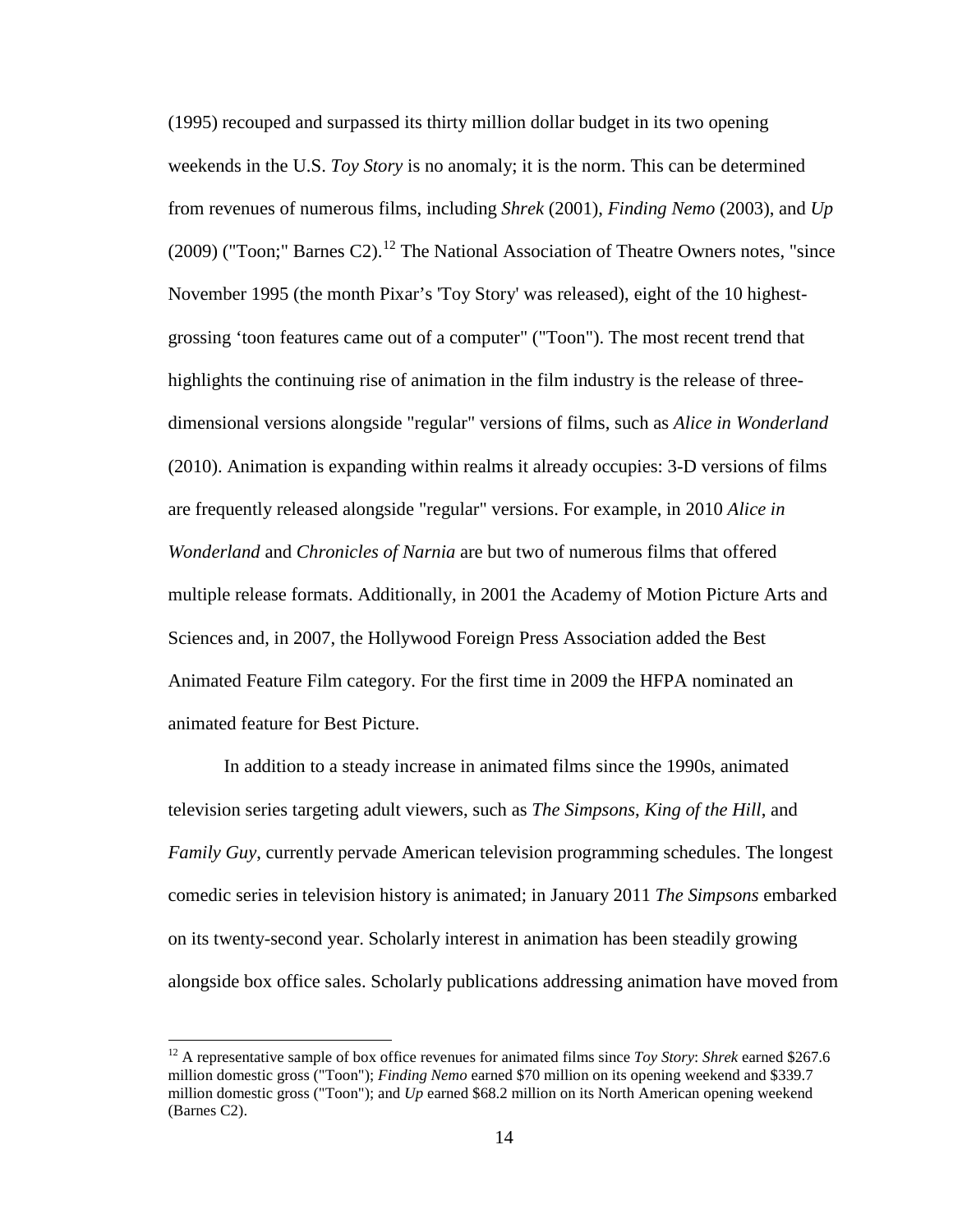"fringe," or niche, publications, such as *Animation Journal* and *Wide Angle*, to arguably the most mainstream English-language scholarly publication, the Modern Language Association's *Profession*, which included Judith Halberstam's "Animation" in 2009. The recent resurgence in animation in and beyond the academy demonstrates the need for rigorous investigations of the development of the animated feature film. This recent growth does not satisfactorily ameliorate the historical critical neglect of animated film. Edera observes, "in the sphere of full-length animated films…Very few works are devoted to this particular subject, especially to the period between the early days of the cinema and the end of the Second World War in 1945" (25). Animation scholar Jayne Pilling notes a similar lack of scholarship on animated films (*Women* 7).

For a (Weimar female animated) filmmaker and inventor who pioneered the animated feature film genre and whose films rarely receive scholarly treatment--but when they do, it is positive--the list of sources is suspiciously sparse.<sup>[13](#page-28-0)</sup> Why, if an artist is universally admired when mentioned, is that artist given inadequate critical attention? Even in the contemporary American animation-saturated cultural landscape, animators generally remain unknown. While the titles of many animated films to which unknown animators contribute are sometimes internationally recognized, most animators, digital technicians, inkers and tracers, and other members of vast contemporary animation production crews remain obscure. Although animation has recently been incorporated

<span id="page-25-0"></span><sup>&</sup>lt;sup>13</sup> Consistently positive critical attitudes toward Reiniger's works are displayed in brief but positive reviews of Reiniger's films. These reviews span from prolific Weimar film critic Rudolf Arnheim's two-page 1930 *Weltbühne* contribution, "Lotte Reiniger's Silhouette Films," to a paragraph on Reiniger's technique in Roger Manvell and Heinrich Fraenkel's 1971 *German Cinema*. Also included in this short but representative list are two reviews from *Sight and Sound:* Michael Brooke's 2008 review of Reiniger's *Die Tocher* (Scottish dialect for *The Dowry*) (1938) and Andrew Osmond's 2009 "Paper, Scissors;" these reviews follow the pattern of brief but positive recent coverage of Reiniger's works. A survey of brief but positive reviews may seem tedious and of dubious relevance in an academic dissertation, but they not only demonstrate the critical approval of *Prince Achmed* but also illustrate a resurgence in interest in animation studies since the 1970s, with interest increasing since the 1990s.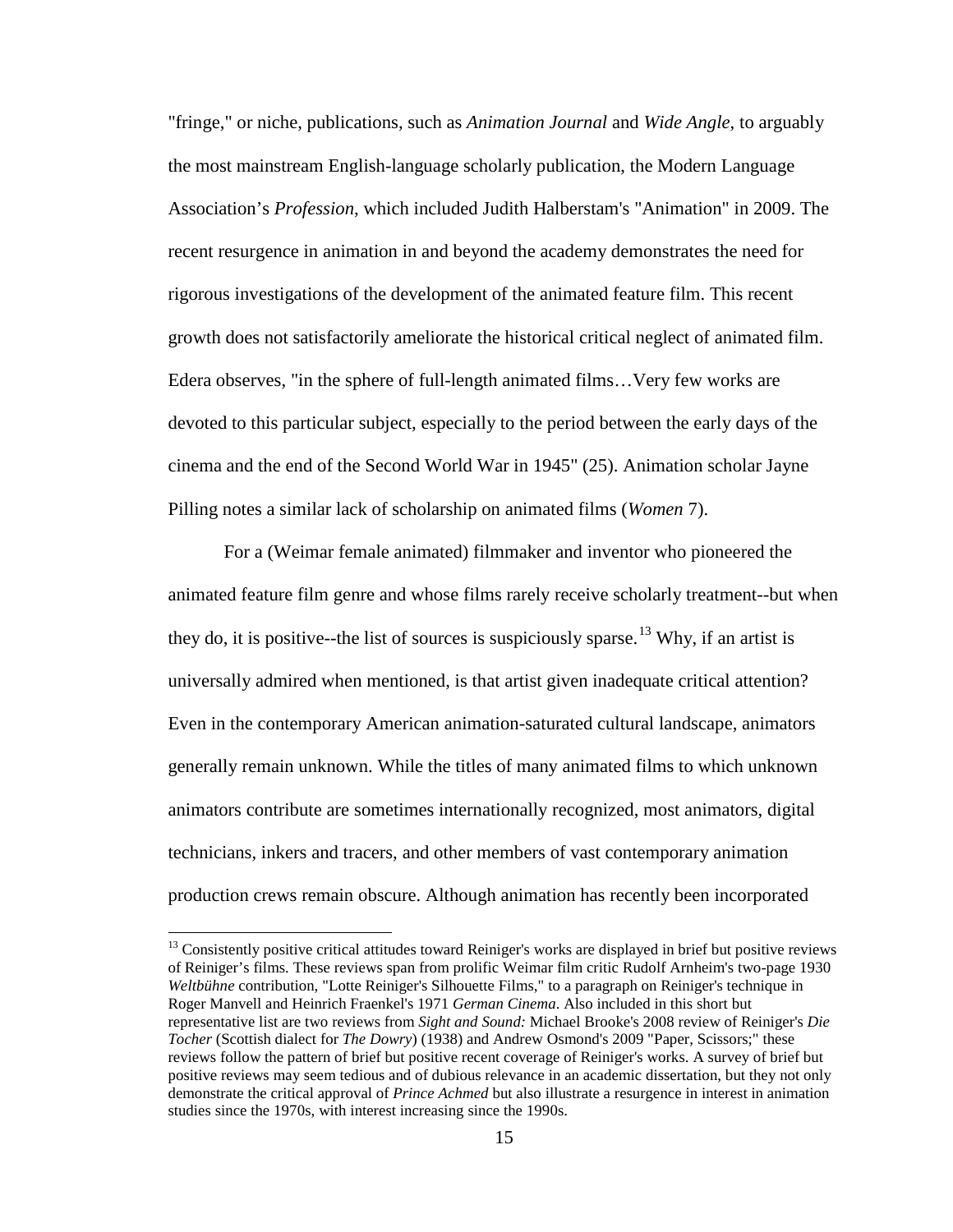into numerous media and occasionally critically addressed, animators themselves "have not yet been given the recognition they deserve" (Edera 11). Animation scholar Bruno Edera notes that in the earliest films "the names of the animators rarely appeared in credits;" this began the continuing marginalization of animators, or "the tradition of obscurity" (11). Within this "tradition of obscurity" lies Reiniger's legacy, which deserves recovery and reevaluation. $^{14}$  $^{14}$  $^{14}$ 

#### **The Disney Myth**

The "Disney myth" is the widespread misconception that Walt Disney's Burbank animation studio consisted of a unified team that admired its patriarch and perfectly balanced efficient production with artistic expression.<sup>[15](#page-29-1)</sup> The concept of the Disney myth also refers to popular misconceptions of Disney as producer of the first full-length animated film and the technically and aesthetically superior creative fountainhead from which all other animation springs. The critical neglect of Reiniger and gaps in scholarship of the epoch and medium in which she lived and worked allowed the development of the Disney myth. The Disney myth is what Elsaesser calls an "historical imaginary" (*Weimar*). It disguises gaps in (German interwar animation) history. It also serves as a pleasant alternative to the (experimental, independent, avant-garde, non-Hollywood, noncartoon/drawn) German female origins of the animated feature film. Over time this "historical imaginary" has become accepted as fact and has further relegated Reiniger to

<sup>&</sup>lt;sup>14</sup> Though Reiniger produced over fifty animated (silhouette) shorts, several silhouette sequences within live-action films, advertisements, one live-action feature, and two animated features, her first feature, *Prince Achmed*, is the film for which her most radical innovations were made and so is the most relevant here.

<span id="page-26-0"></span><sup>&</sup>lt;sup>15</sup> Unless otherwise specified, I use "Disney" interchangeably to refer to the man and the company and its productions since these elements were closely interconnected during Walt Disney's lifetime and, arguably, beyond. Any specific references to Walt Disney the person utilize his full name.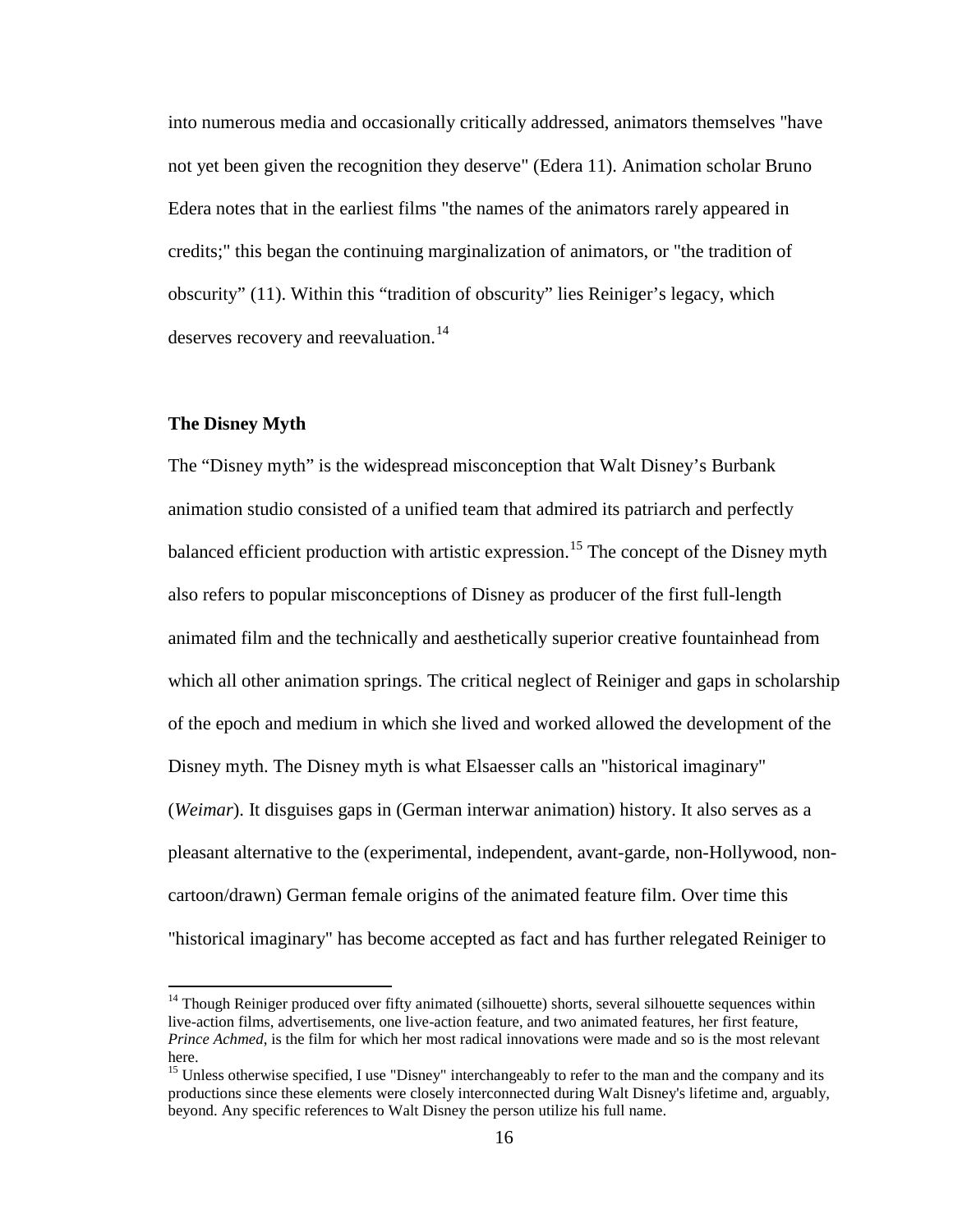the fringes of film history. A substantive discussion of Reiniger inevitably debunks the Disney myth.

#### **Methodology and Chapter Summaries**

An eclectic, flexible, interdisciplinary methodology is required to effectively examine *Prince Achmed* and Reiniger since the film draws upon the various cultural traditions of shadow theatre, avant-garde art, literature, silhouette-cutting, and fantastic fairy tale films. My approach, in the spirit of New Historicism, recovers an important and previously overlooked visual artist and text while drawing on the critical traditions of feminist, Marxist, and discourse theories. An analysis of *Prince Achmed* and the discourse surrounding it--or lack thereof--reveals Reiniger's technological innovations; attempts to legitimize film as an art form; and efforts to democratize film production. Additionally, such as analysis uncovers her pitiable status in film scholarship. The historical neglect of *Prince Achmed* indicates its resistance to categorization and defiance of disciplinary boundaries. Is it a film for children or adults? Is it avant-garde art or mass culture story telling? Does it adhere to tenets of German Expressionist film or does it more closely align with other (experimental) contemporaneous (animated) films? These are some of the questions with which this study deals.

<span id="page-27-0"></span>The following chapters elaborate upon the multiple marginalization of Reiniger and *Prince Achmed*. The lack of scholarship on the filmmaker and film leave them relatively unknown, so relevant biographical information and Reiniger's contributions to the development of film are included. Recent scholarly interest in Weimar cinema, female filmmakers, and animation offers a timely and relevant opportunity to recover and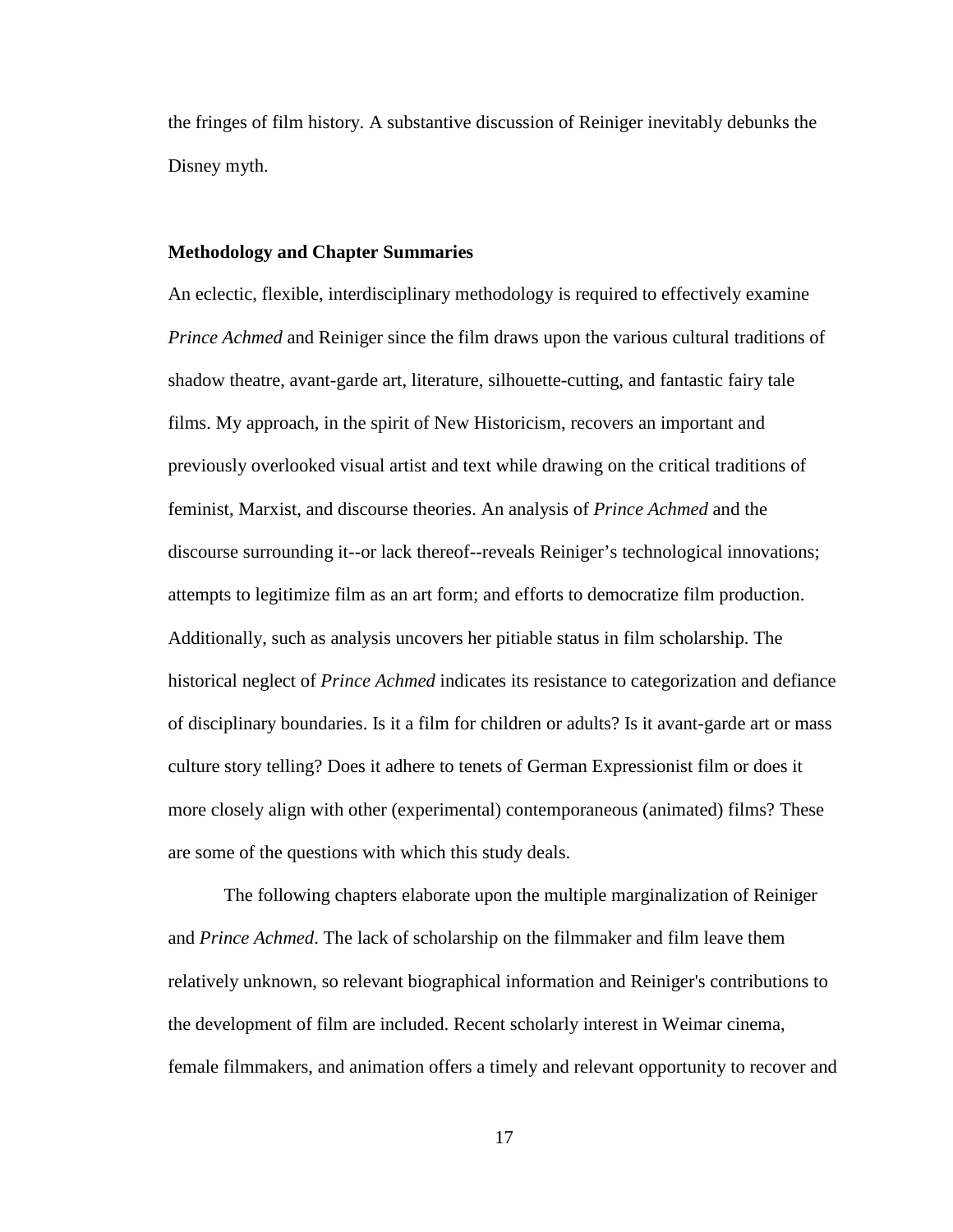examine Reiniger and *Prince Achmed*. The second chapter examines the cultural context in which Reiniger lived and worked. Historical and cultural contextualization enriches my investigation of Reiniger and *Prince Achmed*. Examinations of contemporaneous writers and artists, as well as the early German film industry, aid a fuller understanding of Reiniger's position within the vibrant modern Weimar culture. By holding *Prince Achmed* to prominent, representative contemporaneous critical standards and briefly analyzing the film as an adaptation of its literary source material, *A Thousand and One Arabian Nights*, I highlight the cultural interactions between the film, film criticism, and literature.

In the third chapter, the complicated relationship between women and film is examined in a survey of the changing role of modern women in film and the activities of other Weimar women (artists). A fuller understanding of the position of women in Weimar culture enriches an understanding of the effects of gender on the discourse position of Reiniger and *Prince Achmed*. Acker notes, "It's no news that women's work, whether inside or outside the home, has traditionally been devalued. But it's tough to pinpoint *how*" (xix): I attempt to pinpoint the various ways in which Reiniger's contributions to film have been devalued. Feminist film theory is invoked to explore the historical marginalization of women.

<span id="page-28-0"></span>Chapter four illustrates the tendency of scholars to relegate film (and animation) to a status subordinate to traditional visual media and the resultant persistent marginalization of animation within film history and discourse. Animated film is situated within film in general. In this chapter, I define and debunk the Disney myth, a concept that includes the other myths that rush into its place on the rare occasion when it is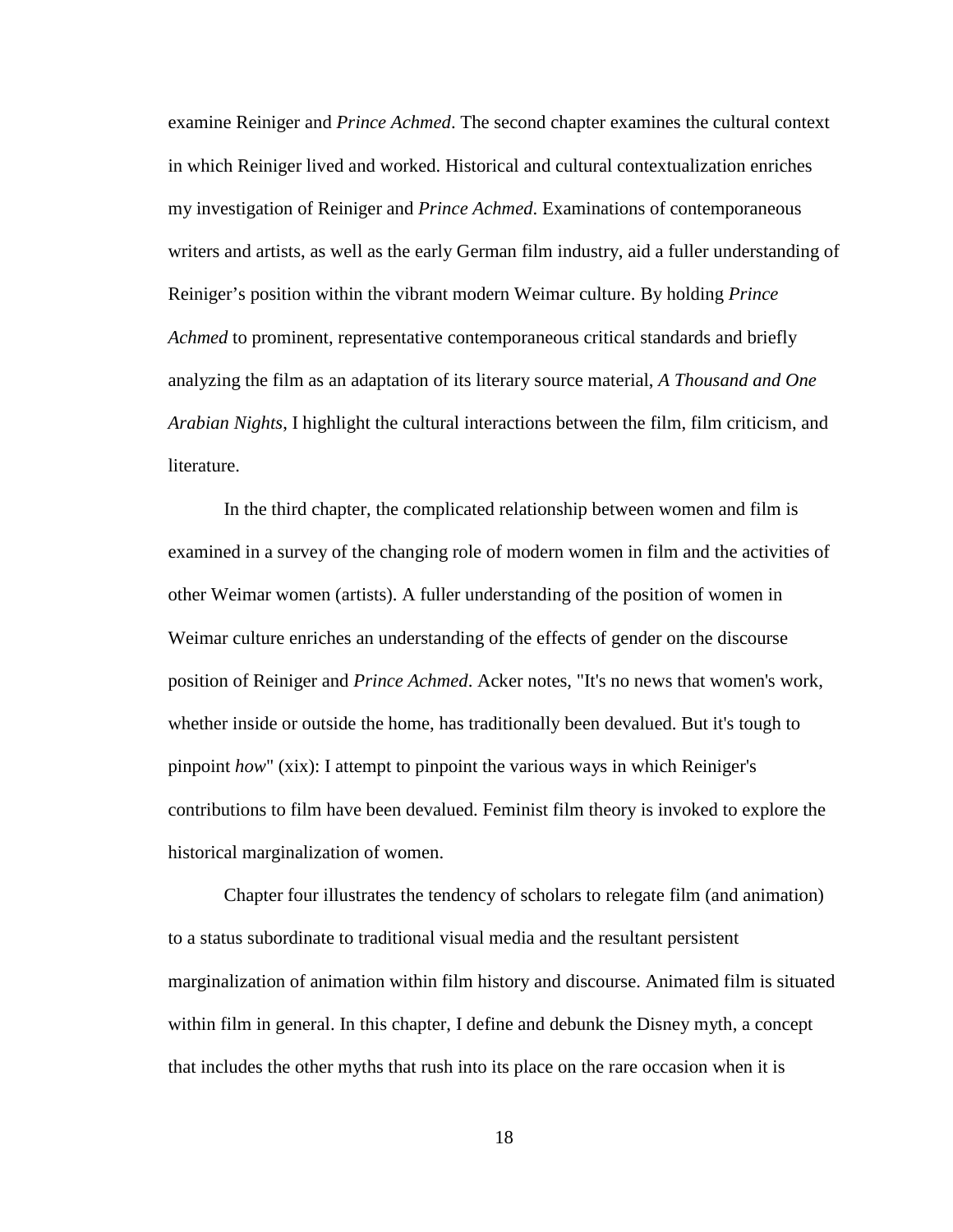challenged, as well as other widespread misconceptions about Disney animation and animation history. The causes of the development of the Disney myth, such as a noticeable lack of scholarship on animation, specifically full-length animated film, and the gap in German history from the interwar era in which *Prince Achmed* was produced, are examined. The concept of "historical imaginary" developed by Elsaesser elucidates the nearly century-long perpetuation of the Disney myth. Despite her invention of the multiplane camera, which in large part enables cel animation, and pioneering of the animated feature film genre, Reiniger's marginal cultural position allowed the development and persistence of the Disney myth. That myth functions as an "historical imaginary" that best served the interwar era, which was dominated by international anti-German sentiment, gender inequality, and critical dismissal of (animated) film.

Reiniger significantly contributed to Weimar culture, the position of women in film, and the development of (animated) film as an art form. She also destabilized "high" and "low" cultural statuses by appropriating the traditionally "high" art form of shadow theatre in the first full-length animated film. This merging of "high" and "low" cultural forms assisted in the legitimization of film as an art form and to the democratization of filmmaking. This project recovers a seminal yet overlooked Weimar, female, film figure while positing causes of her omission from the annals of film history and discourse. Feminist film critics such as Lant and Mayne provide accounts of a "women's cinema;"<sup>[16](#page-32-0)</sup>

<span id="page-29-1"></span><span id="page-29-0"></span><sup>16</sup> The writings about film by women from 1895 to 1950 in Antonia Lant's collection, *Red Velvet Seat*, resist a unified perspective, yet they "offer a potentially more historically valid and nuanced method for understanding film reception [by women] than the practice of hypothesizing old films' meanings for an earlier female audience solely through reanalyzing the film texts themselves" (15). In "The Woman at the Keyhole: Feminism and Women's Cinema," Judith Mayne identifies two types of "women's cinema": films made by females and Hollywood films that target audiences of women (49). Mayne embraces the ambiguity of the term "women's cinema" because it provides a method for examining women's roles as film producers and consumers (50). In my study, "women's cinema" refers to the ambiguous, dual meanings (cinema for and by women) and consequent ambiguity of the term.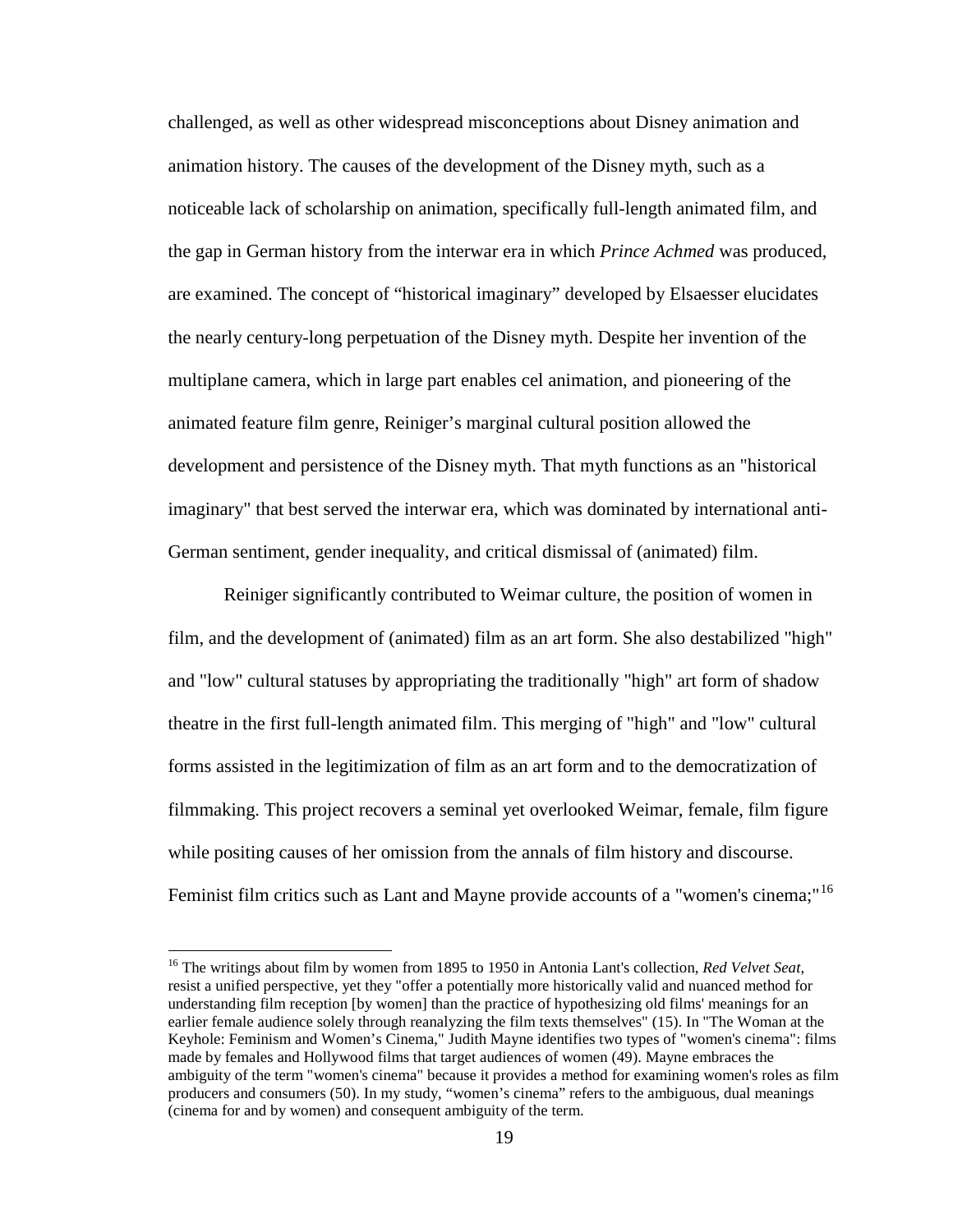critics such as Elsaesser and Kaes examine Weimar cinema. Reiniger contributed to women's and Weimar cinema; additionally, she contributed to the development of animated film. However, she remains excluded from studies devoted to any of these areas. An examination of her national identity, gender, and the genre in which she worked helps demystify the causes of her cultural marginality. By situating Reiniger as a German animated filmmaker in 1920s Berlin, my study relies on the seemingly surface identifiers of national identity, gender, and genre. These seemingly surface identifiers are integral to understanding of Reiniger's contributions to Weimar culture, women's cinema, and the development of film but have also resulted in the marginalization of Reiniger in film history and discourse.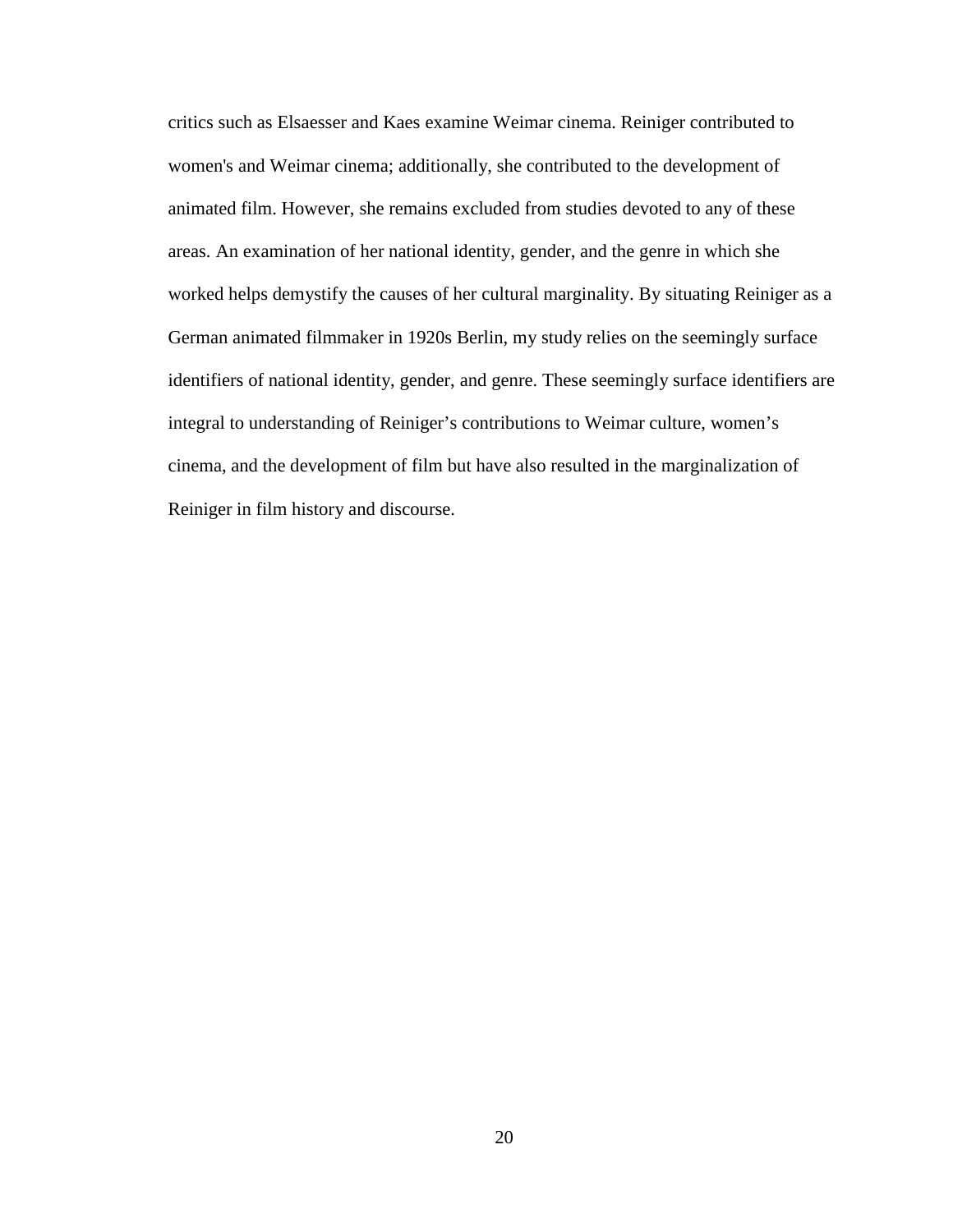## **CHAPTER TWO-- THE NEGATIVE IMPACT OF NATIONAL IDENTITY ON THE DISCOURSE POSITION OF LOTTE REINIGER AND** *PRINCE ACHMED*  **(1926)**

National identity, gender, and the genre in which she worked have had the combined effect of marginalizing the life and works of Lotte Reiniger. The combination of these factors results not only in the marginalization of Reiniger and the first full-length animated film, *Prince Achmed*, but also allows the formation and perpetuation of the Disney myth.<sup>[17](#page-35-0)</sup> Since few critics have examined Reiniger's position in Weimar culture, this chapter examines the cultural and historical context in which Reiniger produced films. A contextualization of Reiniger allows a clearer understanding of her contributions to, participation in, and deviations from Weimar culture. According to Weimar historian Bruce Murray, "Within the context of a swiftly changing German society, first expressionism, then New Objectivity, and ultimately even socialist realism and the *Protokult* movement influenced the development of mainstream as well as alternative models for film production and reception" (233). Instead of treating Weimar history and culture as a cohesive linear narrative, a montage-type approach that allows glimpses into various movements might be less restrictive and more productive. The role of German national identity in the marginalization of Reiniger suggests that national identity influences transmission of knowledge and canon formation.

 $17$  Important terms (e.g. marginalization, Disney myth, film history and discourse) are defined in the introduction or upon first use.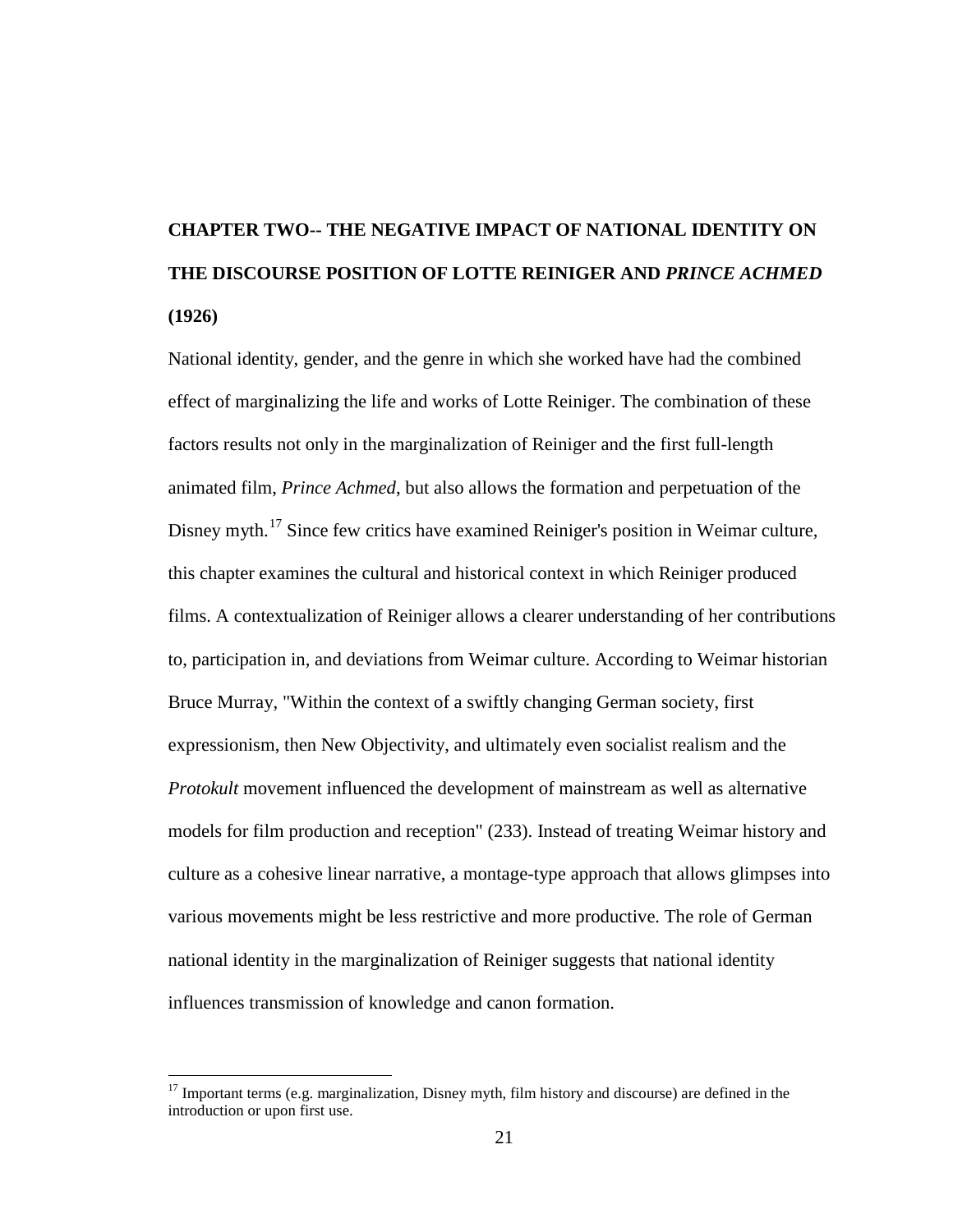#### **Modern Mass Culture**

The new public sphere of the Weimar Republic offered Germany an opportunity to transform its national identity after its defeat in the First World War. After this loss and the end of the Wilhelmine empire, Germany attempted to (re-) build a national identity by founding the Weimar Republic. The 1919 Weimar constitution introduced proportional representation, granted women the right to vote, and required presidential elections every seven years. The Weimar Republic

was the scene of an extraordinary cultural explosion. Hoping that identification with Weimar, the city of Goethe, where the Constitution was drafted, would revive an alternative form of German civilization after its recent militarism, successive governments of the Republic provided some of the conditions that made possible the pursuit of Expressionism in art and literature. (Petersen 925) After the recent defeat in World War I, the new republic offered promises of equality, freedom, and opportunity to the German population.

<span id="page-32-0"></span>The public sphere was quickly changing. The postwar Berlin population more than doubled to over four million (Lungstrum 130; Kaes, "Charting" 11). Exiles and émigrés from Eastern Europe and elsewhere flooded Berlin; women increasingly participated in public life (Lant and Periz 1; von Ankum 4; Huyssen 59; Wizansky 42; Ward 81-90); and class differences were largely leveled as inflation transformed previously white-collar middle-class people into the economic equivalents of the working class (Kracauer, "Film" 307; Elsaesser, *Weimar* 69, 156; Kaes, "Charting" 23; Murray 58). German industry was rationalized to increase productivity. Henry Ford's autobiography was translated into German and published in 1923, widening public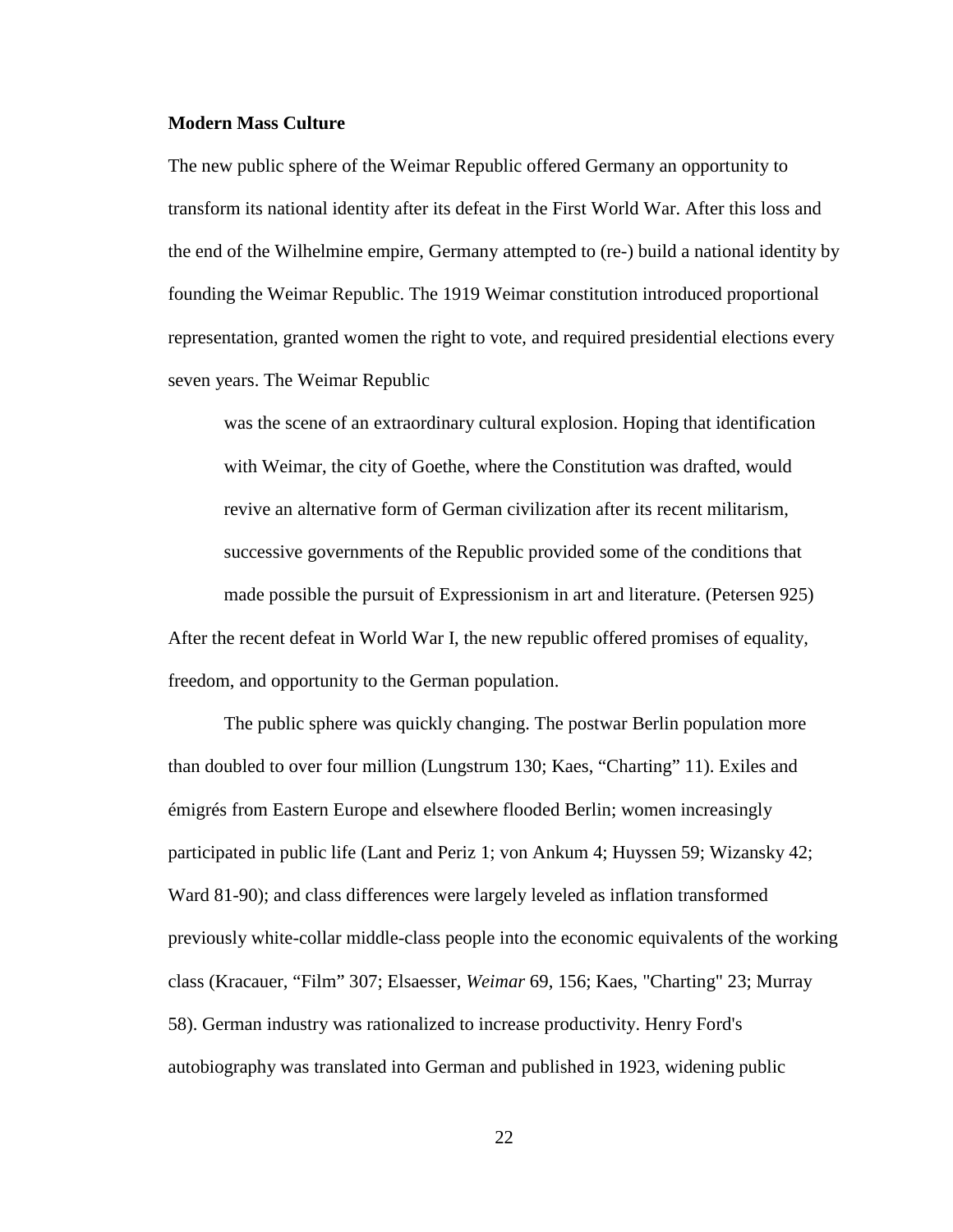awareness of Fordist production principles. In 1924, a Ford factory in Cologne began producing cars. According to Weimar scholar Janet Ward:

Taylorism's and Fordism's demiurgic principles of infinite expansion and efficiency…were adhered to in Weimar Germany with a unique fanaticism born of a collective need to repair wounded nationhood in the wake of the humiliations of the Treaty of Versailles and the ensuing loss of colonial and military strength.

(9)

The newly rationalized urban masses sought distraction from the monotony of daily metropolitan life in new mass forms of media. Various types of entertainment appeared to satisfy the needs of the growing working class population. Jazz bars and clubs; "primitive" American revues featuring the famous Josephine Baker (Nenno); and mass spectacles, such as the Tiller Girls (Lungstrum 137; Kracauer, "Mass;" Nenno 149); proliferated. Cinema emerged as the "first mass entertainment form" in the changing Weimar public sphere (Thompson, *Exporting* 122). Movie theatres proliferated to accommodate the new masses of Weimar modernity:

In 1920, there were 218 movie theaters in Berlin; by 1927, the number had risen to more than 350; and by 1928, there 387, including 33 *Großkinos* (i.e., more than 1000 seats), 31 with 750-1000 seats, and 57 with 500-750 seats.... Of 55,000 movie theaters worldwide, 3,600 were located in Weimar Germany" (Ward 172). Berlin became the cultural capital of Germany and Europe, as well as the capital of the German film industry (Hake, *Cinema's* 215; Kaes, Jay, and Dimendberg 474-475; Petro 41). Cinema became the preferred pastime for middle- and working-class audiences alike.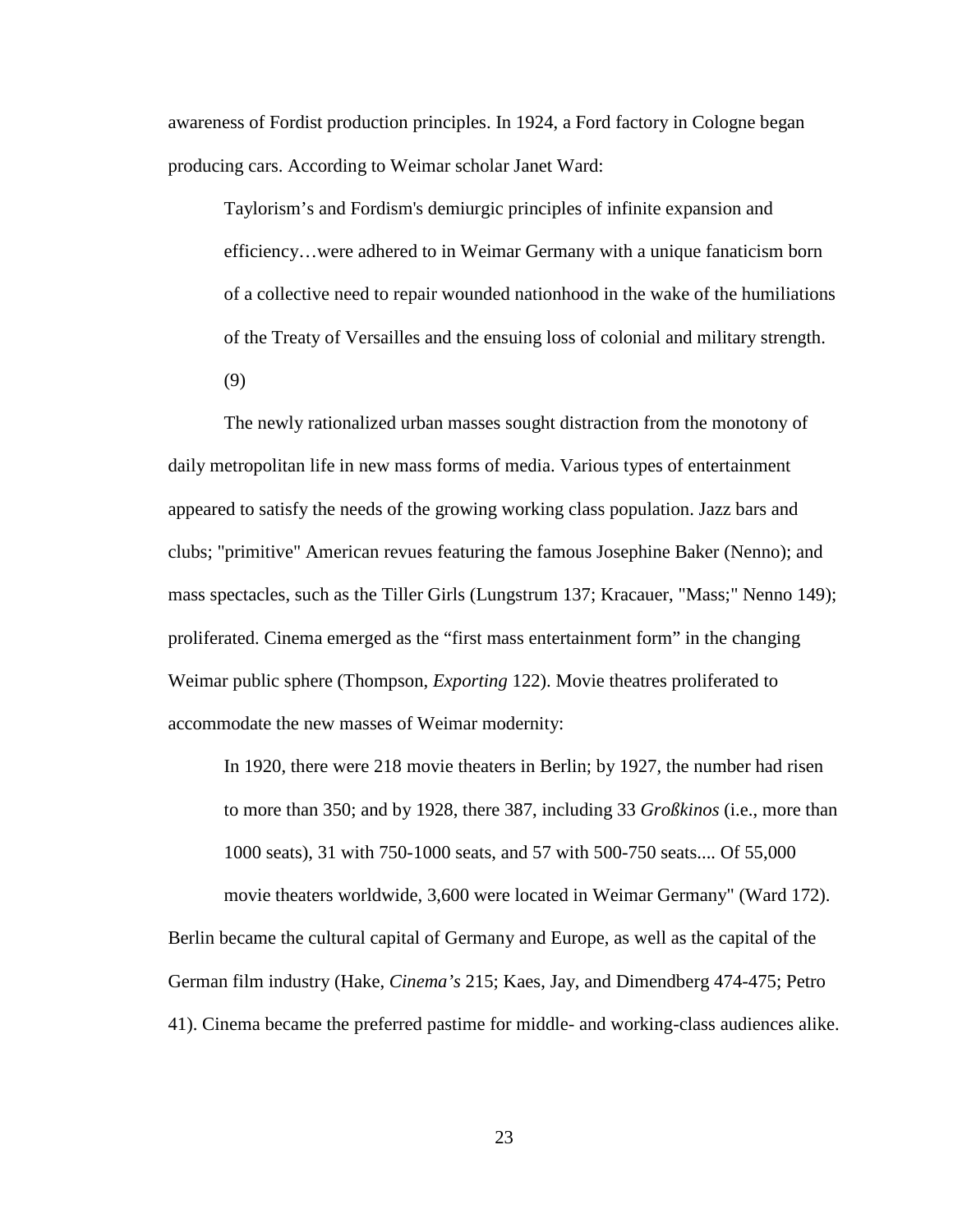#### **The Marginalization of German Film**

The American film industry, represented by Hollywood, was eager to profit from the new domestic and international mass cinema-going audiences. Hollywood film studios had attempted to expand into international film markets before WWI but were unable until conditions caused by WWI allowed their successful expansion (Sklar 215-20; Thompson, *Exporting* 128, 147). Only the German film industry obstructed post-WWI Hollywood hegemony.<sup>[18](#page-38-0)</sup> Ufa remained Hollywood's prime competition for control of international film markets. High inflation permitted German filmmakers to invest in filmmaking, inexpensively produce films, and earn large export profits (Murray 55). Ufa dominated the early domestic German film industry and had a major presence in numerous international film markets; however, competition from Hollywood eventually weakened its position.

To neutralize the threat posed by Ufa, Hollywood targeted the German film industry, resulting in the marginalization of German film. The international success of *Madame Dubarry* (*Passion)* (1919) and *Das Kabinett des Dr. Caligari* (*The Cabinet of Dr. Caligari*) (1920) signaled a "German invasion," which prompted Hollywood to recruit top German film talent in order to simultaneously damage Ufa and to reach previously elusive international audiences. In early 1918 nearly half of the films shown in Scandinavia were German films. Later that year, films from Allied countries--mostly films from Hollywood-- composed ninety percent of the Scandinavian market; German films accounted for only three percent (Thompson, *Exporting* 97)*.* Similarly, in 1923

<sup>&</sup>lt;sup>18</sup> "(Early) German film industry" refers to mainstream German film production and all related activities, usually represented by Universum Film Aktiengesellschaft (Ufa). "Hollywood hegemony" refers to the post-WWI dominance of Hollywood narrative style, marketing techniques, distribution practices, and production methods. Economically, Hollywood ownership of substantially more of any given film market than competitors signals Hollywood hegemony (Thompson, *Exporting* xi).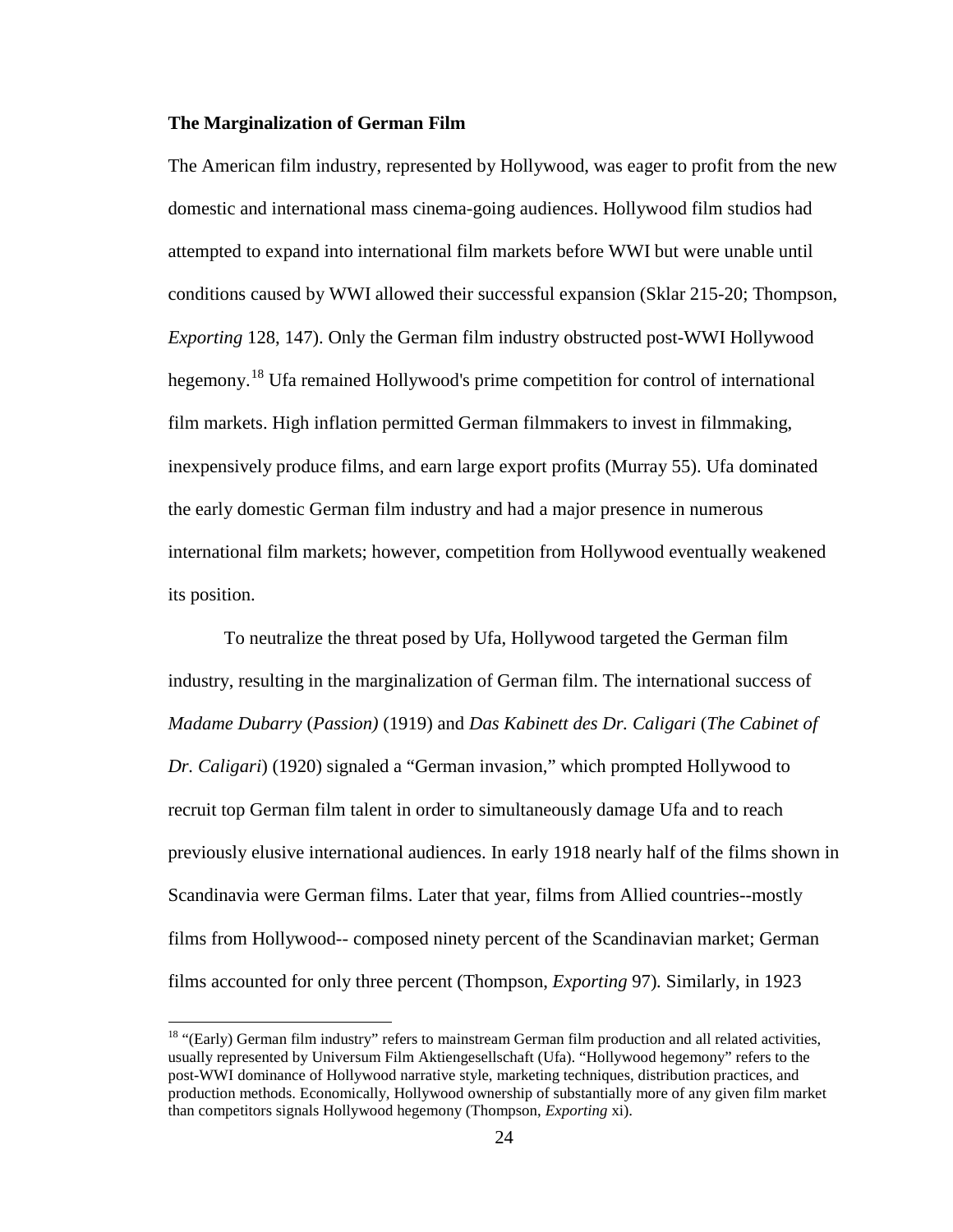German films occupied ninety percent of the Austrian film market. By 1924 in Austrian markets American films outnumbered German films eight to one (Thompson, *Exporting* 104). Mainstream Hollywood film became the norm for all cinematic productions (Hake, *Cinema's*; Furniss 15; Thompson, *Exporting* 170). By the 1920s, Hollywood hegemony in the film industry was firmly established.

Despite occasional international success, by the 1920s the mainstream early German film industry was marginalized by Hollywood. Hollywood films used deadlines to create suspense while Weimar films were motivated by the gaze (Elsaesser, *Weimar* 90). Convoluted plots and lack of film stars also damaged the popularity of German films (Elsaesser, *Weimar* 129). The increased production costs, which accompanied the advent of film sound, and the substantial capital required to convert theatres to accommodate sound projection further contributed to international Hollywood hegemony.

Ufa was other-ed by Hollywood; therefore, independent German films produced outside of Ufa were more intensely other-ed, or multiply marginalized. Lotte Reiniger produced films independently of Ufa. Her outsider status situated her filmmaking career on the fringes of the already marginalized German film industry and resulted in her multiple marginalization in film history and discourse.<sup>[19](#page-39-0)</sup> Prince Achmed deviated from the dominant Hollywood emphasis on stars; the lack of stars in the film negated its potential for a star-based following at a time when audiences were increasingly interested

<span id="page-35-0"></span><sup>&</sup>lt;sup>19</sup> Although in *Weimar Cinema* Elsaesser states that Reiniger was employed by Ufa in the 1920s and 30s, she remained an independent filmmaker throughout her career. Her films were produced by: Institut für Kulturforschung (1919-1924); Comenius-film (1924-1930); Melophon, GMBH (1930); herself (1933); Uranus Films, Berlin (for the German Ministry of Transport) (1934); Reinigerfilm (1935) (on behalf of the German organization for music in the home); Carl Koch (1935-1936) (distributor *Papageno* and *The Little Chimney Sweep*: Rota Film A.G.); and G.P.O. (1939) (*Film Society Programmes*). She also produced several short silhouette films for Julius Pinschewer's advertising firm.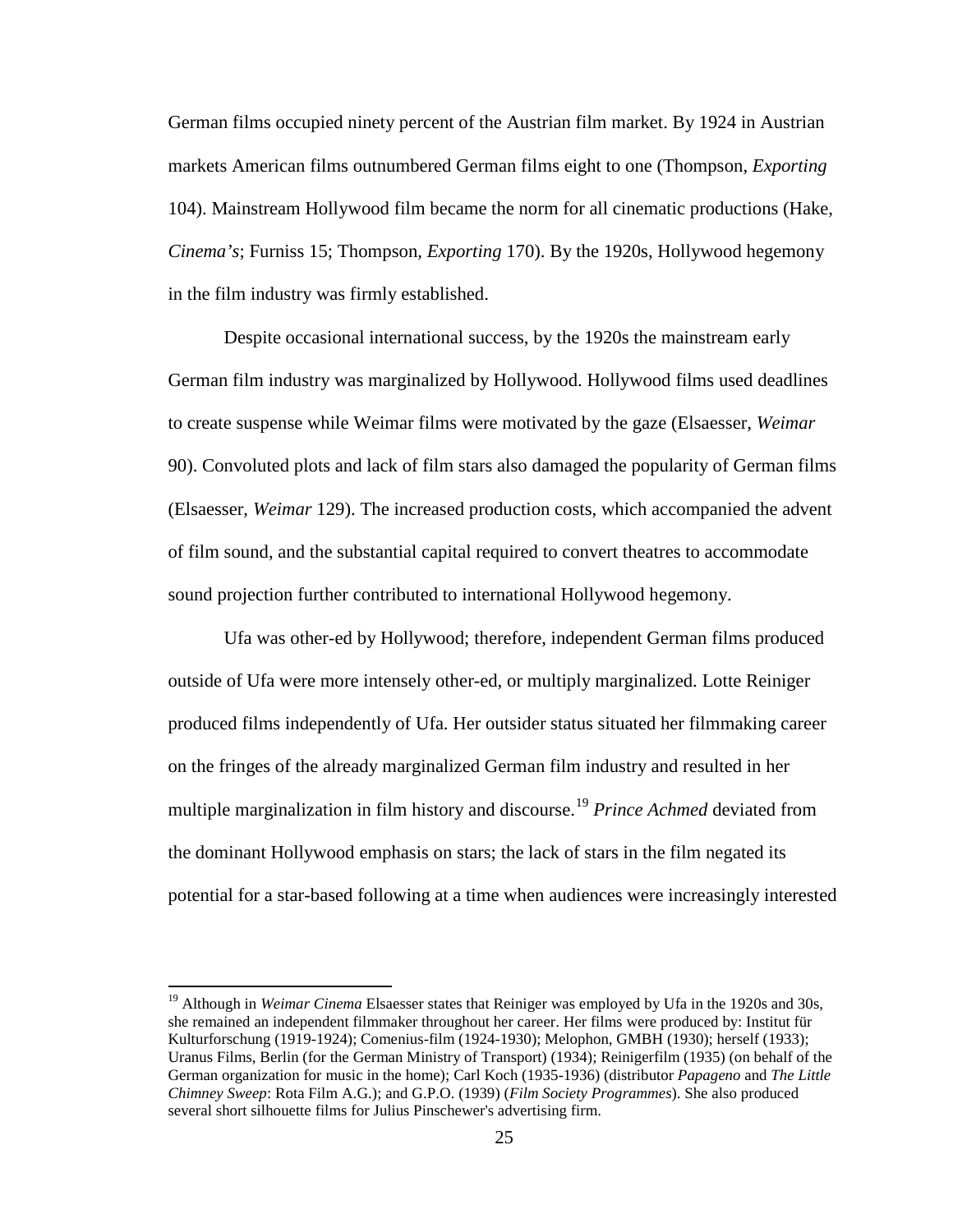in the fashion, hairstyles, makeup, and lifestyles of film stars.<sup>[20](#page-39-0)</sup> Weimar actors with devoted audience followings included Werner Krauss, Conrad Veidt, Emil Jannings, and transplant Pola Negri. Early American stars included Charlie Chaplin, Mary Pickford, and Douglas Fairbanks, whose audience followings were unprecedented at the time. By the 1920s, Hollywood relied heavily on the star system to market films (Ellis 599; Elsaesser, *Weimar* 129; Thompson, *Exporting* 100). The lack of stars in *Prince Achmed*  not only precluded a star-based following but also discouraged German distributors from screening it. After all, distributors observed marketing trends and knew "a major popular film star transcends national boundaries in a way that the film setting and subject matter often do not" (Elsaesser, *Weimar* 129). Although the stories on which *Prince Achmed* is based have international appeal, the film's lack of stars damaged its critical reception and limited its popular appeal.

Reiniger's silhouette figures, no matter how expressive and emotive, were doomed to obscurity since they could never be part of the dominant Hollywood star system. Despite the omission of actors from her all but one of her over fifty films, Reiniger was not averted to them. Her film career began in the theatre of Max Reinhardt, where acting was fundamental and where she worked closely with actors. One of these colleagues, Paul Wegener, supported her early filmmaking career. However, in her own films she resisted employing actors because "on the whole it is easier for the puppet to please than the actor" (Reiniger, "Film as Ballet" 162) and because "shadow-figures can…be very true to life…so that one completely loses the feeling that the silhouettes are not actual actors and actresses" (Reiniger, "Film Magic" 7). Reiniger exerted

 $^{20}$  According to film theorist John Ellis, a star is "a performer in a particular medium whose figure enters into subsidiary forms of circulation, and then feeds back into future performances" ("Stars" 598).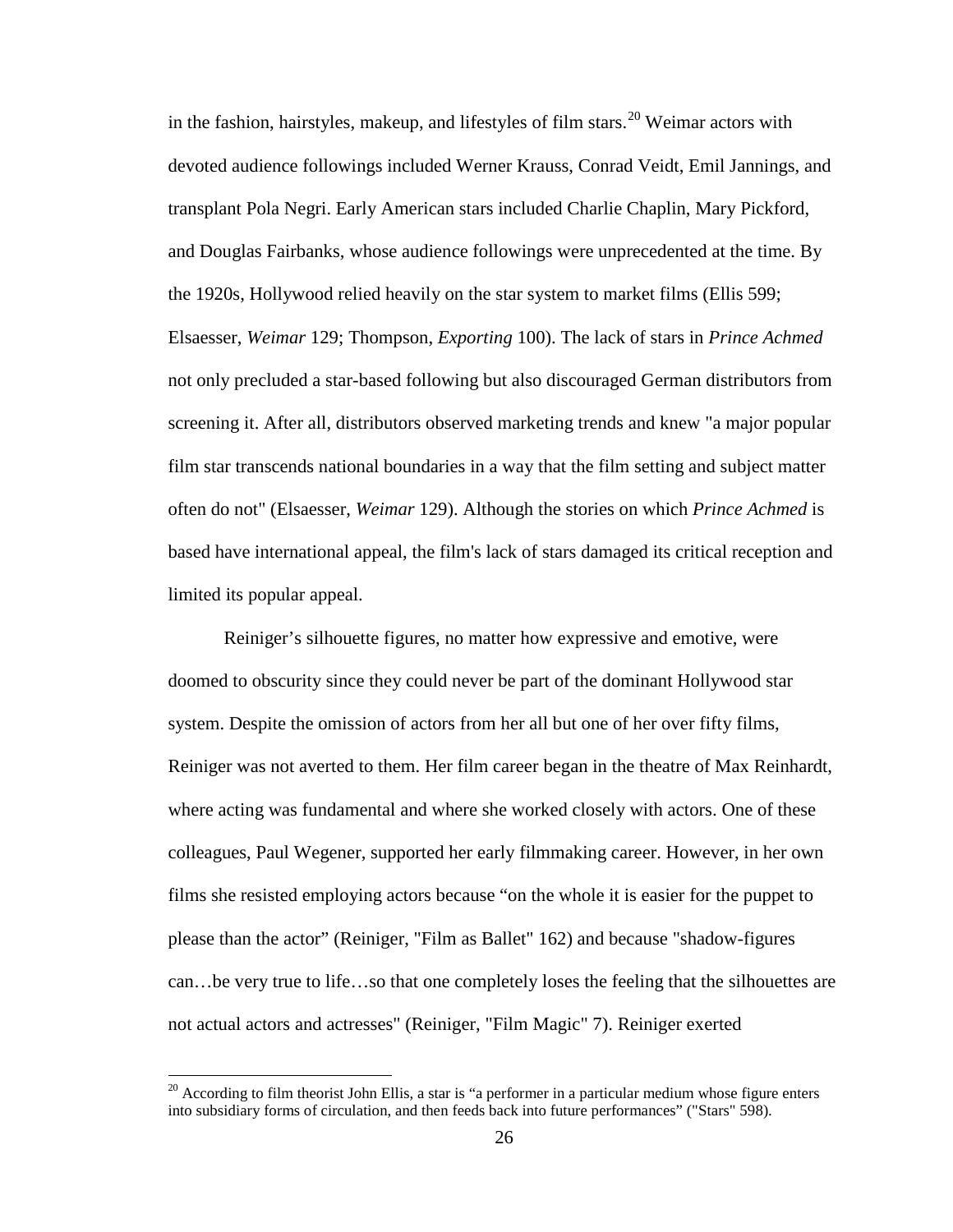substantially more control over her silhouette figures than did her contemporaries who hired actors for their films. Even Fritz Lang, a famously tyrannical and meticulous director, certainly exerted less control over his cast of actors than Reiniger did over her silhouette figures.<sup>[21](#page-40-0)</sup> Nonetheless, the figures in *Prince Achmed* effectively convey the intended gestures, actions, and emotions. According to film critic Cecile Starr, "Few reallife actresses could match the expreessiveness [sic] with which Reiniger inspirited the gestures of her lead-jointed figures" ("Lotte"135). Although the expressive, emotive abilities of Reiniger's figures equaled or surpassed those of their human counterparts, the lack of stars in *Prince Achmed* negatively influenced the critical and popular reception of the film and its subsequent discourse position.

Aside from the damaging effects of Hollywood hegemony and the emerging star system on the German film industry, especially on independent productions, domestic critical neglect also contributed to the marginalization of German film and consequent critical dismissal of *Prince Achmed*. The German intelligentsia often promoted Russian and American, as opposed to German, films. The tendency of Weimar film critics to focus on Russian and American films indicated a collective rejection of bourgeois notions of value and tradition represented by Ufa. Weimar Germany became a cultural battleground. In the 1920s, "competition between the United States and the Soviet Union for influence in Europe began in Germany…. The film industry especially struggled as the influence of Hollywood and Soviet companies increased" (Murray 56). Hungarianborn filmmaker and influential Weimar film theorist Béla Balázs, among others, declined an offer to work for Ufa (Ralmon 14). Intellectual dismissal of mainstream German films was intended to target the conservative policies and practices of Ufa, but the dismissal

 $21$  For more on control and animation, see the genre chapter.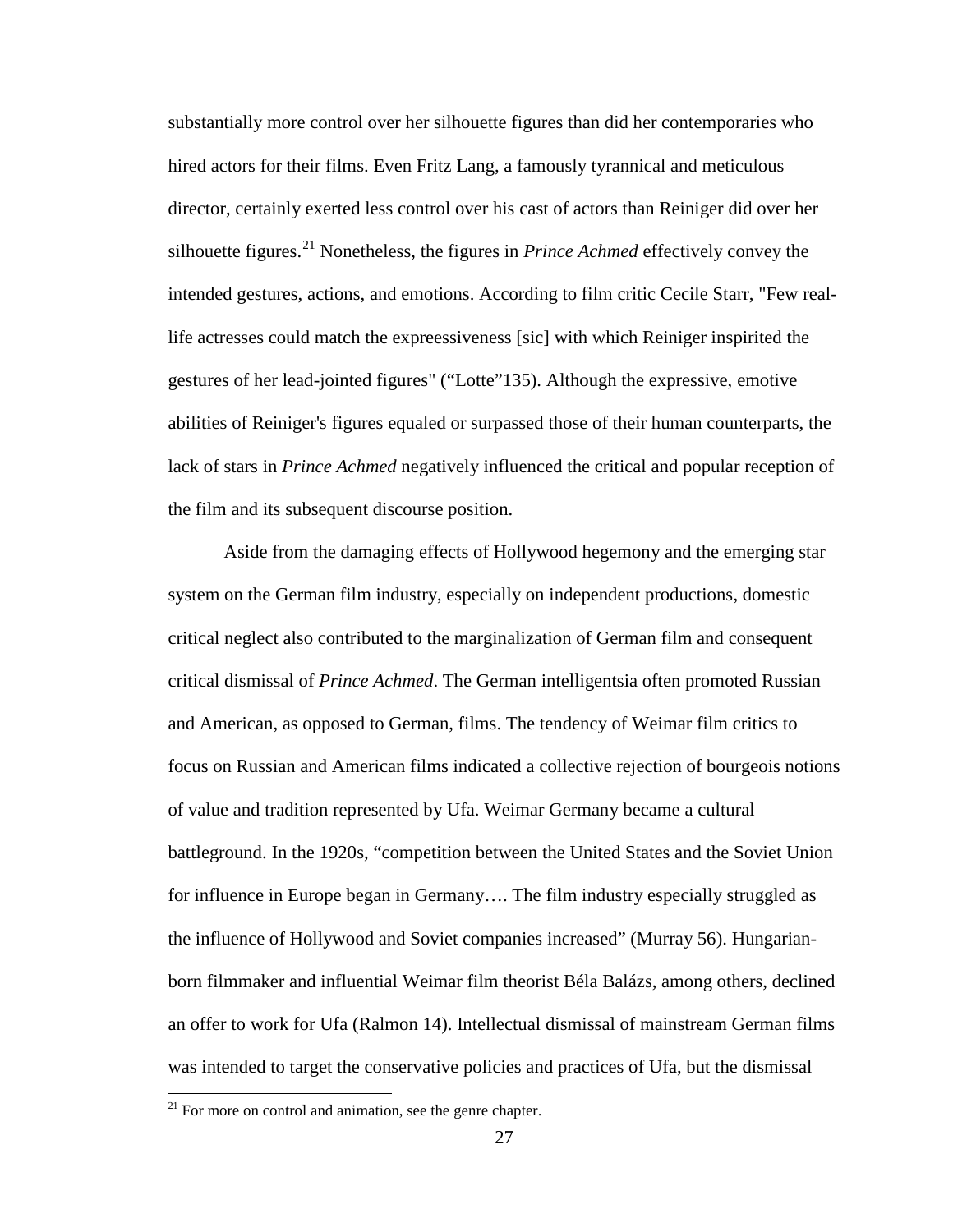was more detrimental to independent films than to well-financed mainstream UFA productions.<sup>[22](#page-41-0)</sup>

In the early 1920s Weimar artists and intellectuals were fascinated by American culture. Americanism reflected the ambiguous Weimar cultural reaction to modernity: "Part of the widespread fascination with things American, the almost-childish love for the American cinema was at once an expression of protest and resignation. Embracing the products of mass culture with a vengeance, the intellectuals hoped to salvage the utopian potential of mass culture" (Hake, *Cinema's* 128). The Weimar preference for Hollywood films "was the most important factor in the European process of Americanization in the period of relative stabilisation between 1924 and 1929" (Kaes, "Charting" 21). Weimar film critics Kurt Tucholsky and Bela Balázs generally discounted German, in favor of American, film criticism; this discounting was "typical of an entire generation of critics whose views on cinema were formed in the early twenties by the films of Griffith and Chaplin, and in the late twenties by the films of Eisenstein and Pudovkin" (Hake, *Cinema's* 128, 224). American film was just one aspect of American multimedia mass entertainment, which also included sporting events, jazz music and clubs, burlesques and revues, and variety theatre. Burlesque revues full of elaborately costumed dancers, the most famous of which is likely Josephine Baker, and female impersonators attracted the new Weimar masses.

Domestic critical neglect complicated the struggle of Weimar film for cultural legitimacy. German artists and intellectuals optimistically watched the effects of the Russian Revolution and organized councils for artists and workers, notably the 1918

<sup>&</sup>lt;sup>22</sup> "Weimar film(s)" refers to German films made during the Weimar Republic (1919-1933); "Weimar cinema" refers to those films, as well as to extra-filmic events, such as distribution, reception, production, promotion, and consumption.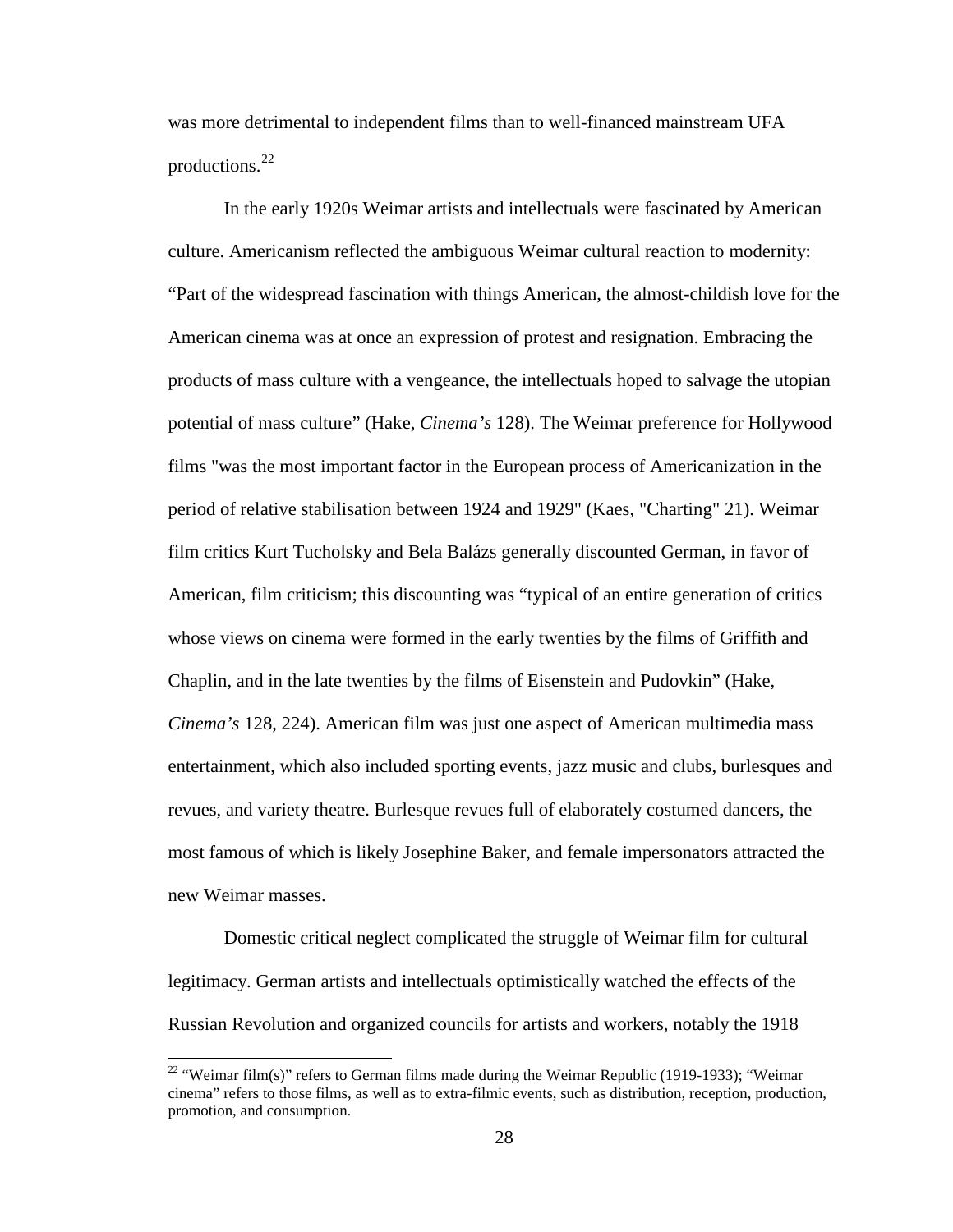November Group. In their film criticism, Bela Balázs, Walter Benjamin, and Rudolf Arnheim frequently cite the films of Eisenstein to illustrate points. Between 1929 and 1933 the taste-making film journal *Close Up* introduced Western readers to the film theories of Eisenstein, as well as other Russian cultural figures, by printing nine English translations of Eisenstein's film theories. For Weimar intellectuals, American and Soviet films further challenged the eroding boundary between high and low culture.

The early German film industry, to compete domestically and internationally, needed to appeal to both middle-class bourgeois values and to the tastes of the workingclass public. To appeal to the middle-class, Weimar cinema borrowed from literary, artistic, and theatrical conventions. Actors, directors, designers, and other core figures of German theatre transferred to the film industry; this encouraged previously theatre-going audiences to attend the cinema. To appeal to the working-class, Weimar films incorporated elements of magic lanterns, trick films, Theatre Optîque, superimposition, stop-motion photography, and shadow play. Shadow play had traditionally been associated with elite culture, but numerous Weimar films began incorporating its techniques (*Warning Shadows* 1922; *Nosferatu* 1922; *Secrets of a Soul* 1924), allowing previously excluded working class audiences to access it.

<span id="page-39-0"></span>Reiniger combined the popular forms of animation and silhouettes with historically bourgeois shadow play in order to compromise between middle-class and working-class tastes. Working class viewers were already familiar with silhouettes; film offered new access to the previously middle-class form of shadow play. According to Reiniger, "the essential difference between a shadow and a silhouette is that the latter cannot be distorted. A silhouette can cast a shadow…. The silhouette exists in its own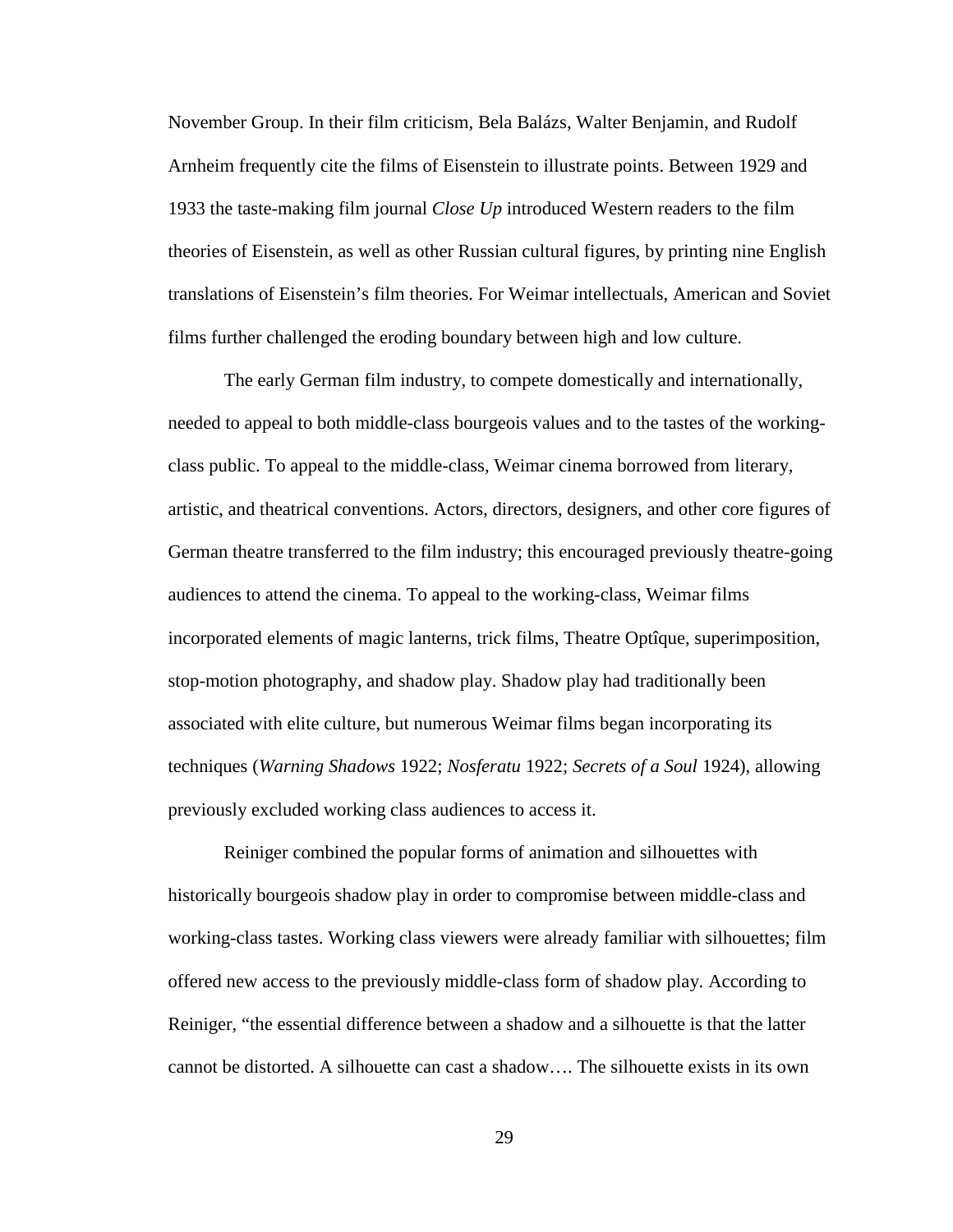right" (*Shadow* 13). Audiences often conflated silhouettes and shadow play, thereby destabilizing the cultural positions of both forms. Reiniger used the destabilized cultural position of silhouettes in *Prince Achmed* to expose a wider audience to shadow play. Distributors hesitated to screen *Prince Achmed* in their working-class supported theatres since "silhouette work was art and therefore not suitable for the masses" (Reiniger, *Shadow* 28). The onscreen appearance of shadow play resembles that of silhouettes, which were inexpensive, mass-produced alternatives to traditional portraiture, as well as decoration on various trinkets, such as jewelry boxes.

## **Expressionism**

Distributors dismissed Reiniger's attempts to appeal to middle- and working-class audiences in favor of Expressionist films, such as Paul Wegener's *Der Student von Prag*  (*The Student of Prague*) (1913) and Robert Wiene's *Das Kabinett der Dr. Caligari* (*The Cabinet of Dr. Caligari*) (1919). Expressionist film was described by Lotte Eisner in *The Haunted Screen* (1952) as a body of film influenced by Romantic literature of authors such as E.G.A. Hoffmann and Joseph Freiherr von Eichendorff and Expressionist painting, as seen in the artwork of Paul Klee and Wassily Kandinsky.<sup>[23](#page-44-0)</sup> Expressionist films share stylistic traits, such as chiaroscuro; outward visualization of inner states; abstraction; portrayals of the bizarre, horrific, and mysterious; unusual camerawork and angles; sinister characterization; preoccupation with setting and atmosphere (*Stimmung*); doppelgangers; stairs and hallways; mirrors and mirror-like surfaces; jerky, exaggerated

<span id="page-40-0"></span><sup>&</sup>lt;sup>23</sup> Although Elsaesser has engagingly challenged Eisner's art-historical approach to tracing influence in early German film, this study relies on her concept of "Expressionist film" to contextualize Reiniger's films within Weimar culture, which was visually dominated by Expressionism in the early years of the Republic. In "The Problem of Form" (1912) Kandinsky addressed the various goals of Expressionism (270-275).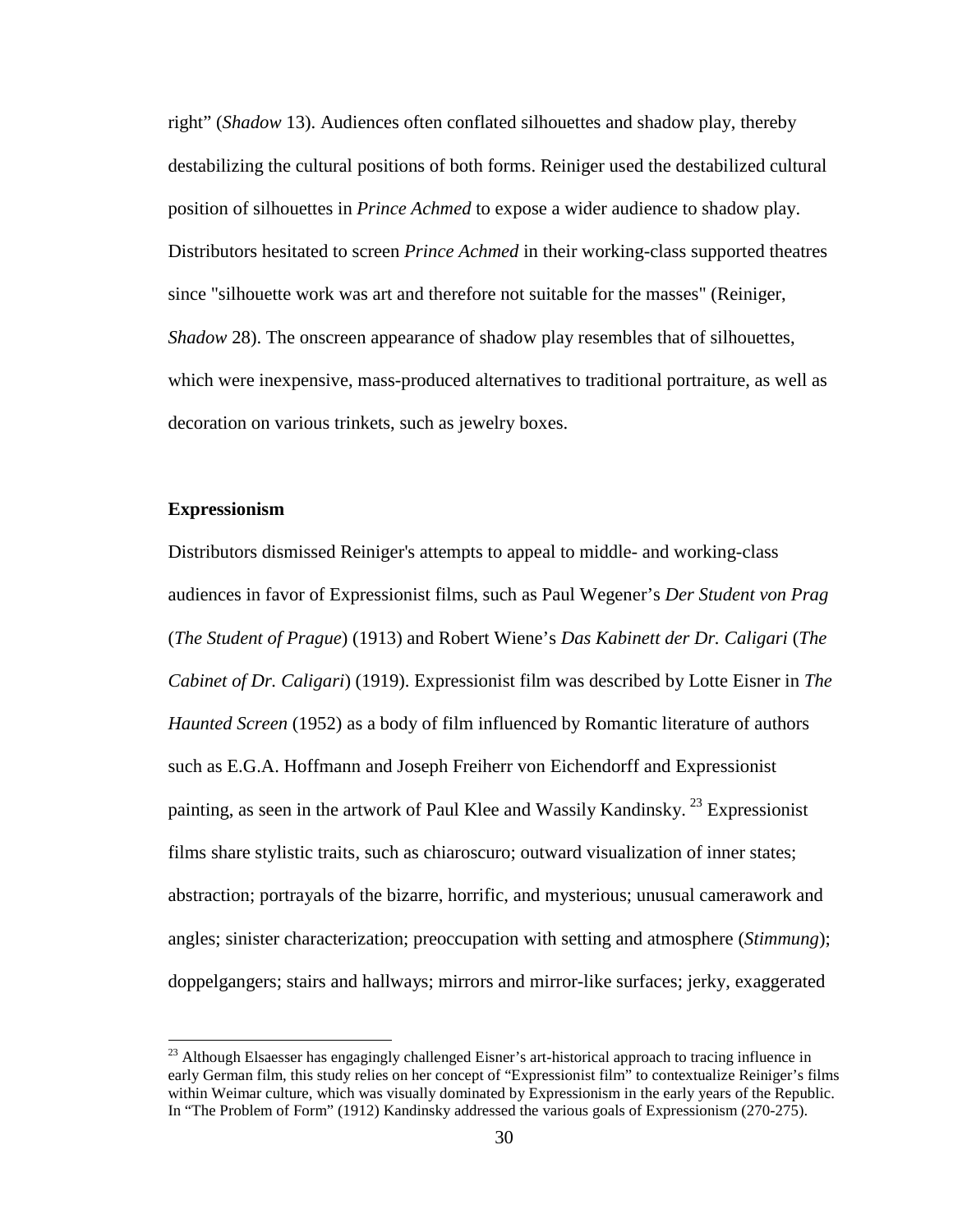gestures; distortion; curves and slopes; starkly contrasting moods, lighting, and events; and exotic locations, or Orientalism. Expressionist film was a pivotal part of the struggle of Weimar film to simultaneously please taste-making intellectuals and working-class audiences. The early German film industry drew upon elements of German Expressionism to appeal to middle- and working-class audiences, thereby creating a successful balance in Expressionist film. Expressionism was the dominant visual mode well into the Weimar years, and this visual style influenced German films.

<span id="page-41-0"></span>In *Prince Achmed* Reiniger uses traits of Expressionist film to meet audience expectations while experimenting with style, technique, and form. Much like Expressionism, which "constructs its own universe, [and] does not adapt itself to a world already in existence" (Eisner 153), Reiniger's *Prince Achmed* literally and figuratively constructed its own universe. The handmade construction of fantastic worlds, characters, and actions, along with the pioneering of full-length animated film, perfection of silhouette animation, and invention of the multiplane camera made *Prince Achmed* a literal and figurative construction of a universe. The most obvious Expressionist film trait in *Prince Achmed* is the use of light, on which silhouette animation technically relies. Aside from the reliance on light shared by the projection and production of all films, *Prince Achmed* literally requires light to exist. Without intense backlighting, the film would not be a silhouette film. The figures would be animated by the stop-motion technique, which was already used within various films. And although a stop-motion animated version of *Prince Achmed* might have been enjoyable, it would not have signaled the perfection of the silhouette film or exhibited the consistent, smooth appearance characteristic of filmed silhouettes. Strong backlighting effaces of the joints,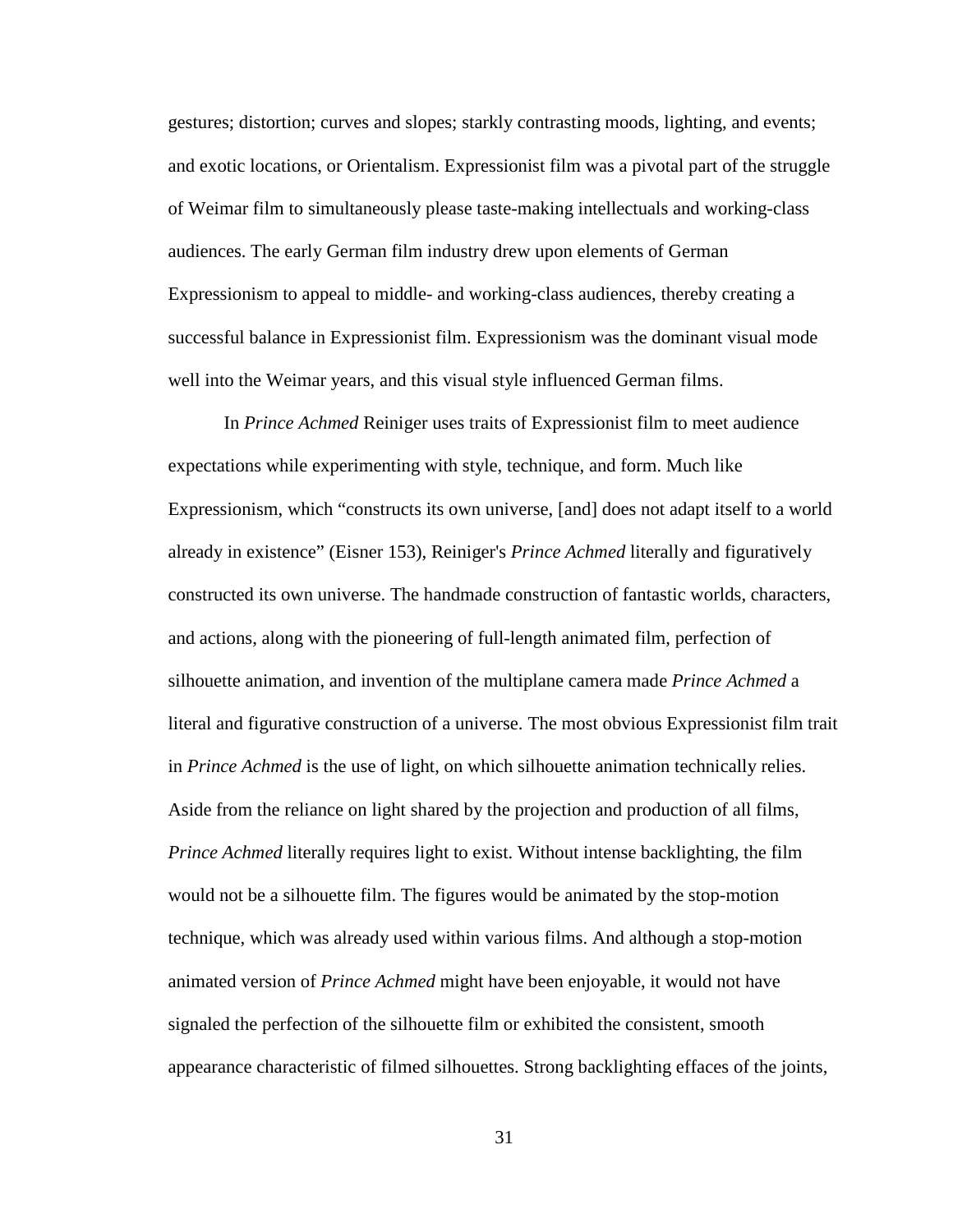textures, and components of the silhouette figures and transforms them into expressive outlines.

*Prince Achmed*, much as other Expressionist films, repeatedly uses stairs and corridors. After Achmed lands on the roof of Pari Banu's palace, he descends stairs into a corridor that leads to a harem. Later when Pari Banu rejects the advances of the Chinese emperor, he ejects her from his palace onto the front steps. On his way to prevent Pari Banu from being forced to marry, Achmed climbs stairs and passes through corridors. The demons of Wak Wak arrive and fight Achmed in the corridor. When Achmed rescues Pari Banu for the final time, he carries her up the stairs of Aladdin's palace. In the nested narrative Aladdin also encounters stairs. When Dinarsade and her father come to visit the palace Aladdin built overnight, he descends the stairs to greet them. Aladdin later runs downstairs to escape the wrath of the Caliph. Upon return of the palace, Aladdin runs down a spiral staircase to find Dinarsade. Stairs figure prominently in the film, along with other elements of Expressionist film.

Settings and landscapes are Expressionist film traits that convey information to the audience and appear throughout *Prince Achmed*. Aladdin's subterraneous venture into the cave to retrieve the lamp is signaled by the predominance of a black outline, or frame, whereas in aboveground scenes black designates figures, props, and settings. In other words, the thick black frame contrasts the "open space" of previous "surface" scenes and signals that Aladdin is underground. The stylization of sets and preoccupation with landscape are yet more traits of Expressionist film in *Prince Achmed*. Settings and landscapes consistently signal and differentiate between the geographic location of the action: the Chinese landscape is stylistically different from the Arabic landscape and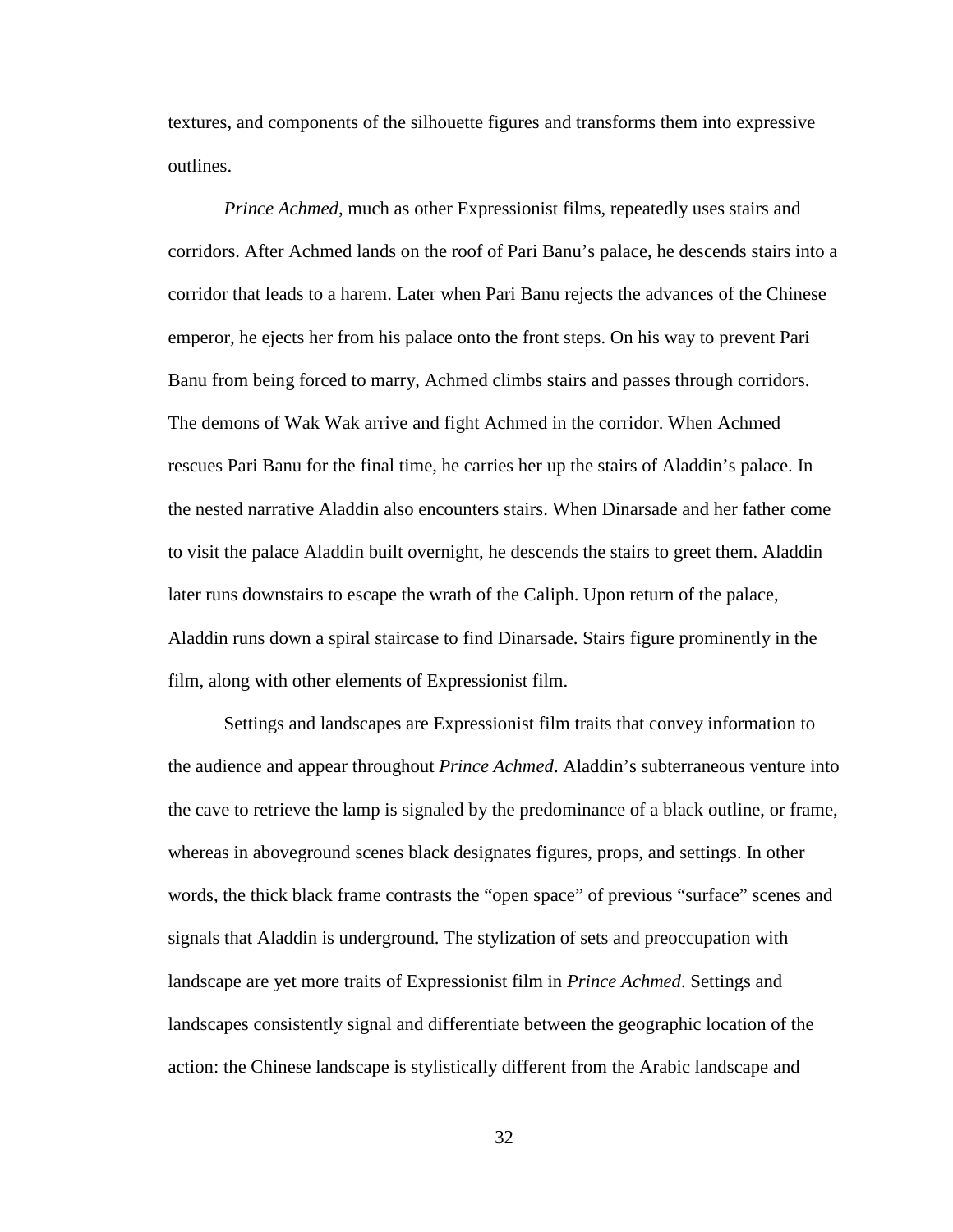from the Wak Wak landscape. The settings in *Prince Achmed* reflect other traits of Expressionist film: exoticism and Orientalism. Oriental screens, pagodas, dragons in the decor, and junkets all convey to the audience that the action takes place in China. Additionally, the tendency of Expressionist film to feature slopes, angles, and curves is also displayed in *Prince Achmed*. Figures in *Prince Achmed* often move diagonally, such as when Achmed flies away from the harem on the magic horse. Groups of figures are often arranged in symmetrical geometric patterns, as seen in the Caliph's birthday procession in the first act and in the emperor's wedding procession for Pari Banu in the third act. These geometric arrangements are typical of Expressionist film.

Another Expressionist film trait shared by *Prince Achmed* is the presence of mirrors and mirror-like surfaces. Early in the film, before presenting the magic horse to the Caliph, the African sorcerer checks his appearance in a hand-held mirror. On the Island of Wak Wak, Pari Banu and her maiden bathe in a reflective lake, which mirrors the surrounding scene. Furthermore, many Expressionist films feature fantastic plots and action. *Prince Achmed* is, from its literary source material to its animated form, entirely fantastic. Some of the fantastic elements of *Prince Achmed* include flying demons, a magical flying horse, a magic lamp that houses a genie, and magical transformations of the witch and sorcerer. One particularly fantastic sequence in the film is the epic battle between the witch and the sorcerer for control of the magic lamp; the two magical entities launch fireballs at each other as they transform into various creatures. Expressionist films also frequently feature Faustian pacts. *Prince Achmed* is no exception: in it, Aladdin agrees to help the sorcerer in exchange for a marriage to Dinarsade.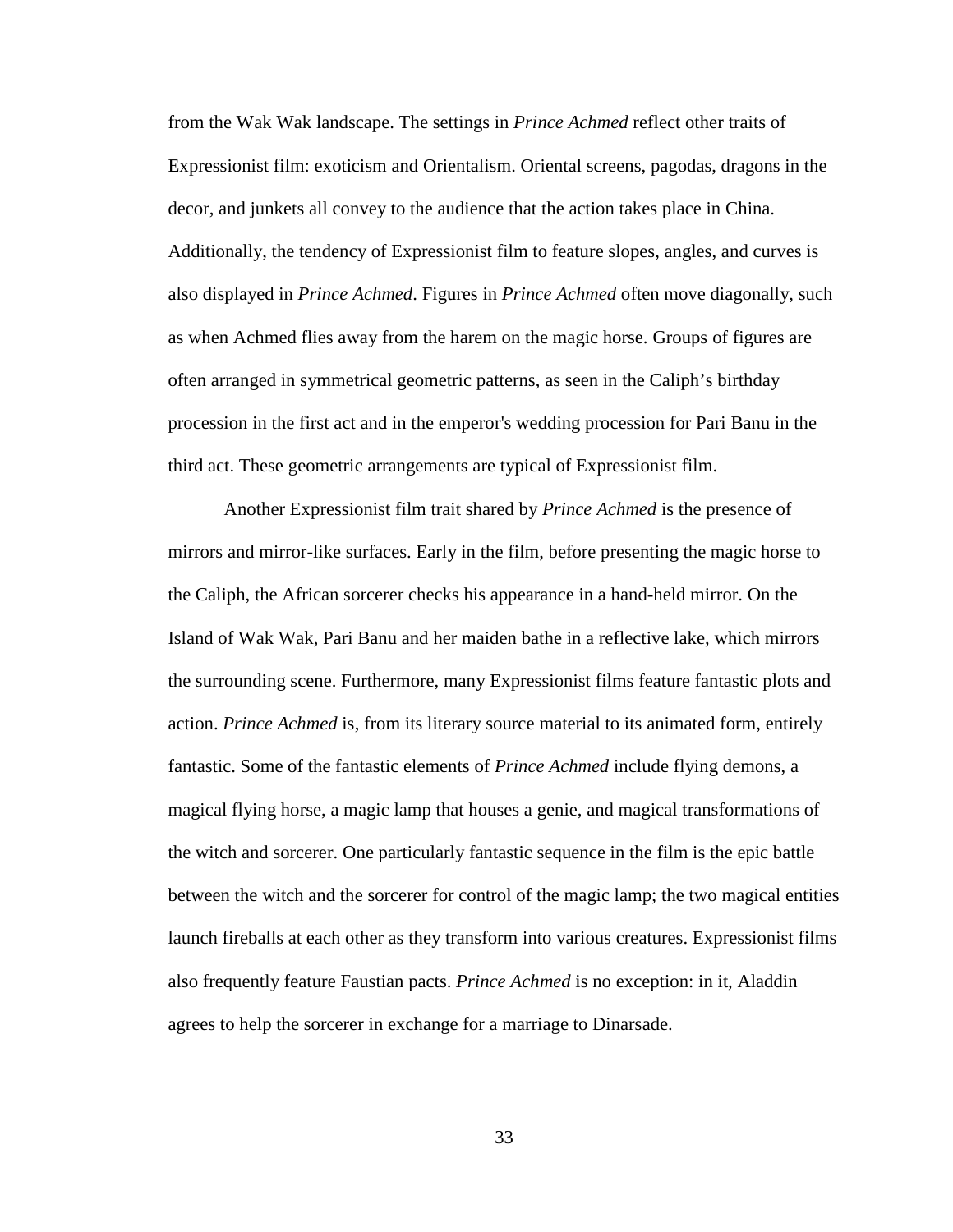Expressionist traits in *Prince Achmed* indicate Reiniger's attempt to appeal to middle-class audiences with shadow play and literature and working-class audiences with animation and fantasy. While *Prince Achmed* fits comfortably--at least as comfortably as other so-called Expressionist films--in the category of Expressionist film, the film transcends limitations the label imposes.

#### **Other Visual Styles**

*Prince Achmed* reflects the encounter between various competing Weimar cultural movements by displaying traits valued not only by Expressionism, but also by Bauhaus, Constructivism, Surrealism, and New Objectivity. These literary and artistic movements influenced each other as members moved between groups. Weimar artists and intellectuals often belonged to several movements simultaneously; they published manifestos, formed institutes, organized exhibits, and attended meetings to express ideas about art and culture. Weimar culture "witnessed an explosion of forms, subject matter, and ideologies. Perhaps most remarkable about Weimar art was its syncretism, a propensity for blurring styles and genres which was as ubiquitous as the hyperbole of its manifestos" (Kaes, Jay, and Dimendberg 474). While there are notable differences between *Prince Achmed* and the tenets and artwork of various Weimar cultural movements, a focus on the similarities demonstrates the film's broad appeal and fulfillment of multiple cultural goals of Weimar movements and groups.<sup>[24](#page-48-0)</sup>

<span id="page-44-0"></span> $24$  This should not suggest that Reiniger had no individual artistic style, technique, or goals. On the contrary, her films are easily recognizable. However, her ability, as displayed in *Prince Achmed*, to synthesize typically diverse and mutually excluded elements of Weimar culture reflects her relation to other Weimar films and Weimar culture in general.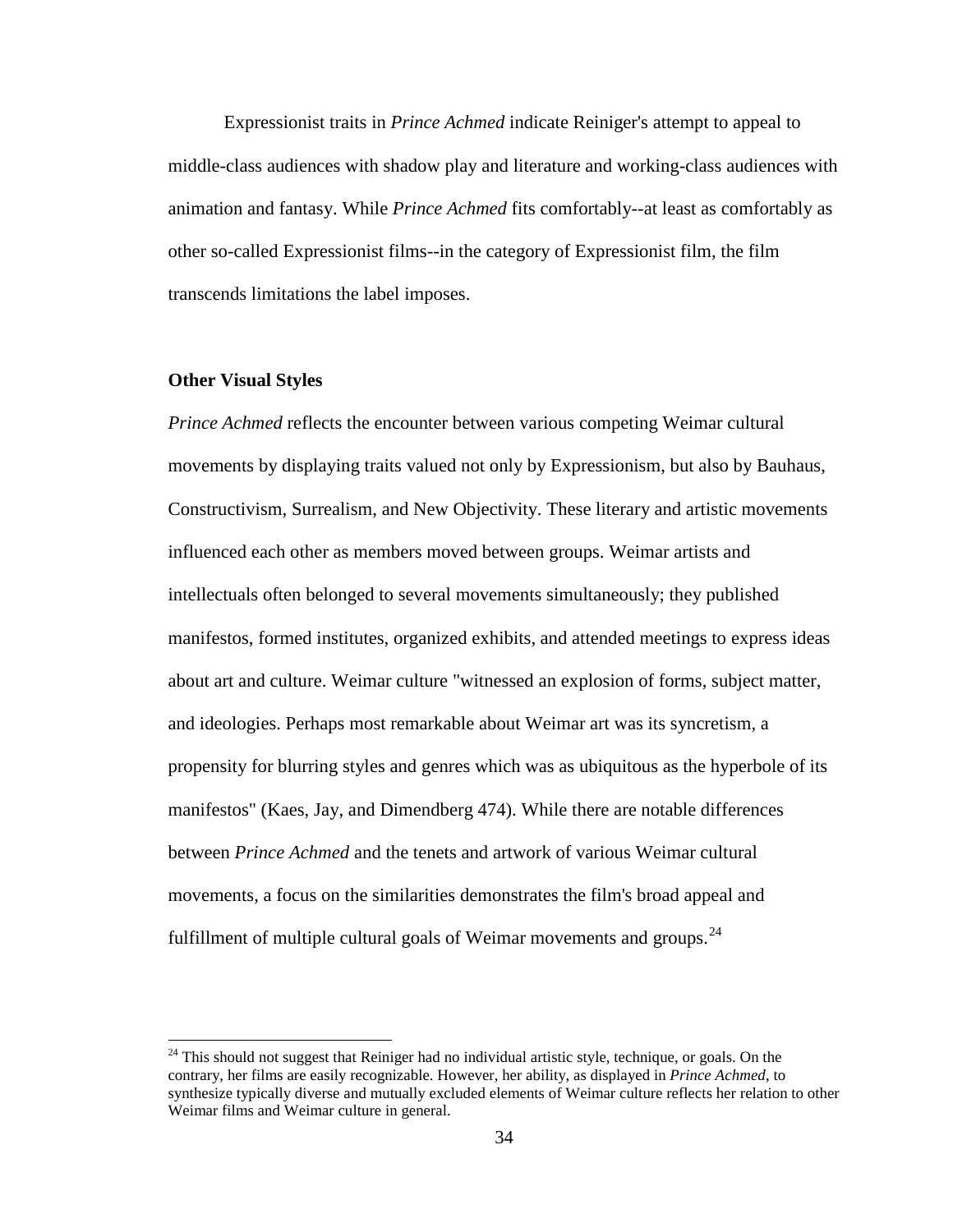In 1919 German architect Walter Gropius founded the Bauhaus, a Berlin institution that embraced the commercial potential of film and art, on the premise that art and handicraft are fundamentally similar. In "Manifesto of the Bauhaus, April 1919," Gropius emphasized the importance of architecture, the unification of various media, and a foundation of craftsmanship (301-2). Bauhaus artists included painters Kandinsky and Moholy-Nagy, weavers Anni Albers and Annelise Fleischmann, and performance artist Oscar Schlemmer. The craftsmanship Gropius valued was a fundamental trait of *Prince Achmed*, in which handmade construction and manual manipulation of figures and sets rely on craftsmanship. Since the figures were cut of paper and lead sheets and moved by hand for each shot, her films were literally handmade. Architecture is emphasized in *Prince Achmed*, especially in interior scenes, indicating Reiniger's appreciation for buildings and structures, an appreciation shared by Gropius and the Bauhaus. *Prince Achmed* displays handicraft, architecture, and multimedia, which were all valued by the Bauhaus. Reiniger's emphasis on the technical aspect of filmmaking connects her films not only to the Bauhaus but also to Constructivism.

Hungarian artist and photographer László Moholy-Nagy belonged to, among others, the Bauhaus and Constructivist groups in Vienna and Berlin between 1919 and 1923. Moholy-Nagy wrote "Constructivism and the Proletariat" (1922), in which he declared technology was an equalizing force in and the dominant trait of modern society (299-300). He promoted art as an effective alternative to ineffective words. Reiniger effectively used technology in *Prince Achmed* by producing a full-length animated film, designing and applying the multiplane camera, utilizing filmic montage, and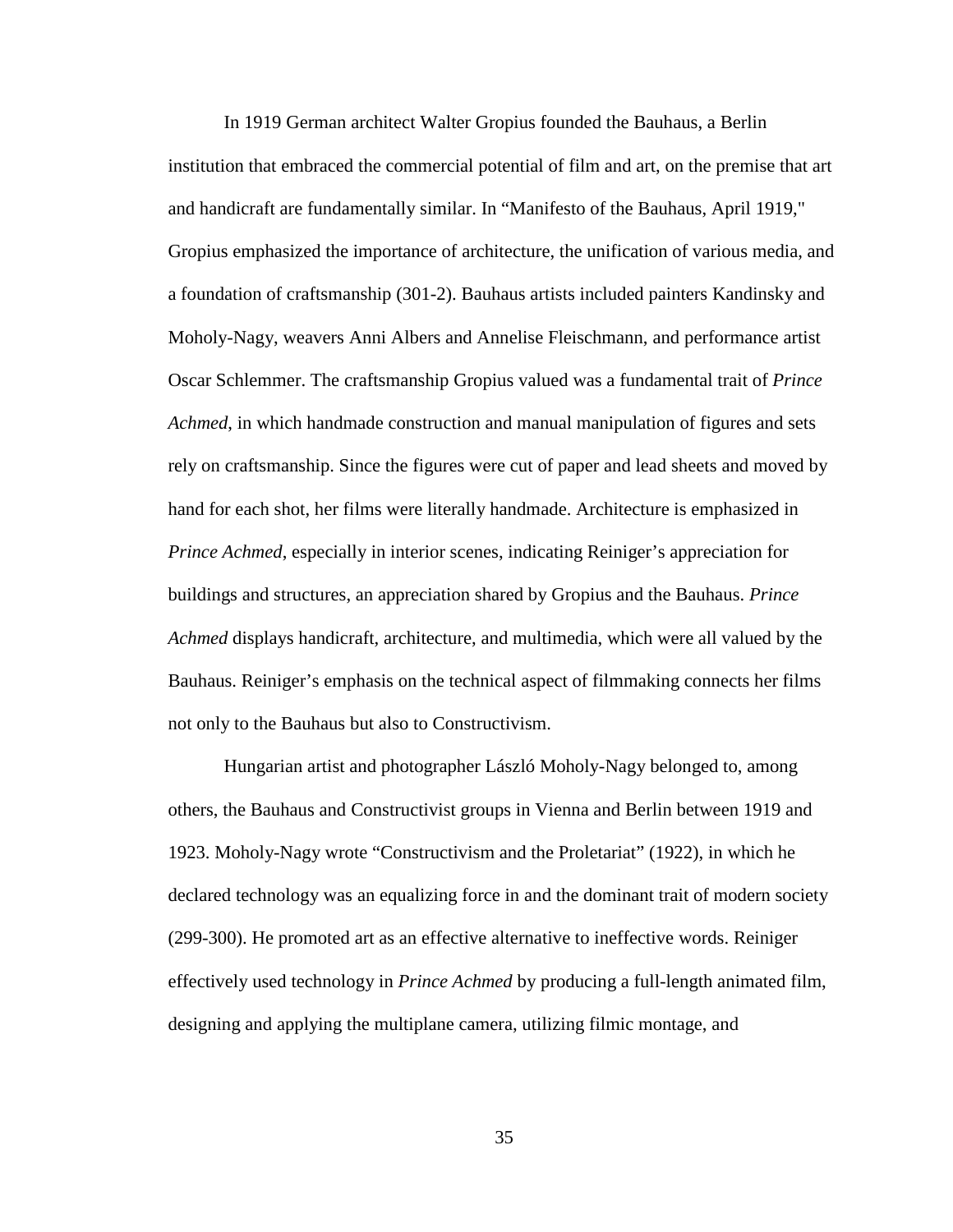synchronizing music with images. *Prince Achmed* contains relatively little dialogue and few titles, paralleling Moholy-Nagy's Constructivist refutation of the word for the image.

Although the film is technologically advanced, *Prince Achmed* retains its magical sensory appeal, which is reminiscent of dream states promoted by another contemporaneous movement: Surrealism. According to French writer André Breton in *First Manifesto of Surrealism* (1924), Surrealism values childlike innocence, imagination, and the unconscious as understood by psychoanalysis. Breton identifies the ideal state of being as a compromise between dreams and reality and defines Surrealism as

*n.* Psychic automatism in its pure state, by which one proposes to express- verbally, by means of the written word, or in any other manner--the actual functioning of thought. Dictated by thought, in the absence of any control exercised by reason, exempt from any aesthetic or moral concern. (309)

*Prince Achmed* expresses the imagination and dream states Breton outlines with magical lamps that contain genii, flying horses, sorcerers, witches, and the animation technique. As displayed in the proliferation of manifestos, many Weimar cultural movements chronologically paralleled and followed Expressionism.

However, Expressionism dominated the early Weimar cultural landscape until it was replaced in the later Weimar years by New Objectivity. Of the competing movements, New Objectivity was the only one to assume as prominent a cultural space as Expressionism had occupied. In the mid-1920s, widespread optimism turned into pessimism when promises of equality, economic security, and benefits of modernity were broken. Contemporaneous art and film reflected this turn. The New Objectivity was less of a cohesive artistic style and more of a common rejection of the abstraction and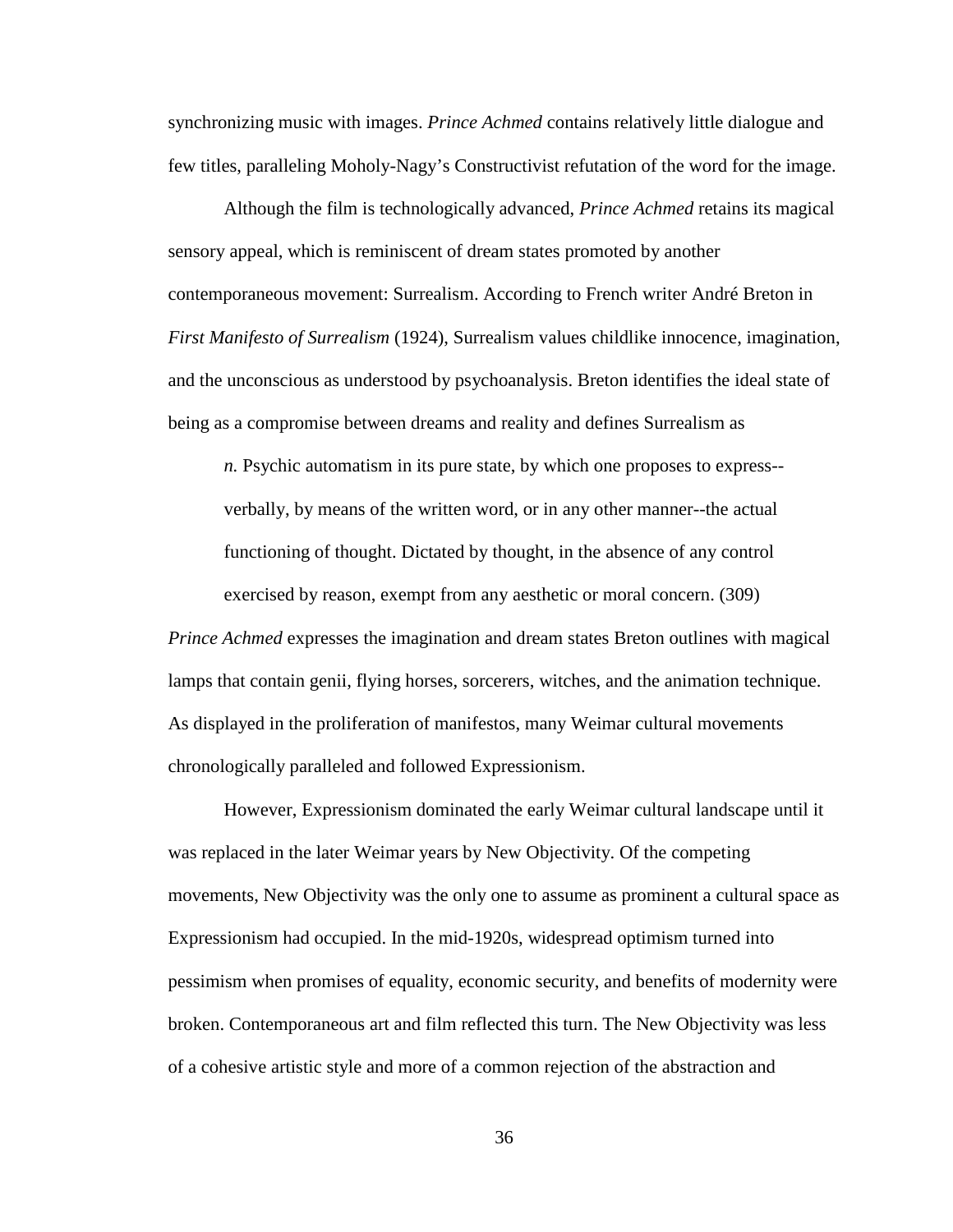emotional subjectivity valued by Expressionism. A 1925 Manheim art exhibition organized by German art historian Gustav Hartlaub titled "*Neue Sachlichkeit* (New Objectivity): German Painting since Expressionism" featured over one hundred and thirty works by over thirty artists and was a major public success. Artists from various backgrounds and artistic media practiced the New Objectivity; some artists commonly associated with the New Objectivity are Max Beckmann, Otto Dix, George Grosz, Carlo Mense, Rudolf Schlichter, Alexander Kanoldt, and Georg Schrimpf. In 1925 German art historian Franz Roh outlined the traits of the New Objectivity:

plain objects; few religious themes; the explanatory object; representative; engrossing; rather strict, purist; static; quiet; sustained; obvious and enigmatic; close- and long-range image; also flowing backward; large size and manycolumned; miniature; cool to cold; thin layer of color; smoothed, dislodged; like polished metal; work process effaced; pure objectification; harmonic cleansing of objects; rectangular to the frame; parallel; fixed within edges of image; civilized. (493)

Works of the New Objectivity were detached or cynical chronicles of bourgeois excess often set in domestic spaces, streets, and other sites of daily Weimar life.

The realist style of the New Objectivist films was part of an emerging cultural pessimism and a critique of modernity, technology, industry, and rationalization. By the mid-1920s, Weimar filmmakers followed their painter counterparts and predominantly rejected Expressionism in favor of the New Objectivity, "which ventured out into the streets to capture social reality.... Most films of the late 1920s and early 1930s, however, dealt with pressing issues of urban life and espoused an unambiguous social-critical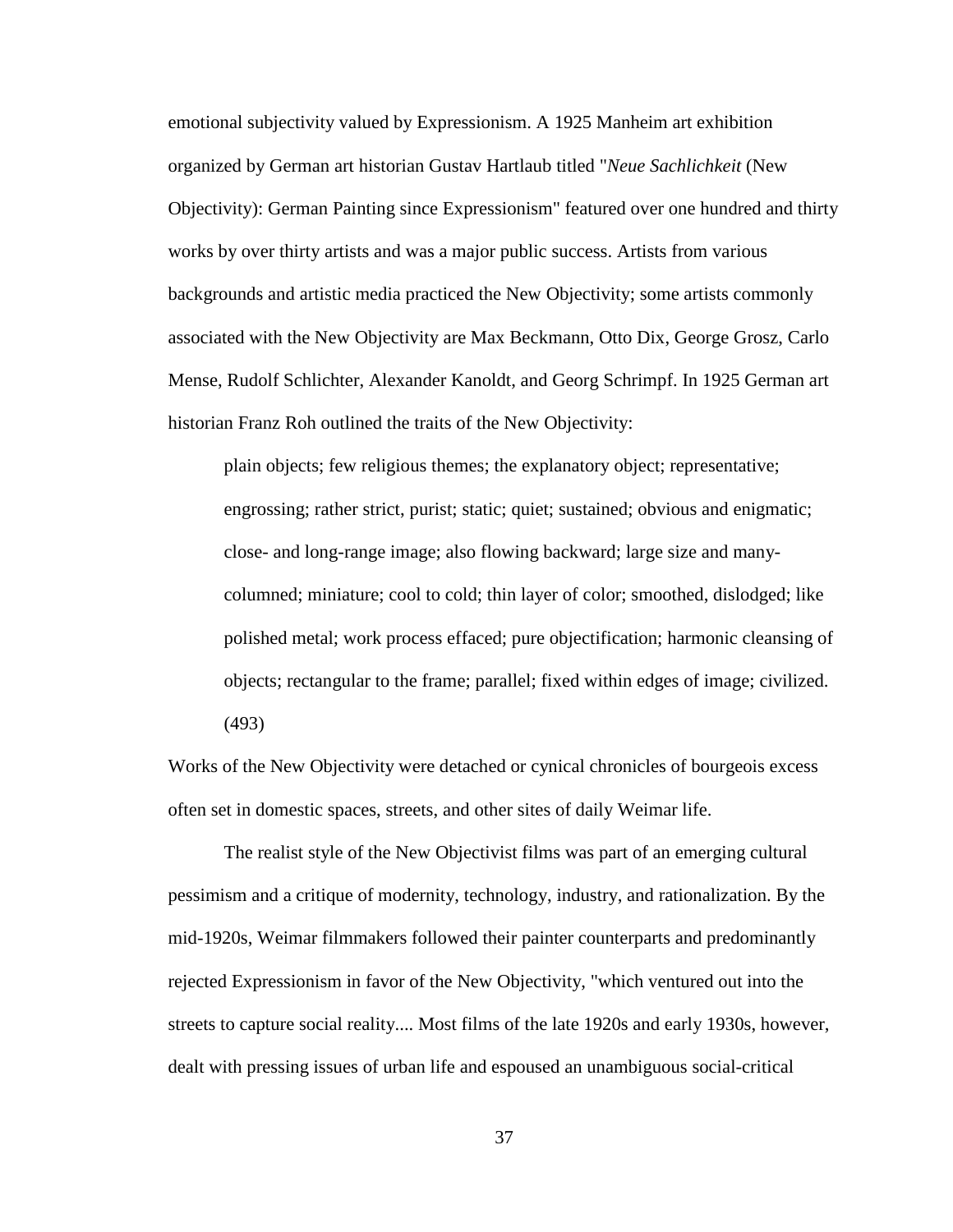message while retaining stylistic elements of expressionism" (Kaes, Jay, and Dimendberg 618). Ufa experienced a financial crisis in 1926 and 1927; to survive the Great Depression Klitzsch transformed the company based on the rationalized Hollywood model after a visit to the United States (Elsaesser, "Hollywood" 15). Weimar films thematically addressed modern industrialization as well as the rationalization of film production and distribution at Ufa.

Although it is not a realist film, *Prince Achmed* showcases Reiniger's technical prowess; her innovations reflect the New Objectivity's emphasis on technology and modernization. New Objectivity valued surface, movement, formal innovations, and technological prowess. *Prince Achmed* literally relied on surface and created (the illusion of) movement; it was technologically progressive and formally innovative. Its formal innovations included the use of non-slapstick, non-drawn animation in a feature film; design and application of the multiplane camera; use of montage and rhythm; synchronization of images with the musical score through simultaneous composition; construction of program cards or orchestral pictograms; use of Oskar Fischinger's wax machine (Moritz, *Optical* 8-9; Grant 180); and perfection of silhouette animation.<sup>25</sup> *Prince Achmed* embodies the encounter between Expressionism, New Objectivity, and other competing artistic movements.

## **Affiliation and Discourse Position**

Works of art that are radically independent of any genre, category, movement, or group become marginalized and excluded from the cultural canon. Movement and group affiliation allowed Weimar artists, writers, and intellectuals to be easily identified; they

<span id="page-48-0"></span> $25$  In the genre chapter I discuss the assumptions surrounding drawn cartoons and animated film.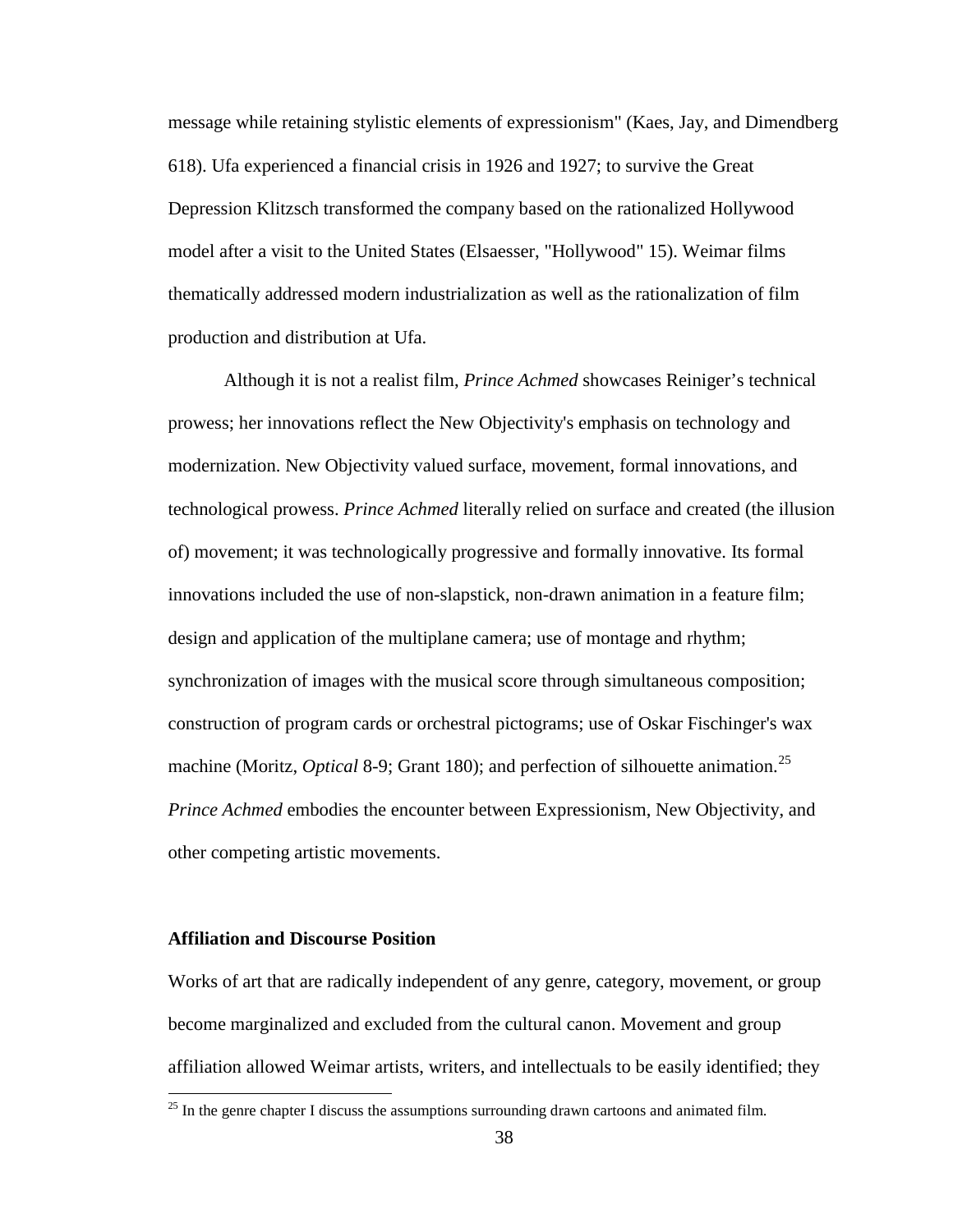offered identifiable public images based on common values, beliefs, media, technique, and purpose. The various movements also encouraged self and group promotion. Even if the public had not seen a particular artwork, its affiliation with a particular movement would have suggested its purpose, appearance, and medium. For instance, Expressionist painters would have been widely perceived as emotional abstractionists, Dadaists as raucous rebels, and artists of the Bauhaus as commercial craftspeople. Several of Reiniger's contemporary filmmakers have been recovered and introduced into film discussions. Most of these recovered figures were affiliated with various movements.<sup>[26](#page-53-0)</sup> Other group-affiliated filmmakers include Dadaist and avant-gardist Hans Richter and New Objectivist and documentarian Walter Ruttmann. In the 1930s, Ruttmann and Leni Riefenstahl produced Nazi films, which have secured their respective discourse positions. The study of propaganda as manifested in Nazi films has legitimized the study of film for scholars working in multiple disciplines.

The differences in name recognition, or discourse position, between Hans Cürlis, director of the Institute for Cultural Research, and Hans Richter, an active Dadaist; between Institute filmmaker Carl Koch and Walter Ruttmann; and between Lotte

<sup>&</sup>lt;sup>26</sup> Moritz has written extensively about Weimar experimental filmmaker Oskar Fischinger, culminating in his 2004 Fischinger biography *Optical Poetry*. Fischinger is the only exception to the movement/group affiliation argument that I can identify. He was a non-narrative experimental animated filmmaker and, therefore, affiliated with the avant-garde. While his brief, tumultuous, and disappointing employment at the Burbank Disney studios in the late 1930s might not qualify as contemporaneous movement/group affiliation, it does qualify as general movement/group affiliation, allowing Fischinger to become canonized through his association with the Disney empire. Even if one were to successfully argue that Fischinger was not technically affiliated with the Disney company, his recovery has been slow and in itself marginal. William Moritz, the chief scholar responsible for the recovery of Fischinger, was also one of the few English-language Reiniger critics.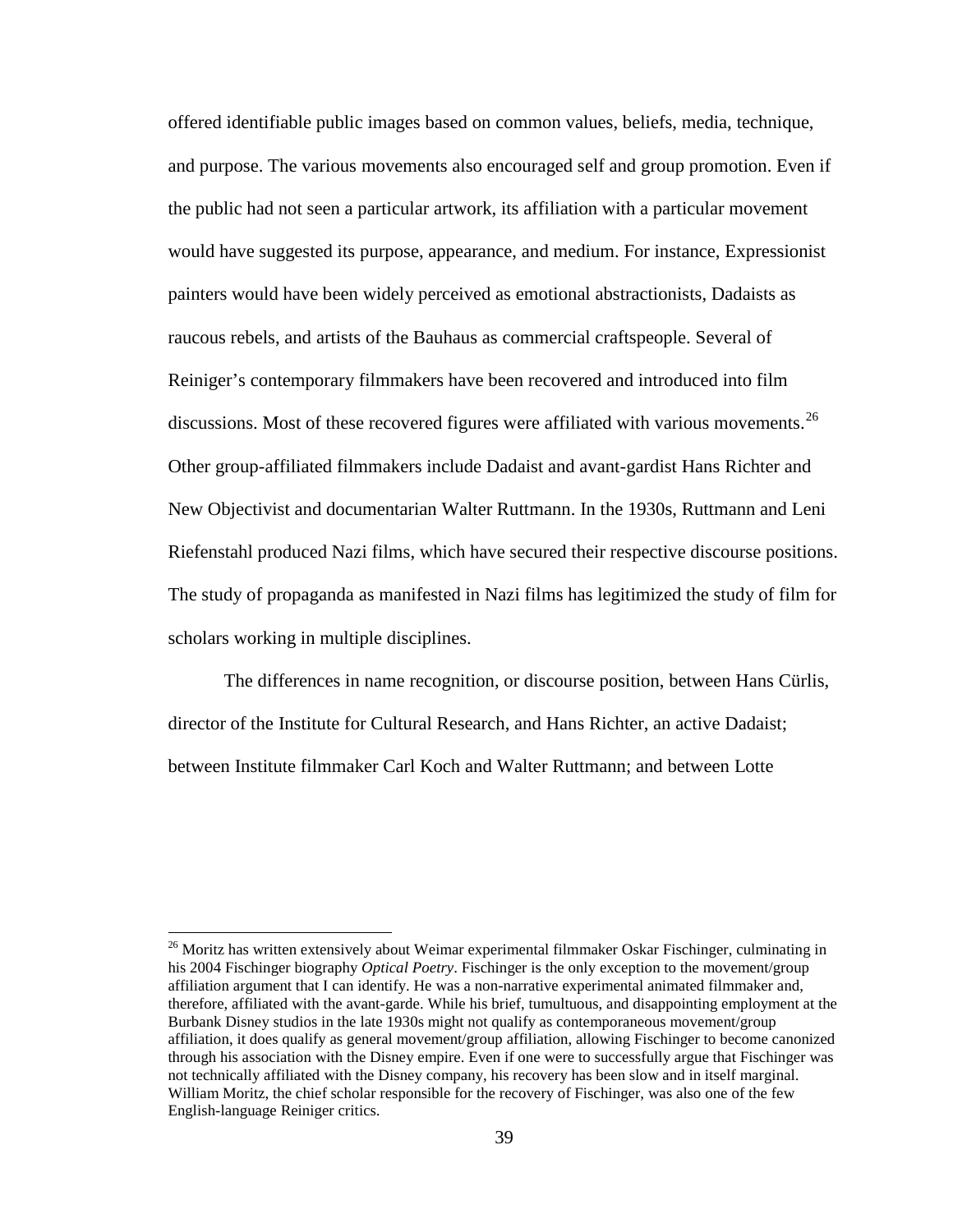Reiniger and Leni Riefenstahl indicate the differences between the discourse positions of movement/group affiliated and non-movement/group affiliated, or independent, artists.<sup>[27](#page-53-1)</sup>

While Reiniger was not officially affiliated with any movement, *Prince Achmed* displayed characteristics valued by groups as diverse as Expressionism, Bauhaus, Constructivism, Surrealism, and New Objectivity.[28](#page-53-2) Despite *Prince Achmed'*s identifiably Expressionist traits, the film's animated form has precluded it from being considered a strictly German Expressionist film; its fantastic content and literary source material has excluded it from inclusion in the canon of New Objectivity. Kaes, Jay, and Dimendberg see Fritz Lang's *Metropolis* as I see Reiniger's *Prince Achmed*, as a film that "occupies a curious stylistic and ideological middle position between expressionism (the revolt against machines and instrumental rationality) and New Objectivity (the fascination with machines and Americanism)" (618). *Metropolis'*s cultural position, like *Prince Achmed*'s, is "admittedly ambiguous but complex" (Kaes, Jay, and Dimendberg 618). *Prince Achmed* was an embodiment of numerous Weimar cultural movements and values. By borrowing from numerous Weimar movements*, Prince Achmed* defies categorization in the same strategic "refusal of commitment" that Gledhill identifies in 1920s British avantgarde cinema (25). Instead of ensuring the film's legacy, *Prince Achmed*'s multimovement qualities, or non-movement/group affiliation (i.e. independence), and resistance to easy categorization, contemporaneous critics overlooked the film,

<sup>27</sup> I am not suggesting that without movement or group affiliation with the *Der Blaue Reiter* and the Bauhaus that Kandinsky and Klee would not be considered among the great artists or that without his Dadaist association Viking Eggeling would not have produced pioneering experimental films. I am suggesting that their affiliations with various movements, to which (self-)promotional mechanisms were integral, helped secure the artists' respective places in (art and film) scholarship and history.

<sup>&</sup>lt;sup>28</sup> Early in her career she produced films at the *Institut für Kulturforschung* (Institute for Cultural Research) but soon branched out into independent production.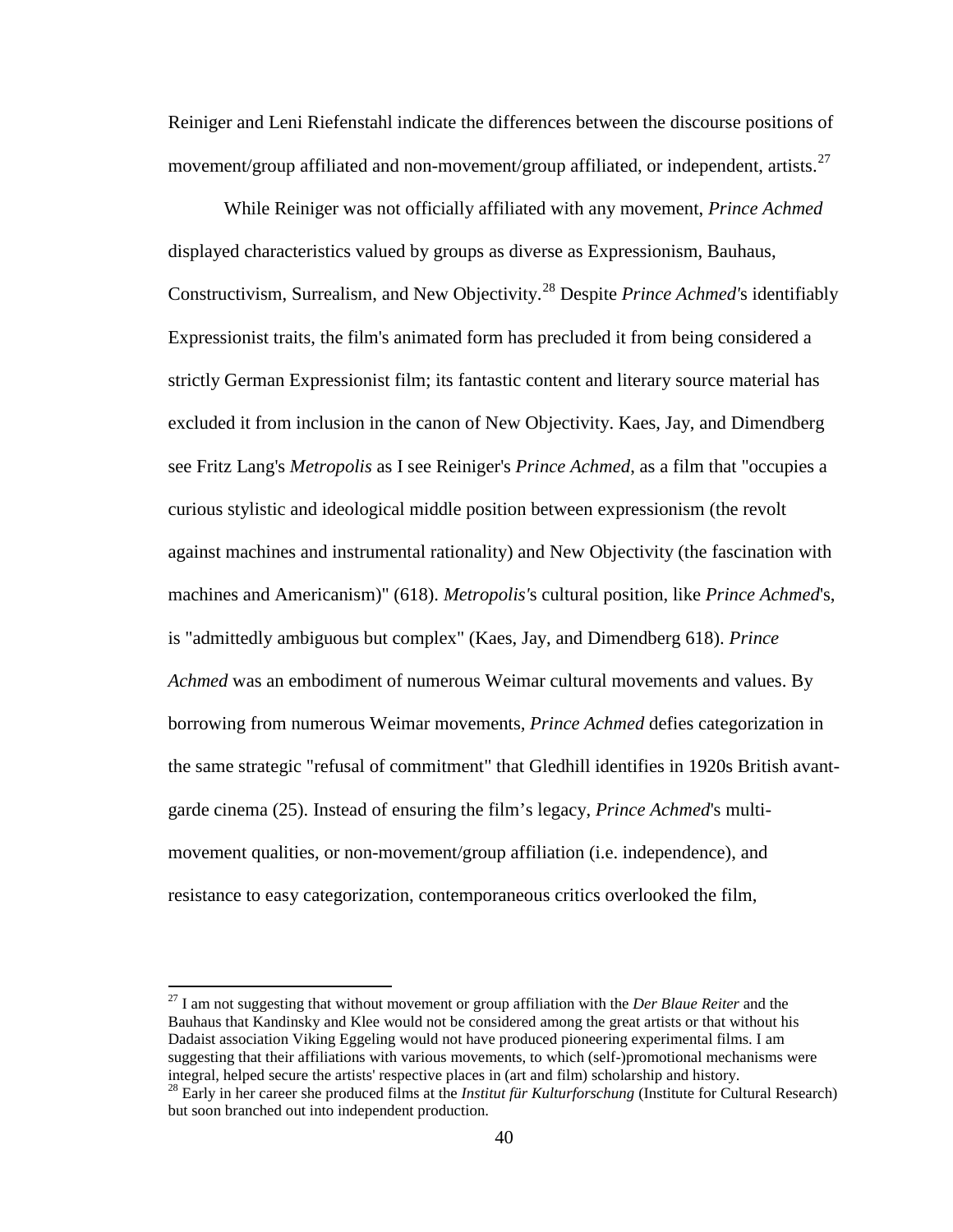establishing a precedent of neglect that continues to effect the contemporary discourse position of the film.

Independent production and distribution have traditionally excluded Reiniger and her films from canonization. Reiniger worked independently of the mainstream early film industry, which was dominated by Ufa in Germany and by Hollywood in the United States.<sup>[29](#page-54-0)</sup> For *Prince Achmed* Reiniger employed a small, independent filmmaking crew; relied upon handmade production; and lacked large-scale distribution and promotion. Reiniger's independence from Ufa would have made her virtually invisible to 1920s Hollywood talent recruiters who were only familiar with and pursuing the biggest names in the mainstream German film industry. Reiniger's work in animated film placed her in an unattractive category for Hollywood talent scouts; they were disinterested in animated film. After all, they already had Winsor McCay, Otto Messmer, the Fleischer brothers, and Disney. The medium in which Reiniger worked lay outside of the dominant Hollywood hegemony and precluded a Hollywood contract offer for Reiniger. Reiniger was well aware of the rarity of her independent production status. She notes, "Independent work of this kind is the exception rather than the rule" (Reiniger, "Film Magic" 7). Independent production and distribution and deviations from Hollywood hegemonic (animation) norms continue to contribute to the critical neglect, with inconsistent and perfunctory exceptions, of *Prince Achmed*.

 $^{29}$  Hollywood dominated the international film industry by the 1920s, as explained in chapter two. Animation scholar Maureen Furniss notes, "It is impossible to understand independent animation as a cultural product without acknowledging its relationship to hegemonic forms, such as...Hollywood films"  $(29-30).$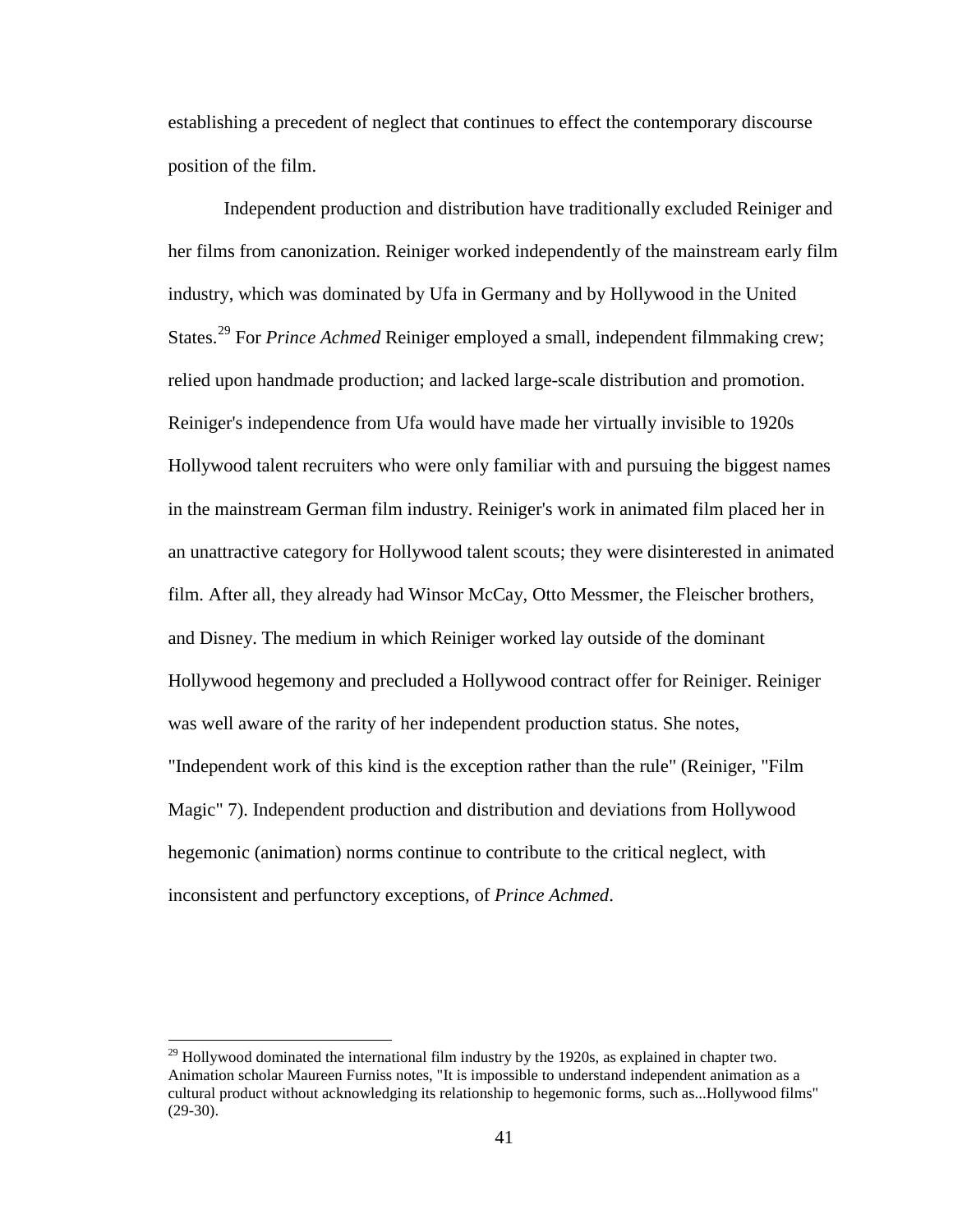## **Experimentalism**

Despite stylistic, political, and formal differences, most Weimar cultural movements espoused the artistic value of experimentalism. Experimentalism characterized modern visual culture and literature. Writers experimented with form to shock readers and thereby sharpen their perception; traditional narrative forms were abandoned. The Berlinbased intellectual journal *Das Querschnitt Buch* (*The Crosscut Book*), which was published from 1921 throughout the Weimar era, "compiled fragmentary views into Western art and culture in the form of essays and reproduced images...that could be...culled through quickly and non-linearly" (Wizansky 13). In "Dada Manifesto, 1918," French writer Tristan Tzara emphasizes the importance of experimental creative writing: "Every page should explode, either because of its profound gravity, or its vortex, vertigo, newness, eternity, or because of its staggering absurdity, the enthusiasm of its principles, or its typography" (277). The manifesto contained sentence fragments and misused words in its refutation of traditional literary forms. Many modernist writers, such as Stéphane Mallarmé and Hugo Ball, were interested in typographical experiments. To capture the attention of readers, *The Eccentric Manifesto* (1922) featured experimental typesetting that emphasized nonstandard combinations of boldface, capitalization, font mixtures, lines and underlines, dashes, numbered lists, sentence fragments, spacing, and unusual layout (Kozinstev 295-7). The manifesto jumped from topic to topic, disregarding unity, comprehensibility, grammar, punctuation, and organization.

<span id="page-52-0"></span>Visual artists also conducted experiments in their work. Russian-born painter Wassily Kandinsky and Swedish painter Viking Eggeling experimented with nonrepresentational art and visual abstraction. Dadaists from various German cities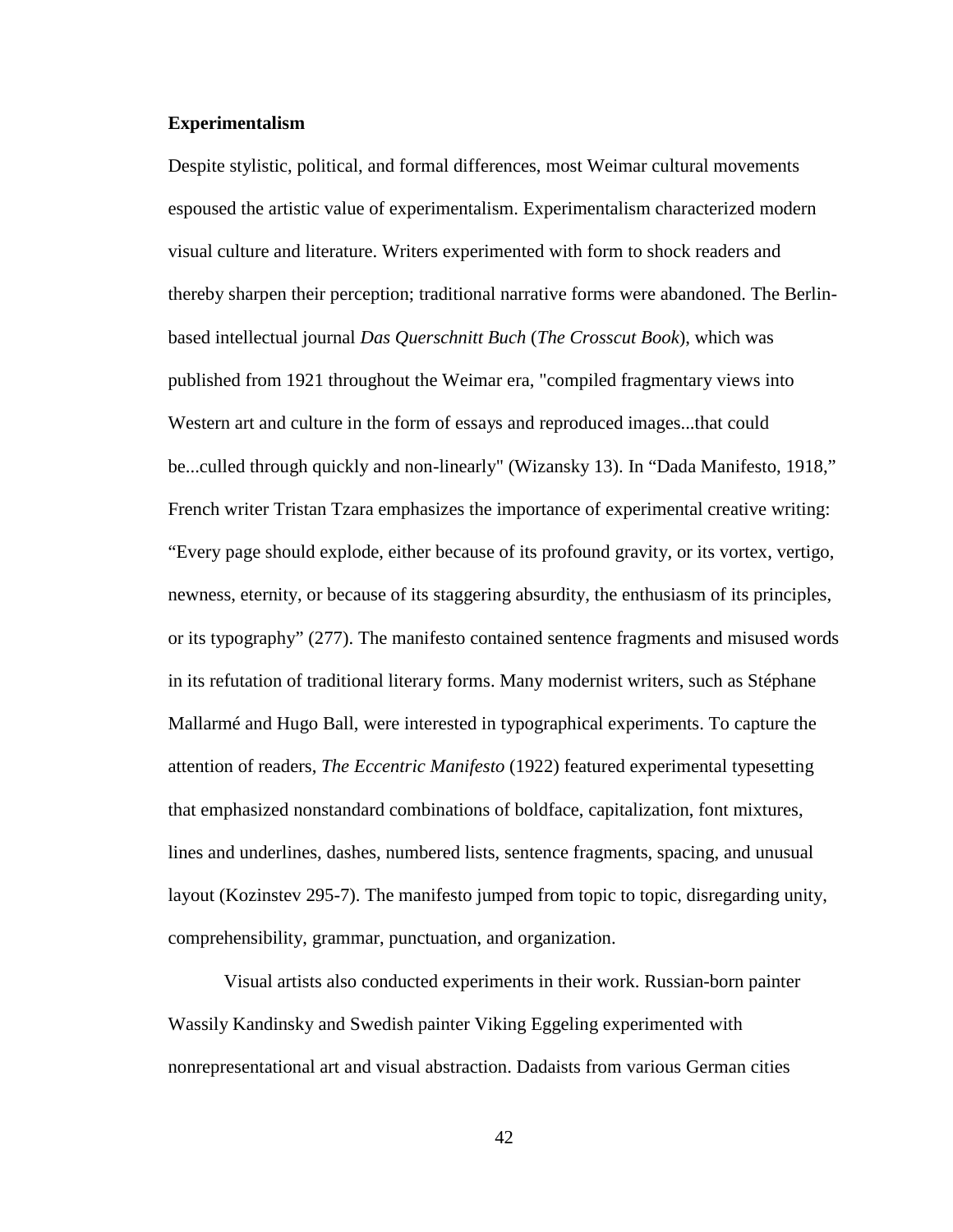<span id="page-53-2"></span><span id="page-53-1"></span><span id="page-53-0"></span>produced montages, collages, and painted over preexisting images. German Dadaist Hannah Höch's photocollages incorporated, "unexpected juxtapositions…meant to shock viewers out of complacency and force them to question conventional assumptions about the media and its constructions of 'reality'" (Makela 108). German artist Max Ernst invented overpainting, which resembles collage but is watercolor over printed pages (Doherty, "Painting" 216, note 5). Fritz Lang noted in Weimar artists, writers, and filmmakers the shared and unprecedented attempt to seek in their respective media "new forms of expression" (622). Lang recognized in the relentless development of film technology an "uninterrupted drive for new modes of expression...[and] intellectual experimentation" (622). The experimental spirit of Weimar culture manifested itself in the absolute and abstract films of Ruttmann, Eggeling, and Richter. Richter and Eggeling sought meaning in a system of abstraction that resulted in several experimental animated films, including Eggeling's *Symphonie Diagonale* (1924) and Richter's *Rhythmus 21*, *Rhythmus 23*, and *Rhythmus 25* (1921-25). The Berlin screening of Ruttmann's handtinted abstract animated film *Opus I* (1921) was attended by members of the Institut für Kulturforschung, including Reiniger and Carl Koch. According to Reiniger, "we [members of the Institut für Kulturforschung] were all very enthusiastic about them [Ruttmann's films]. ...[H]e [Ruttmann] was so pleased to have people who appreciated his work" (qtd. in Pilling 10). Reiniger's support of Ruttmann's films; Diebold's proposed multimedia art form; Eggeling's and Richter's abstract system of meaning; Kandinsky's and Eggeling's non-representational paintings; and the movement of artists between various media display the Weimar emphasis on experimentation.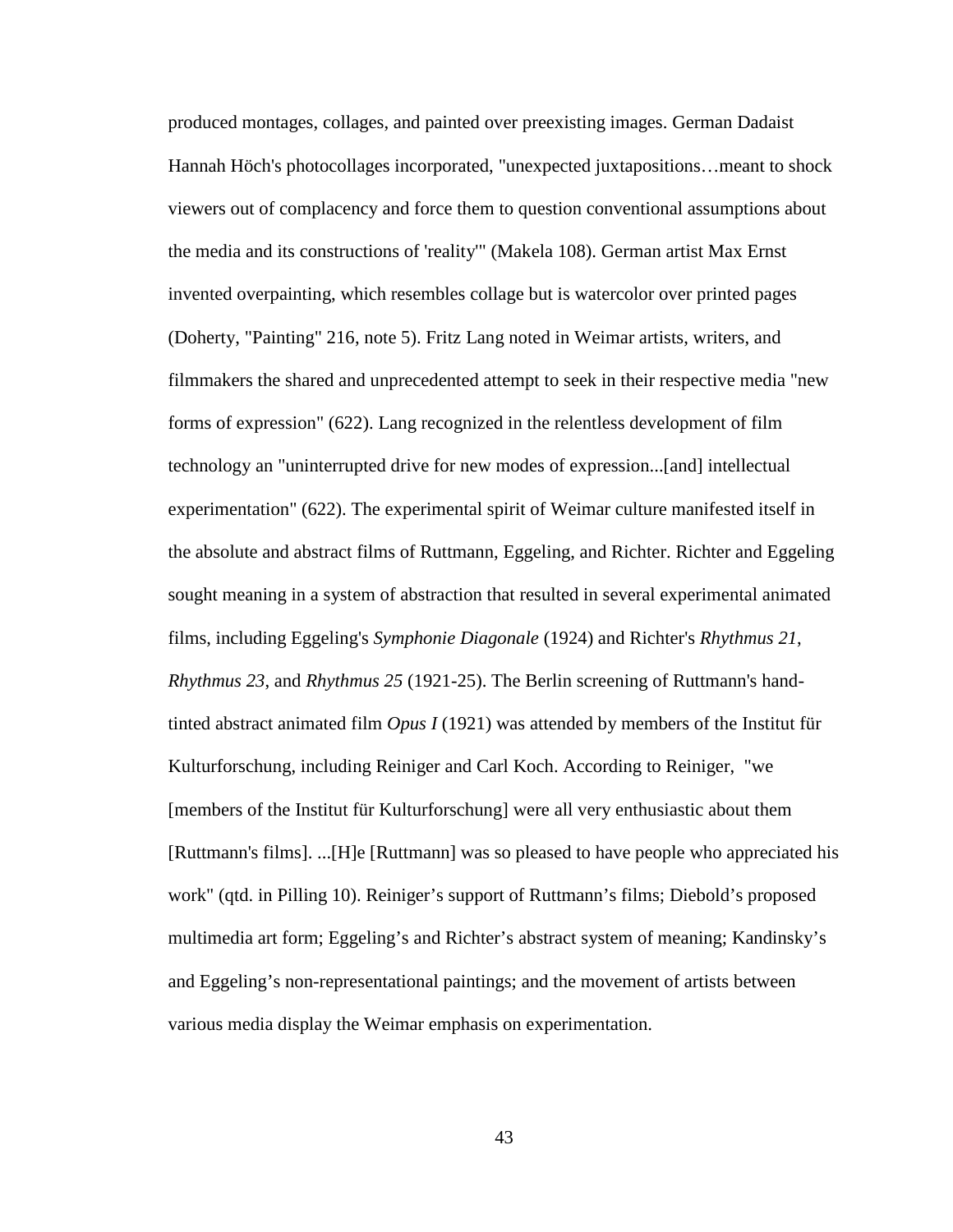By relying on recognizable story material, Reiniger retained viewer identification and recognition while experimenting with form and technique. Although *Prince Achmed* is a narrative film, Reiniger and her crew experimented with wax and sand on backlit glass in several semi-abstract sequences. Reiniger's technical innovations extended to her pioneering use of montage and implementation of the multiplane camera. The immense popularity of the *Arabian Nights* tales in Weimar culture demonstrates public familiarity with the stories. Indeed, "German interest in the exotic tales of the *Arabian Nights* had been strong ever since the eighteenth century…but the late nineteenth and early twentieth centuries witnessed especially lively publishing activity around the *Nights*" (Haase 261). Audiences had not previously seen an animated feature length film, so the content of the film needed to be familiar to audiences to allow Reiniger to conduct formal and technical experimentation while entertaining general audiences. Audiences were also familiar with feature films, animated shorts, silhouettes, and shadow play; it was the combination of these elements in *Prince Achmed* that made it a groundbreaking film that started the animated film genre. However, the experimentalism of *Prince Achmed* is undermined by the seemingly traditional subject matter: the fairy tale.

<span id="page-54-0"></span>Contemporaneous critics emphasized the ability of film to experiment, portray fantastic content, and visually portray otherwise literary stories. However, critics predominantly overlooked Reiniger's successful experimentation, use of fantasy, and literary adaptation. When applied to *Prince Achmed*, early Kracauer's prominent and esteemed critical standards reveal the film's realization of artistic potential and contemporaneous expectations. Nevertheless, early Kracauer completely elides Reiniger's noteworthy film. Early Kracauer accuses Weimar film of predictability and claims that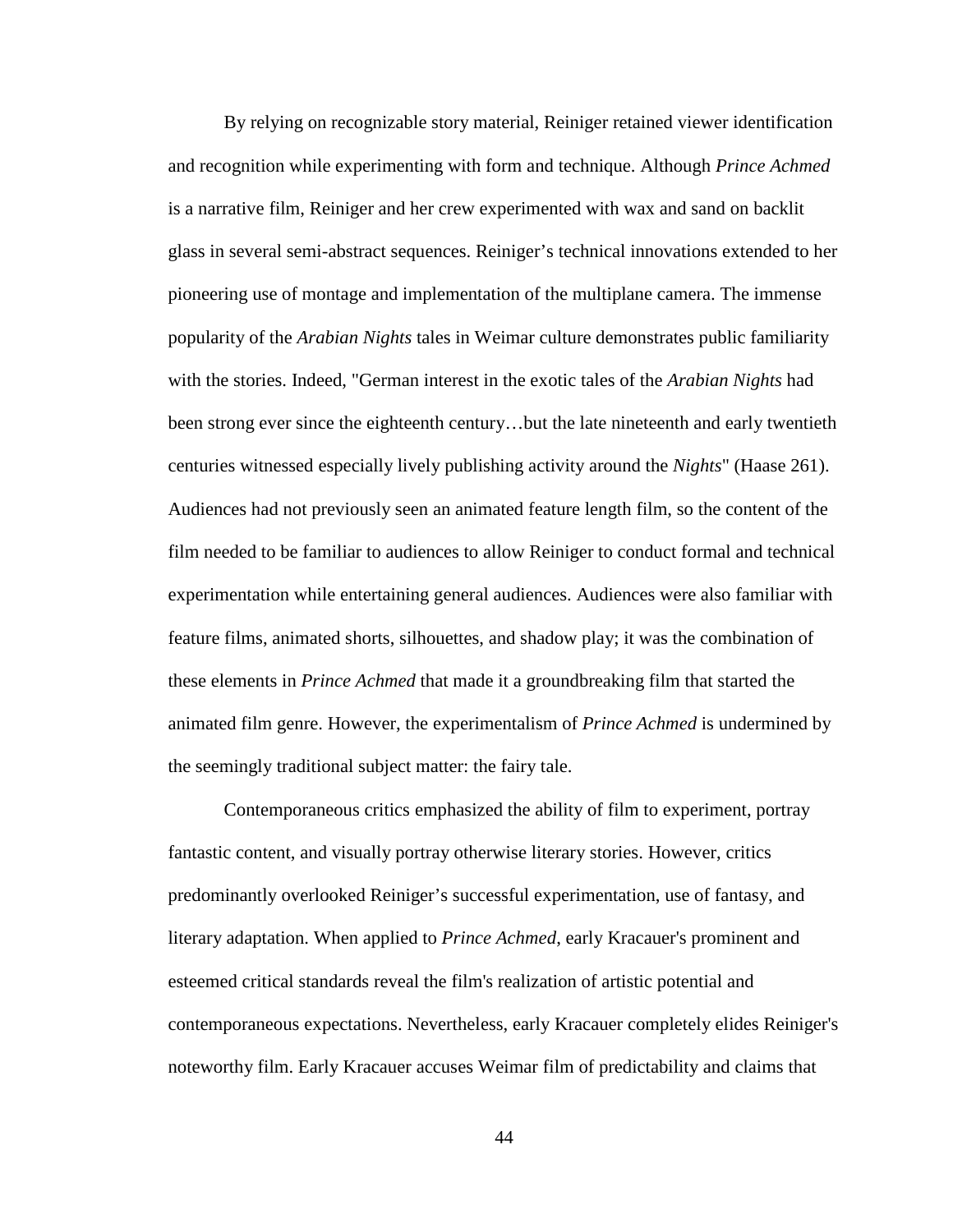Weimar filmmakers failed to conduct the experimentalism "that pushes film into new territory" ("Film" 307, 318). Reiniger decidedly claimed "new territory" for film. Instead of examining Reiniger's contributions to the development of the medium, early Kracauer identifies Walter Ruttmann's *Berlin: Symphony of a City* (1927) as the only Weimar film that attempts to innovate; he then declares its lack of plot, refusal of reality, and apolitical treatment ("Film" 318). For early Kracauer, *Berlin* conveys the increased tempo of rationalized modernity in the metropolis yet fails to create meaning ("Film" 318). He notes, "The capacity to stir up the elements of nature is one of the possibilities of film. This possibility is realized whenever film combines parts and segments to create strange constructs" ("Photography" 62-3). For early Kracauer, Ruttmann's *Berlin* fails to "stir up the elements of nature" and forgoes the artistic and expressive possibilities of film.

*Prince Achmed* met early Kracauer's critical challenge to "stir up the elements" in its employment of "parts and segments" united in "strange constructs." Consequently, it fulfilled the creative potential of film. The handmade construction of the silhouette figures, which consisted of "parts and segments" cut from lead and paper and joined by wire, were indeed "strange constructs" in the increasingly mechanized world of Weimar modernity. Reiniger's adaptation of "parts and segments" from the *Arabian Nights* further demonstrates the film's fulfillment of contemporaneous critical standards, represented by those of early Kracauer. Yet *Prince Achmed* remained overlooked not only by early Kracauer but also by other Weimar film critics, including Rudolph Arnheim, Walter Benjamin, and Bela Balázs.<sup>[30](#page-60-0)</sup>

**<sup>30</sup>** Sabine Hake notes that early Kracauer lacked the ability to effectively praise film (*Cinema's* 250), which could explain his neglect of Reiniger's *Prince Achmed*. After all, if he were unable to effectively praise any film, then he would not have written about films that fulfilled his critical criteria.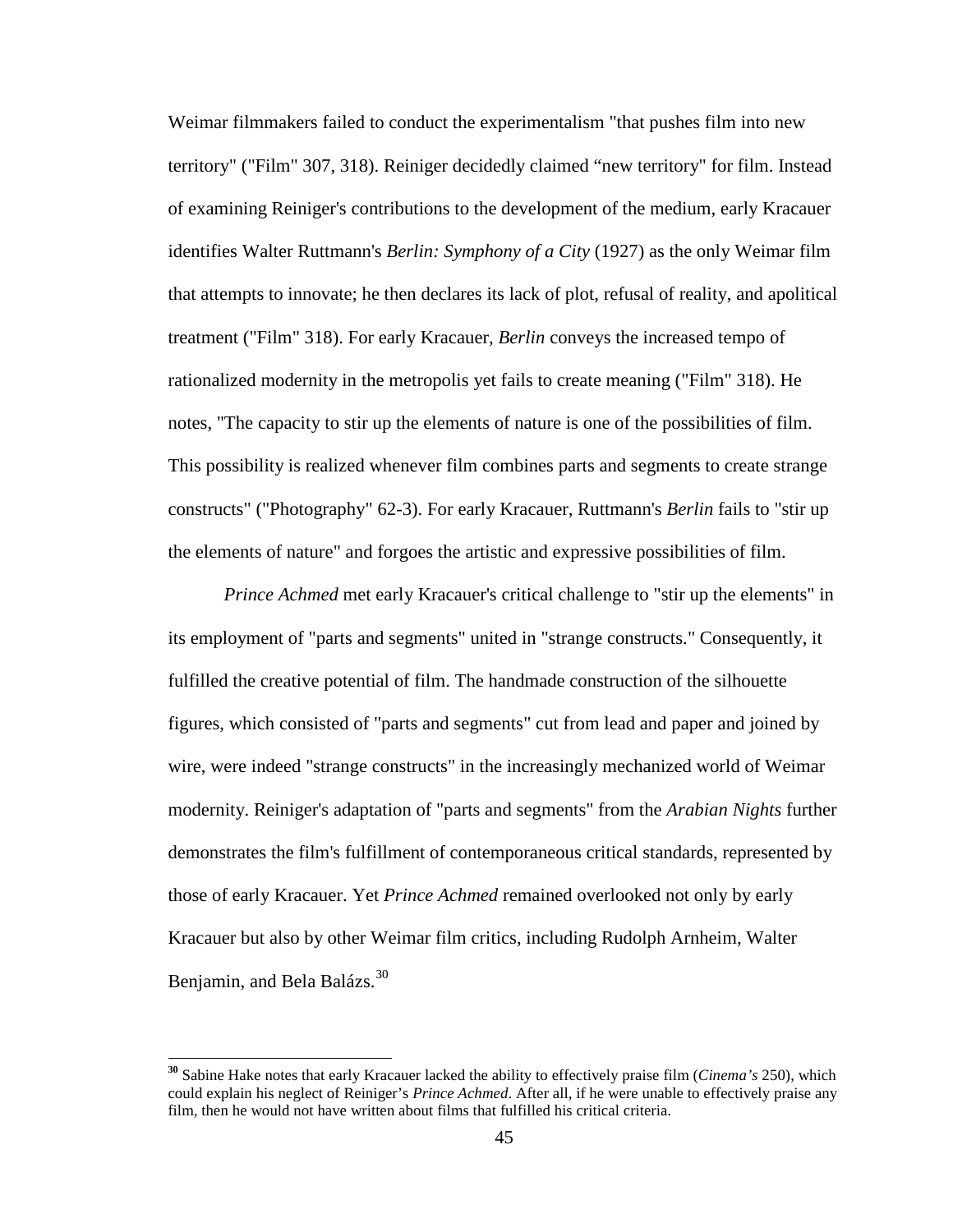Reiniger's adaptation of the ever-popular *Nights* tales fulfilled stringent contemporaneous critical standards. However, the fantastic, popular, and seemingly trivial literary source material on which *Prince Achmed* is based damaged the critical credibility of the film since intellectuals have historically shunned popular culture. Balázs views adaptations as potential vehicles for filmmakers to display the visual, fantastic elements of any given literary source or folktale. For Balázs, "the film script became a literary form when the film ceased to aim at literary effects, planted itself firmly on its own feet and thought in terms of visual effects" (*Theory* 247). Balázs perceives expectation as the means of producing tension in film (and the unexpected as unable to produce tension). By using familiar literary source material to meet viewer expectations, *Prince Achmed* presents the material in an unexpected format: the full-length animated silhouette film.

There was critical consensus in Weimar about the visual potential unique to film. Both Arnheim and early Kracauer consider film a medium specifically suited to the expression of visual qualities. Early Kracauer emphasizes the importance of visually based adaptations of literary sources. Arnheim claims film should depict improbable scenarios, events, and characters. Early Kracauer's sweeping critique of German film attacks producers for basing films on stories lacking visual potential, which prevents "filmic constructions" ("Film" 313). On the rare occasions when producers select appropriately visual source material, they fail "to disassemble the literary originals into their cinematically usable elements in order to then build something new" and instead transcribe unaltered source material directly from page to screen, with occasional and minimal alterations to conform to audience expectations (Kracauer, "Film" 313). This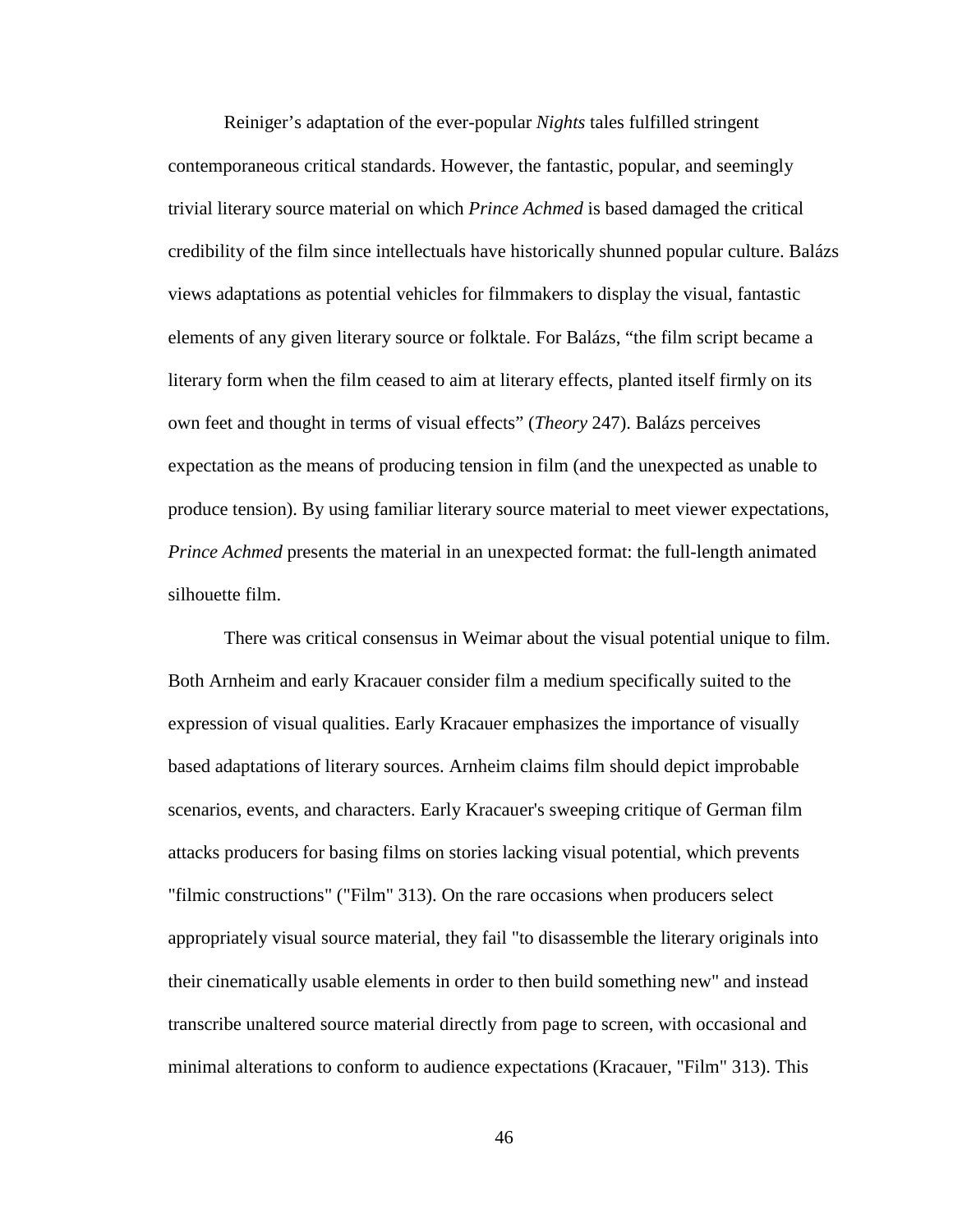direct transcription results in "illustration of a text foreign to it, whereas the film itself ought to be the text that is read" (Kracauer, "Film" 313). Early Kracauer emphasizes the careful selection of potentially visual scenes and the independence of the film from the source text.

The critical emphasis on proper selection of source material recalls Reiniger's selection of scenes from the *Nights* for the scenario of *Prince Achmed*. She chose the most fantastic scenes, which in many cases had previously failed to be successfully adapted. The scenario of *Prince Achmed* "was inspired by *A Thousand and One Nights*. I read the whole book until I found a story that would lend itself to animation… [sic] everything I liked about Prince Achmed went into the film: the horse, the magician…[sic]" (Reiniger qtd. in Pilling 10). The deliberate selection of the most appropriate scenes for filmic adaptation fulfills early Kracauer's requirements for independent, visually conceived filmic texts. For early Kracauer, the majority of Weimar films are "anticinematic: the narrative is not produced through the film but is tacked on, giving the impression that it could be detached from the screen" ("Film" 313). This critique seems appropriate when leveled at the magic horse scene in Fritz Lang's *Die Müde Tod* (Destiny) (1922). The horse seems "tacked on" as if it could be "detached from the screen," which according to early Kracauer is a result of its "anticinematic" narrative.

The magic horse sequence in *Destiny* appears artificial because it is not integral to the narrative. For the horse sequence to "attain its proper function, it must be an essential component of a completely visually conceived narrative" (Kracauer, "Film" 313). Although it is possible that the entire scenario of *Destiny* can exist independently of literary source material, the magic horse sequence remains largely unchanged from the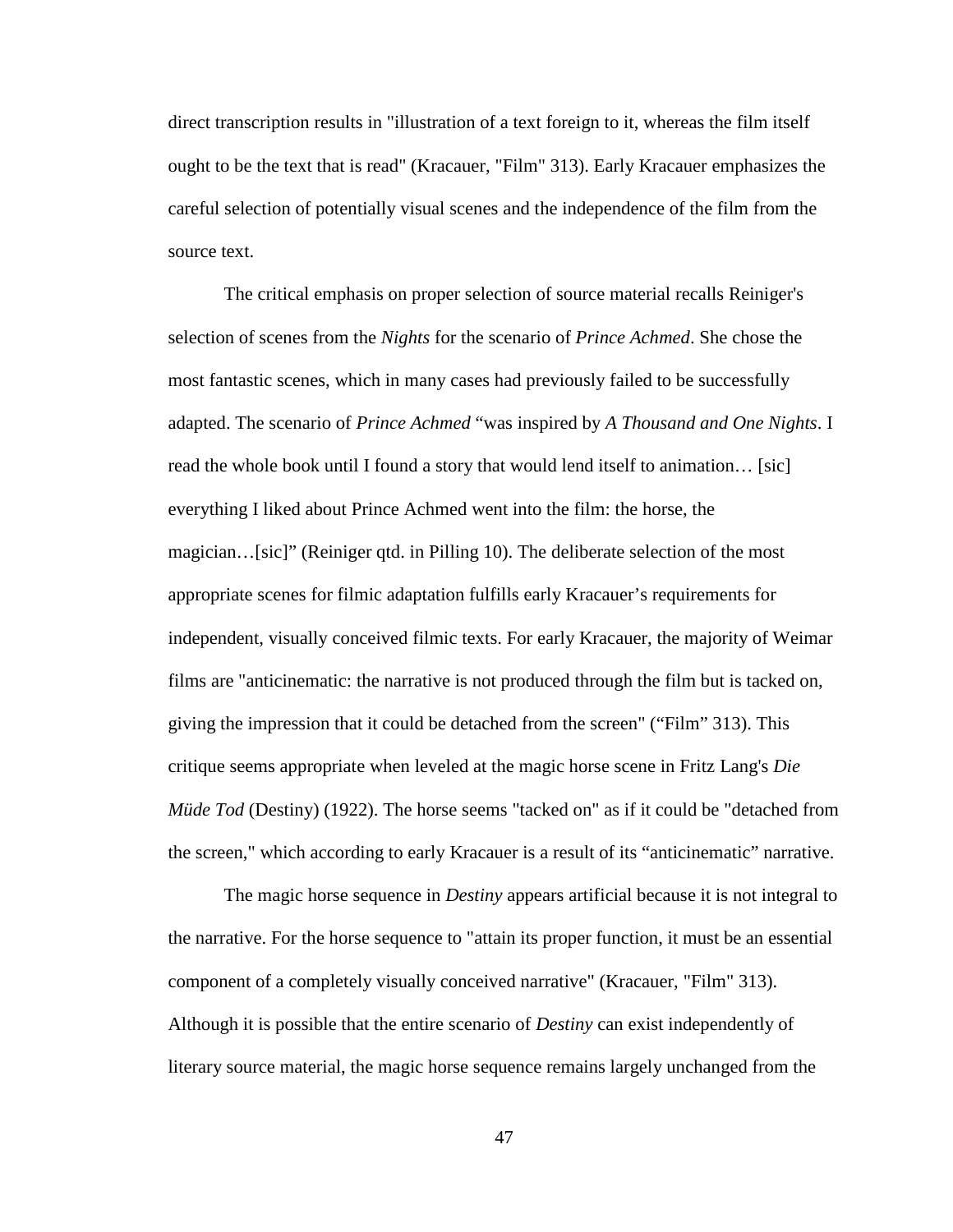*Nights*; this causes the "individual visual unit"--that is, the horse--to fail "to attain its proper function" and to seem "tacked on." Conversely, as required by early Kracauer to achieve its fantastic purpose and seamlessly blend into the filmic narrative, Reiniger's conception of the magic horse is purely visual. The magic horse in *Prince Achmed* is essential to the entirely "visually conceived narrative" and as such performs its "proper function." The magic horse in *Prince Achmed* motivates Achmed's adventures. Even the creation of the magic horse within the narrative is visual. In the first act of the film, the sorcerer conjures the magic horse from a primordial mass, presumably by performing magical rites and spells. The horse passes through three visual--that is, visible--stages during this creation sequence. The amorphous mass vaguely resembles Vincent van Gogh's *The Starry Night*; then it morphs into a seemingly child-drawn, primitive horse shape; and finally appears the stylized magic horse. The sorcerer's creation of the magic horse correlates to early Kracauer's "visually conceived" narrative, indicating the overall visual conception of *Prince Achmed*. The magic horse that in *Destiny* seemed "tacked on" in *Prince Achmed* successfully conveys the fantastic quality, which corresponds to its role within the film. The innovative depiction of details such as the magic horse is characteristic of Reiniger's adaptation of the *Nights* in *Prince Achmed*. *Prince Achmed* met the contemporaneous critical standards of Balázs, early Kracauer, and Arnheim.

#### **Fragmentation**

Fragmentation is ingrained in the narrative structure of the *Arabian Nights*. The most literal aspect of fragmentation in the *Nights* is the literally fragmented ninth-century manuscript. By adapting the *Nights* Reiniger relies on its inherent fragmentation to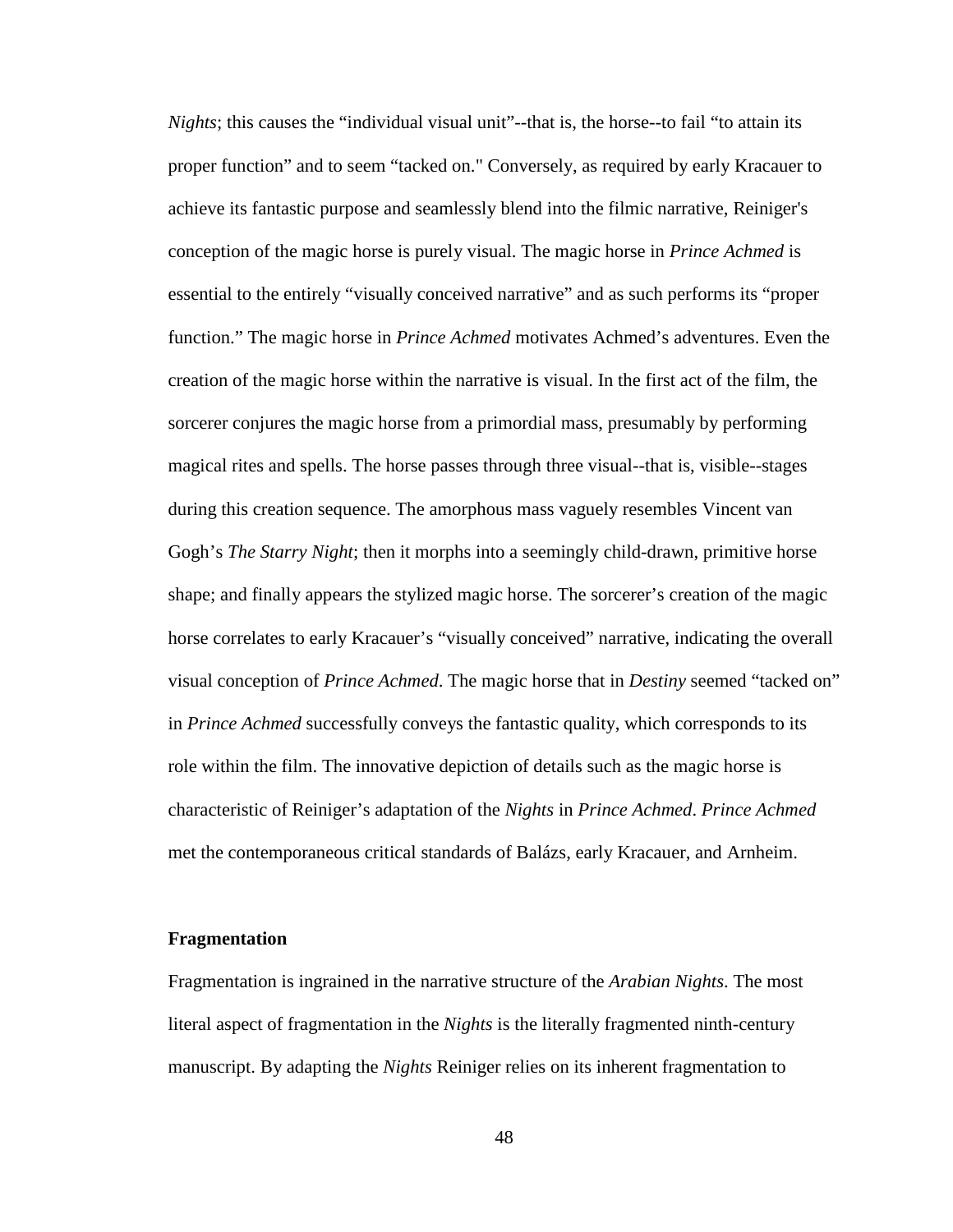comment upon the fragmentation of modern life. Other fragmentation of the *Nights* resides in its multinational origins, use of narrative framing devices, and collage of thematically unrelated stories. The fragmentation of *Prince Achmed* displayed in (multi-) frame tales, including the Scheherazade/Reiniger master frame, lends the individual sequences a fragmented quality similar to filmic montage. With montage Reiniger parallels the nightly breaks between Scheherazade's stories to the fragmentation of modern life into work (day) time and leisure (night) time. Montage was used in numerous ways in Weimar culture; it was used in photocollage, feature films, journalism, overpainting, poetry, manifestos, literature, photography, and daily life, as fragmented into work time and leisure time. Josephine Baker's dance revue act was only "nominally linked by a narrative or thematic core… [and] worked more on the principle of montage, thus affirming the fragmented, stepped-up pace of urban life" (Nenno 149). Although it had previously appeared in the films of Griffith, montage

was a distinguishing feature of Weimar cinema. The idea of crosscutting was articulated more obliquely in other printed and visual forums in the Weimar period.... The Weimar crosscut was an approach to artistic and intellectual work that acknowledged that modern life was apprehensible only in fragmentary form. (Wizansky 5-6)

White claims Reiniger used montage long before Eisenstein began discussing it as a formal element of film (*Walking* 26). Montage determines the narrative pace and rhythm of *Prince Achmed*. The tempo peaks at several points in the film, most notably in Achmed's initial ascent on the magic horse, the search for Pari Banu to prevent an unwanted marriage, and the epic battle between the witch and the African sorcerer.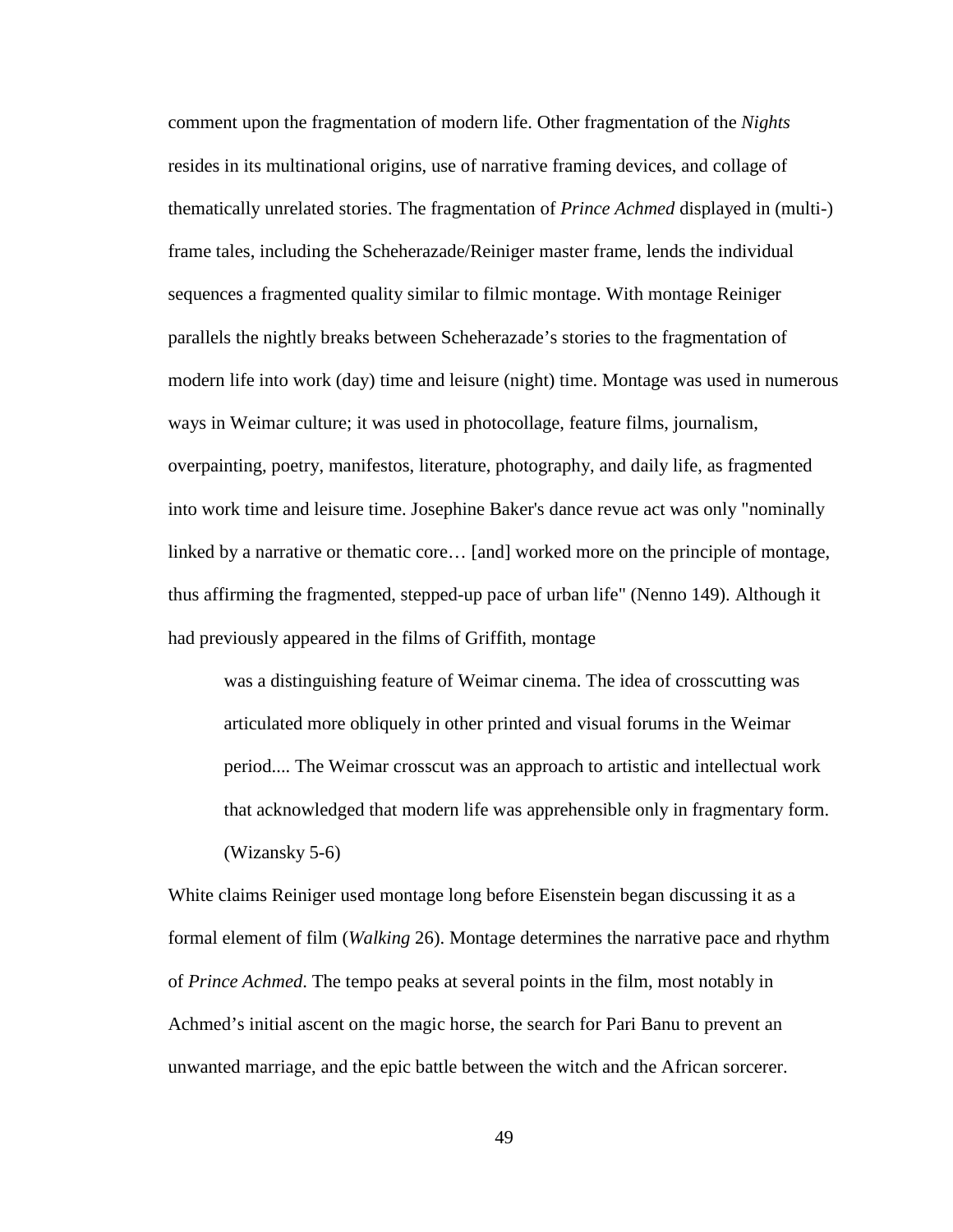Accelerated cutting increases tension and creates suspense. These peaks signify the tense and suspenseful aspects of fragmented modern life.

The narrative device of the frame tale is another prominent element of fragmentation in the *Nights*. The frame tale unifies hundreds of distinct stories. Despite variances between versions and translations of the *Nights*, all versions share one trait: they feature Scheherazade telling stories to her husband, King Shahriyar, for a thousand and one nights to avoid being killed the next morning. Every five pages the narrative is interrupted by the dawn of the next day when Dinarsade exclaims how fascinating her sister's stories are and Scheherazade boasts of an even more interesting story to be told the following night. This device recurs consistently in the original manuscripts although many compilers and translators omit it and situate the stories one after another (Irwin, *Arabian Nights Companion* 4). Without the master frame, the stories are fragmented and lack transitions or interconnections. A few of the tales are tangentially related, such as the barber's tales of his six unlucky brothers as told to the hunchback who then tells the tailor; however, there are no causal relationships between most of the tales. The recurring interruptions of the master frame tale form a connection between stories and realign readers with the narrative perspective of Scheherazade.

<span id="page-60-0"></span>Reiniger positions herself as master "string puller" by replacing the familiar Scheherazade; this self-figuration allows Reiniger to comment upon her position within the film industry. Contemporaneous audiences would have known Scheherazade narrated the *Nights* and noticed her absence from a film adaptation that drew solely upon the *Nights* as source material. Scheherazade's presence would have been invoked by her absence. Awareness of her (presence-) absence would have correlated Scheherazade with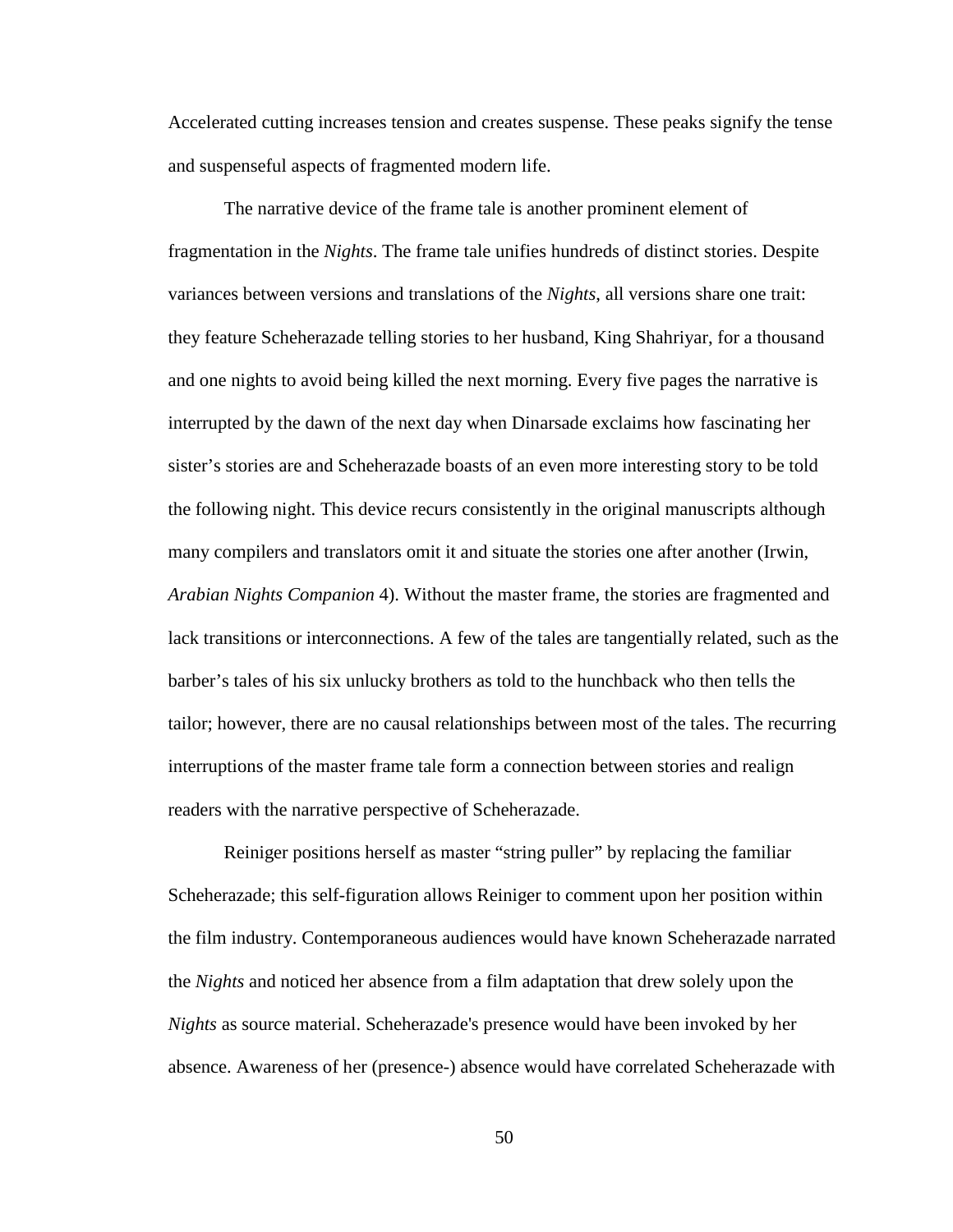Reiniger, the filmmaker; audiences would have perceived Reiniger as the puppet master running the show, telling the story, playing with shadows, and manipulating the figures. By omitting Scheherazade, Reiniger replaces her. Reiniger inserts herself into the narrative by excluding Scheherazade; she implies her own presence. Self-figuration was a prominent tendency among Weimar filmmakers who portrayed themselves, often overtly, as showmen and wizards within their films to comment upon the ambiguous position of Weimar filmmakers as both artists and entertainers eager to use a new technology yet wary of the film industry (UFA) (*Weimar* 96-7). Early animation also frequently featured self-figuration (Thompson, "Implications" 109). Reiniger becomes the master narrator, which was previously Scheherazade, telling stories to a restless, murderous, powerful master. This analogy positions the audience as Shahriyar: demanding, violent, dangerous, angry, misogynist, hypnotized, and entrapped by the tale each night. The audience of Reiniger/Scheherazade is helpless in the spell of the storyteller, not expecting to be changed, only expecting to be entertained, excited, stimulated. Each night the audience (Shahriyar and the public) expects the teller (Scheherazade and Reiniger) to be gone--by murdering Scheherazade and by leaving the theatre after Reiniger's film. Conversely, neither teller, Scheherazade nor Reiniger, assumes she will survive another night. Only through meticulous, clever storytelling can either storyteller, Scheherazade or Reiniger, survive.

Reiniger's selection of stories from the *Arabian Nights* as source material for her first feature length film is also a commentary on the outsider, other status of Weimar film and filmmakers, as well as (independent experimental) animators.<sup>[31](#page-66-0)</sup> Prince Achmed is

<sup>&</sup>lt;sup>31</sup> For more on animation and Otherness, see the genre chapter. For more on gender and Otherness, see the gender chapter.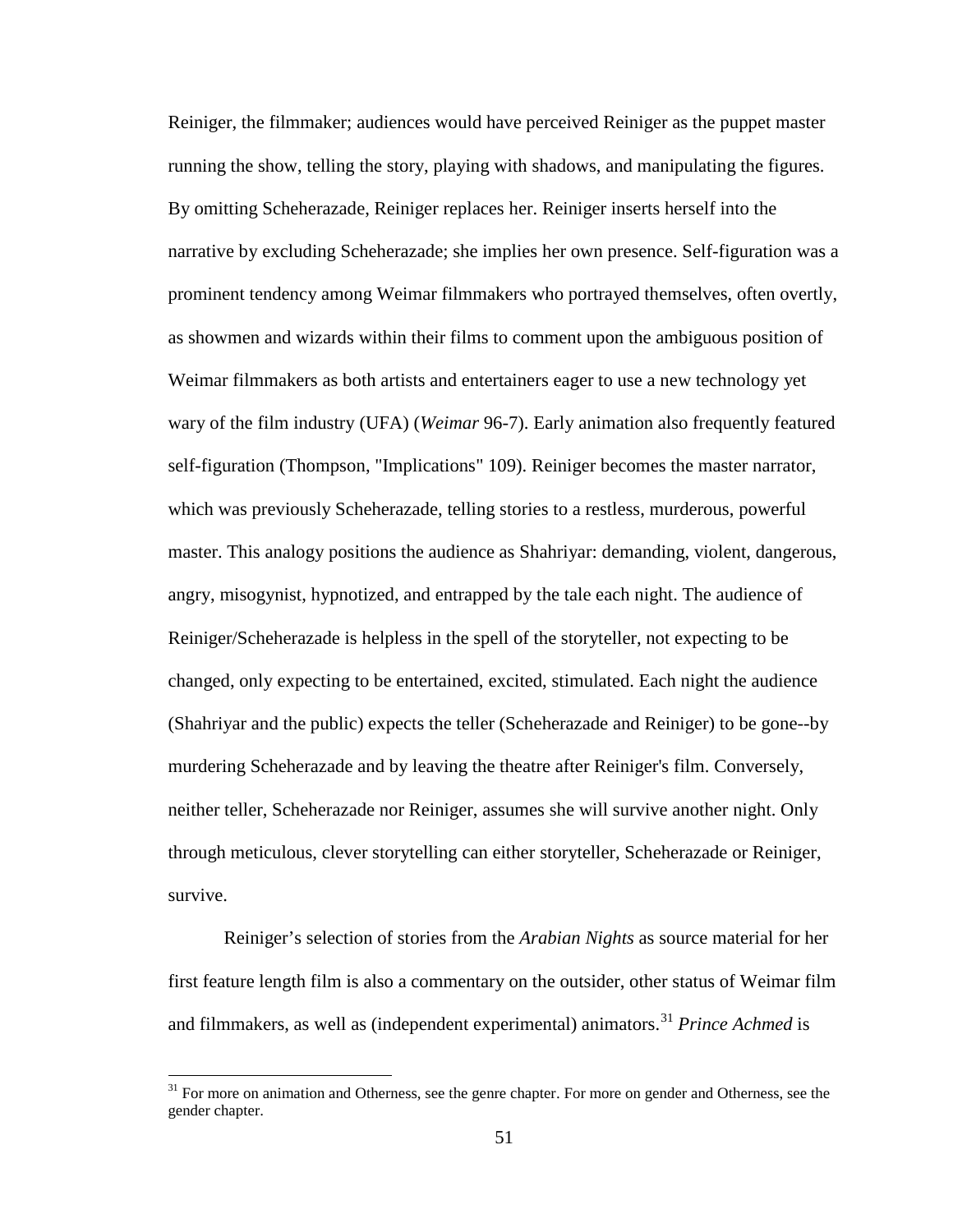based on a mixture of characters, events, and settings from "Sinbad the Seaman and Sinbad the Landsman," "Aladdin or the Wonderful Lamp," "The Ebony Horse," and "Prince Ahmed and the Fairy Pari Banu." Marzolph notes the function of the *Nights* to Western constructions of the East, the Orient, the other, and, therefore, of itself (xxiii). For Weimar audiences, the *Nights* symbolized the exotic Eastern other, but

the Orient they [the *Nights*] present is remarkably innocent--on the surface at least. The Orient, which in other contexts may well be seen as threatening, alien, and other, has to be presented…by filmmakers as familiar and ultimately safe. (Irwin, *Arabian Nights Companion* 25)

The safety of the other presented by the *Nights* is integral to the function of *Prince Achmed.* By using a familiar tale that tamed the other, Reiniger offered audiences a safe, non-threatening version of the East/Orient/other embedded within the *Nights* and the threatening German (non-Hollywood), female (non-male), and animated (non-live action) other.

The ending of *Prince Achmed* completes the frame and stabilizes traditional narrative norms, suggesting the possibility of the simultaneous existence of traditional artistic forms and rationalized modern technology. While the radical technological innovations in *Prince Achmed* might seem to require a corresponding radical disruption of the traditional folktale content, the ending seems normative. Wizanksy considers the end of *Prince Achmed* problematic and unsatisfactory and posits, "this incongruous, rather conservative ending may have been chosen so as to signal the film's end, by underscoring the difference between film and physical reality" (144). However, it is difficult to imagine Weimar, or any, audiences being confused about the boundaries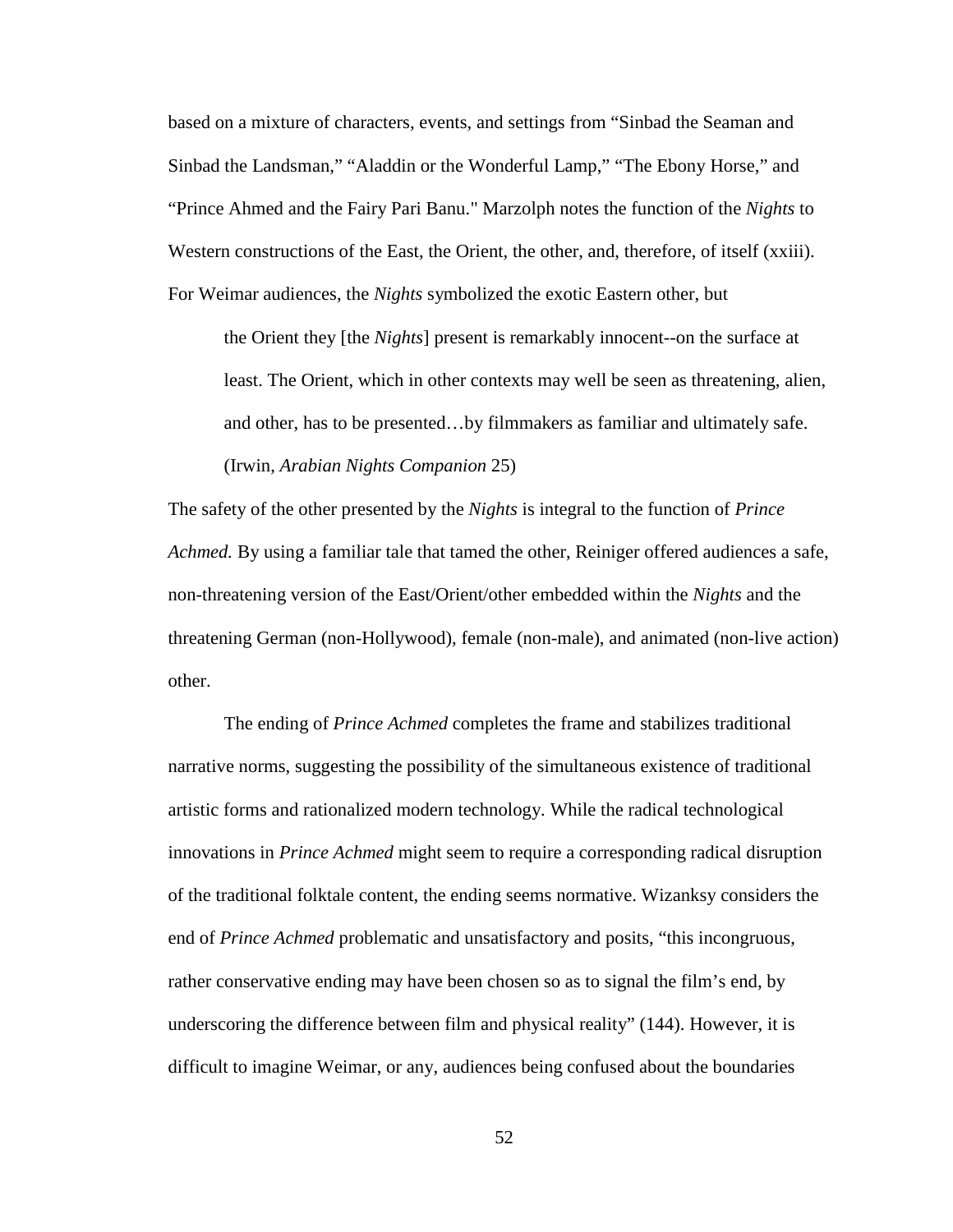between the exotic settings, dangerous journeys, and epic battles of the animated silhouette fairy tale film and modern rationalized life when even the earliest film audiences could differentiate between onscreen and actual events (Gunning). This normative ending did not serve to prepare a naïve audience to re-enter reality but suggested to an increasingly pessimistic audience the possibility of traditional narrative forms to be transformed, not erased, by emergent technological forms.<sup>[32](#page-67-0)</sup>

The ending posits the persistence of traditional narrative, represented by the *Nights* tales; handicraft, represented by the silhouette figures; symmetry, represented by the movement of the figures; and magic, represented by the flying horse, Aladdin's lamp, the witch, and the sorcerer even amidst technological advances, represented by the animated film; commercialism, represented by the trading of Dinarsade for the magic horse; and experimentalism, represented by the background effects, as well as the animated feature film. The seemingly normative ending suggests technological experiments of rationalized modernity nevertheless retain traces of magic, unity, coherence, and stability.

## **Conclusion**

Because Reiniger worked independently of Ufa, refused to align with a specific cultural movement, and based *Prince Achmed* on the popular *Arabian Nights*, her films- specifically *Prince Achmed*--have been critically marginalized. The early German film industry, represented by Ufa, was Hollywood's only serious competition after WWI, so it

<sup>&</sup>lt;sup>32</sup> Wizansky claims that *Prince Achmed* is a visual metaphor for the persistence of pre-rationalized qualities, which many feared would be extinguished by modernity, to be enveloped by rationalized technologies and artistic forms (81-2). Wizansky's conception of the function of *Prince Achmed* within Weimar culture can be effectively applied to the ending of the film.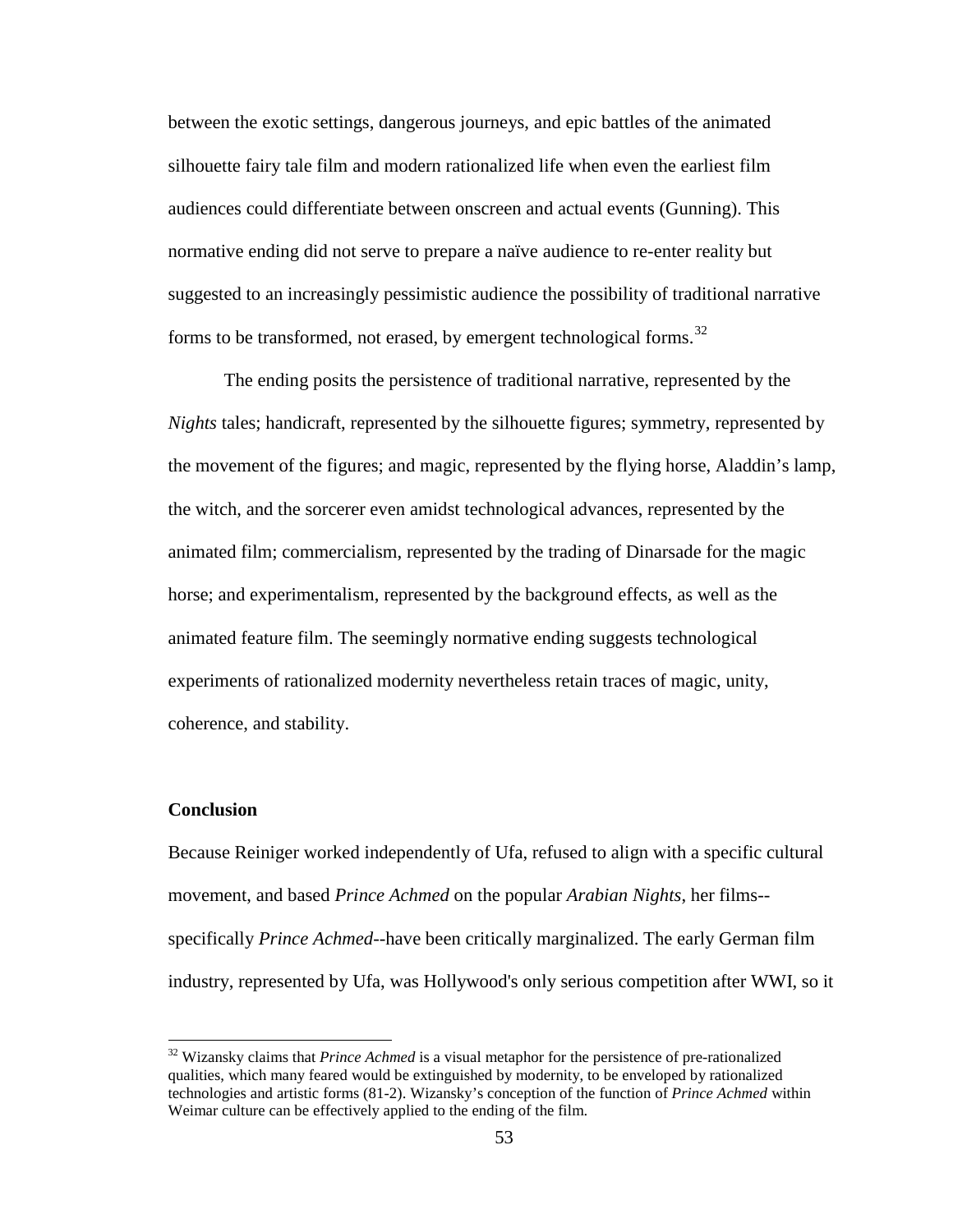became a target for Hollywood's ambitions, as displayed by Hollywood recruitment of major German film figures and the conquest of previously German-dominated domestic and international film markets. The combination of Hollywood hegemony and the preoccupation of Weimar intellectuals with American and Russian films relegated early German film to the margins of film history and discourse. This marginalization most negatively impacted independent film.

The independent non-movement/group affiliation of *Prince Achmed* continues to contribute to its critical neglect. The animation of Richter, Ruttmann, and Fischinger is treated in experimental, avant-garde animation texts (Russett and Starr; Moritz); the films of Wegener, Pabst, Lang, and Murnau are treated in German Expressionist film and Weimar cinema texts (Eisner; Kracauer; Elsaesser); the cartoons of Walt Disney are treated in animation studies texts (Kozlenko; Charlot; Telotte); and the films of Sagan and Riefenstahl are treated in feminist film texts (Rich; Erens; Johnston). All of the aforementioned films and filmmakers are treated in general film studies texts. While all of these groups have multiple points of entry, they can all also be reduced to a single genre without much critical consternation. *Prince Achmed* is made entirely of points of entry.

Critics have also historically ignored *Prince Achmed* due to the popularity of its literary source material. Popular culture only relatively recently became generally acceptable as an area of scholarly consideration. Reiniger anticipated this cultural shift. She challenged critical and popular assumptions about the *Nights*, as well as about animation and shadow play, in order to reach a broader audience.<sup>[33](#page-69-0)</sup> Unfortunately, her work has been marginalized because of her innovations. *Prince Achmed* refuses to be a

<sup>&</sup>lt;sup>33</sup> This is further discussed in the genre chapter.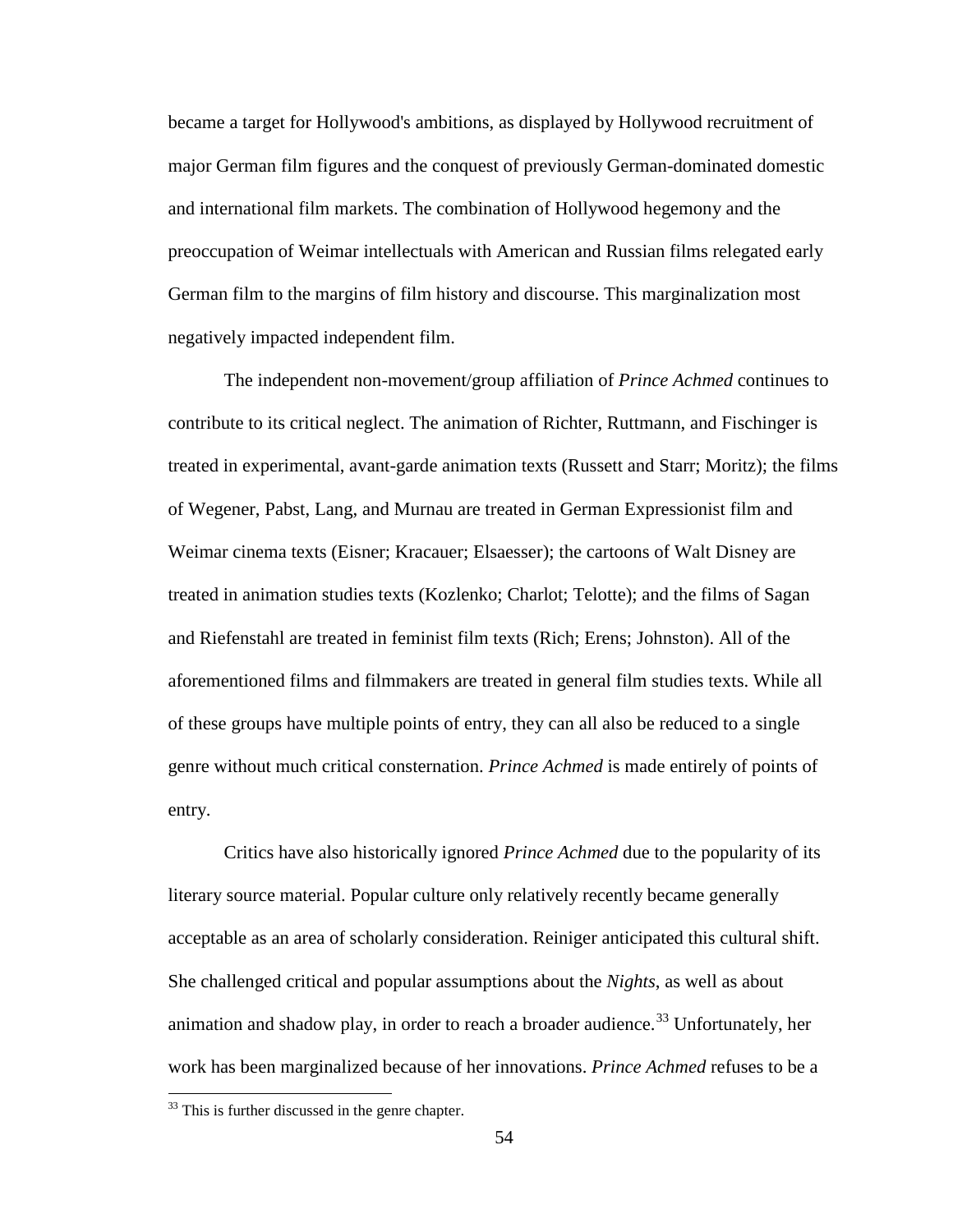cartoon by replacing drawings with silhouette figures; refuses to be "pure cinema" by invoking a literary source and telling a story; refuses to be New Objectivist by depicting fantastic elements in a floridly decorative style; refuses to be Expressionist by using innovative technology and pioneering the feature-length animated film genre; and refuses to be feminist by portraying apparently traditional representations of female characters.<sup>[34](#page-69-1)</sup> The refusal of the film to be reduced to one genre, and its refusal of a satisfactory label (or its insistence on its own generic label, silhouette film); to adhere to the aesthetic tenets of one artistic school; to represent one national cinema has resulted in the refusal of film critics to substantively address it.<sup>[35](#page-69-2)</sup>

By transcending disciplinary boundaries, *Prince Achmed* defies easy categorization. And films that defy categorization often defy critical and theoretical paradigms. Reiniger's contributions to the development of film become apparent upon examination of interdisciplinary scholarship. In order to obtain a more cohesive, accurate history of film, interdisciplinary approaches are necessary since disciplinary divisions and knowledge boundaries within post-WWII/contemporary scholarship result in fractured, incomplete (knowledge of (film)) histories at the expense of innovators from all fields. Critical paradigms have insufficiently approached *Prince Achmed*, and the film must be added to the pages of film history and discourse and considered from all angles instead of disappearing due to lack of any approach.

 $34$  As discussed in the genre chapter, Canemaker, Horn (71), and others do not consider Reiniger's films cartoons although she refers to them as such in *Shadow Theatres and Shadow Films* (1970). Gender representations in *Prince Achmed* are further discussed in the chapter on gender.<br><sup>35</sup> While Reiniger was German, during WWII she frequently moved due to complications caused by her

national identity. This nation-less existence continued throughout her life. For more on the international appeal and origins of the *Nights*, see Irwin, as well as Marzolph.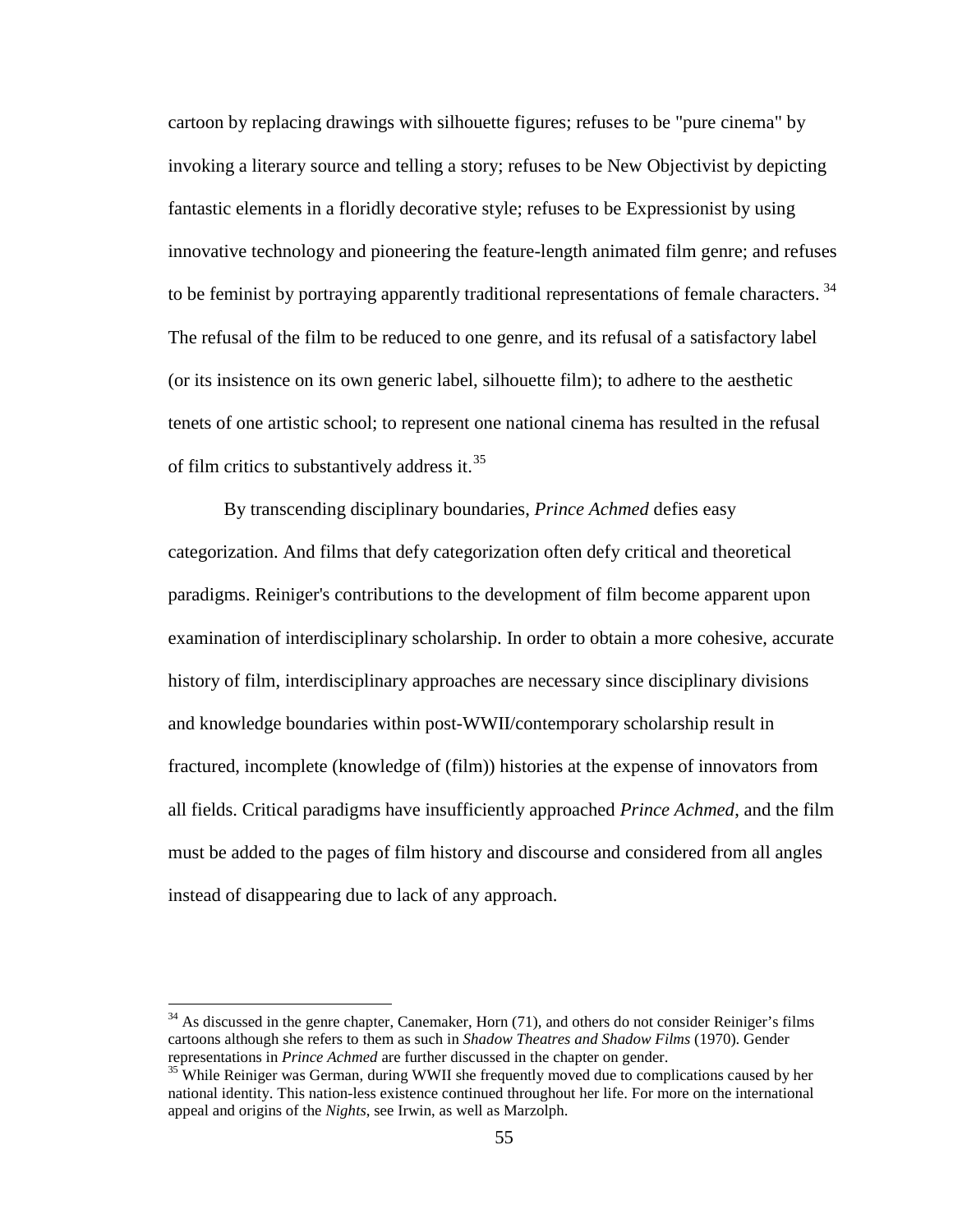# **CHAPTER THREE--GENDER, LOTTE REINIGER, AND** *THE ADVENTURES OF PRINCE ACHMED*

Modernity brought rapid and pivotal changes to Weimar Germany. Much like the rest of modern life, the role of Weimar women was radically changing, and many women optimistically endorsed the new Weimar Republic's promises of gender equality.<sup>[36](#page-71-0)</sup> After receiving the right to vote in 1919, women became concerned with issues such as the prohibition of abortion, failure of political parties to follow through on various promises, equal pay for equal work, workplace treatment and conditions, and unrealistically glamorous images of women in the media (Kaes, Jay, and Dimendberg 195-6). Although the Weimar constitution initially granted women the right to vote and promised equality, they remained objectified, restricted, and subordinate. Before long "German society began…to renege on the promises made to women in the Weimar constitution" (Makela 121). Nothing much had truly changed since the Wilhelmine Empire for the workingclass women of Weimar.

Increased public presence of the working-class mass public, which included women, disrupted cultural assumptions about the public sphere, cinema and other forms of mass entertainment, and gender roles. Modern male intellectuals grew anxious about the social, political, and cultural upheavals that they perceived as feminine in origin. In order to protect the realms of high art and civilized culture from infiltration by the new feminized masses, modernists attempted to fortify the boundaries between high art and

<span id="page-66-0"></span> $36$  Of course, this equality was restricted by contemporaneous gender essentialism.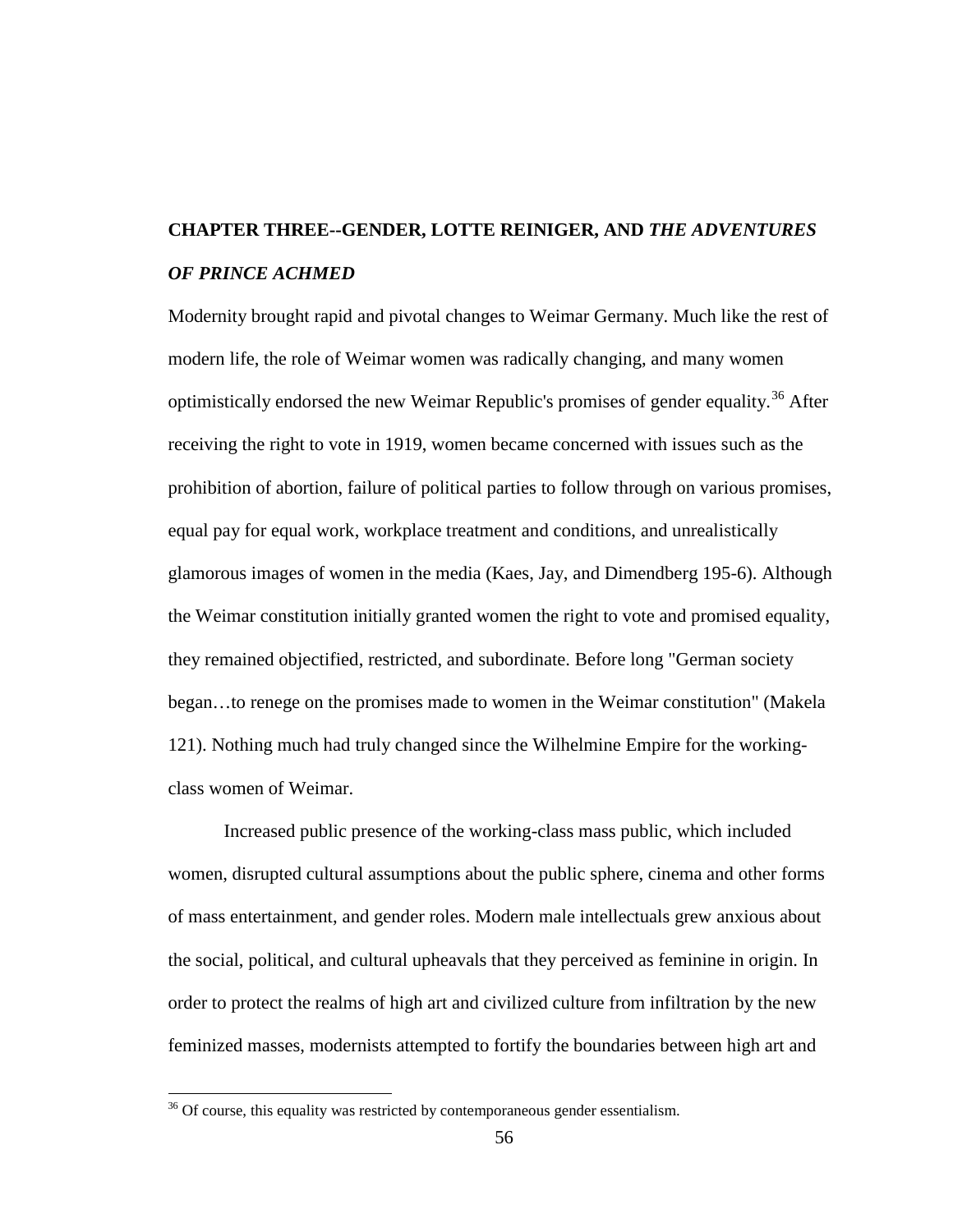popular culture. Huyssen observes that men feared mass culture introduced by modernity and develops the concept of the "feminization of the masses," or "the notion…that mass culture is somehow associated with woman while real, authentic culture remains the prerogative of men" (47). For Huyssen, the association of women with popular culture resulted from the "the very real exclusion of women from high culture and its institutions," which has been the historical norm (62). However, the industrial revolution and subsequent cultural modernization intensified bourgeois male anxieties and their imaginings of menacing masses consisted of women demanding entry to the realms of male-dominated "high" culture to destroy civilized (male) culture (Huyssen 47). The feminization of the masses feared by Weimar intellectuals reflects, after Spivak, traditional (Western) cultural tendencies toward a split between the masculine center and the feminist margin (107). To manage this anxiety, in poetry, painting, photocollage, film, fiction, and criticism male intellectuals depicted the metropolis as a simultaneously threatening and alluring female.

Female movement in the public sphere has always been regulated by legislation and social norms. However, the cinema offered women the opportunity to enter the public sphere during designated leisure periods and gaze unfettered at other audience members and the onscreen action. Cinema presented the first acceptable outlet for female spectatorship (Gleber 83). However, Weimar critics initially belittled and discouraged female (film) spectatorship.<sup>[37](#page-72-0)</sup> For Weimar intellectuals, "the female viewer is...that spectator who is not only willingly duped by the image but also most easily deceived by its lies" (Petro 44). Modern male intellectuals were disconcerted by the increasing public

<span id="page-67-0"></span> $37$  Anke Gleber correlates the female cinemagoer with the female flaneur in "Female Flanerie and the *Symphony of the City*," especially pp. 83-5.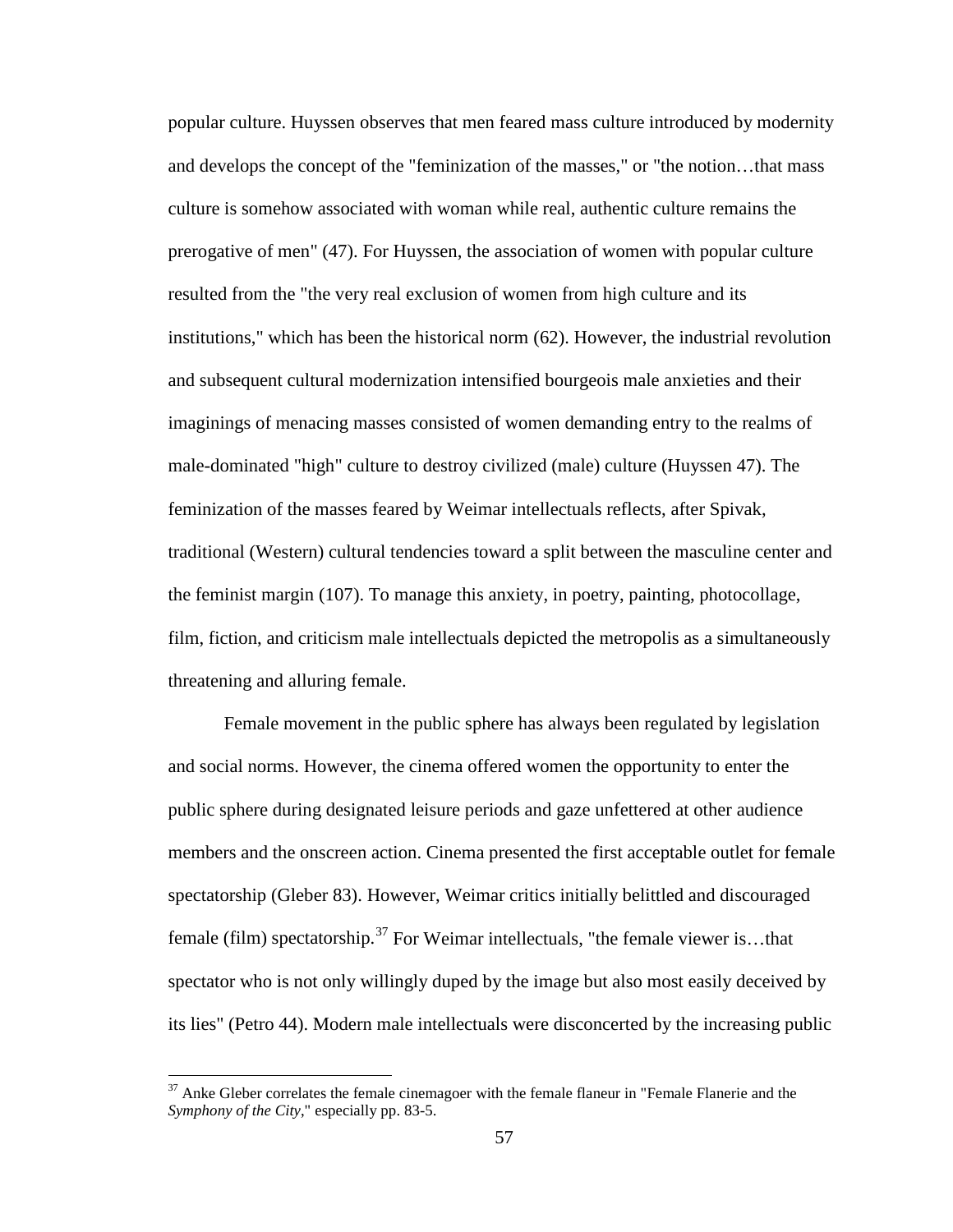presence of women; they responded with attempts to eliminate or restrict the female gaze (Petro 58). Early Kracauer in "The Little Shopgirls Go to the Movies" depicts female cinemagoers as passive, impressionable recipients who mindlessly ape onscreen action (292). Early Kracauer associates the negative qualities of cinema with the new audiences of women. Male anxieties about modernity, gender roles, and mass culture were not limited to the audience; they also pervaded modernist film, art, and literature. In modern culture, "the fear of the masses…is always also a fear of woman" (Huyssen 52). This fear of women and the masses motivated the modernist (male) tendency to portray the masses as feminine in art, literature, and film. Famous representations of Berlin in the paintings of artists such as George Grosz and Otto Dix and imagery of the metropolis in the "city poems" of Bertolt Brecht, Erich Kästner, and Walter Mehring illustrate the tendency of modern writers and artists to imagine "Berlin as demonic, as alienating, and as female" (Petro 43). This tendency to conflate Berlin and women reflects the contradictory roles of disruptive presence and stabilizing conservatism historically ascribed to women by the patriarchy (Petro 42; Doane, Mellencamp, and Williams 12). Modernists frequently portrayed women as both conservative stabilizers and radical challengers. This imagery of women was incongruous with quotidian female existence in the modern metropolis. Women held little sway and were therefore incapable of conserving or radically challenging tradition.

The tendency of even the era's most progressive men to relegate women to a subordinate social status demonstrates the historical exclusion of women from the realms of sophisticated, important art and culture. Despite proclamations of gender equality by the avant-garde, it was "as patriarchal, misogynist, and masculinist as the major trends of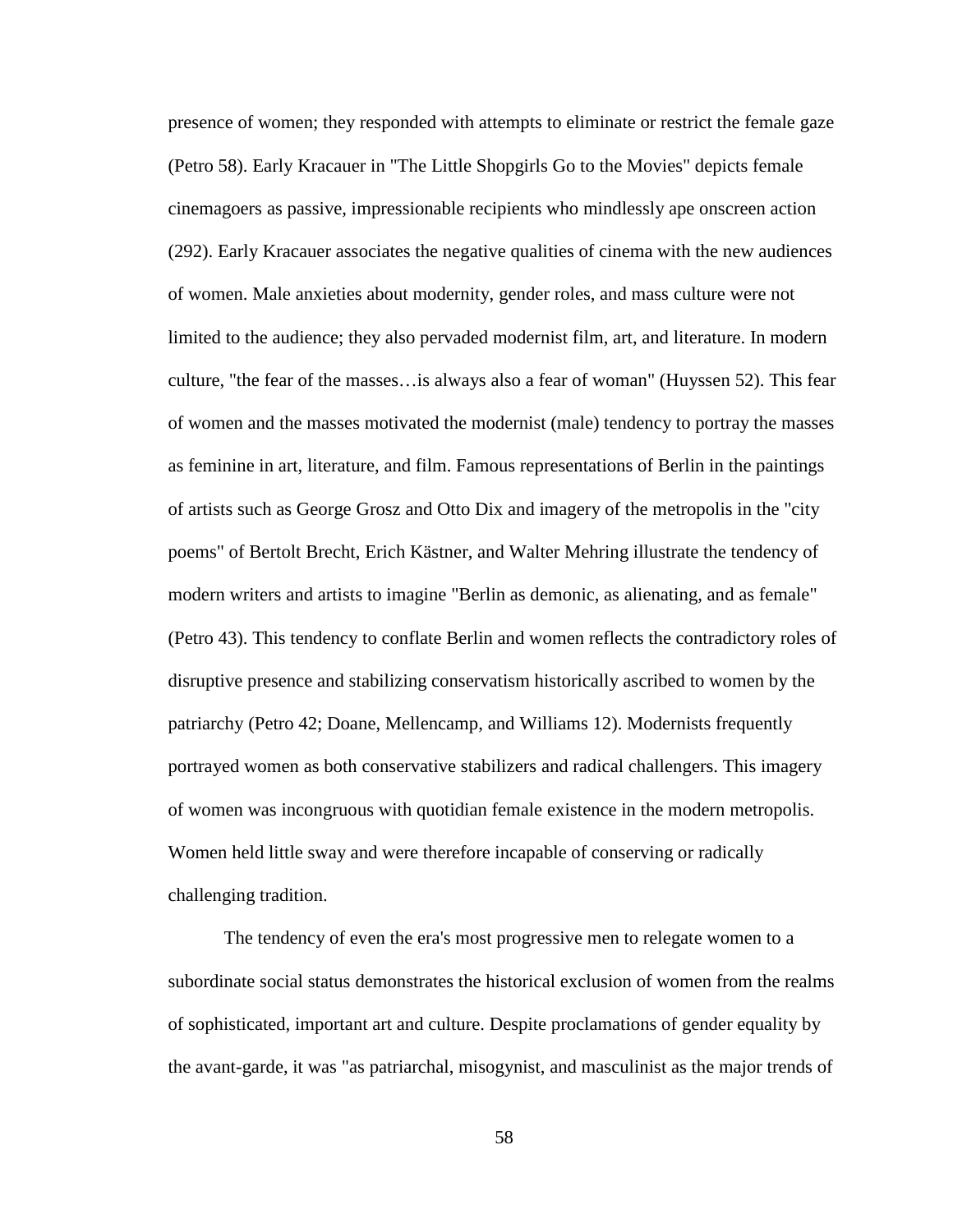modernism" (Huyssen 60). German photocollagist Hannah Höch was initially attracted by the Dadaist support of women's suffrage and equal rights. However, she often experienced sexism within Dada circles, members of which "ultimately accorded Höch's professional achievements little if any genuine respect" (Makela 119). In his 1965 history of Dada, Hans Richter derisively called Höch "a good girl" with a "tiny voice" whose primary contribution to Dada was refreshments she served at meetings (150). In 1920 Höch excitedly prepared her artwork for display at the first International Dada Fair, but her colleagues George Grozs and John Heartfield opposed her involvement. Various German intelligentsia contributed to a 1929 collection of expectations for modern women; they hoped that instead of imitating masculine-associated behaviors such as "promiscuity and careerism, women [would]…use their maternal instinct in the interest of the future of humankind" (Ankum 5). The sexist attitude among the Berlin avant-garde was amplified in less progressive Weimar men, demonstrating the overall resistance faced by women in Weimar despite claims of equality.

## **The New Woman and Real Women**

<span id="page-69-2"></span><span id="page-69-1"></span><span id="page-69-0"></span>Despite imagery of the New Woman, proclamations of progressive social views concerning women's rights, and promises of equality in the Weimar constitution, contemporaneous women occupied a subordinate social status. The realities women faced in daily life differed significantly from imagery of the independent New Woman that pervaded Weimar visual culture. Films depicted women as independent, glamorous, socially and literally mobile members of the leisure class while women actually worked in unskilled positions for low pay all day and returned to domestic chores and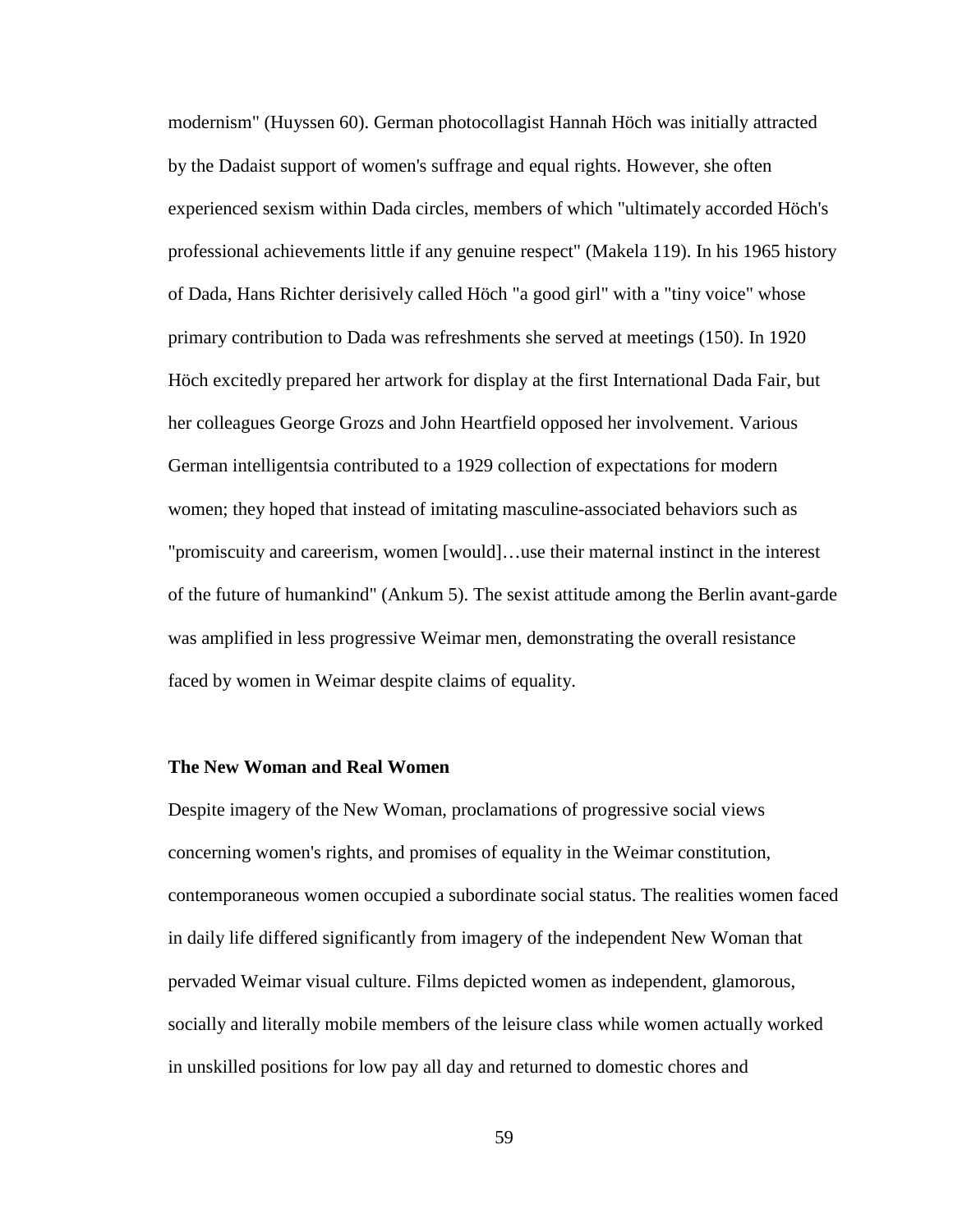responsibilities in the evening. Pay gaps remained commonplace. Women "averaged approximately 30 pfennig to each mark made by their male colleagues" (Ankum 4). Germany's revolution was incomplete. Though the former Wilhelmine Empire had been replaced by the Weimar Republic, many of the previous social structures remained intact, notably gender roles and class differences. Since Weimar society was unable to fully abandon gender roles of previous eras, "the New Woman of Weimar Germany was, finally, really not all that different from her counterpart in the Empire" (Makela 119). Weimar women remained excluded from the traditionally male-dominated domains of "genuine" art and culture.

Women debuted in the public sphere after the First World War only to retreat afterward without making much tangible progress toward equality. During the deployment of their male counterparts during World War I, women emerged from the domestic sphere to run errands, earn wages, and conduct business. Contrary to widespread belief that a large number of German women precipitously became employed between 1916 and 1929, "in 1925, only 0.7% more (35.6%) women were working than in 1907" (Ankum 3). The few women who held jobs outside of the home worked in "the least modern sectors of the economy" (Petro 61). Employment did not liberate Weimar women from previous domestic drudgery. On the contrary, because of "the multiple demands placed on female labor during the 1920s…women often experienced modernity as merely intensifying traditionally defined gender roles and responsibilities" (Petro 61). In order to employ returning soldiers, German industry instituted a postwar "demobilization policy," which fired or transferred workingwomen to unskilled positions that paid less (Makela 119). Women understandably resented the legislated dismissal of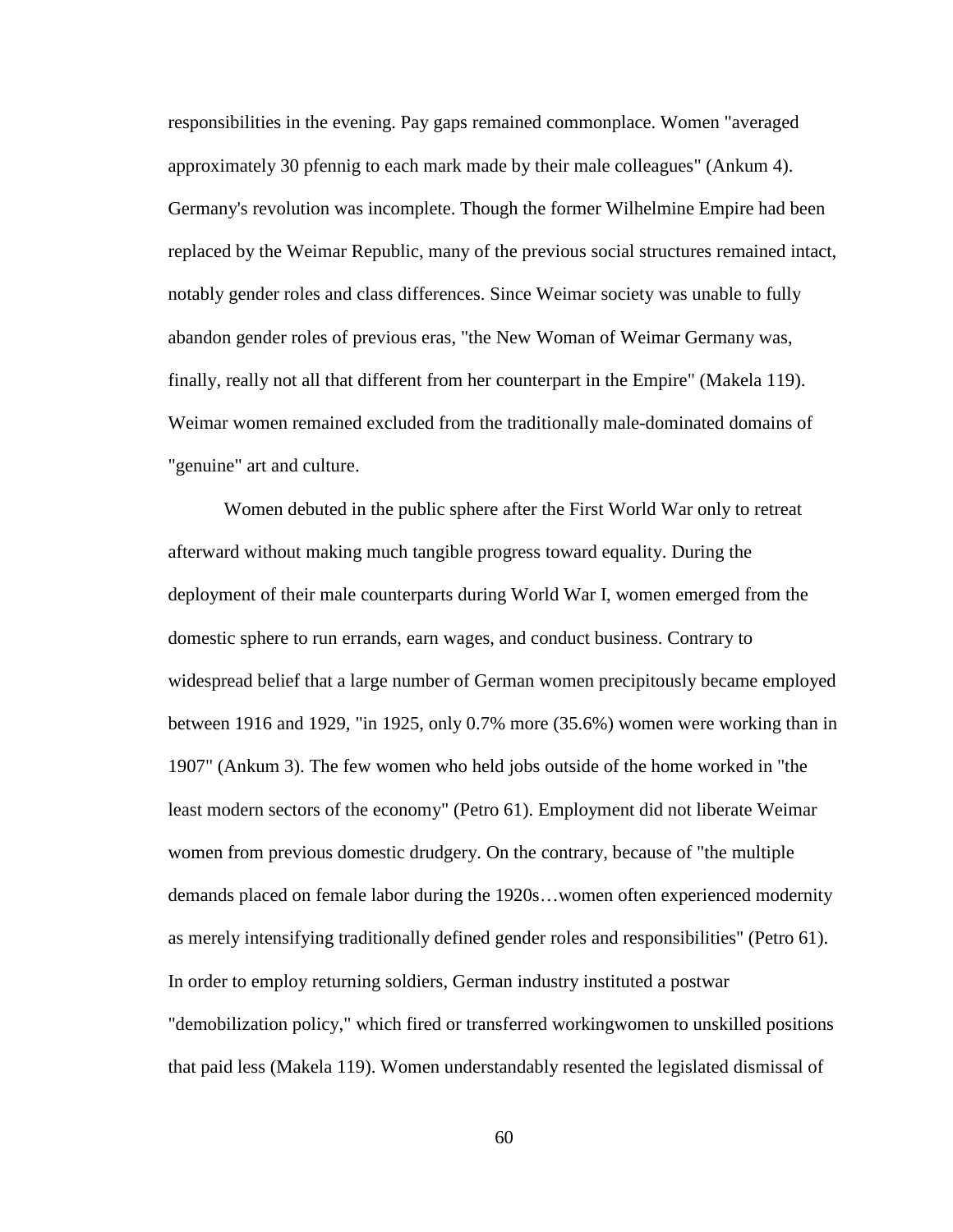their wartime contributions, as well as society's failure to fulfill constitutional assurances of equality. Public disappointments were exacerbated by private ones when many returning husbands refused to accept the wartime independence earned by women: "discounted in their private lives, German women were similarly devalued in the public sphere" (Makela 119). Weimar society enforced gender essentialism by valuing "women's 'natural' roles as mothers over the female individual's autonomy" (Ankum 4). Although Weimar visual culture suggests that women were increasingly independent and liberated, post-war Weimar woman remained subordinate in every way.

## **Exceptions**

There were a few female filmmakers who functioned as exceptions to the general exclusion of women from the realms of esteemed art and film. However, according to Spivak, these female exceptions allowed the masculine center to remain cohesive and in control. For Spivak, the center has always relied on the inclusion of a select few members of the margin to guard its centrality  $(107)$ .<sup>[38](#page-76-0)</sup> Furthermore, a few exceptions do not pardon the overwhelming situation of women in any given discipline or artistic practice. According to Spivak,

The problem [of female exclusion] cannot be solved by noticing celebrated female practitioners of the discipline.... The collective situation of the ideologically constituted-constituting sexed subject in the production of and as the situational object of historical discourse is a structural problem that obviously goes beyond the recognition of worthy exceptions. (130)

<span id="page-71-0"></span> $38$  For more on Reiniger contemporaries who have been recovered see the national identity chapter, in which I argue that these recoveries are due to the artists' affiliations with (self-promoting) groups and movements.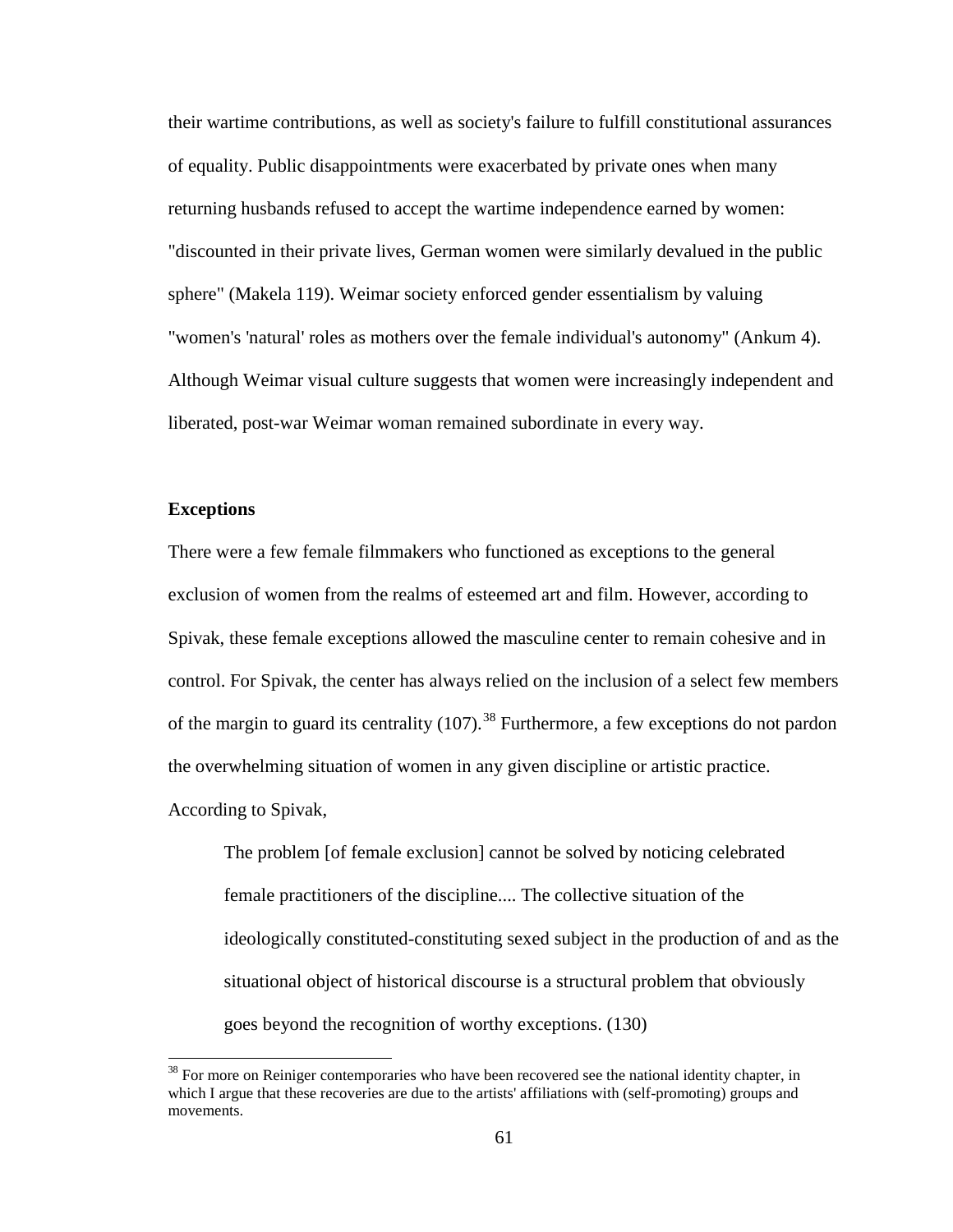In other words, familiarity with Leni Riefenstahl, Leontine Sagan, Germaine Dulac, and Dorothy Arzner does not remedy the widespread historical marginalization of female filmmakers. Furthermore, various alleged counter-examples of lauded early female filmmakers are rarely directly analogous to Reiniger. These women display different traits, so "to say that the category 'woman filmmaker' somehow transcends the important differences between these directors is patently absurd" (Mayne 59). Generic considerations also affect the legacies, or discourse positions, of filmmakers.<sup>[39](#page-77-0)</sup> For instance, critics have more readily accepted live-action film than animated film. Therefore, filmmakers working in live-action film are more likely than those in animated film to be appreciated. National identity further distinguishes between various female filmmakers.<sup>[40](#page-77-1)</sup> These are two of many distinctions that differentiate Reiniger from her (female) filmmaking contemporaries.

Several female exceptions to the male-dominated film industry worked within the dominant film production system, which in Germany was Ufa. Thea von Harbou worked on live-action film for Ufa. She also married and collaborated with the famous male filmmaker Fritz Lang. Her later work in Nazi cinema further secured her legacy. Leontine Sagan directed live-action film within the mainstream German film industry. Leni Riefenstahl began her film career roughly fifteen years after Reiniger began hers. Riefenstahl worked on live-action film at Ufa. Her beginnings as an actor, career as a documentarian, and involvement with Nazi film production accommodate various mainstream approaches to her career. Her documentaries allow historians to evaluate her work; her work for Ufa has become of interest to Weimar film critics. Germaine Dulac

 $39$  In the genre chapter I more thoroughly discuss the opposition between live-action and animated film.  $40$  For more on national identity, critical reception, and discourse position see the national identity chapter.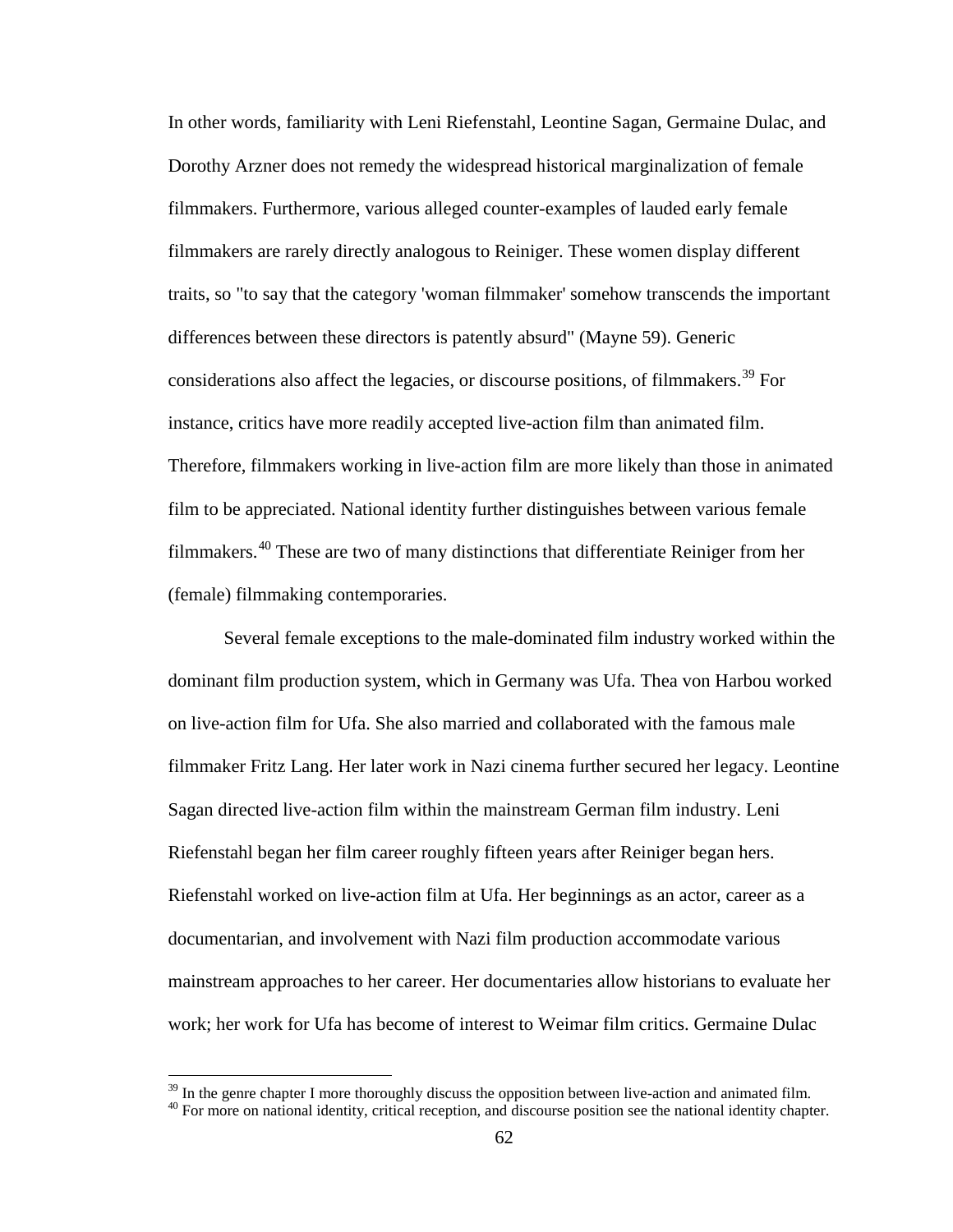produced live-action films in France.<sup>[41](#page-78-0)</sup> Dorothy Arzner produced live-action narrative films in Hollywood. Some Reiniger contemporaries that have been recovered worked in other artistic media. Hannah Höch's photocollages were produced during her association with Dada. Anni Albers was a weaver and essayist at the Bauhaus. Reiniger remains distinctive not only because of her immense impact on film production and form but also because of her singular surface identifiers. She is not easily associated with any canonical group of filmmakers or organization or genre; this singular status relegates Reiniger to the margins of film history and discourse.<sup>[42](#page-78-1)</sup>

Like other female artists, Reiniger was able to enter the male-dominated art world with the help of various male gatekeepers. She convinced her parents to allow her to attend Reinhardt's acting school where she met Wegener, who hired, promoted, and introduced her to the men at the Institute, including Cürlis, Bartosch, and Koch. Although the input of her husband was, according to Reiniger, indispensible to her filmmaking career, her career remained independent of his.<sup>[43](#page-78-2)</sup> At the Institute she also met Hagen, whose financial support allowed her to fund the careers of Ruttmann and Bartosch, among others. According to Moritz, "Reiniger's support of these film artists helped them to develop and continue their own work" ("Some Critical" 48). More financial and moral support came from silhouette sequences Reiniger produced for advertising mogul Julius

 $41$  Experimental French filmmaker Germaine Dulac was arguably the contemporary with whom Reiniger had the most in common although national identity plays a prominent role in film discourse and history. While Dulac has earned praise for her contributions to avant-garde film and feminist film, Reiniger's refusal to overtly address social and political issues and her apparent embrace of traditional narrative form of the fairy tale has predominantly situated her under the feminist radar. While experimental or avant-garde film remains removed from mainstream filmmaking, its removal is privileged since avant-gardism is often associated with "high" culture, revolution, political significance, and social commentary.

 $42$  Only a filmmaker who shares Reiniger's precise surface identifiers could function as a sufficient and representative example for a comparison of discourse positions. However, in the course of this study, no such filmmaker has revealed herself. Perhaps non-English language or previously untranslated studies have located and examined such analogous filmmakers.<br><sup>43</sup> Despite his association and collaboration with prominent filmmakers such as Renoir, the filmic

contributions of Carl Koch never reached cultural prominence.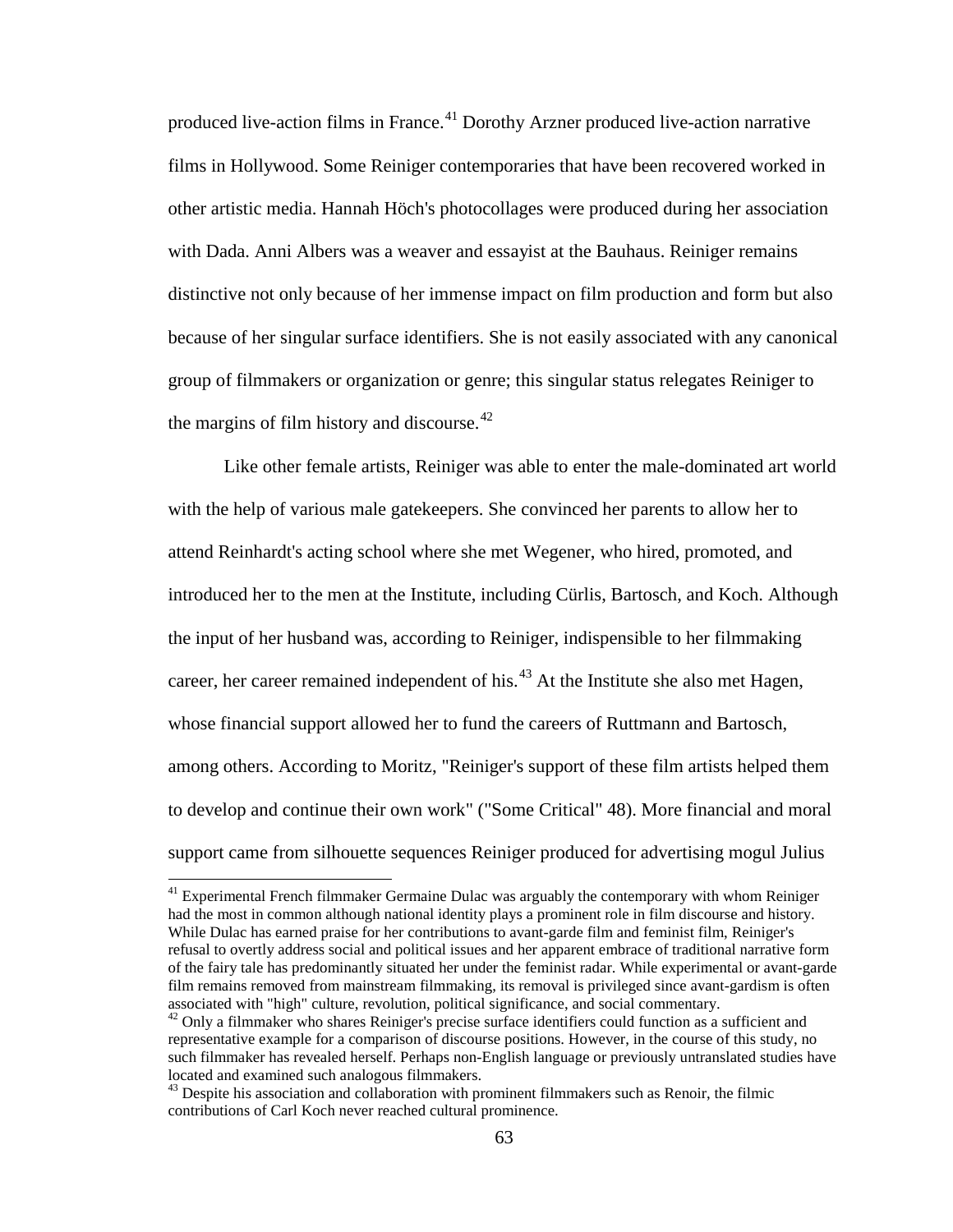Pinschewer, as well as for live-action filmmakers such as Pabst, Lang, and Renoir. Prior to working on *Prince Achmed*, Lang hired Reiniger to create Kriemhild's Dream of Hawks sequence for *Die Nibelungen*, an internationally acclaimed film. Although she later relinquished the assignment and recommended Ruttmann as her replacement, her meeting with Lang offered her yet another portal to the dominant mainstream early German film industry. That she continually passed up opportunities to become involved with Ufa indicates her political opposition to the conservative policies of the company as well as her desire to remain an independent filmmaker. She proudly proclaims her industry outsider status in various articles (Reiniger, "Prince" 2). Although contemporaneous filmmakers affiliated with groups and movements to enhance their public profiles and artistic credibility, Reiniger only temporarily associated with groups to insure her independent filmmaking career.

Other men with whom Reiniger collaborated were Rochus Gliese, with whom Reiniger co-directed *Jagd Nach dem Glück* (*Running After Luck*) (1930), and British poet and musician Eric Walter White, whose book-length study of her silhouette films remains one of the only (English-language or translated) critical examinations devoted to her work.<sup>[44](#page-79-0)</sup> Bertolt Brecht promoted the initial screening of *Prince Achmed*, which was attended by illustrious figures such as Karl With, Fritz Lang, Thea von Harbou, and G.W. Pabst. The enthusiasm of French filmmaker Jean Renoir for *Prince Achmed* contributed to the positive reception of the film in Paris (Weaver 505). With the assistance of a few supportive male peers, Reiniger was able to establish and pursue a career in film.

<sup>44</sup> According to Moritz, "critics praised Reiniger's script, direction and animation" ("Some Critical" 42) in *Running After Luck*.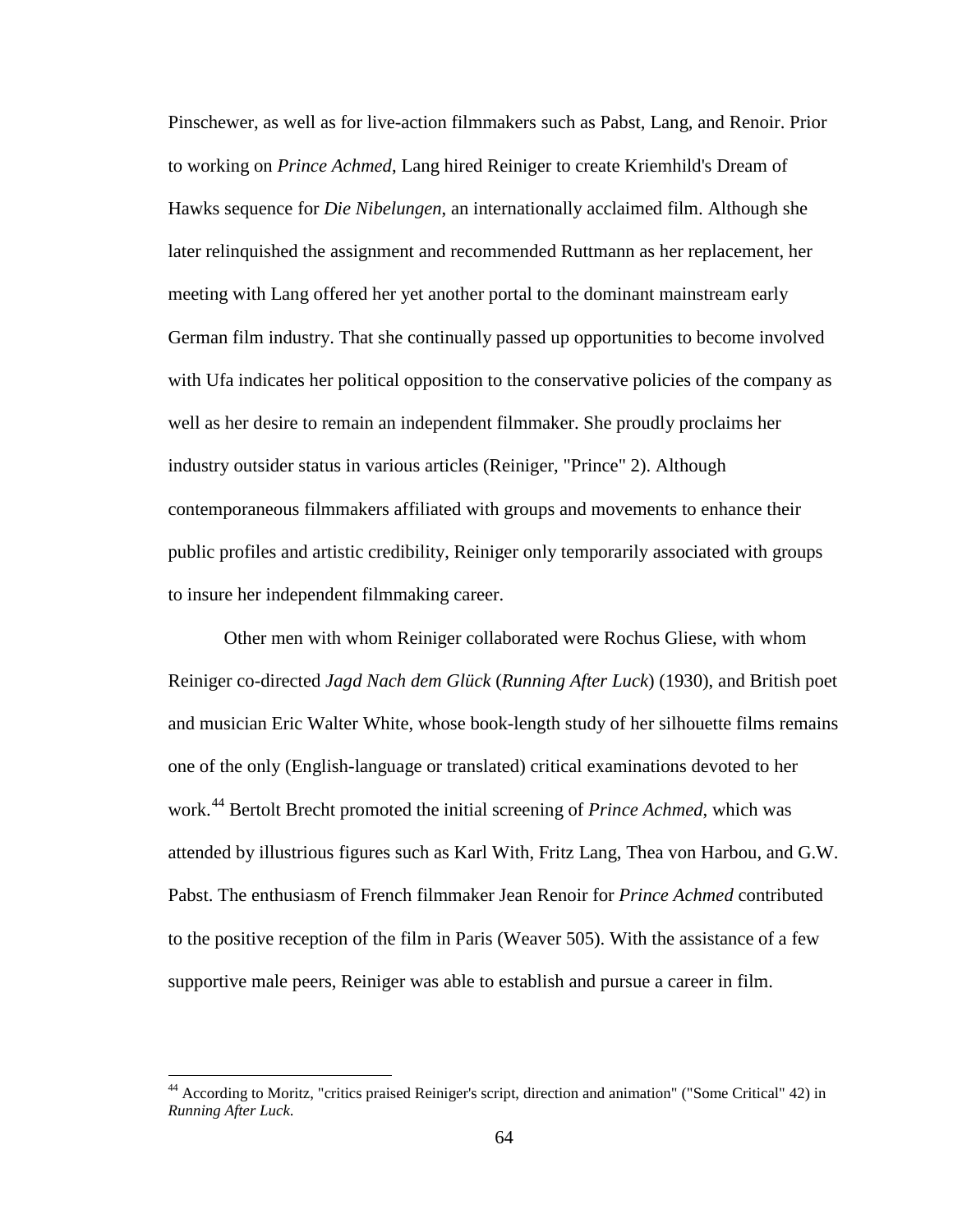Prior to 1920 women occupied many prominent positions in Hollywood. In fact, "The first director in history of a narrative film was a woman. The highest paid director in the silent days was a woman" (Acker xvii). Furthermore, "During Hollywood's formative years, many women were employed as writers, editors and directors. From 1913 to 1927, twenty-six women worked behind the camera, directing films" (Erens 125). Despite the contributions of women to the development of film and the fact that "women are as integral and transformative to the cinemas as...men...their stories have consistently remained untold" (Acker xvii). By the 1930s Dorothy Arzner was the only female director working in Hollywood; women had been relegated to other roles and for the most part had altogether receded from the Hollywood film industry (Lant and Periz 3-4). The 1940s was a particularly male-dominated filmmaking period. No women were working, beyond acting roles, in Hollywood, and France and Russia were the only national cinemas in which women produced major projects (Erens 127).<sup>[45](#page-80-0)</sup> This industry-wide exclusion of females was countered by the emergence of independent American female filmmakers such as Maya Deren and Marie Menken, who inspired generations of female filmmakers in and beyond the mainstream film industry. While they would never again occupy as many major positions in any mainstream film industry as they had in the medium's earliest years, women re-emerged in film by the 1960s. Since the (Hollywood) film industry is "a homogeneous, male industry that has no interest in any challenge to its power structure" (Acker xxv), female filmmakers have continually remained marginalized. Despite obstacles for women throughout the history of film, they consistently contributed to the development of the medium.

 $45$  Even in the female-free 1940s, Reiniger never ceased independent film production although the transience of her exile presented logistic problems.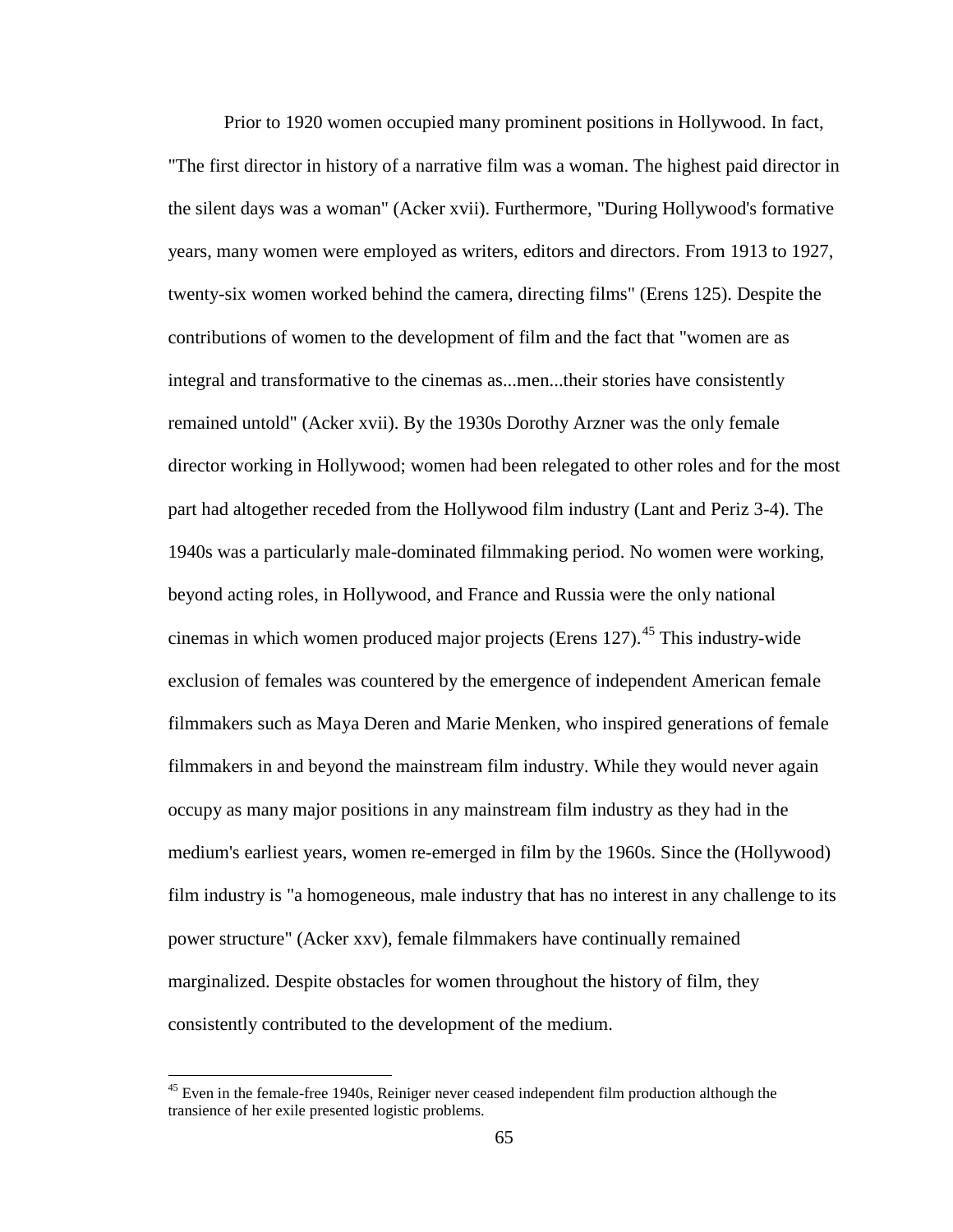### **Women and Animation**

Women have been involved in animation since it emerged. When there was no place for women in film, animation offered a refuge. Animation scholar Cecile Starr observes, "There were not women doing animation [in the 1920s]. She [Reiniger] was a very talented, very daring, very determined young woman who started her film career when she was 18 years old and finished it when she was 78 or 79" (qtd. in Liebenson F7).<sup>[46](#page-81-0)</sup> Female filmmakers who began working in animation in the 1930s include Mary Ellen Bute and Claire Parker. Pilling notes the growth of women in animation since the 1970s, especially in contrast to live-action films (5). However, women in animation have remained historically overlooked (Beckerman 40; Kotlarz 101; Pilling 5; Furniss 4). Pilling observes, "If you go through any standard history book on animation--or in fact through most of what has been published on the subject--women are, to coin a cliché, notable largely by their absence"  $(5)$ .<sup>[47](#page-81-1)</sup> Acker notes, "their [women's] very omission from major historic film texts is a testament to how women's work has been marginalized**"**  (xix). When women began to populate mainstream animation studios, they often occupied low-level positions (Beckerman 40). The relegation of women in animation to

<sup>&</sup>lt;sup>46</sup> Not only did Reiniger defy gender contemporaneous gender roles concerning who did and did not produce films, but she also defied the expectations surrounding how, for, and by whom animation was made, as well as its purpose. For more see the genre chapter.

<sup>&</sup>lt;sup>47</sup> Pilling further claims that Lotte Reiniger is an exception to the omission of women from animation studies, citing Reiniger as "the best known" (5). However, this is an optimistic outlook at best and a gross overstatement at worst. Although there is occasional acknowledgement and awareness of pre-/non-Disney animated films, widespread belief, within and beyond the academy, in the Disney myth persists. Reiniger is not the "best known" experimental German animator, much less (female) animator in general. Even the women and feminists who have taken risks on animation have failed to recover the films of Reiniger. An example of the earliest of these risk-taking women is Iris Barry, the first film director of the Museum of Modern Art in New York, whose revolutionary column *Film Comments* in 1933 acknowledged animation as an art form worthy of collecting in a major museum. Barry further entrenched the Disney myth by praising Disney's innovations, adding him to the museum board of trustees in 1944, and featuring his sketches, storyboards, and films at the exclusion of other animation (Mikaluk). Judith Halberstam's praise of Disney in 2009's *Profession* illustrates the more recent tendency of female critics to take risks on the medium of animation without challenging the Disney myth. I am admittedly simultaneously impressed and disappointed by Barry and Halberstam.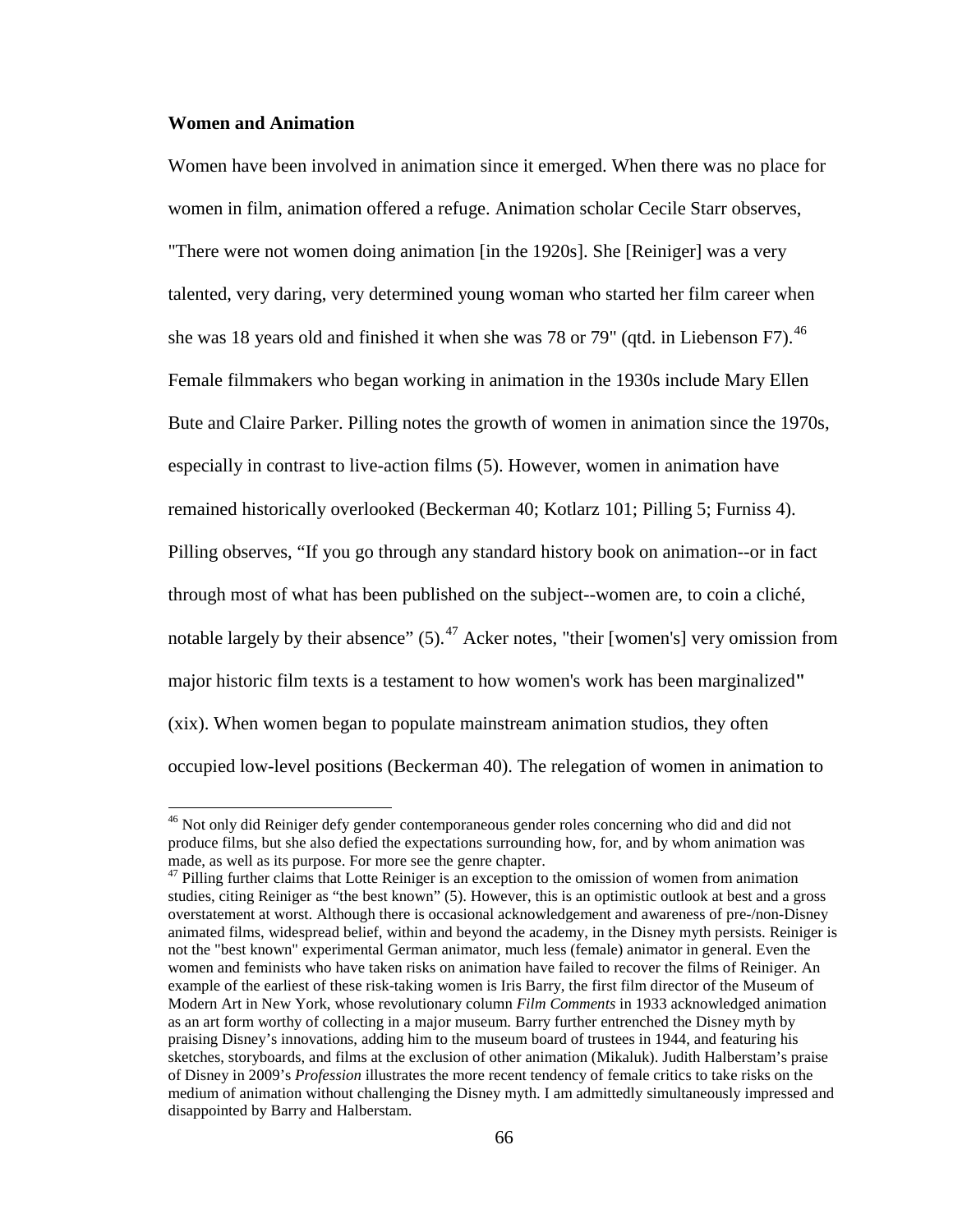the subordinate position of inkers and tracers was a trend set by the Disney studio. To prepare for production of *Snow White and the Seven Dwarfs* in the 1930s, Disney solicited male artists with promises of creative positions and a large support staff of women (Kotlarz 101; Furniss 234). Although the Disney company public relations documentary, *Inside the Disney Studio* (1941), depicts numerous female employees, they are all "in administrative or lower grades such as colour mixing or paint and trace" (Kotlarz 101). The same year Disney fervently denied rumors that circulated among his animators that lower-paid women would replace male animators (Furniss 234). Women interested in working within the realms of animation were predominantly relegated to menial jobs while their male counterparts were awarded more lucrative positions.

Even when the medium of film challenged lofty notions of artistic value, women remained on the outside looking in. On the occasions when they have successfully broken into the film industry their films were often relegated to the nursery and critically dismissed. As a result of their exclusion from the public realm women have traditionally been associated with domesticity, children, and the family (the private realm). Consequently, since a woman made *Prince Achmed* it became associated with children and family and so was critically dismissed, contributing to its marginalization. In *Prince Achmed* Reiniger addresses continuing gender discrimination faced by Weimar women.

Reiniger embraced her female exclusion from the realms of "high" art and culture by transforming silhouette cutting from a woman's pastime to a film genre.<sup>[48](#page-82-0)</sup> Indeed, the genre of silhouette films…constitutes for Reiniger a kind of feminist validation of a women's folk art form. …after the middle of the nineteenth century

<span id="page-77-1"></span><span id="page-77-0"></span><sup>&</sup>lt;sup>48</sup> Reiniger's esteem for mass cultural productions and practices, such as animation and silhouette cutting, prefigured postmodern tendencies to legitimize previously marginal forms.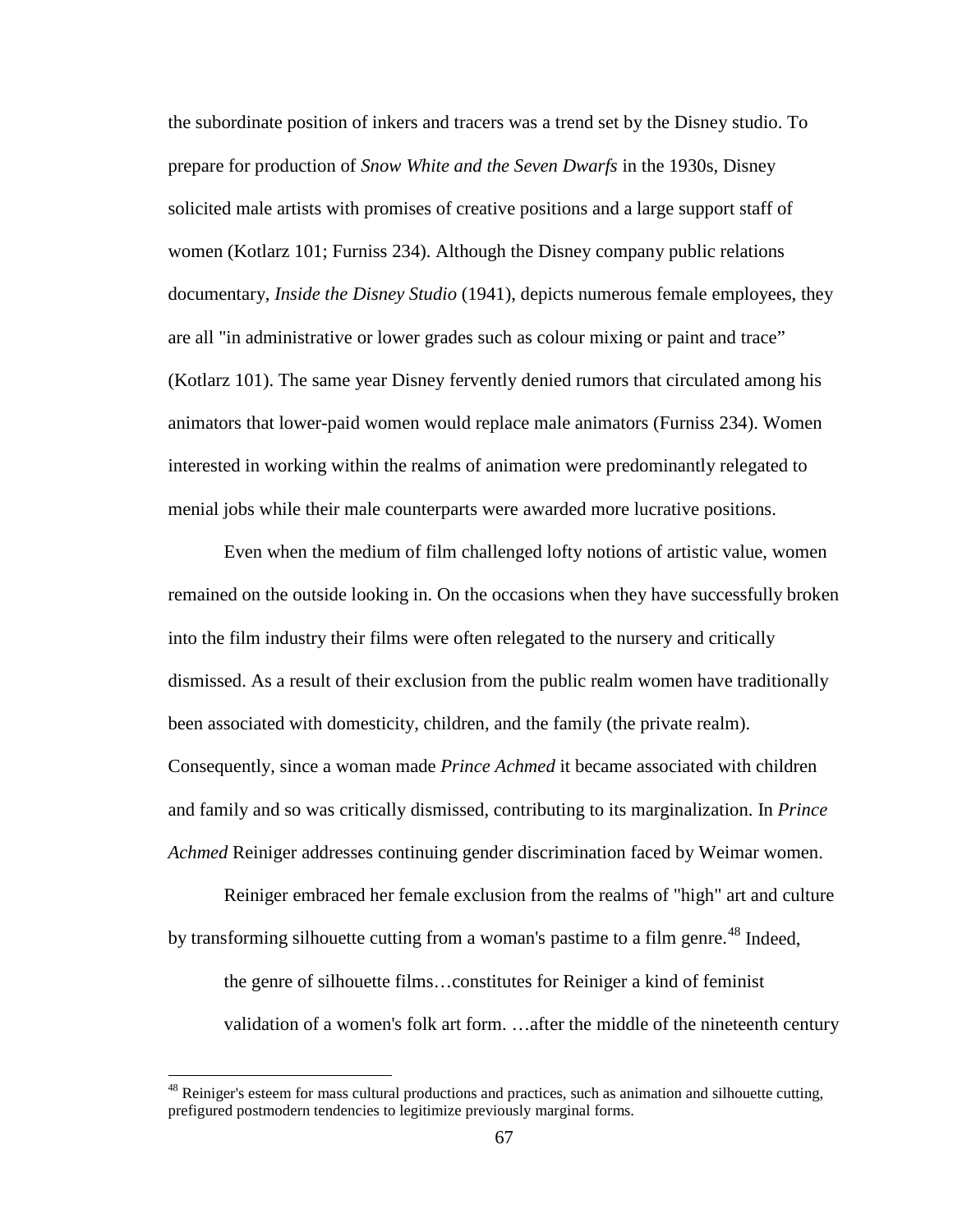it [silhouette cutting] came to be practiced more and more by women who were not allowed access to other art training but who learned scissor-craft as part of their household duties. (Moritz, "Some Critical" 44)

Reiniger developed a filmmaking technique that would allow previously excluded potential filmmakers to produce films and challenge dominant production methods. According to feminist film theorist Claire Johnston, "our [women's] objectification…can only be challenged by developing the means to interrogate the male, bourgeois cinema…. Any revolutionary strategy must challenge the depiction of reality" (140). Certainly the technique Reiniger developed could "interrogate the male, bourgeois cinema" and "challenged the depiction of reality." Huyssen observes, "the problem is not the desire to differentiate between forms of high art and depraved forms of mass culture and its cooptions. The problem is rather the persistent gendering as feminine of that which is devalued. This "persistent gendering as feminine" of devalued cultural forms damaged the discourse position of *Prince Achmed*. Its reliance on traditional female handicraft and female-lead production caused intellectuals to immediately associate it with mass feminized culture and consequently dismiss it from critical consideration.<sup>[49](#page-83-0)</sup>

<span id="page-78-0"></span>Through the female characters in *Prince Achmed* Reiniger comments upon the subordinate status of modern women. Although there were exceptions--Reiniger posits herself as one through her self-figuration as Scheherazade--the overwhelming majority of Weimar women continued to face gender discrimination. The discrepancies between claims of women's equality and unrealistic images of the New Woman and actual

<span id="page-78-2"></span><span id="page-78-1"></span> $49$  Furthermore, the traditional association of femininity with popular and therefore insignificant forms caused intellectuals to dismiss the *Nights*, on which *Prince Achmed* was based, as well as the animated film genre, to which the film belonged. The negative effects of literary basis and medium are discussed in the national identity and genre chapters respectively.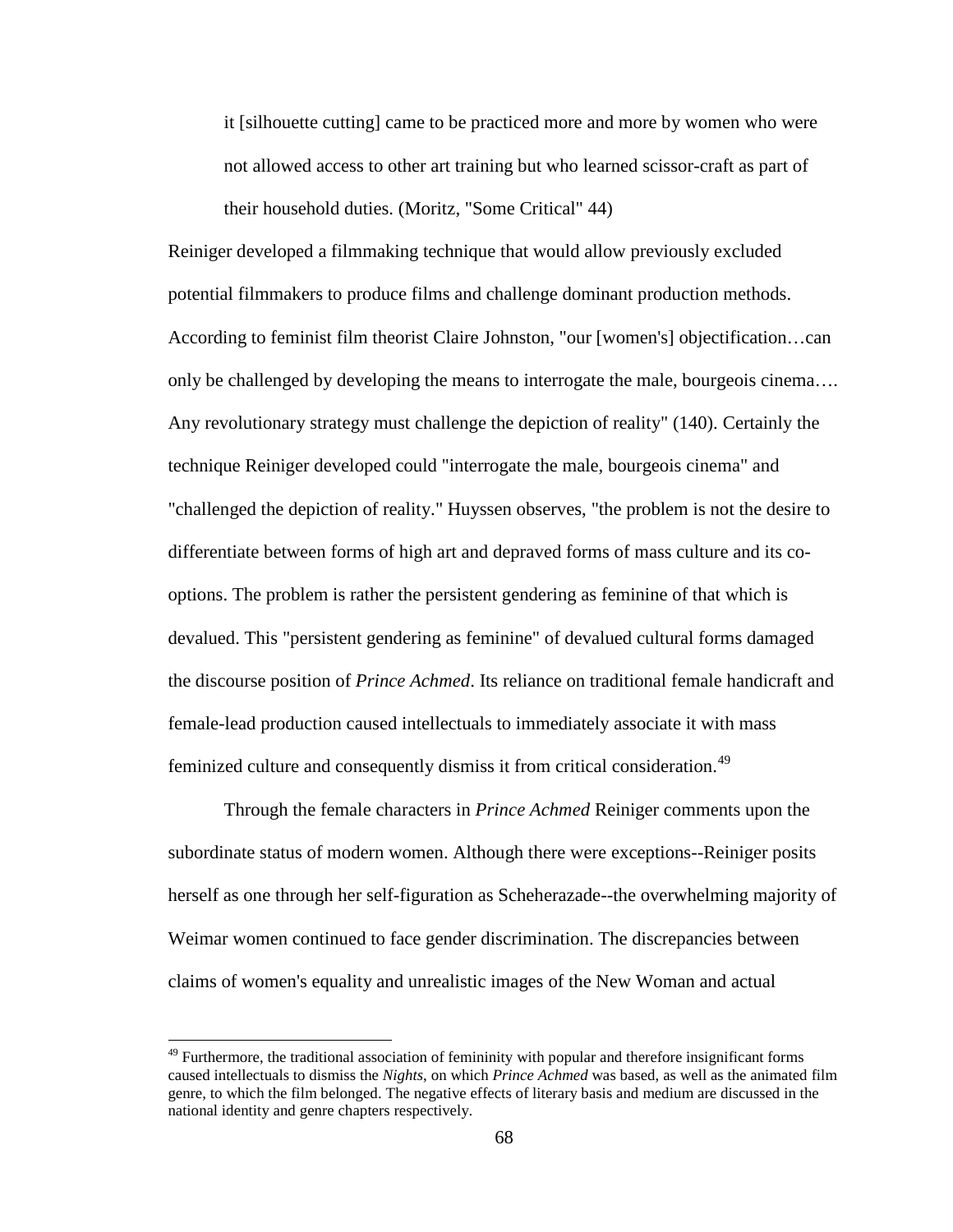conditions for Weimar women are mirrored in the film. Since "it is possible to use icons, (ie conventional figurations) in the face of and against the mythology usually associated with them" (Johnston 134), Reiniger borrowed icons from traditional tales to subvert the mythology of the New Woman. She comments upon the actual controlled, misrepresented, and male-serving condition of modern women in her depictions of Dinarsade and Pari Banu.

Pari Banu appears to freely exert agency although she is actually controlled by the male demons of Wak Wak, the sorceror, the Emperor, the Emperor's favorite, and Achmed. She begins as a prisoner, then transforms to an object of the affection of an unwanted suitor, to a kidnap victim, to a purchased bride, to an unwilling fiancée, to a rescue cause, once more to a kidnap victim, and finally becomes the wife/property of Achmed, presumably because he is the lesser of several evils.

<span id="page-79-0"></span>Dinarsade is a pawn used by characters that possess agency, as well as the master game-player Reiniger/Scheherazade, to achieve certain goals. In the fourth act as the sorcerer and Aladdin spy on Dinarsade, she plays a game of chess with her attendant. This game of chess offers a strategic position from which her position in the film can be considered. Chess signifies intellect, strategy, critical thinking, mathematics, leisure, introspection, and reflection. She moves the pieces, seemingly exerting agency, but her chess game is an inversion of her status as a pawn, not a master gamer. Dinarsade remains confined throughout the film. She begins in her father's palace and court until he trades her for a horse; later she marries Aladdin and moves to his palace from where the sorcerer kidnaps her until Aladdin retrieves her; the sorcerer offers her as incentive to Aladdin to engage his assistance; and the sorcerer kidnaps her and her palace. However,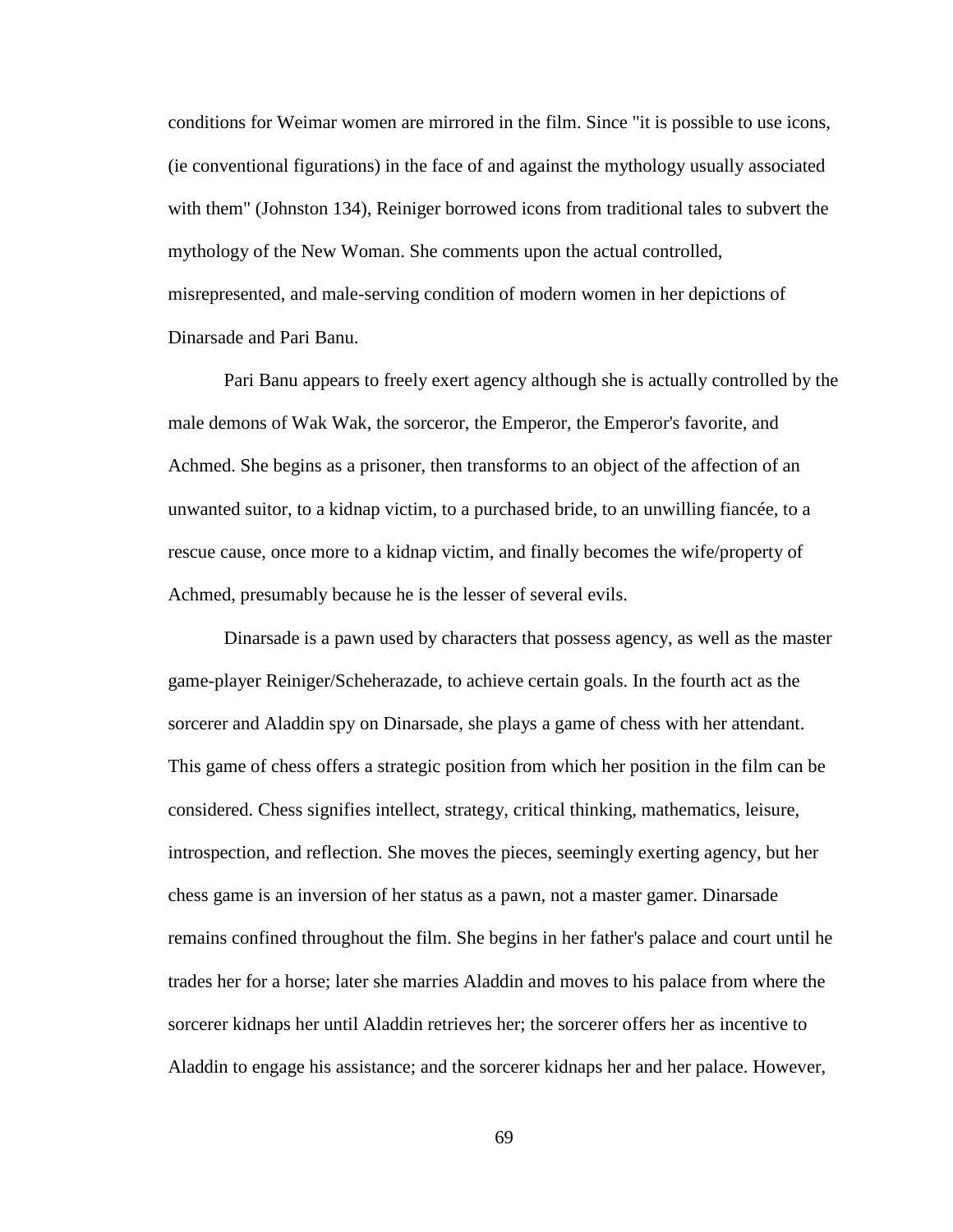the witch's triumph over the sorcerer for possession of the magic lamp eventually results in her reunion with Aladdin, Achmed, and Pari Banu. If in *Prince Achmed* Dinarsade represents women whose destinies were often predetermined by their husbands' and fathers' decisions and limited by a society that continued to perceive them as inferior, then Reiniger offers them a life of adventure albeit not freedom.

<span id="page-80-0"></span>*Prince Achmed* externalizes female desire for access to previously maledominated realms of (art and) film production. In the 1920s because their social status was devalued women were excluded from mainstream (art and) film production. Like Scheherazade, Reiniger is a trespasser in the male-dominated world of filmmaking and Shahriyar's marriage bed, respectively. If Reiniger replaces Scheherazade in the filmic adaptation of the *Nights* tales due to her omission of the familiar master narrator (as I posit in the national identity chapter), then Dinarsade becomes her sister. If Reiniger is Scheherazade, then women are Dinarsade. Reiniger/Scheherazade involves women/Dinarsade in a situation from which they presumed to be exempt. In the *Nights* because their father is his chief adviser Dinarsade (and Scheherazade) are immune to murderous marriage to Shahriyar. Without Dinarsade's nightly performance of interest in her sister's stories, Scheherazade's scheme to infiltrate Shahriyar's life and prevent him from murdering more of their fellow female citizens might fail. Despite the danger she tries to protect her fellow women. However, she has no qualms about involving Dinarsade even though if the plan failed Dinarsade would likely be killed. While clever yet dangerous (potentially self-sacrificial) female cooperation to manipulate a powerful man is the commonality between Scheherazade and Dinarsade, the commonality between Reiniger/Scheherazade and women/Dinarsade is the opportunity to produce films.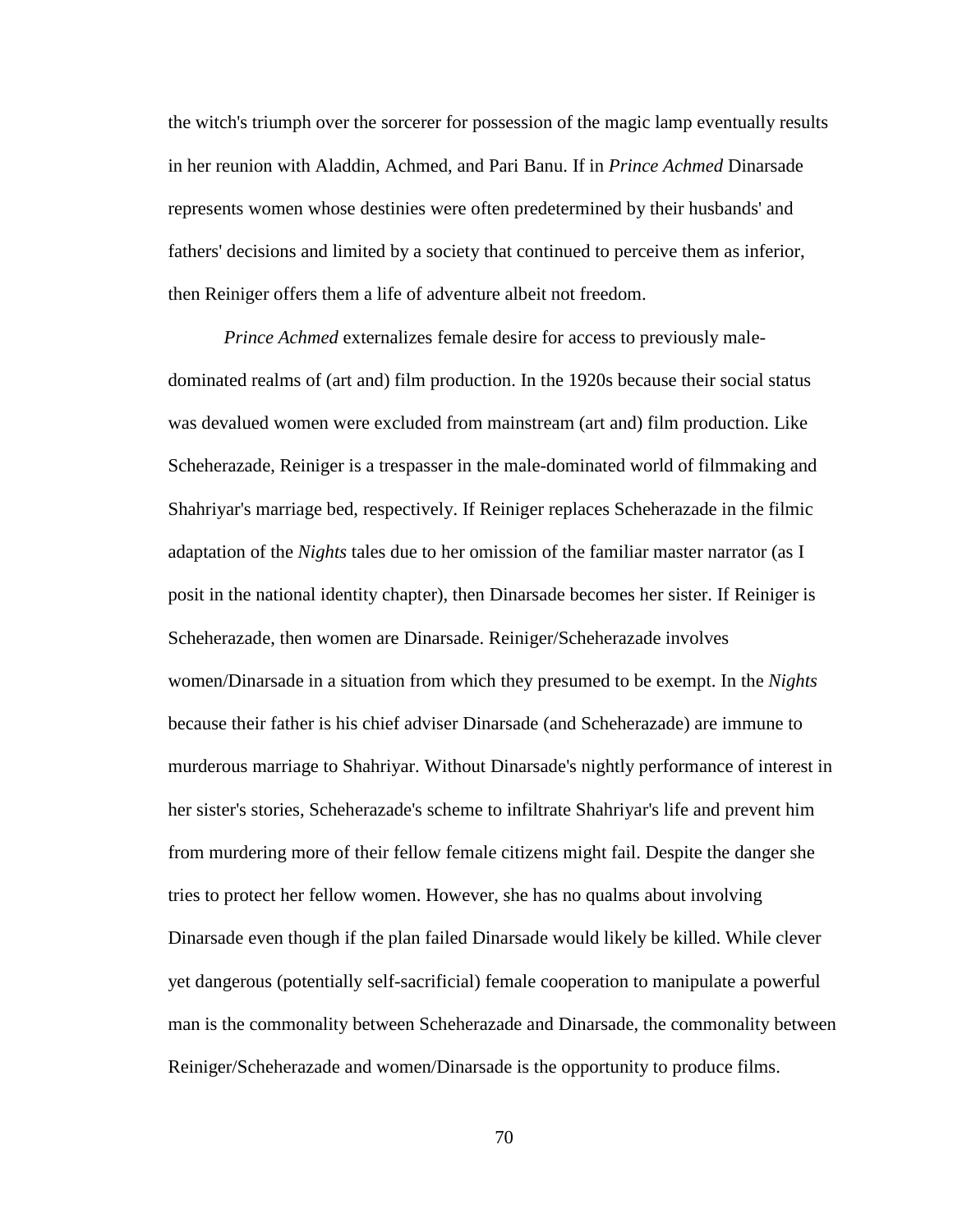To portray gendered domains (private/emotional/insignificant and public/rational/valuable spaces), which men likely took for granted but which tangibly affected the lives of modern women, in *Prince Achmed* Reiniger creates interior and exterior spaces marked by boundaries. Interior spaces are defined by black frames; exterior spaces share boundaries with the film frame. Since the frames of exterior spaces are common to all film, interior spaces are doubly framed. This double framing of interior spaces indicates an intensified restriction of female movement. Women's movements were indeed restricted in Weimar modernity and remain to some extent restricted today. While flaneurs abounded in the 1920s, from Benjamin's descriptions of the Parisian arcades to early Kracauer's walks around Berlin, the female flaneur is missing from literary descriptions and records. Although wartime Weimar women traversed the metropolis for utilitarian errands, those who navigated the city streets unaccompanied, especially at night, were (and are) often presumed to be prostitutes, bag ladies, or other types of roustabouts. Furthermore, women are more likely the victims of rape, assault, and other intrusions. Indeed, "any woman walking in the streets on her own, even in the presumably emancipatory age of Weimar Germany, has to first justify, assume, and establish her stance" (Gleber 76). Female movement has always been subjected to legislative, psychological, and literal restrictions. Only with the advent of cinema was female flanerie socially accepted. With her doubly framed interior scenery, Reiniger comments on the doubly restricted movements of women, who have traditionally been associated with the domestic, interior realm.

<span id="page-81-1"></span><span id="page-81-0"></span>By controlling every aspect of animation, Reiniger exerts control over the audience's gaze, thereby expressing her awareness of the restrictions placed on the female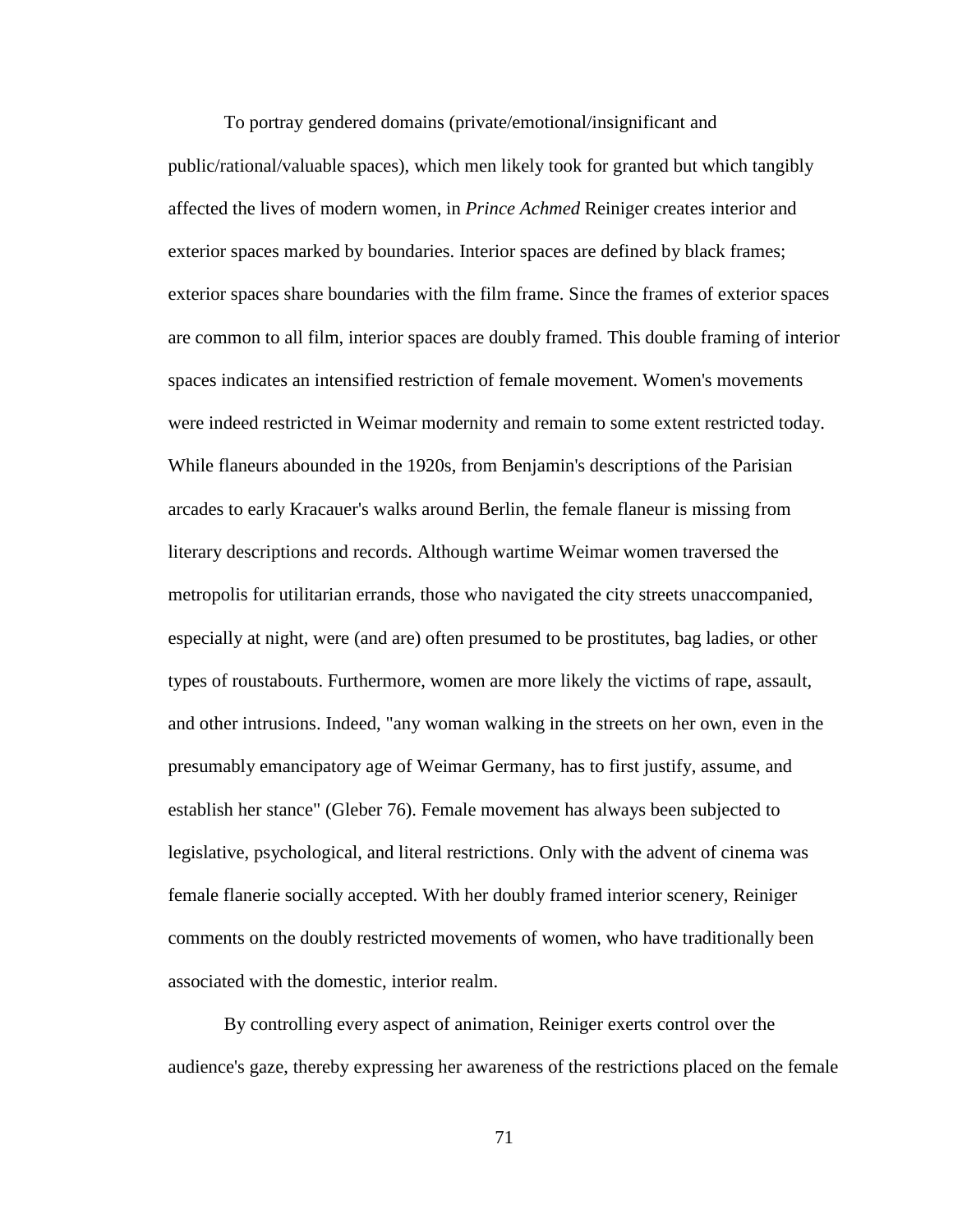gaze. Indeed, "in animation there is no pointing the camera at a chosen subject and allowing 'reality' to speak for itself; everything you see has been put there by the animator" (Kotlarz 102). The (animation) camera does not innocently record unmediated reality but rather meticulously constructed scenes. Reiniger counters the gaze by replacing the onscreen woman (actor/star) with the constructed, controlled (silhouette) figure that represents woman. Further, the absence of subjective shots in *Prince Achmed* disallows viewer over-identification with the camera's point of view.

<span id="page-82-0"></span>While in *Prince Achmed* female characters retain a degree of complexity, the conflation between the two separate male protagonists of the *Nights* tales "Ebony Horse" and "Ahmed and the Fairy Pari Banu" suggests that modern male identity is interchangeable. The powerful witch, the mysterious Pari Banu, the flirtatious harem women, and the cloistered Dinarsade all signify the complexity of modern femininity, but the unremarkable Prince Achmed and Aladdin, the mass of Wak Wak demons, the African sorcerer, and the static Caliph all suggest the simplicity and interchangeability of masculinity. The Caliph's passivity is demonstrated in the first act when he witnesses the unintentional aerial departure of his son and in the fourth act when Aladdin's nested narrative depicts his awareness of the disappearance of his daughter. Aside from brief appearances in the outermost frame tale and Aladdin's flashback, the Caliph is absent. Instead Reiniger/Scheherazade, the unseen master narrator, completely controls the action. The undistinguished Caliph could be replaced with any number of kings, emperors, and caliphs featured in the *Nights*, but (Reiniger/)Scheherazade is *sui generis*.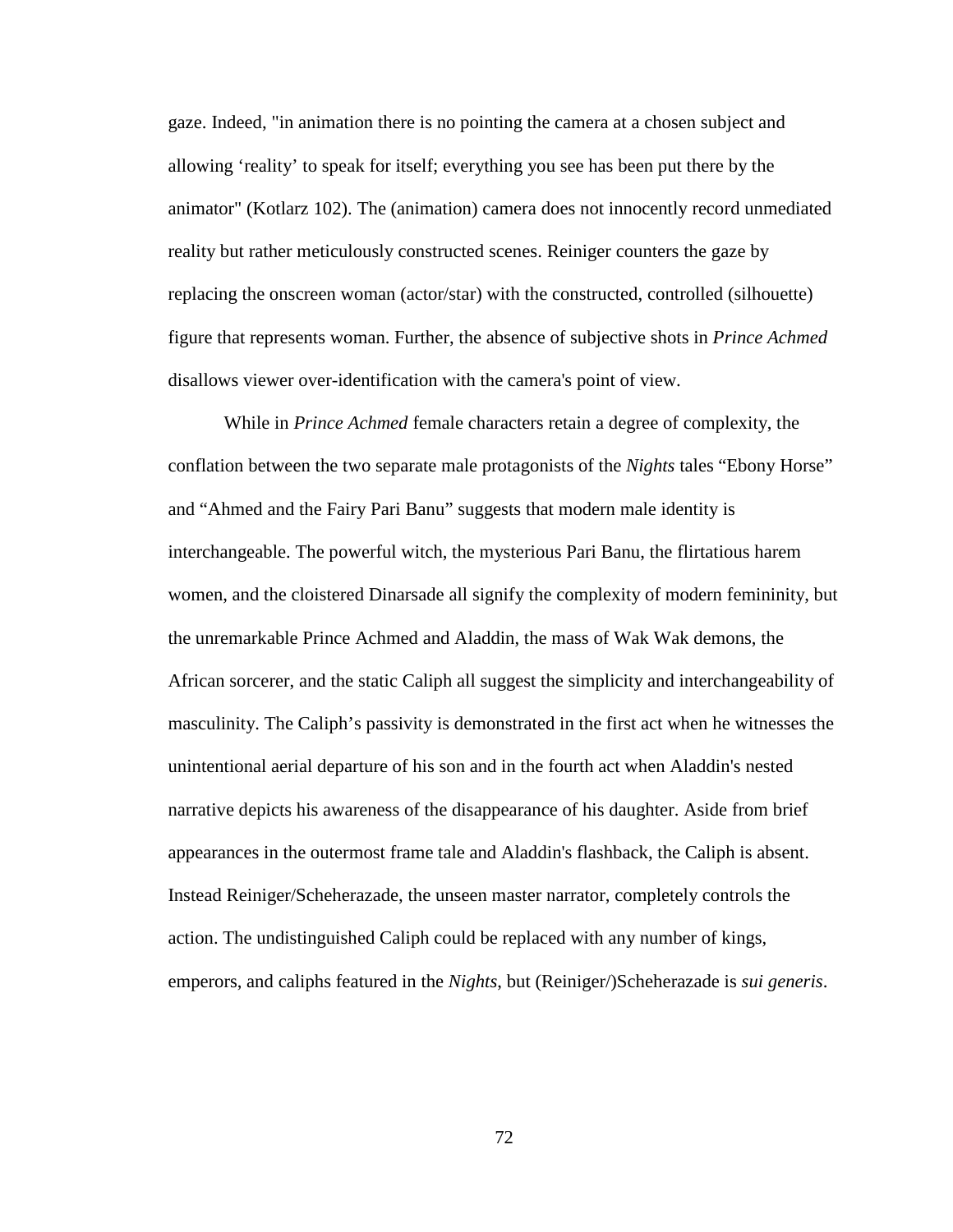## **Conclusion**

Reiniger's gender has negatively influenced her discourse position in several ways. Weimar women were forbidden to be engaged in cultural events, excluded from artistic circles, and relegated to the (inferior) domestic sphere. Even the most prominent exceptions, such as Thea von Harbou and Leni Riefenstahl, only served to allow the male center to continue to exert cultural dominance. Although some modernist female filmmakers (and artists and writers) have been recovered and properly critically examined and appreciated, Reiniger and *Prince Achmed* have been marginalized partly because of the historical exclusion of female artists and association of their art with mass culture. Indeed, "women, in being relegated to absence, silence, and marginality, have thereby also to a degree been relegated to the outskirts of historical discourse, if not to a position totally outside of history (and of culture), which has been defined as the history of white (usually middle-class) men" (Kaplan 2). The historical marginalization of female filmmakers has allowed an unquestioned "politics of interpretation" to influence canon formation and exclude "radically heterogeneous" texts (Spivak 105), such as *Prince Achmed*. A clearer understanding of the role of gender in Reiniger's marginalization will illuminate the "politics of interpretation" of canon formation.

<span id="page-83-0"></span>Weimar visual culture presented imagery of women as independent, equal citizens of modernity, but women continued to be excluded from and undervalued in the traditionally masculine-dominated public realm. The few Weimar women in the workplace earned less than their male counterparts, experienced discriminatory policies and treatment, occupied positions in the least developed sectors of industry, and after work returned to chores, childrearing, errands, and other domestic obligations in the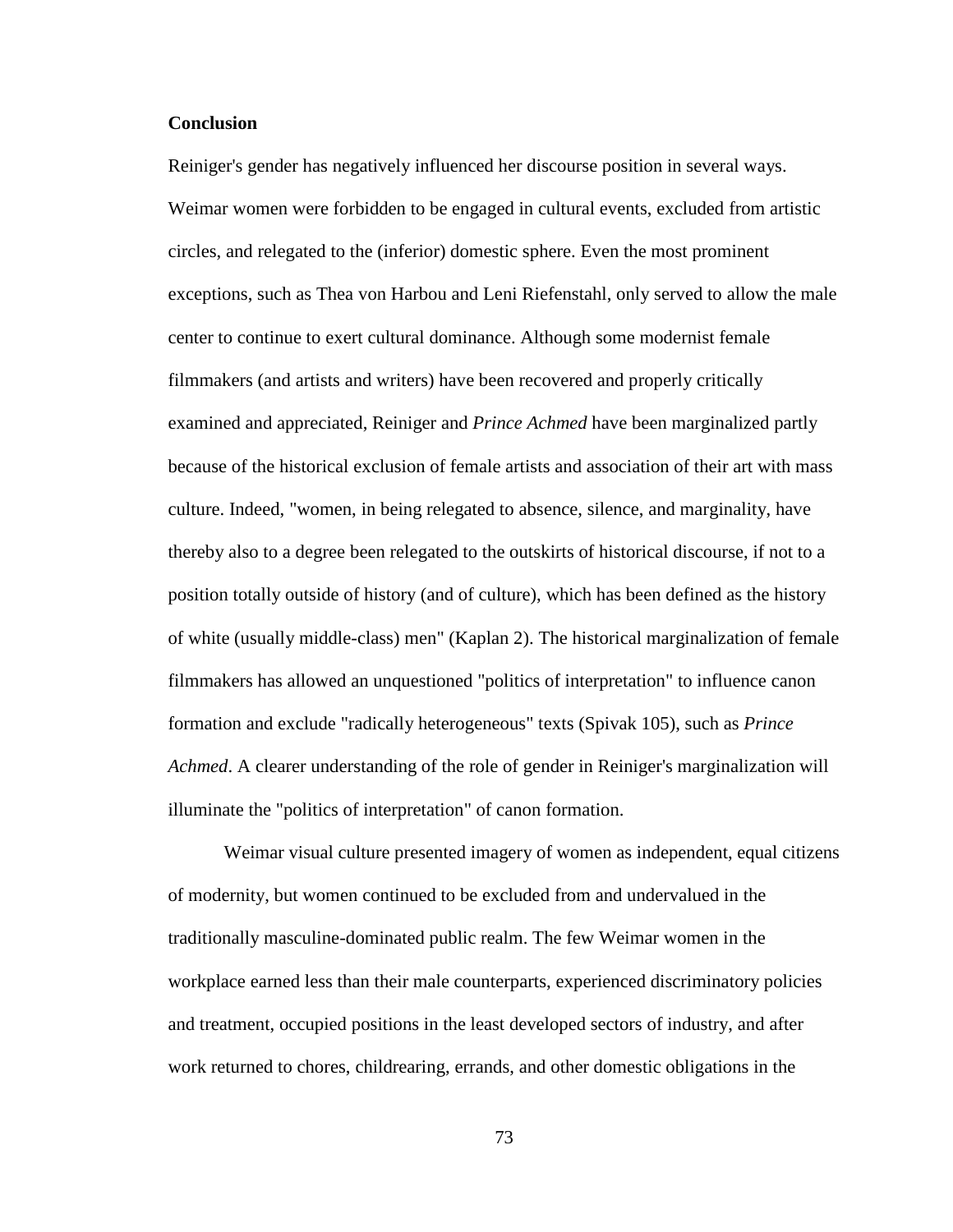private sphere. Weimar modernity restricted women's activities, movements, health, bodies, and gazes. Cinema emerged, providing women previously unknown access to the public sphere and unhindered wielding of the gaze.

Since women have historically been excluded from canonical artistic practices and consequently associated with domesticity and mass (i.e. insignificant) culture, Reiniger's films have faced substantial obstacles among intelligentsia, as well as with the cinema-going public because they have also been relegated to the realm of feminine irrelevance. Reiniger was familiar with the multifaceted challenges Weimar women faced in daily life. In *Prince Achmed* she comments upon the conflicting cultural messages surrounding femininity. Considering the restrictions placed on contemporaneous Weimar women, Reiniger's contributions to film are considerable. Nevertheless her over sixtyyear filmmaking career remains marginalized in the history and discourse of film.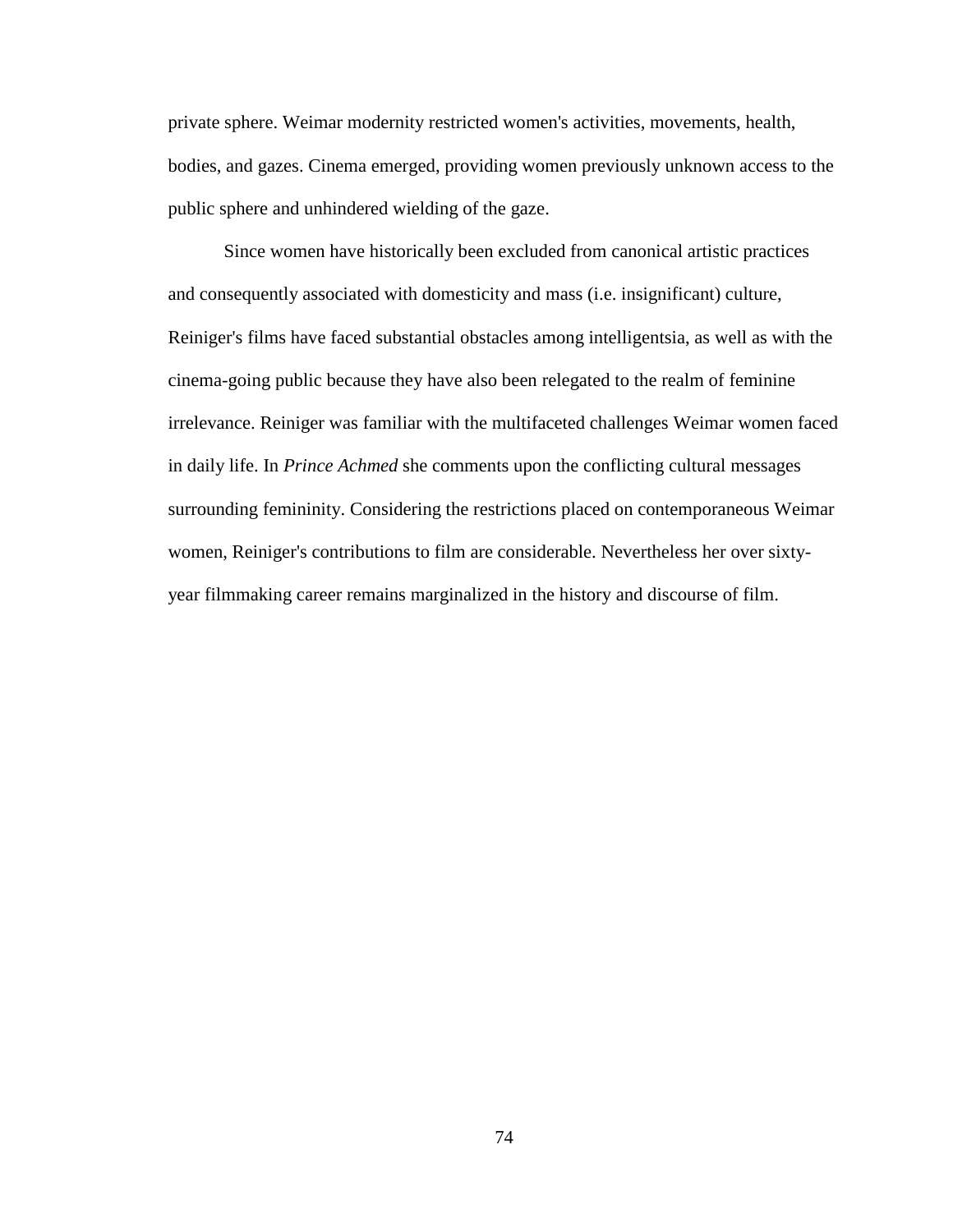# **CHAPTER FOUR--GENRE: ANIMATION AS CULTURAL MARGINALIA**

Animated film has historically been marginalized in favor of live-action film.<sup>[50](#page-90-0)</sup> Generally, most film scholarship and criticism has addressed live-action film and ignored animated film, and the largest film marketing campaigns have been based on the (liveaction) star system. Although Spivak warns against explanation of exclusionary cultural tendencies, such as the one that prefers live-action film to animated film, I consider the film canon young enough to be fruitfully questioned and thereby changed. Spivak's "politics of interpretation" provides a helpful paradigm from which to explore the cultural tendency to dismiss animated film in favor of live-action film. Although nearly one hundred years of scholarship has largely validated (live-action) film as a topic of scholarly inquiry, animated film remains on the periphery. If scholarly discourse has historically marginalized film in general, then it has further marginalized animated film. Halberstam, after Benjamin, notes, "we [animation scholars] study…classed modes of pleasure and technologies of cultural transmission" (47). "Classed modes" indeed. Similarly to other devalued film genres--such as romantic comedies, which along with

 $50$  Animated film, for the purposes of this study and according to most animation scholarship, belongs to the larger generic category of film. Throughout this dissertation, "animated film(s)" and "full-length animated (feature) film(s)" refer to well-documented, entirely animated--that is, they contain no live-action- animated films over fifty minutes in duration that are the centerpiece of a given film program. This definition is based on Bruno Edera's definition in one of the only English-language texts devoted entirely to animated film, *Full Length Animated Feature Films* (1977). Based on duration Edera breaks animated films into the following categories: of spot (10-60 seconds), pocket (50 seconds to two minutes), short (two to 20 minutes), medium-length (20 to 50 minutes), and full-length, which must be at least 50 minutes long and "the 'feature' in a film show" (11-12), as opposed to a filler or opener. Some types of films defined and omitted from his text are "compilation full-length film; full-length entertainment film with animation; nonfiction feature films with animation; and films in mixed media" (Edera 12-14). These omissions effectively narrow the scope of the concept of full-length animated feature film.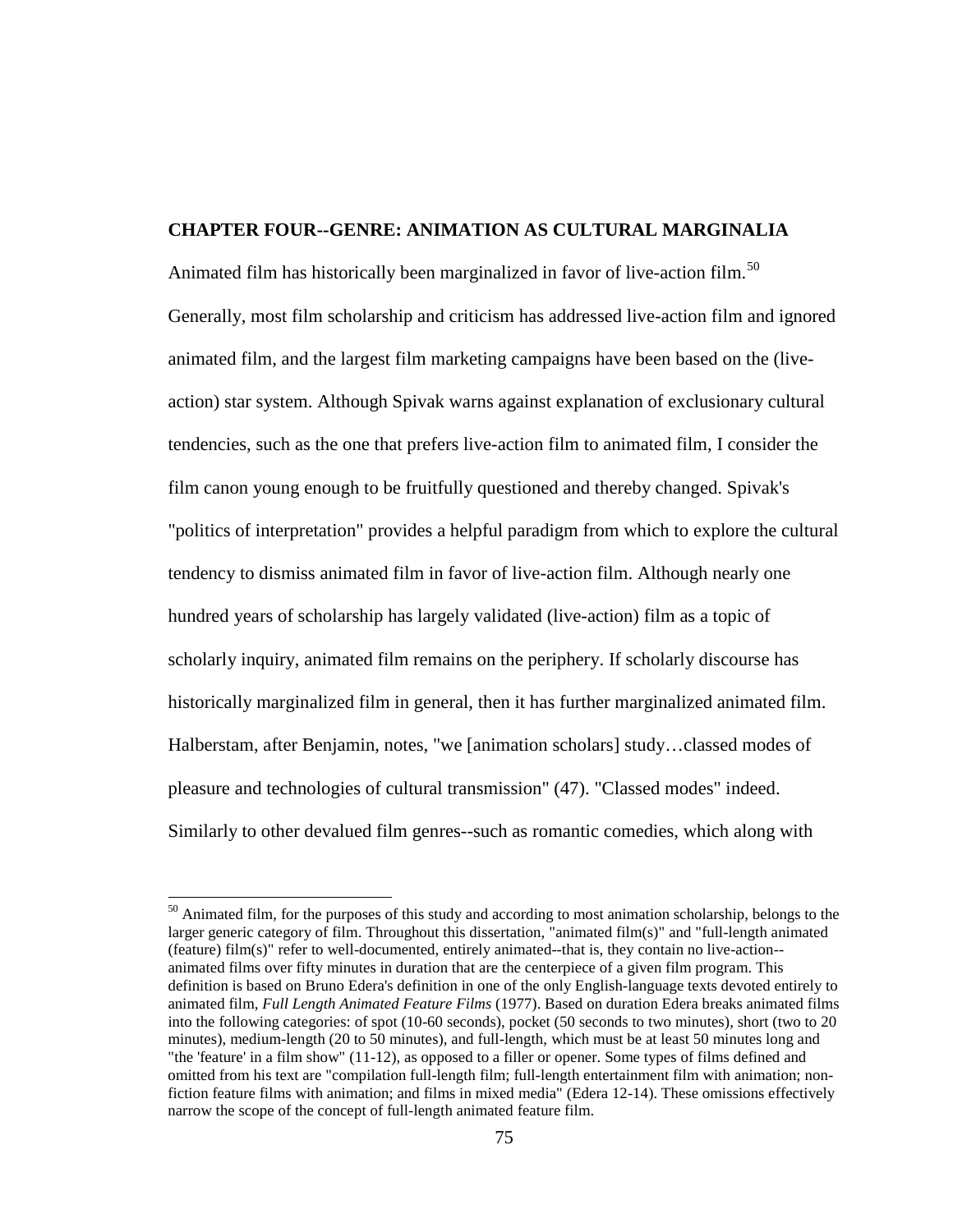what Linda Williams calls "the weepies," have been derogatorily labeled "chick flicks;" summer blockbusters; and horror/slasher films, which have become known as "teen screams"--animated films are dismissed by many film critics because of a pervasive association of the animation genre with women, adolescents, children, mass, and other devalued audiences. While feminist (and other) film critics have challenged value assumptions by analyzing undervalued genres, the overwhelming attitude among those who accept film as worthy of analysis remains partial to live-action film at the expense of other types of film.<sup>[51](#page-91-0)</sup> Canonization (of (animated) film) appears to organize an otherwise seemingly chaotic body of (film) texts but detrimentally impacts independent and experimental (film) texts by altogether excluding them. The marginal critical status of even the most mainstream animated films indicates the truly marginal discourse position occupied by independent, experimental, non-drawn/cartoon, non-Disney animated films.<sup>[52](#page-92-0)</sup> National identity and gender have both negatively affected the discourse position of Reiniger and *Prince Achmed*; additionally, the (animated silhouette feature film) genre in which Reiniger worked and the independent production and distribution of *Prince Achmed* have further marginalized the filmmaker and film.

 $52$  Russett and Starr define "experimental" animation as that which involves "individual techniques, personal dedication, and artistic daring" (7). Furthermore:

<sup>&</sup>lt;sup>51</sup> For example, see Linda Williams on pornography, "chick flicks," and slasher films in "Film Bodies: Gender, Genre, and Excess" (1991), in Baudy and Cohen, pp. 727-741.

Traditionally, experimental animators have avoided the standard animation stand and the production-line procedures of the commercial studio. One common bond among all experimental animators is that, in varying degrees, they personalize their equipment and techniques... They also fulfill another important need by providing others with innovative and exciting technical directions. (Russett and Starr 7)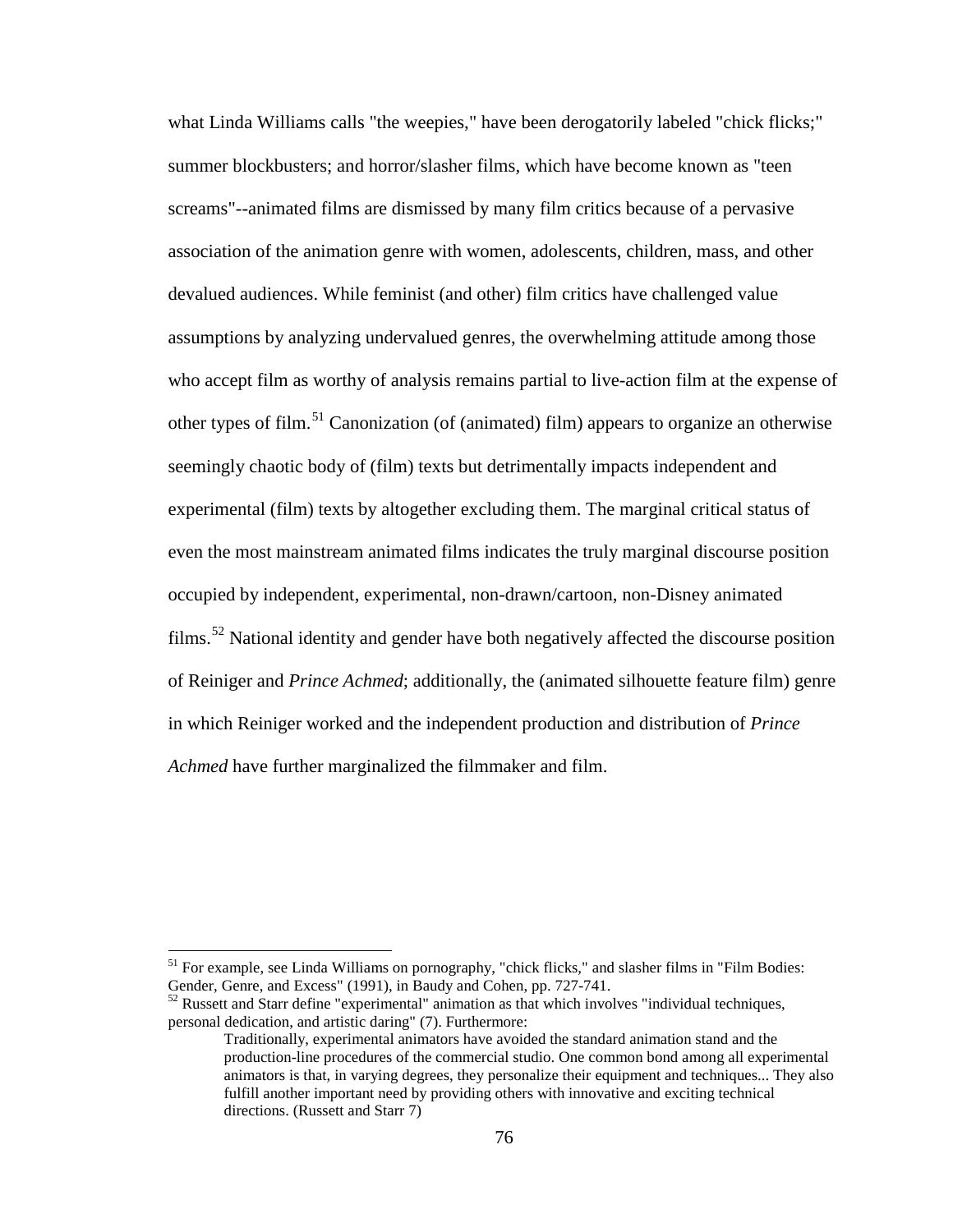### **What is Animation?**

Animation is contestable ground that draws upon and interacts with other visual media and overlaps with multiple disciplines in an ongoing dialectic. Animation has been considered graphic art, painting, design, chemistry, drawing, computer science, mathematics, and physics. Halberstam notes that animation scholarship "might track through popular culture, computer graphics, animation histories and technologies, [and] cellular biology" (47). Halas and Manvell consider animation a bridge between "kinetics in art" and film (12). Hall and Soar refer to the animated films of Reiniger, Fischinger, and Richter as "motion graphics," or mobile graphic design (28-37). Digital film production further challenges distinctions between art, electronics, physics, and mathematics. The 1965 Instruction by Design physics conference at the University of Washington featured computer-based precursors of CGI, animated films that merged art, math, and science (11-8), including filmmaker Trevor Fletcher's creative mathematics films *The Simson Line* (1953), *The Cardoid* (1954), *Four Point Conics* (ca. 1954), and *Dance Squared* (1961), as well as Philip Stapp's boundary-breaking *Symmetry* (1966).

Despite widely varying animation techniques, animation critics tend to agree that animation is defined by its frame-by-frame production.<sup>[53](#page-93-0)</sup> One of the most widely cited animation definitions is that of animator Norman McLaren:

Animation is not the art of drawings-that-move, but rather the art of movementsthat-are-drawn. What happens *between* each frame is more important than what happens *on* each frame. Animation is therefore the art of manipulating the invisible interstices that lie between the frames. (qtd. in Weinberg 47)

 $53$  Among the many critics who agree upon the frame-by-frame definition are Stephenson (12), Solomon ("Notes," 10), and Lopez (12).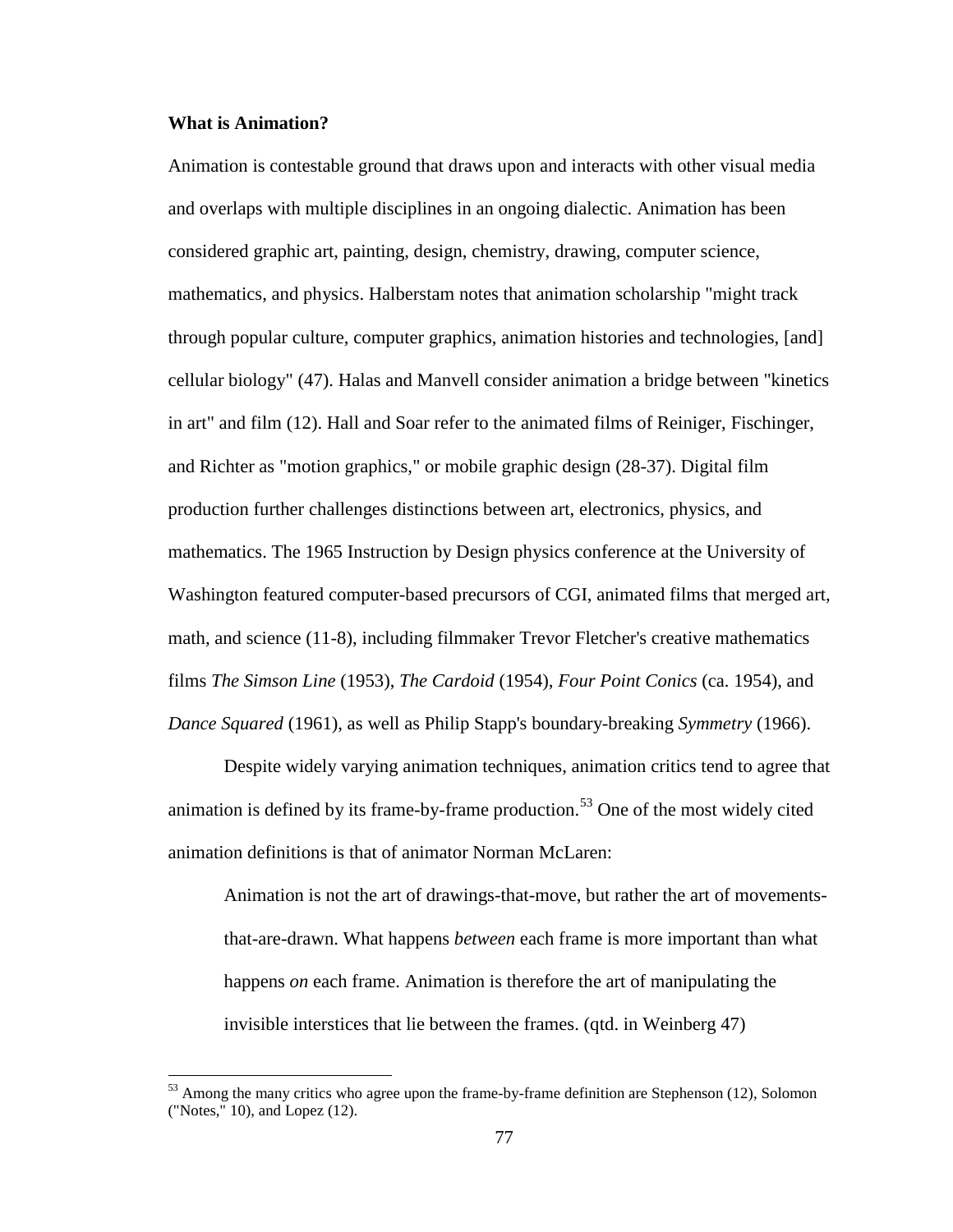The first part of McLaren's definition contains the assumption that all animation is drawn, thereby privileging (drawn) cartoons at the expense of other types of (non-drawn) animation. Since silhouette animation does not necessarily contain drawings, McLaren's definition implies that silhouette animation does not qualify as animation at all. However, the second and third sentences of his definition remain useful. The second sentence reinforces the generally accepted frame-by-frame definition; the third sentence more specifically emphasizes the generally hidden animation process. McLaren lends the third sentence significance by placing it at the end of his definition. The manipulation of "invisible interstices" gains particular interest when applied to silhouette animation. In *Prince Achmed*, Reiniger manipulated unseen intersections between shadow play, silhouette cutting, literature, film, animation, fantasy, frame tales, montage, entertainment, technology, handicraft, experimentation, Expressionism, Bauhaus, Surrealism, and New Objectivity.<sup>[54](#page-94-0)</sup> For Reiniger, animation "meant to give life to otherwise immovable objects" (*Shadow* 82). Reiniger's definition of animation retains effectiveness even in an age of computer-based image development because computerbased animation, three-dimensional object animation, and digital hybrid special effects all technically mobilize otherwise immobile objects.

<sup>54</sup> Reiniger's use in *Prince Achmed* of these varying elements is examined at length in the chapter on national identity.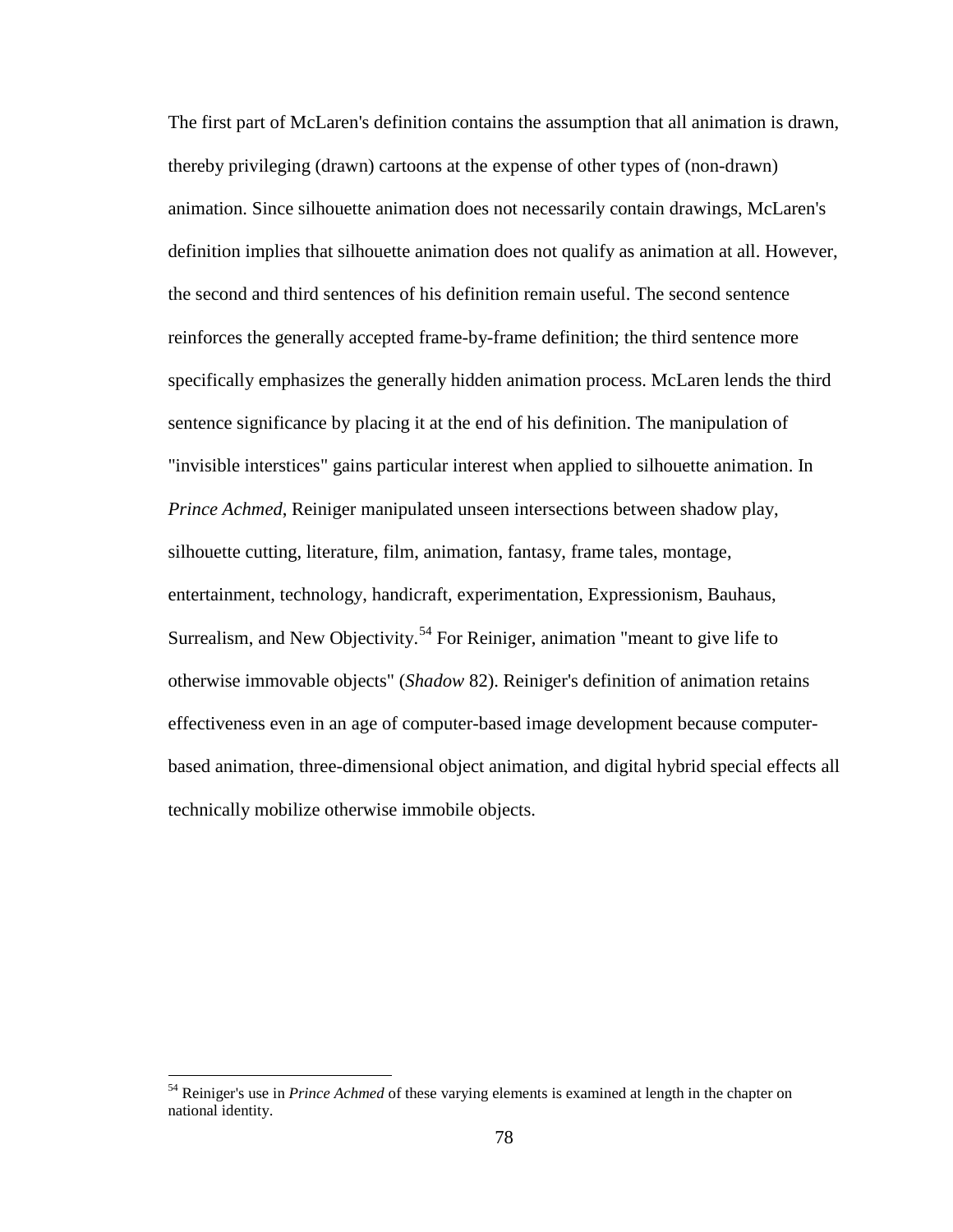# **Animation and Film**[55](#page-95-0)

Film is fundamentally related to animation: their histories, development, present, and futures are interconnected. Animation began with the cinema. Cinema began with animation. The earliest films utilized animation techniques and were called "animated pictures" (Thompson, "Implications" 106; Denslow 4); conversely, "the first animated films were concerned with making objects appear to move with a mysterious life of their own" (Crafton 7). The movement, or animation, of images was the initial attraction of cinema for early audiences (Gunning 873-6). The origins of film and animation might lie in magic lanterns, fantascopes, zootropes, phenakistoscopes, praxinoscopes, slide shows, shadow plays, Theatre Optîque, or other visual devices that relied on persistence of vision and manipulated light and shadows to create the illusion of movement. In fact, "technologically, the 'prehistory' of cinema and animation are inseparable…. [A]nimated film is a subspecies of film in general. Its history coincides with film history at large, running parallel, weaving in and out" (Crafton 6). Indeed, "Technologically…the animated cartoon was possible as soon as cinema itself existed in any form" (Thompson, "Implications" 106). Cel animation quickly became "defined…by its difference from live-action films and it has remained a secondary form ever since…. By trivialising animation, Hollywood has made it compatible with the classical cinema" (Thompson, "Implications" 108). According to Stephenson, film and animation developed differently due to the excess attention paid to photography in the early years of film; he claims that the attention of the science-oriented Enlightenment was redirected to the photographic

<sup>&</sup>lt;sup>55</sup> Other manifestations of animation, such as its use in advertisements, television programs, medical practices, scientific diagramming, graphic design, and motion graphics (Hall and Soar) are not necessarily unrelated to *Prince Achmed* and other full-length animated films but are definitely beyond the scope of my dissertation.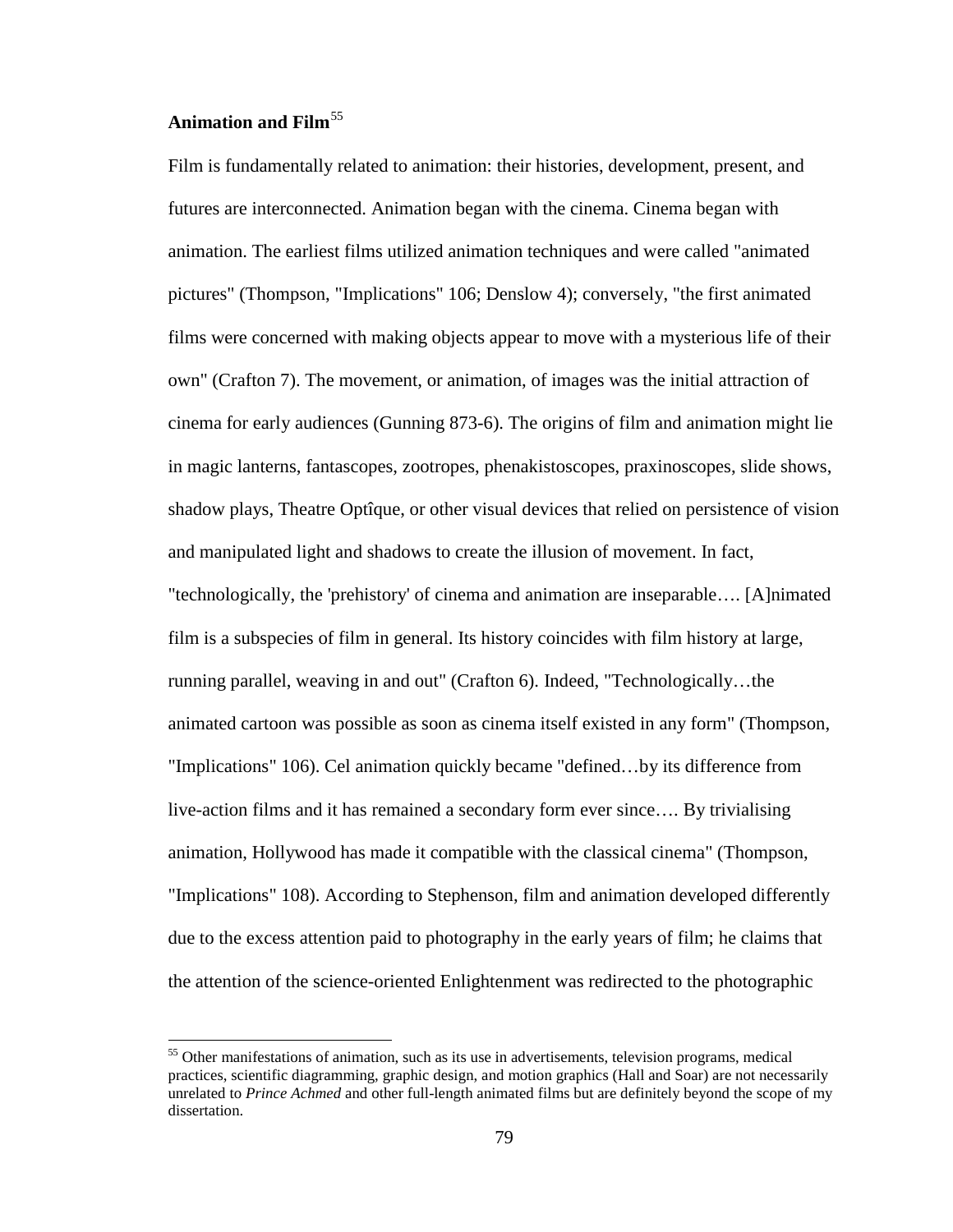image although "the moving cartoon did in fact precede the live-action movie all along the line" (8). Lopez notes, "Animation is an important branch of cinematography which precedes the invention of moving pictures" (12). For Cholodenko animation is always a part of film and film is always a part of animation.<sup>[56](#page-96-0)</sup> While some critics claim that animation not only preceded film but also is an independent medium (Cholodenko; Brophy), between 1912 and 1920 animation became widely recognized as its own form of filmmaking (Thompson, "Implications" 107). Since animation and film share common precursors and developed simultaneously, animated film is a part of film in general.

Despite their differences in appearance, production, and audiences, the various forms of animation all remain just that: types of animation, which belongs to the larger generic category of film. Distinctions (and oppositions) between live-action and animated film--or dominant and other, center and margin--harbor more specific oppositions between child and adult oriented, comedic and serious, cartoon/drawn and non-drawn animation. Much like the false but culturally sanctioned distinction Spivak discerns between legends and jokes and the novel, the difference between animated and liveaction film is "one of degree rather than kind" (120). The relation of animated film to various methods of animation, such as CGI, cel, and silhouette, is analogous to the relation of poetry to its various forms, such as sonnet, free verse, and haiku. These forms all remain types of poetry, which belongs to the larger category of literature; so, by extension, the relationship between animated film and live-action film is analogous to the one between poetry and literature. Animated film is a type of film as poetry is a type of

<span id="page-90-0"></span><sup>&</sup>lt;sup>56</sup> This is arguably the position of most deconstructionists, who tend to question strict divisions between constructed categories and admit that even the particular position of deconstruction eventually becomes suspect to its own interrogations. Further, Cholodenko's arguments are not this simple and have been elaborated in various publications.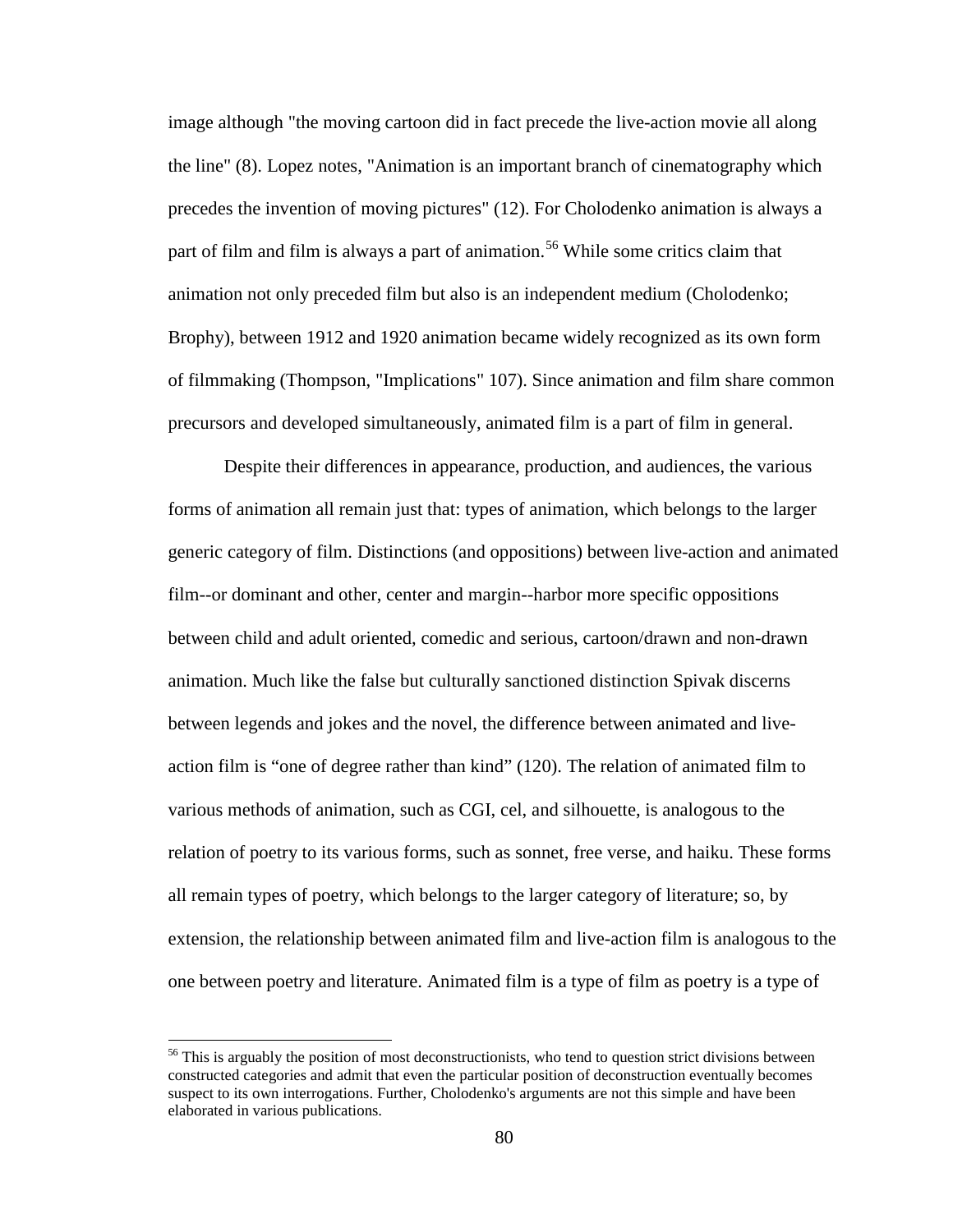literature. Further, silhouette animation is a type of animation within animated film, which resides within film in general. Nested boxes serve as an appropriate representation of the relationship between types of animation, animated film, and live-action film.

Ultimately, film remains film even when it appears in new forms, such as (silhouette) animation. Balázs claims that artistic form determines content. He claims that film technique was known long before the medium attempted to convey certain meanings, or content. Once the film genre attempted to convey new content it developed into "a new form-language" (*Theory* 257). Once a form has developed, the laws of its medium

determine by dialectic interaction the suitable, specific themes and contents [that] may for a long time be contained in older forms, setting up tensions and causing slight changes in them until…the new content bursts the old form and creates a new one. But this, too, is done within the bounds of the art form in question. (Balázs, *Theory* 256-7)

<span id="page-91-0"></span>The development of the film form resulted in the selection of "suitable, specific themes and contents," which in this case were tales of the *Arabian Nights*. Early films continually portrayed *Nights* tales. These previously oral narratives had been transcribed in various parts of the world. The newly appropriated content was "contained in [the] older form" of live-action film. The use of the *Nights* tales in film form "set up tensions…until…the new content burst the old form and create the new one;" the new form that burst forth was animation. Animation developed to accommodate the fantastic content that live-action film had long been awkwardly appropriating, as displayed in superimposition and stop motion, to convey fantastic source material and showcase the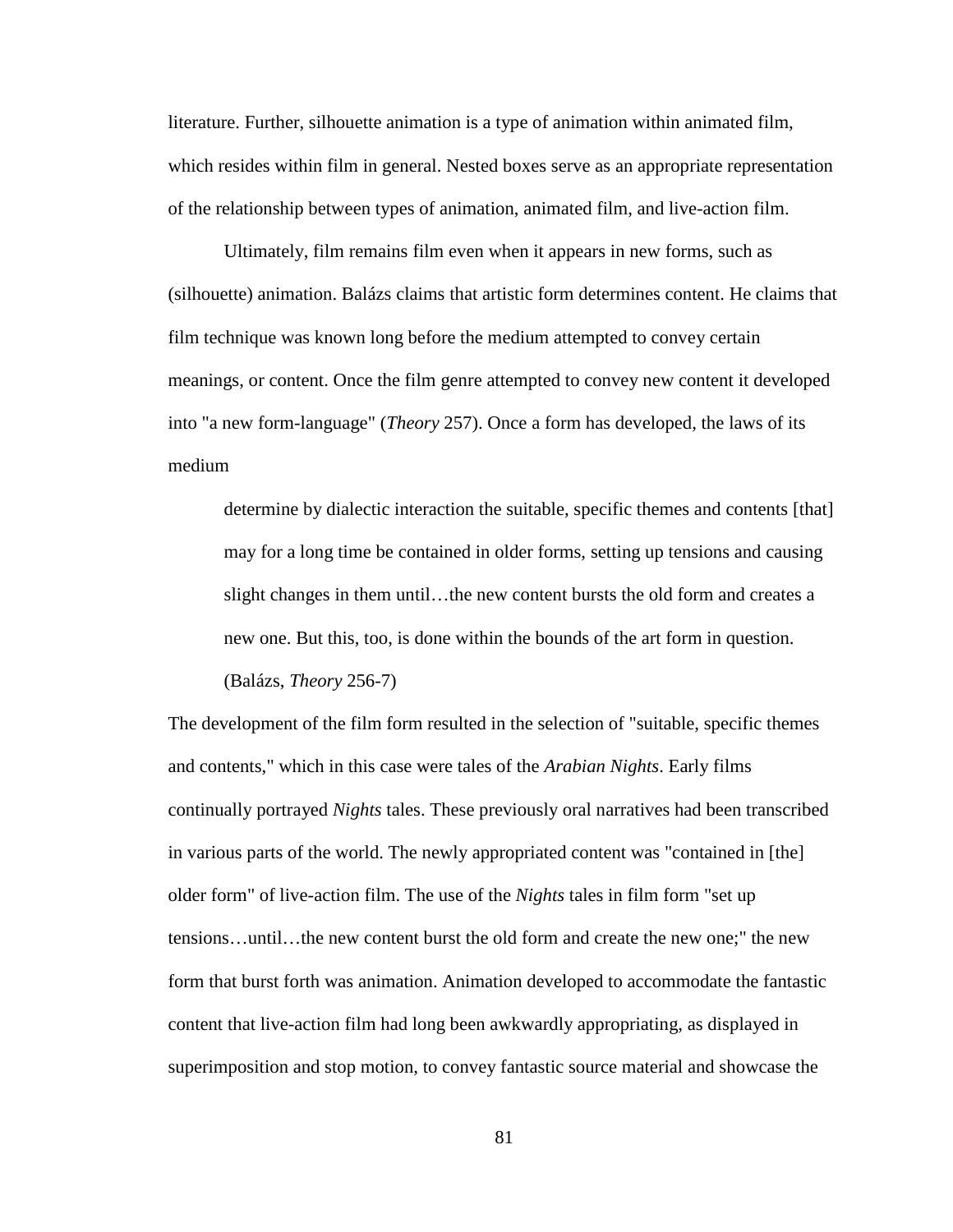possibilities of the medium. The full-length animated film (e.g. *Prince Achmed*, *Reinicke Fuchs*, *Snow White*), which emerged from the existent live-action form, nevertheless remained "within the bounds of the art form in question" (Balázs, *Theory* 257): in other words, animation remains within the generic bounds of film.

# *Prince Achmed* **and the Conventions of Animation**

*Prince Achmed* represents the ability of animated film to transcend limitations imposed by assumptions about the content, audience, purpose, and duration of the genre of animation. For many years, animation has been considered an inferior (to live-action) form of film "virtually always comic and/or fanciful, for children and trivial" (Thompson, "Implications" 111). Thompson suggests that assumptions about the medium of animation were "developed partly as a defence against the disruptive properties of animation" ("Implications" 108). Assumptions about animation damage the critical status of animated film, and more specifically, *Prince Achmed* since it defies audience expectations and assumptions. In animation, as

In every type of cultural production, there are dominant forms of expression that tend to define it within the minds of people in the general public, if not specialists in the field. Within the realm of animation, one can identify at least four such traits: animation is (1) American and (2) created with cel artwork (3) made by famous men (4) at the Disney studio. (Furniss 13)

<span id="page-92-0"></span>Reiniger was acutely aware that "animators who wish to present an alternative to the mainstream tradition and its political resonances…the techniques…are crucial" (Kotlarz 102). She presented an alternative to the mainstream tradition of animation through her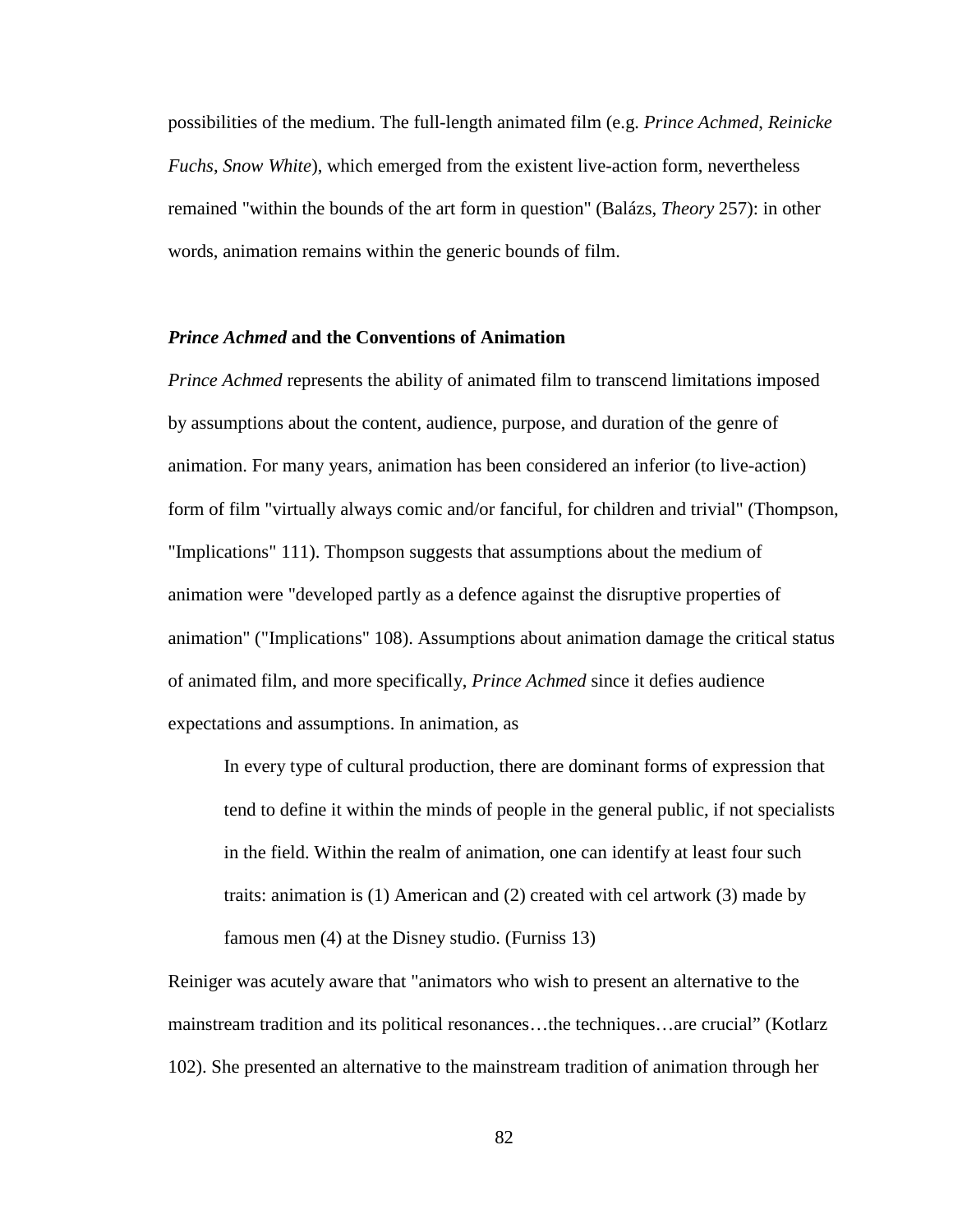use of independently produced and distributed non-cartoon/drawn, non-slapstick, nonchild oriented full-length (silhouette) animation. Reiniger was "among the first to develop new and distinctive styles of pictorial animation outside the bounds of the commercial animated cartoon" (Starr, *Experimental* 73). Animation has generally been associated with cartoons and drawings; slapstick comedy; audiences of children; and shorts and gag reels. *Prince Achmed* challenged these assumptions since it starred animated silhouettes not actors or drawings; contained humor but not slapstick; appealed to adult and child audiences alike; and substantially surpassed short gag reel duration.

The genre of (silhouette) animation was a revolutionary technique that functioned, for Reiniger, as a critique of dominant realist live-action film conventions by eliminating texture for shape, preferring flatness to depth, creating motion from stillness, replacing stars with figures, and presenting fantastic elements that despite attempts with special effects, montage, and creative camerawork, live-action film failed to convincingly depict. Its revolutionary quality is demonstrated by the long and continuing tradition of technological experimentalism and invention in (animated) film begun by Reiniger's silhouette films. Reiniger considered animated silhouette film, which she perfected and utilized to pioneer the full-length animated film, a type of trick film and part of the tradition of animation and film ("Film as Ballet"  $163$ ).<sup>[57](#page-99-0)</sup> Neither the content nor the form of *Prince Achmed* was altogether original but were borrowed from previous traditions. This borrowing on established artistic traditions does not detract from the film's cultural

<span id="page-93-0"></span> $57$  Numerous scholarly sources discuss the development of shadow theatre and its meaning in a cinematic context, but these studies on silhouettes, shadow theatres, and shadow puppets often omit Reiniger. Olive Blackham's *Shadow Puppets*, New York: Harper and Brothers, 1959, is a notable exception. For a thorough history of shadow theatre, see Fan Pen Chen "Shadow Theaters of the World," *Asian Folklore Studies* 62.1 (2003): 25-64. For a reading of shadow plays as representations of the Oriental elements in film, see Alice Maurice "What the Shadow Knows: Race, Image, and Meaning in *Shadows*." *Cinema Journal* 47.3 (2008): 66-89. For more on shadow theatres see Olive Cook *Movement in Two Dimensions*, London: Hutchinson, 1963.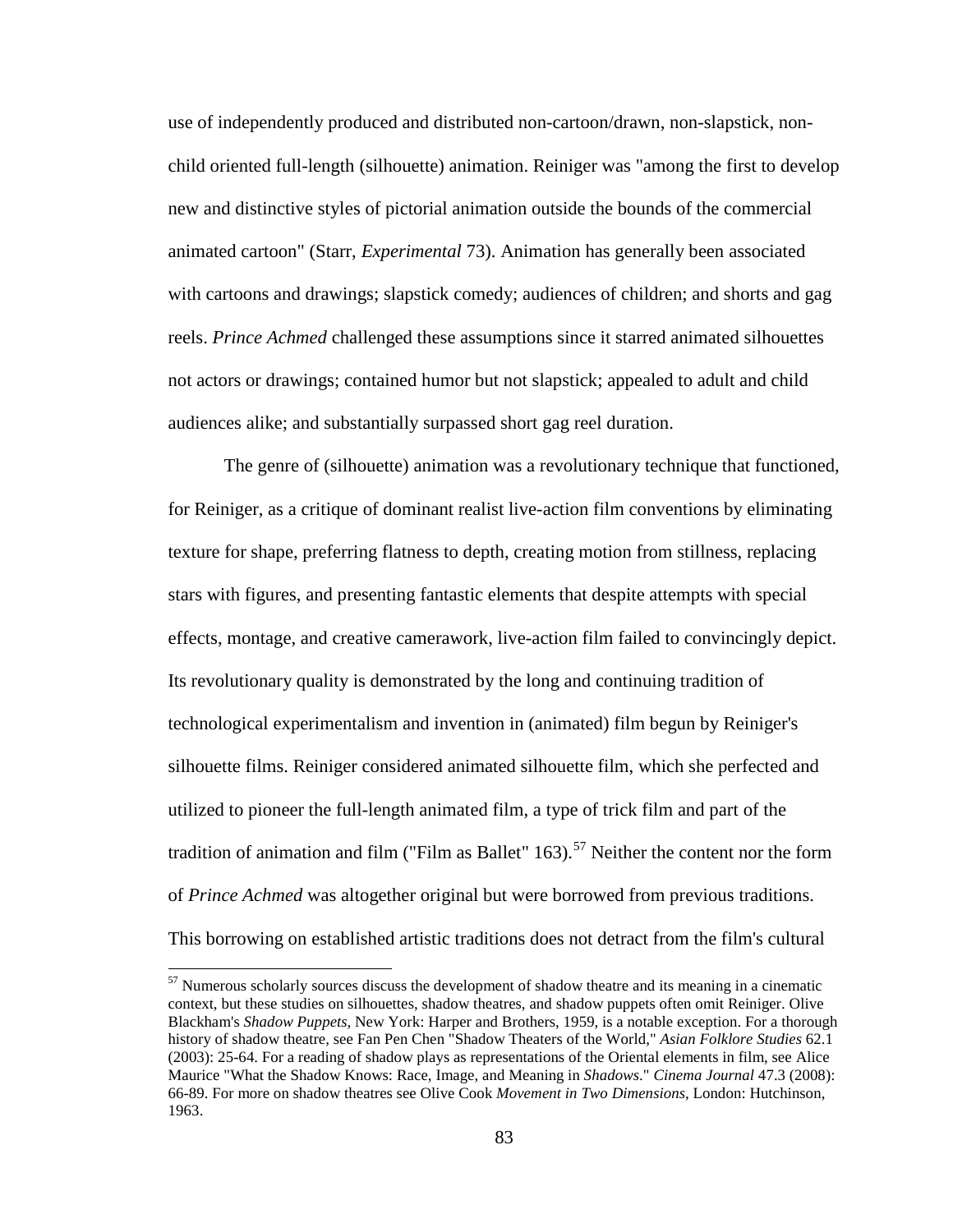impact. On the contrary: "the important, elementary moments of progress in art are novelties neither of content nor form; the revolution in technique precedes both" (Benjamin, "A Discussion" 626). Previous films had been based on content from the *Arabian Nights*; previous films had also included animated sequences. The revolutionary aspect of *Prince Achmed* was its (independent, silhouette, multiplane-camera based) technique.

Reiniger's contemporaries acknowledged the expressive potential of silhouettes. Arnheim, who generally dismisses fairy tale films since they fail to fulfill the vividness of youthful imagination, makes exception for the "incredibly expressive" films of Reiniger because she

utilizes the ideal technique, the silhouette film. The silhouette is not as close to reality as a three-dimensional thing, no matter how imaginatively it may be thought out. It thus spares the viewer, particularly the child viewer, the fear that sets in when the fairy tale passes a certain point of vividness and becomes tangible reality. The movable silhouette charmingly maintains the right balance between the product of art and life; we believe it enough to be enthralled, and we do not believe it enough to get the goose bumps we get when experiencing the supernatural. ("Lotte" 141)

<span id="page-94-0"></span>Arnheim considers silhouettes unique solutions to multiple problems posed by the filmmaking process. He notes four filmic examples of reconciliation of narrative demands and spatio-temporal limitations by employing silhouettes (*Film as Art* 52-4). He also posits silhouettes as capable of enriching filmic setting and landscape and determining mood. A familiar scene in Ruttmann's *Berlin: Symphony of a City* (1927)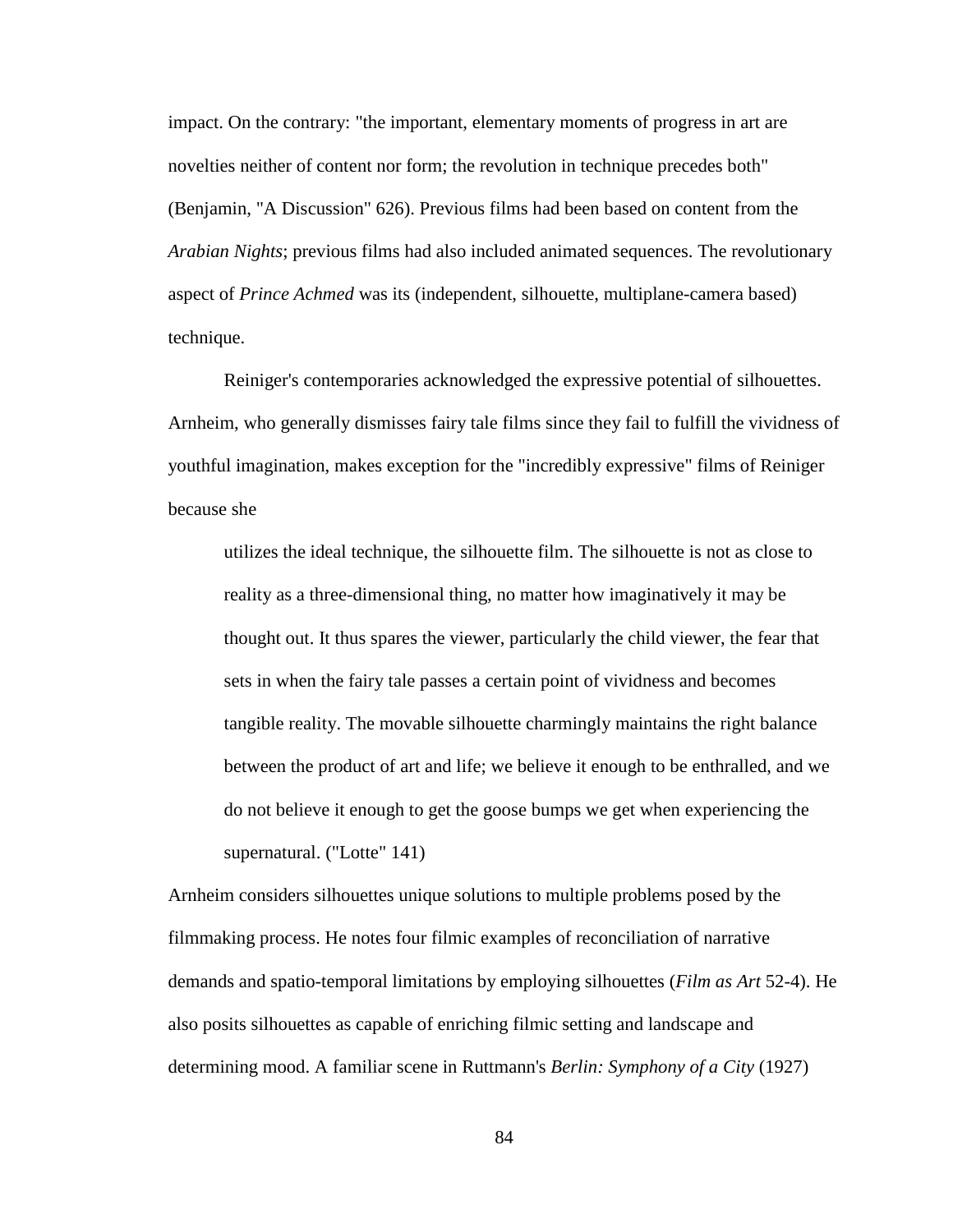shows an empty city street in the early morning fog. Later, several workers, who are silhouetted against the sky, inhabit the street. For Arnheim, "these figures in the somewhat lighter street help to emphasize the mystery of the dawn, the strange intermediate state between light and dark" (*Film as Art* 64). Narrative films could use "the silhouette of a mountain range against the evening sky" to invoke the desired mood (*Film as Art* 66). Arhheim attributes all formal artistic value in film imagery to the contrasts between black and white, particularly "black lines and a white ground, or white lines on a black ground," which distinctly distinguish between "shape, brightness, [and] size," thereby allowing "their formal qualities instantly spring to the eye" (*Film as Art* 64). The only method of achieving artistic value in film for Arnheim epitomizes the essence of silhouettes, which are fundamentally black lines on lighter or white backgrounds.

The earliest Weimar film critics held silhouettes in high esteem. Balázs sees in silhouettes the potential for artistic expression to surpass the realism of live-action film (*Theory* 107). When realist representations of live-action film are exhausted, silhouettes offer a creative alternative method of expression. According to Balázs,

Often the most accurate and careful photographic views of a town convey nothing of its real physiognomy. The dark silhouette of a bridge, a gondola rocking under it in the water-reflected light of a lantern, marble stairs dipping into dirty water can reproduce far more the atmosphere of Venice than the most authentic and accurate photographs. (*Theory* 107)

<span id="page-95-0"></span>Early Kracauer associates silhouettes with encounters with unfamiliar concepts and ideas. He notes,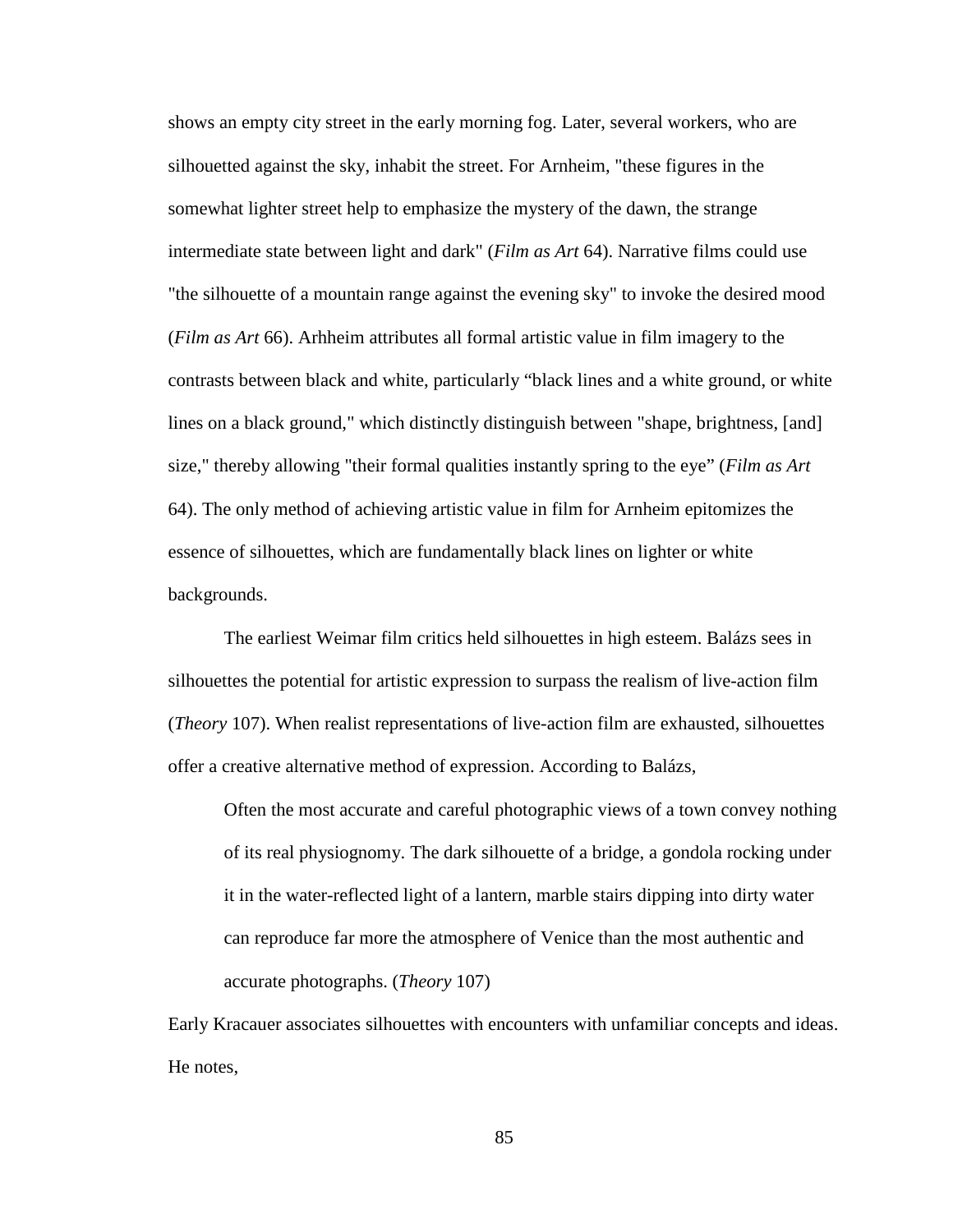One conquers new spiritual/intellectual territory only by first embracing it as a whole. Only once he has made out its silhouette can one clearly perceive the pieces out of which it is composed and grasp the relationships that are developing between them one by one. (*Mass* 231)

This figuring of an encounter with the unfamiliar as a silhouette gains significance within the context of the development of the new medium of full-length animated (silhouette) film. While for early Kracauer the silhouette represented the changes in modernity, in *Prince Achmed* it represents the technological possibilities and development of the filmic medium.

Despite the limitations of the silhouette animation genre, by implementing the multiplane camera in *Prince Achmed* Reiniger effectively conveys depth, weight, space, time, and movement. Silhouette animation consists of a series of filmed poses of threedimensional figures that during projection transform into moving outlines, differentiated from the background by absences (eye holes, mouth spaces, "vacant" space in each frame). While cartoon/drawn animation can signal perspective, movement, and other dimensionality with visual shorthand borrowed from graphic and traditional visual arts, silhouette animation is firmly restricted to two-dimensions. For example, a streak of colors in cartoon animation can signify the swift movement of a character. However, silhouette artistry precludes such visual conventions. The silhouette artist

<span id="page-96-0"></span>work[s] almost entirely in two dimensions instead of three…. [I]t becomes a hundred times more difficult to make the figures plastic and to give the backgrounds depth [yet] Reiniger overcomes these difficulties...[and] manages to persuade her audience to accept the shadow for the substance. (White 14)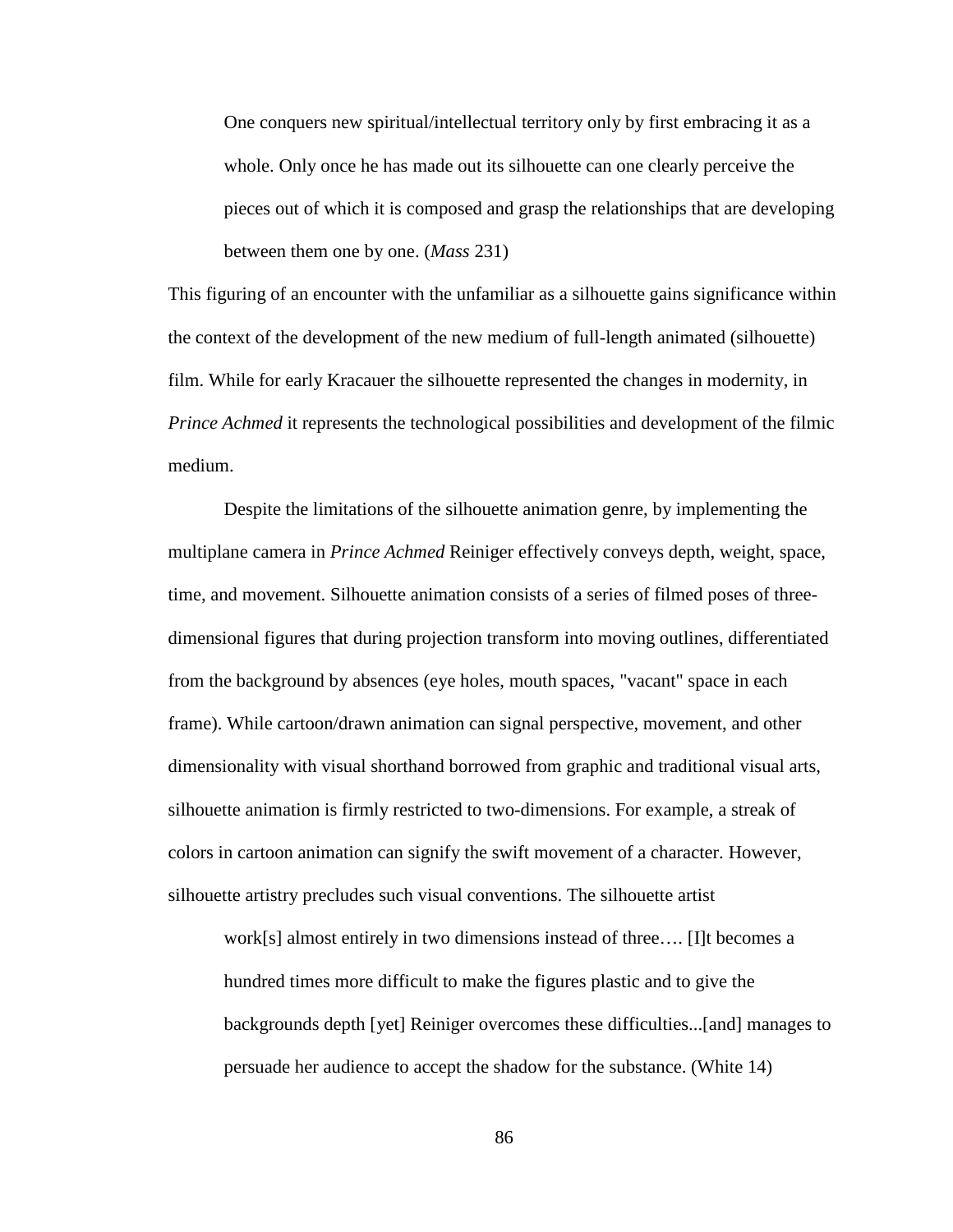Figures can only face one direction or the other, are (physically) unable to recede from or approach the horizon, and can only move horizontally on the plane of action. These problems are, for Leslie and White, similar to those Picasso confronted in his Cubist paintings: how to convey all three dimensions of an object without assuming the third dimension, and how to portray the sides, front, and back of the object without referring to the unseen sides. Picasso depicts all sides of the bust in *Bust of a Woman* but not according to the laws of perspective. Each side, including front and back, is depicted. The lines do not recede toward a naturalistic vanishing point on the horizon; Picasso painted every part of the three-dimensional sculpture in the two dimensions of painting. Similarly, Reiniger conveys depth, weight, space, time and movement in the two dimensions of silhouette animation by using the multiple layers of action and background of the multiplane camera.

Similar to the distinctions between live-action and animated film, the differences between cartoon and other types of animation are equally arbitrary and ideologically formed. Cartoons have become the dominant form of animation because of the overemphasis on Disney animation at the expense of the contributions and innovations of other kinds of animation, and "although experimental animation is a unique art form with a bold and exciting tradition that dates back over fifty years, it has remained relatively isolated and undocumented within an area of filmmaking long dominated by the comic cartoon" (Russett and Starr 7).<sup>[58](#page-103-0)</sup> Prince Achmed is a narrative film but is noncartoon/drawn, so it resists simple categorization. Animator John Canemaker

<sup>&</sup>lt;sup>58</sup> For a detailed description and examination of the Disney myth, see below. Narrative film is excluded from most scholarship on experimental and avant-garde (animated) film, which has addressed several of Reiniger's contemporaries, such as Richter, Bartosch, Ruttmann, and Fischinger.<sup>58</sup> Conversely, non-drawn and non-cartoon animated films are generally excluded from scholarship devoted to (cartoon) animation. Bendazzi's *Cartoons: One Hundred Years* is a more inclusive exception that includes Reiniger.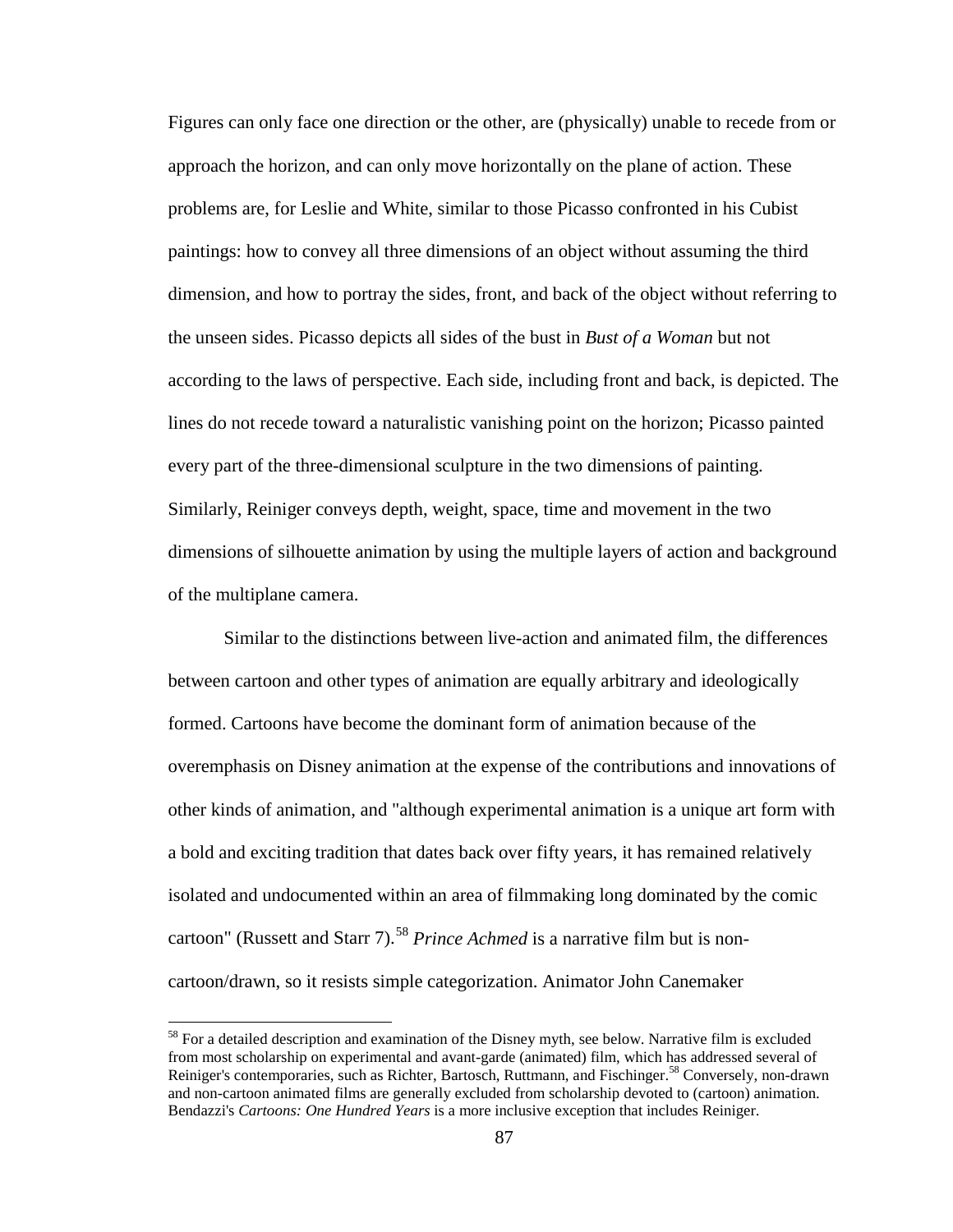differentiates between cartoons and animation: "'Snow White' could be called the first feature-length animated cartoon. That would be legit…. But for many [animation scholars], 'Prince Achmed' is the first animated feature" (qtd. in Liebenson F7). Canemaker's implication that cartoons belong to the larger category of animation is unusual in animation scholarship, which overwhelmingly tends to assume cartoons and animation are synonymous.<sup>[59](#page-104-0)</sup>

*Prince Achmed*'s lack of characters further distanced it from the conventions of dominant cartoon animation, especially since recurring characters became increasingly important to cartoon animation (Crafton 298, 347). John Bray and Earl Hurd patented the cel animation technique by 1915, and "there followed generation after generation of immensely popular cartoon characters" (Russett and Starr 32).<sup>[60](#page-104-1)</sup> Cartoon animation tended to ape the reliance of Hollywood live-action films on stars (Thompson, "Implications" 108, 110). Character creation, or silhouette cutting, resulted in increased control for Reiniger during production, as well as decreased production cost, but the lack of recurring characters negatively impacted the public appeal and subsequent discourse surrounding the film. In animation "the artist is…in full control through…individual contact with the medium" (Halas and Manvell 12). Reiniger controlled every millimeter of movement performed by the silhouette figures. She created them, determined their appearance, and painstakingly arranged them in the shot-by-shot filming of *Prince Achmed*. While Reiniger retained an unprecedented amount of control over her figures, collaboration with Berthold Bartosch, Walter Ruttmann, and the rest of her crew necessarily introduced variables, which indirectly, and occasionally directly, challenged

<sup>&</sup>lt;sup>59</sup> Among numerous other examples purporting this view are Stephenson, Crafton, Bendazzi, and Horn.

 $60$  For more on the star system, see the national identity chapter.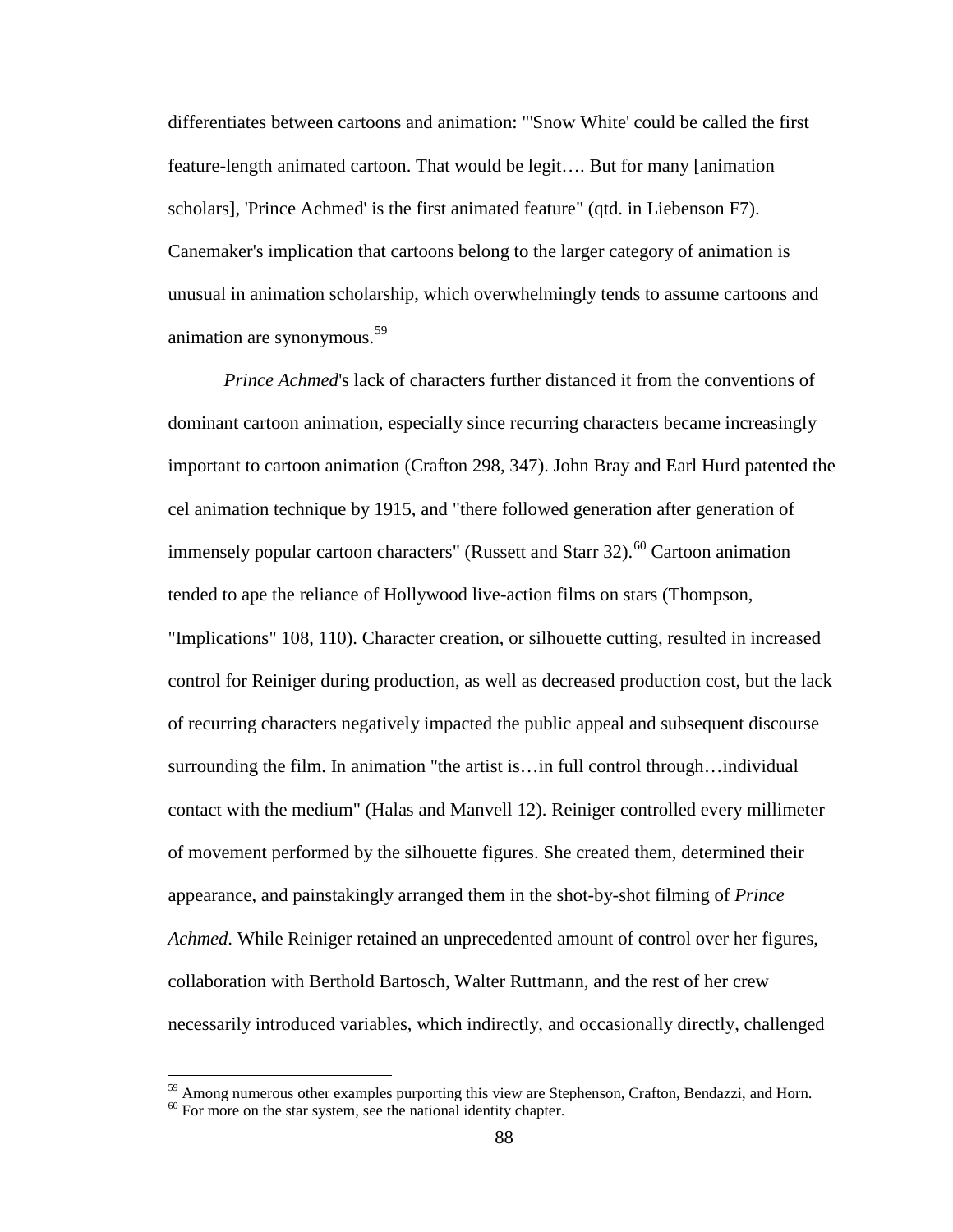her directorial control. Reiniger recalls a conversation she had with Ruttmann about *Prince Achmed*: "'What has this to do with the year 1923?' said Walter Ruttmann. 'Nothing,' I could only say, 'But that I am alive now, and I want to do it as I have the chance.'" ("Achmed" 3). Reiniger delegated various sequences and tasks among the crewmembers; however, despite who was in charge of any given background effects, she retained control of the figures during production.

*Prince Achmed* is also unusual because of its lack of slapstick and comedy, elements that are typically associated with animation, further differentiating it from mainstream notions of animation. In the 1920s

Animated films were supposed to make people roar with laughter…. Everybody to whom we talked in the industry about the proposition [to make a full-length animated film] was horrified. But we did not belong to the industry. We always had been outsiders and we always had done what we wanted to do. (Reiniger,

"Adventures" 2)

Comedy has historically been capable of ignoring realist conventions, allowing it to achieve "the stylization thought 'natural' to the animated film" thereby establishing an assumption of "cartoons as comic" (Thompson, "Implications" 110). In *Prince Achmed*, Reiniger defies the realist conventions without the use of slapstick comedy.

<span id="page-99-0"></span>Reiniger challenged the cultural assumption that animated film was intended strictly for audiences of children. The literary source material on which *Prince Achmed* is based, tales from *1,001 Arabian Nights*, was commonly associated with children and so was presumed to be frivolous. Historically, tales from the *Nights* have been relegated to the realms of childhood (Irwin, "*Arabian Nights* in Film*"* 23). These tales were prominent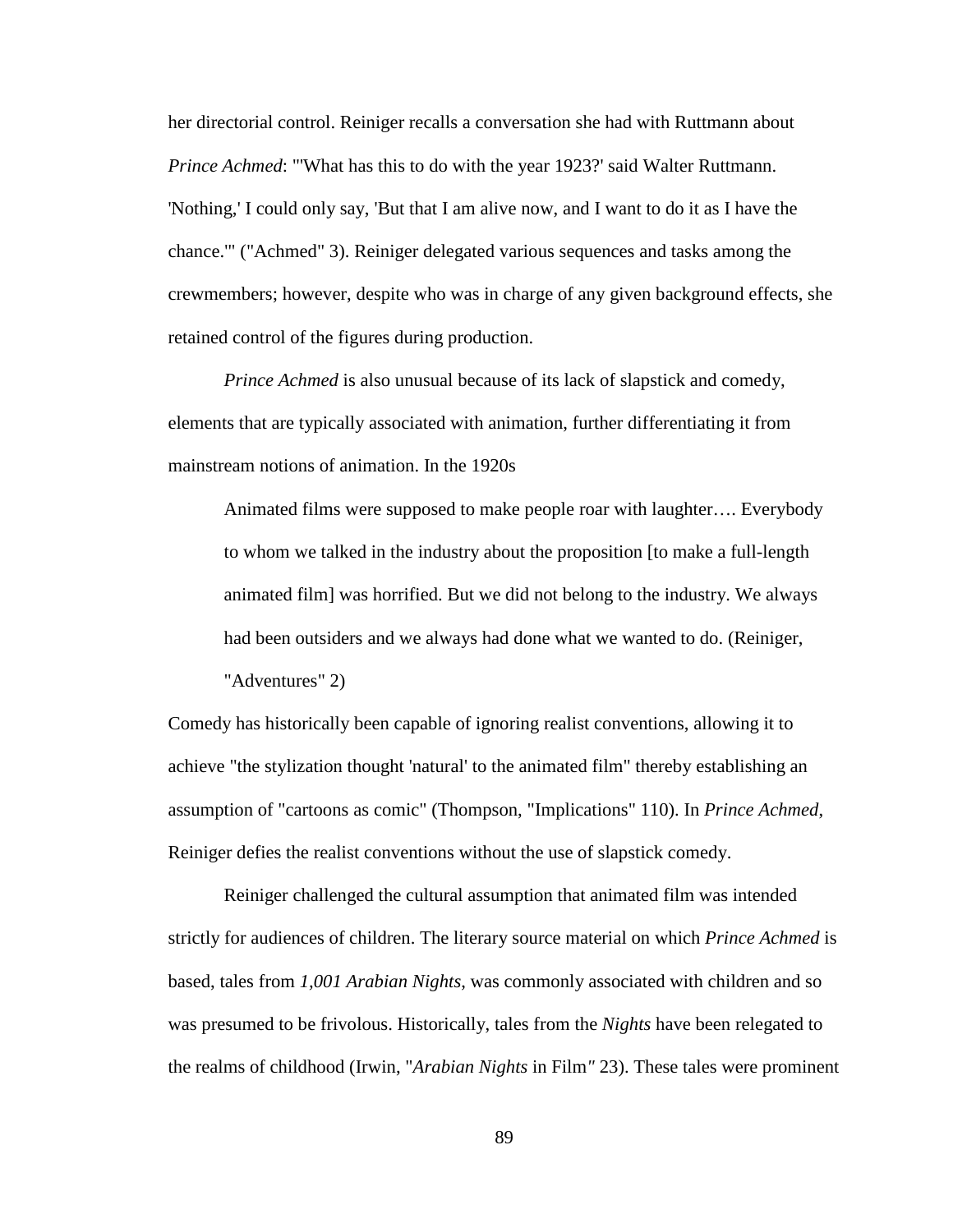in Weimar culture. Haase notes, "between 1895 and 1928, three major translations appeared in Germany..... [O]ver forty children's editions [were] issued by German publishers between 1880 and 1920" (261). The presumption of childishness was intensified by the rendering of the tales in the medium of animated film. Though animated film has become associated with family entertainment in large part due to Disney's marketing image of wholesome entertainment, from its beginning animation has been associated with children, women, and the masses and consequently "relegated to the nursery" (Kuhn and Radstone 338). Thompson suspects that the fairy tales, folktales, and legends on which much animation is based caused it to be associated with children, eventually causing "a trivialisation of the medium" (Thompson, "Implications" 111). However, Reiniger recognized the ability of animated film to transcend limitations imposed by childish associations.

*Prince Achmed* challenges adult viewers to reconsider animated film. While young people certainly enjoy animated film, Reiniger suspected some mature themes could be safely incorporated into *Prince Achmed* without compromising the innocence of children. Reiniger wanted to "express all that the story might suggest" and refused to "water it [a story] down so as to pander to the young audience" (*Shadow* 125). The film contains bawdy elements, such as Pari Banu's nude evasion of the enamored Prince Achmed and Achmed's playful encounter with the women in Pari Banu's harem. By basing *Prince Achmed* on historically adult-themed literary source material and using animation in a feature film, Reiniger anticipated the trend of contemporary (film and television) animation to retain child viewers while attracting adult audiences. Moritz denies that the films of Reiniger are strictly for children since she befriended leftists and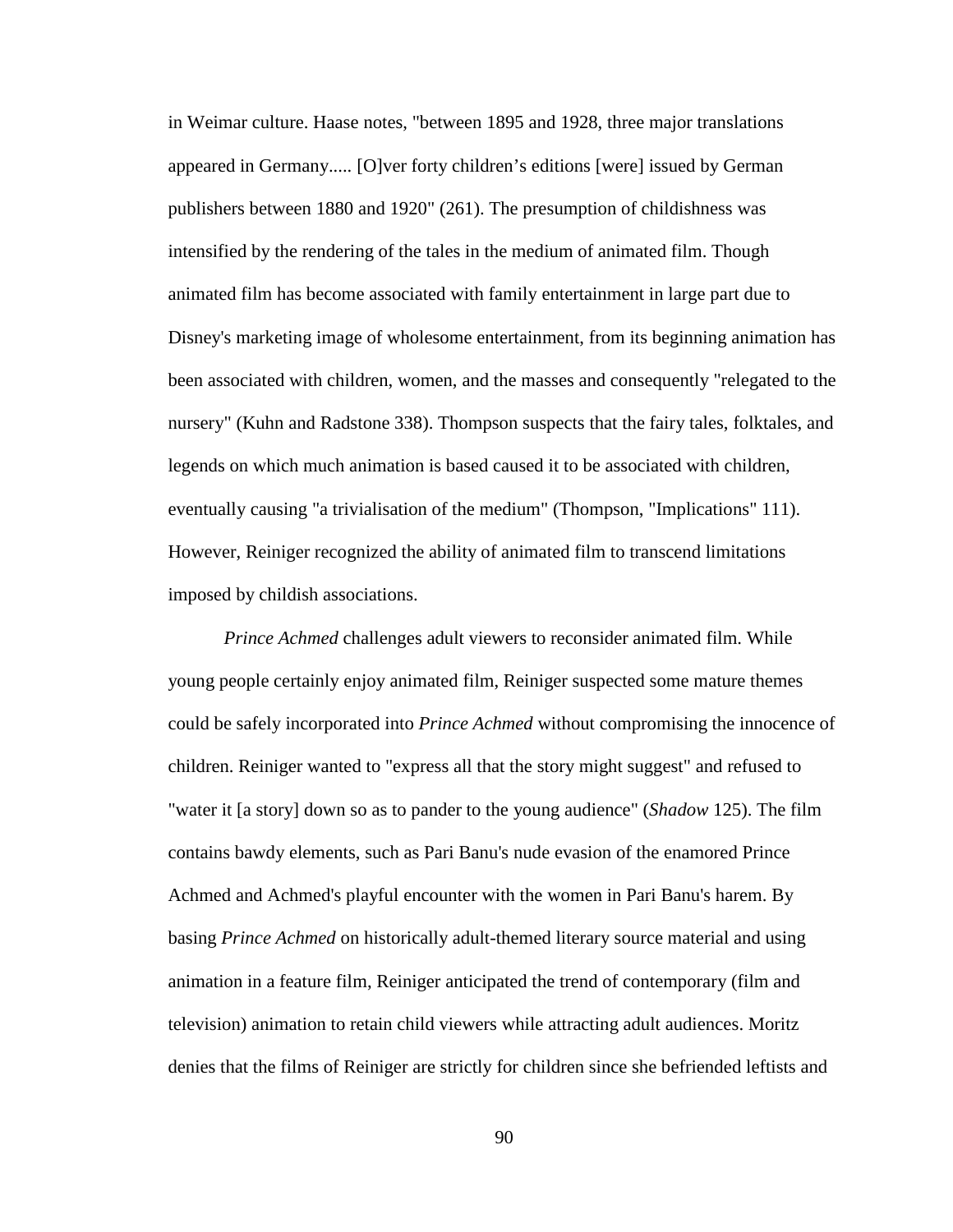sought exile during Nazi control of Germany despite the hardships of exile ("Some Critical" 48-9). While animation "lent itself to children's films and fantasy works, she [Reiniger] thought consciously of a socialist responsibility to infuse these films…with constructive and thought-provoking ideas" (Moritz, "Some Critical" 49). Her adaptation of tales from the traditionally risqué *Arabian Nights* for *Prince Achmed* was an attempt to attract adult audiences.

Animation historically served as an expected yet dispensable element of film programs; *Prince Achmed* upended those generic expectations. Early films used animation in credits, commercials, special effects within live-action features, and as short films that quickly conveyed gags or stories (Edera 11-2). Reiniger notes that in the 1920s, "nobody dared to entertain an audience with them for more than ten minutes" ("Adventures" 2). Audiences were accustomed to seeing animation as filler prior to features. Gag reels, commercials, and shorts functioned as entertainment prior to the beginning of the feature film, which was the main attraction for audiences and main source of revenue for studios, distributors, and theaters (Thompson, "Implications" 108- 10). In his discussion of 1930s animation, animator Leo Salkin recalls, "Nobody went to the theater to see a cartoon. At best it was an amusing filler till the feature came on" (58). If they missed shorts or newsreels, they might have been irritated but were not likely to miss the feature. Most people enjoyed viewing the newest animated shorts and gag reels, but they essentially went to the cinema to watch the feature. Balázs determines that the "old American slapstick" animated shorts are unable to last long without boring the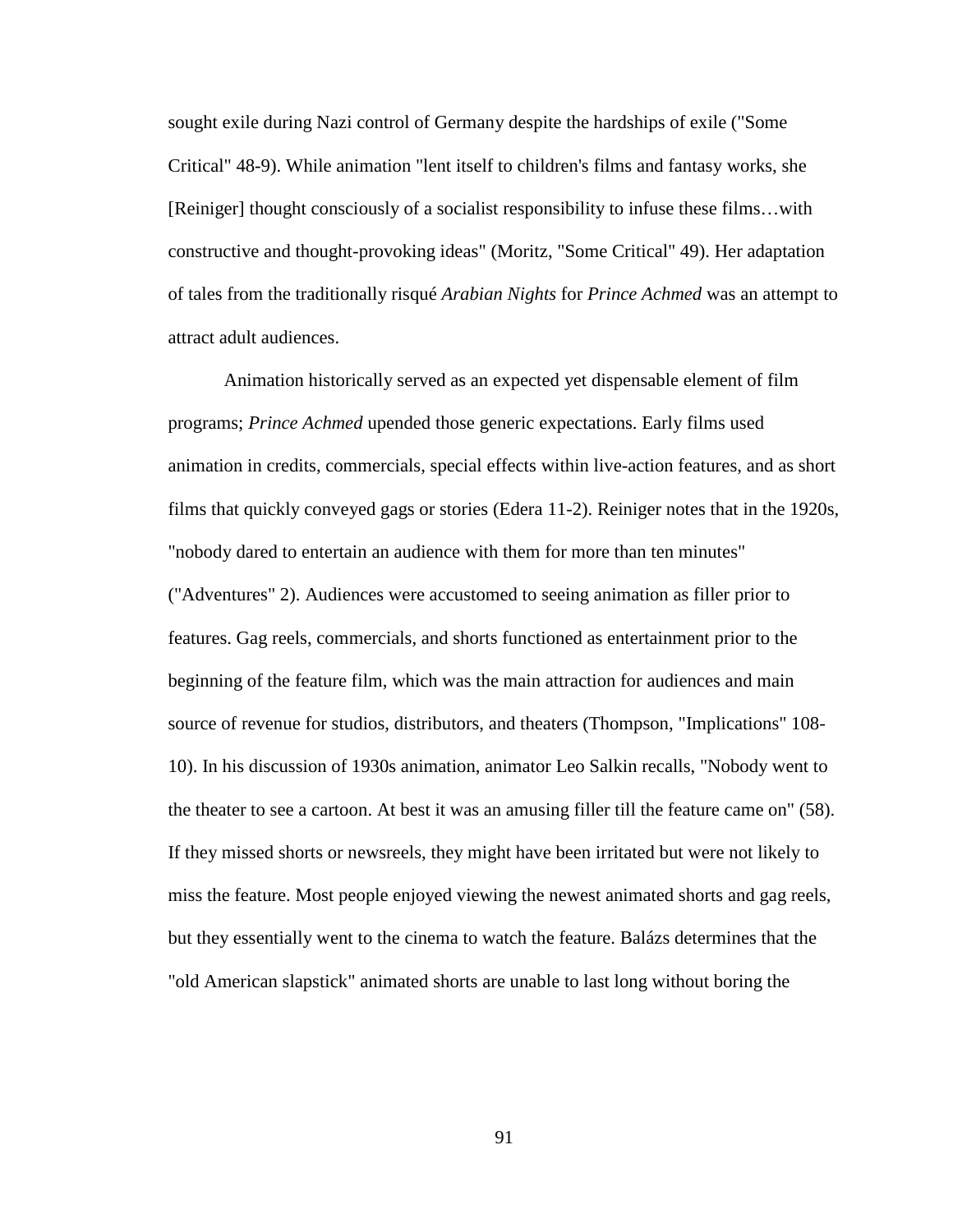audience. *Prince Achmed* does not rely upon slapstick to convey meaning or to entertain the audience, allowing it to be ninety minutes long without losing audience attention.<sup>[61](#page-108-0)</sup>

## **Primacy**

Lotte Reiniger's boundary-breaking independently produced, full-length animated silhouette film, *Prince Achmed*, was the first full-length animated film not because no other full-length animated film could have chronologically preceded it but because such other films have not been recovered or satisfactorily documented.<sup>[62](#page-108-1)</sup> Archival evidence verifies the primacy of *Prince Achmed* and qualifies it as the *de facto* first full-length animated film. Although prescient foresight would have prevented the destruction of the original *Prince Achmed* negatives in the Battle of Berlin, the nearly hundred-year survival of the film illustrates Reiniger's technological prowess and dedication. Over time the film could have quite easily been lost.<sup>[63](#page-108-2)</sup> In fact, animation scholar Maureen Furniss notes, "many [animation] artists from the early days have died without proper documentation of their contributions" (3-4). Furthermore, recent animation scholarship tends to subordinate issues of primacy in favor of theoretical analyses (Wizansky; Halberstam; Cholodenko). Neither physical evidence of the status of *Prince Achmed* as the first full-length animated feature film nor the proliferation of recent animation and film scholarship have prevented *Prince Achmed*, or animated film in general, from being marginalized within film history and discourse.

<sup>&</sup>lt;sup>61</sup> At the time of *Prince Achmed*'s production, film projectors ran at 18 frames per second; now they run at 24 frames per second. Since its re-release this has resulted in a decreased running time, from 90 to about 70 minutes, for *Prince Achmed* (Ensor 107; Grant 180).

<sup>&</sup>lt;sup>62</sup> *Prince Achmed* was widely screened in England and Europe, but Harvard purchased the film rights and failed to promote it. Roughly twenty years elapsed before its American premiere. This delay allowed<br>Disney's Snow White to become the first widely familiar full-length animated film in the United States. <sup>63</sup> German distributors marketed *Prince Achmed* as a detective film; Reiniger had to struggle to recover the

rights to her film **(**Milestone 14)**.**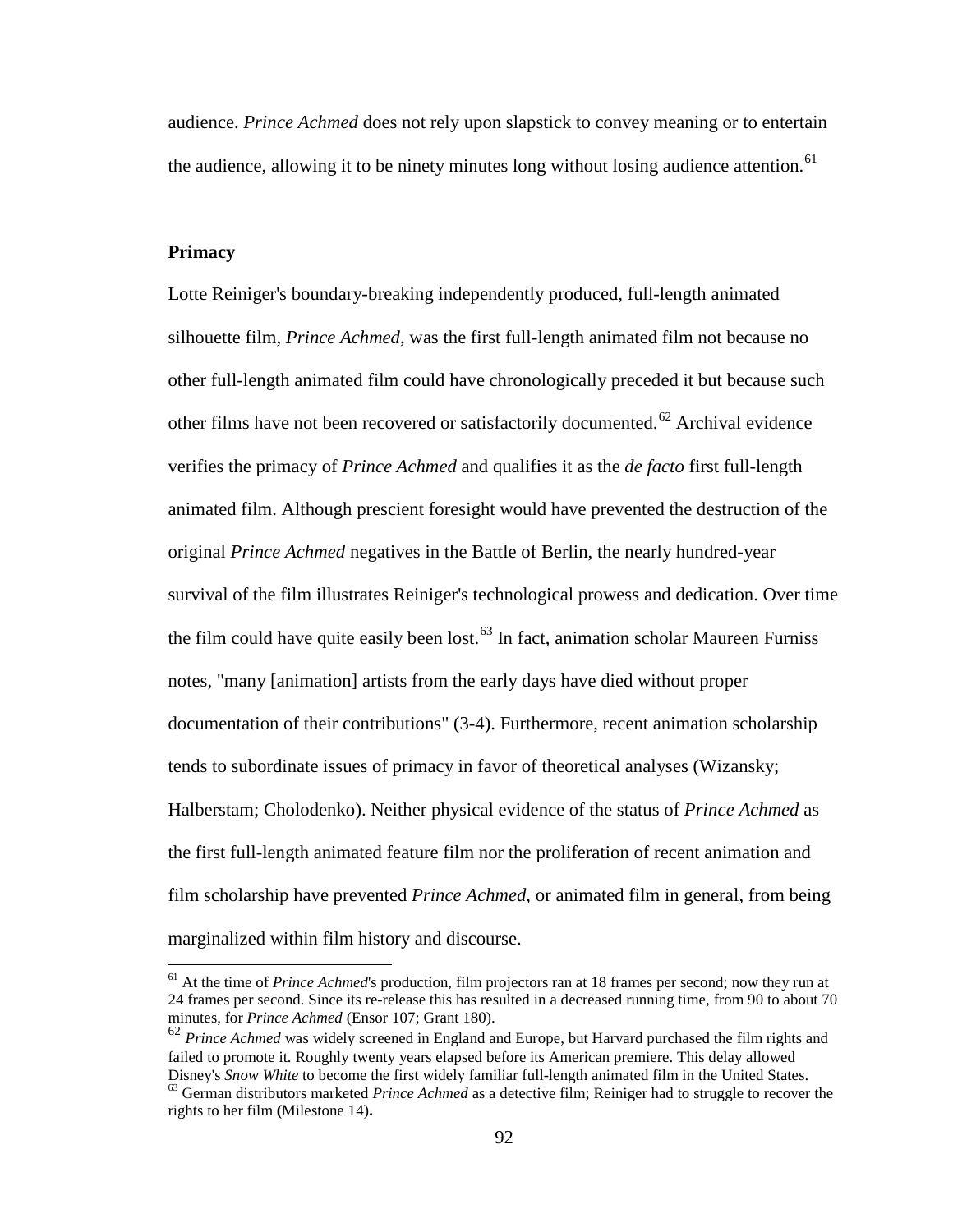The interdisciplinary and international qualities of animation problematize the process of establishing the primacy of any given animated film. Artists working in various disciplines and genres from various countries participated in the development of animation; concomitantly, equally diverse contributors assist contemporary developments in digital imaging. Animation, much as other art forms, did not develop in a neatly linear fashion. Factors that have complicated the history of animation include inconsistent technological developments, inconsistent print value, and undependable documentation (Crafton 4-5).<sup>[64](#page-109-0)</sup> Animation scholar Donald Crafton notes, "The internationality of early animation cannot be ignored" (10). Language barriers, cultural differences about notions of artistic value, political and military turmoil and hostilities, shifting national borders, and displaced populations further complicate historical documentation. Animation is an interdisciplinary practice that entails history, mathematics, graphic design, physics, animation studies, computer science, painting, music, literature, folklore, women's studies, and Weimar (film) studies. Following Foucault, Halberstam perceives disciplines as century-old irrelevant categories, which have lost contemporary relevance and act as vehicles for power, that "chop up knowledge into pieces that, like a character in an animated film, quickly reassemble themselves into monstrous and fabulous new forms" and considers animation an interdisciplinary form transcendent of and therefore able to critique them (44-5). Though the establishment of *Prince Achmed*'s primacy as the first full-length animated film is a secondary concern in my dissertation, it necessarily aids a fuller understanding of the development of film.

<span id="page-103-0"></span><sup>64</sup> See Donald Crafton *Before Mickey* (1985, 1993) for a detailed account of the problematic of establishing primacy in the development of animated films, especially pp. 4-6.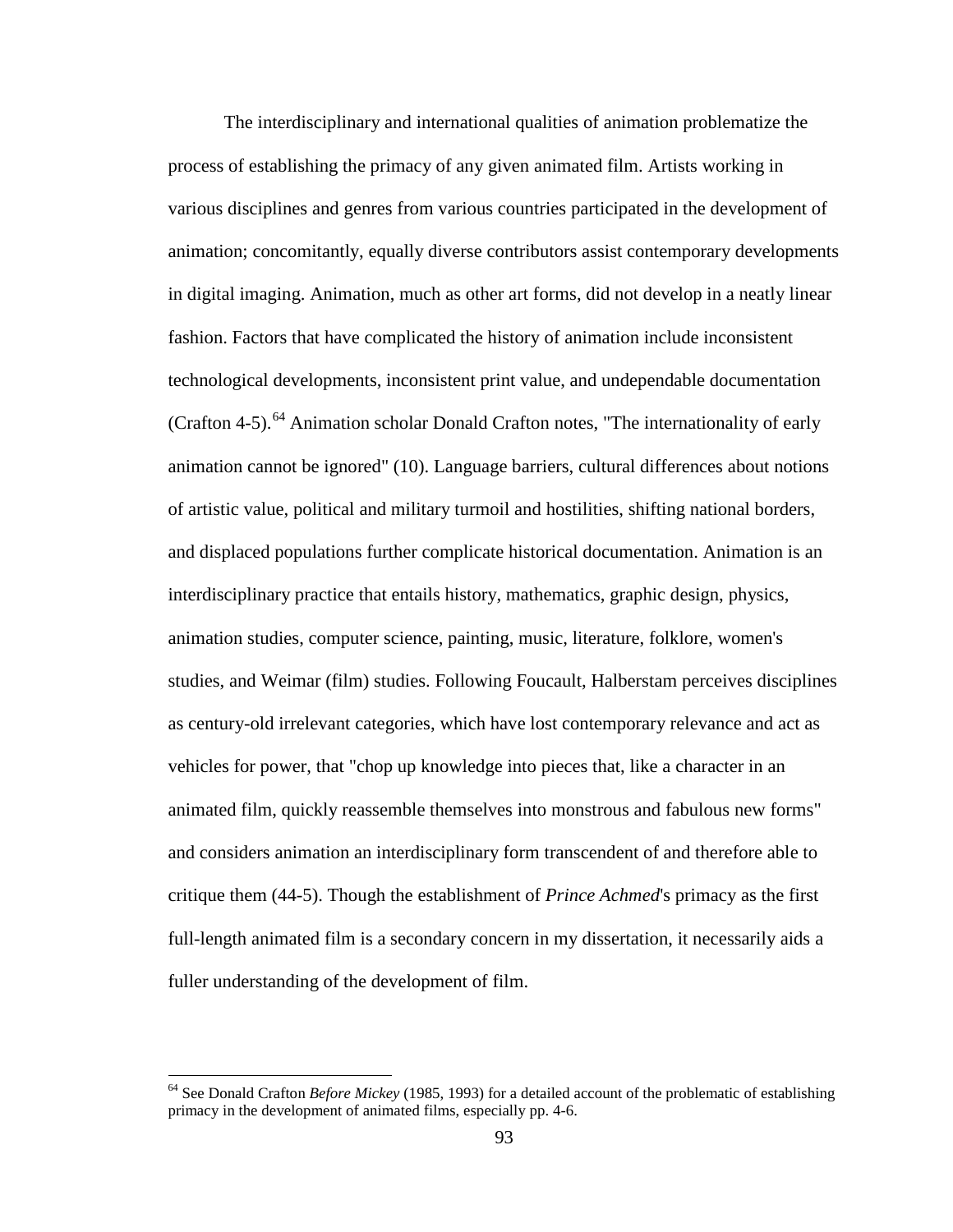Animation permeates contemporary American visual culture from advertising to television to film, so Reiniger's relevance at this particular historical moment is compelling. Benjamin developed the concept of synchronicity, which posits that images correspond to certain later time periods only during which the images can be comprehended.<sup>[65](#page-110-0)</sup> He claims

for the historical index of the images not only says that they belong to a particular time; it says, above all, that they attain to legibility only at a particular time…. Every present day is determined by the images that are synchronic with it; each 'now' is the now of a particular recognizability. (Benjamin, *Arcades* 462-3, convolute N3, 1)

Contemporary culture provides synchronicity with Reiniger's films, rendering them legible. Now is "the now" that can comprehend the images produced by Reiniger, which are fundamentally related to the origins of animated film. *Prince Achmed* is synchronic with contemporary animation-saturated American culture so must be recovered and analyzed. The longest comedy series in television history, *The Simpsons*, celebrates its twenty-second anniversary in 2011. Nowadays, animation is branching out even in realms it already occupies: 3-D versions of films are frequently released alongside "regular" versions. Animated film has been box office gold since the 1989 debut of *The Little Mermaid*, which was followed by a stream of animated films by Disney, Pixar, and DreamWorks. Additionally, animation is one of the remaining areas of film undergoing technological advances. If these technological advances parallel those of early film, they

<span id="page-104-1"></span><span id="page-104-0"></span><sup>&</sup>lt;sup>65</sup> Although Benjamin develops the concept of synchronicity throughout his work, especially in "The Work" of Art in the Age of Its Technological Reproducibility," the concept is named in Convolute N3, 1 (462-3) of *The Arcades Project*, from which this quote is taken. Also see Jennings, et. al., "The Production, Reproduction, and Reception of the Work of Art," especially pp. 15-8.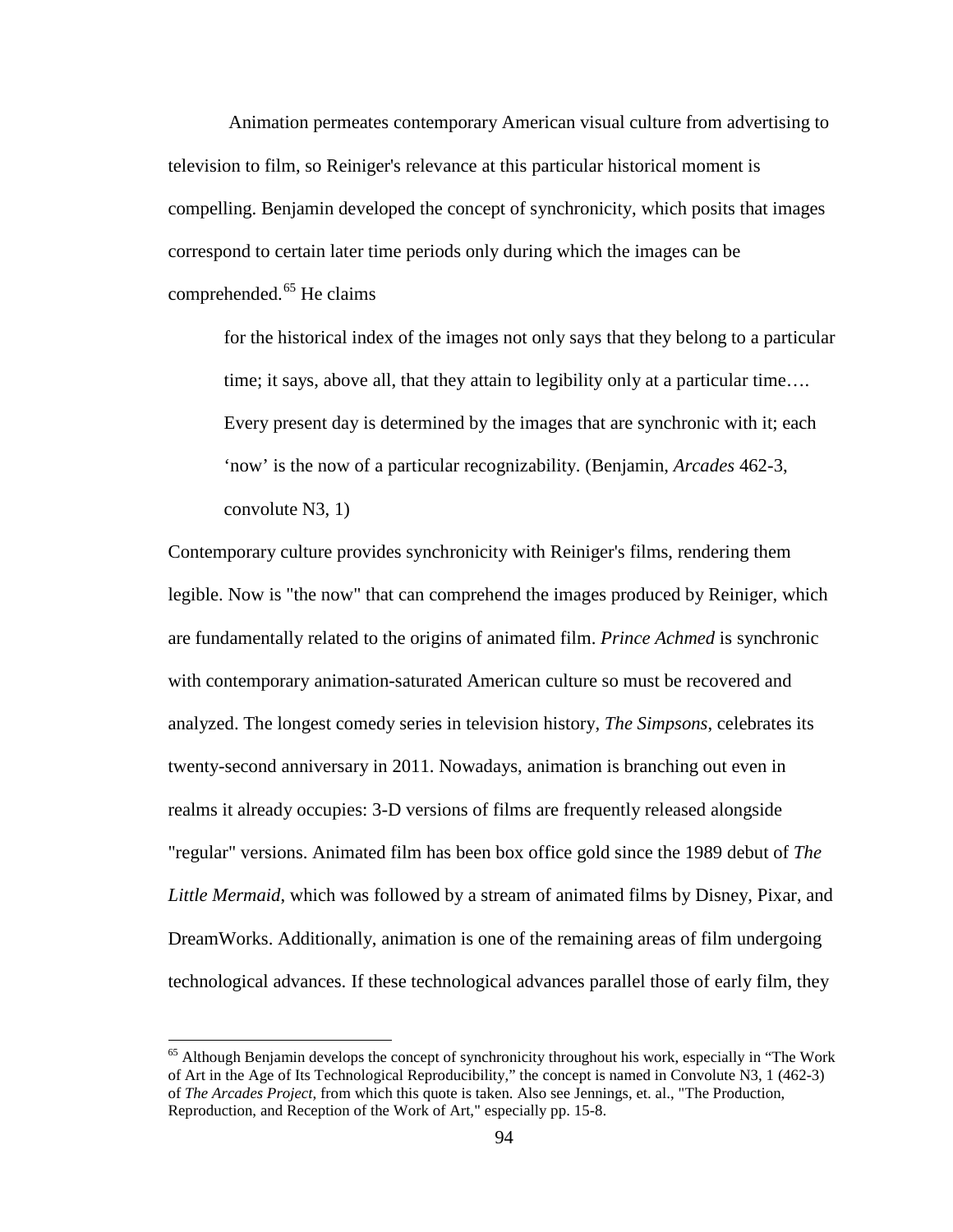indicate a forthcoming creative explosion in film, similar to that of the early twentieth century displayed in the films of Reiniger, Fischinger, Richter, Eggeling, McCay, McLaren, and Disney.<sup>[66](#page-111-0)</sup>

## **The Disney Myth**

The contributions of Lotte Reiniger to the development of film have been replaced with the Disney myth, which disguises gaps in historical textuality. Weimar film scholar Thomas Elsaesser refers to such a cultural explanation as a "historical imaginary" that functions to explain otherwise seemingly inexplicable cultural trends and events. The particular historical imaginary that is the Disney myth serves as an explanation for the omission of Lotte Reiniger and *Prince Achmed* from animation and film history. The omission of Reiniger from film and animation scholarship allows the Disney myth to flourish. Stephenson notes, "It must be rare that an art has been dominated by one man in the way Disney has dominated the cartoon. To many people...the cartoon has simply meant Walt Disney's work" (35). The Disney myth responds as an historical narrative, or, following Spivak, an explanatory textuality, that disguises the German, female, and independent origins of full-length animated film. A better understanding of the effects of genre on the marginalization of Reiniger and *Prince Achmed* and the perpetuation of the Disney myth enhances an understanding of the Spivakean "politics of interpretation" involved in canon formation. Although scholars have retrieved some of Reiniger's

<sup>&</sup>lt;sup>66</sup> This also might prefigure a new genre of animation or film. CGI and other digital imaging could be considered new genres. Either way this is beyond the scope of my current discussion.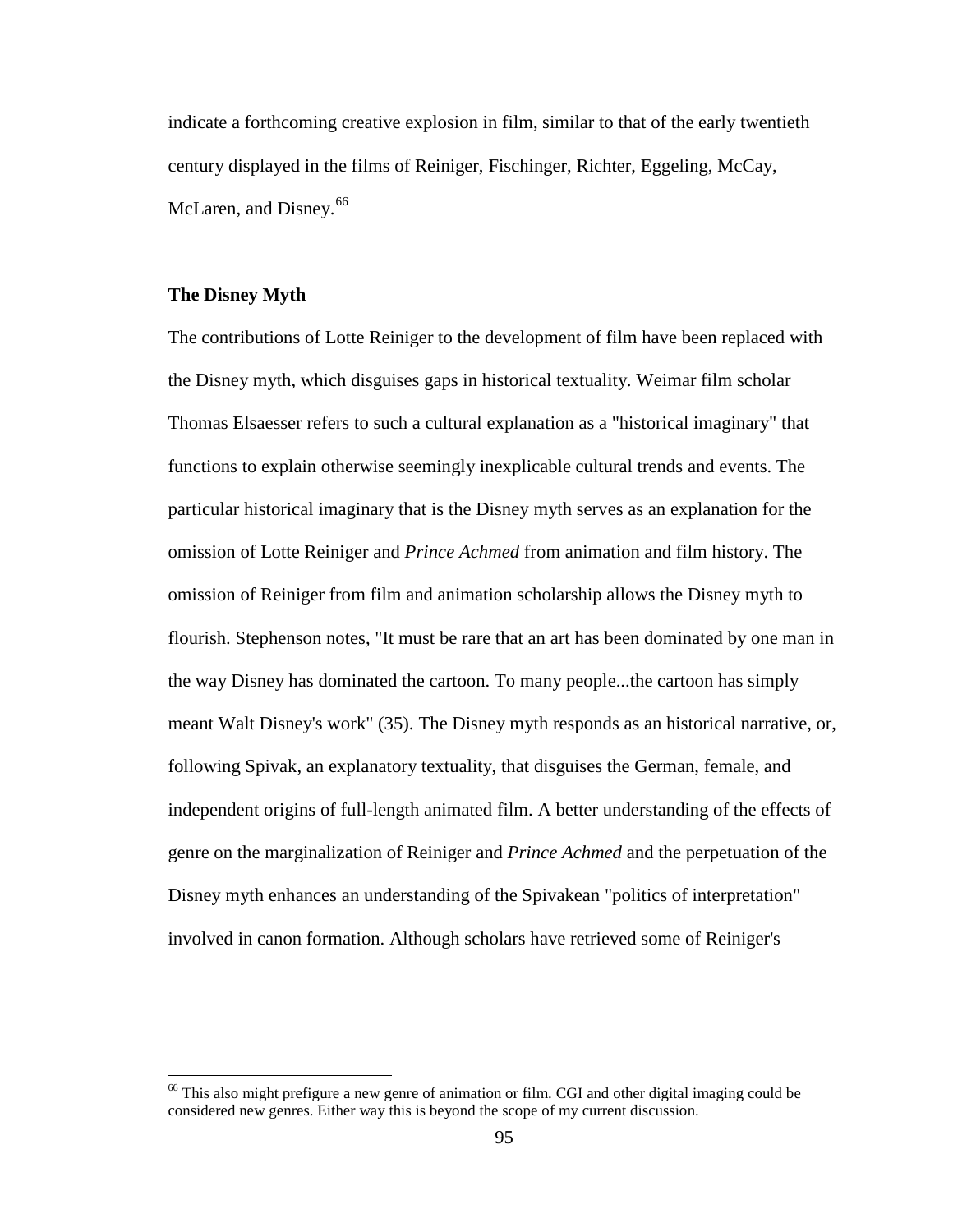contemporaries, few scholars have addressed the contributions of Reiniger to the development of film, impairing a thorough understanding of culture and history.<sup>[67](#page-112-0)</sup>

Although a margin exists in all explanations, the inversion of the marginal/central explanatory structure of animated film history allows Reiniger to be treated as a relevant and important filmmaker. The formation of the Disney myth cannot be effectively separated from the existence of the myth itself, which is always closely aligned with its origins and perpetuation (Spivak, "Explanation" 105). However, the various factors that contribute to the perpetuation of the Disney myth act as practical means by which the marginalization of Reiniger can be examined. The Disney empire and the discourse surrounding it is a tangible point of comparison that reveals the contrasting lack of scholarship about Reiniger's *Prince Achmed*. While Disney's influence and impact on animation as an art, practice, process, and genre is undeniable, the overwhelming critical attention devoted to Disney films prevents critical considerations of other animators. Since he so overwhelmingly dominates the scholarship on animation and film, Disney must, for the duration of this text, be relegated to the margins. This temporary suspension of the center is dangerous, for to debunk the Disney myth is to introduce logic into and therefore spoil the magic of an American fairy tale. To debunk the Disney myth is to question the American Dream. To debunk the Disney myth is to be unpatriotic, perhaps even a Communist, a cynic, a skeptic, an intellectual.

The Disney myth was created and continues to be perpetuated by Foucauldian "mechanisms of power." These mechanisms of power act as a "multiplicity of discourses

 $67$  In the national identity chapter, the reasons specific artists have been recovered are further examined. In short, contemporary filmmakers who lived and worked in conditions comparable to Reiniger's have been recovered because of their affiliations with artistic movements or groups. Some examples of this phenomenon include Viking Eggeling (Dada); Hans Richter (Dada); Walter Ruttmann (New Objectivity; documentary; Nazi); and Oskar Fischinger (avant-garde; experimental).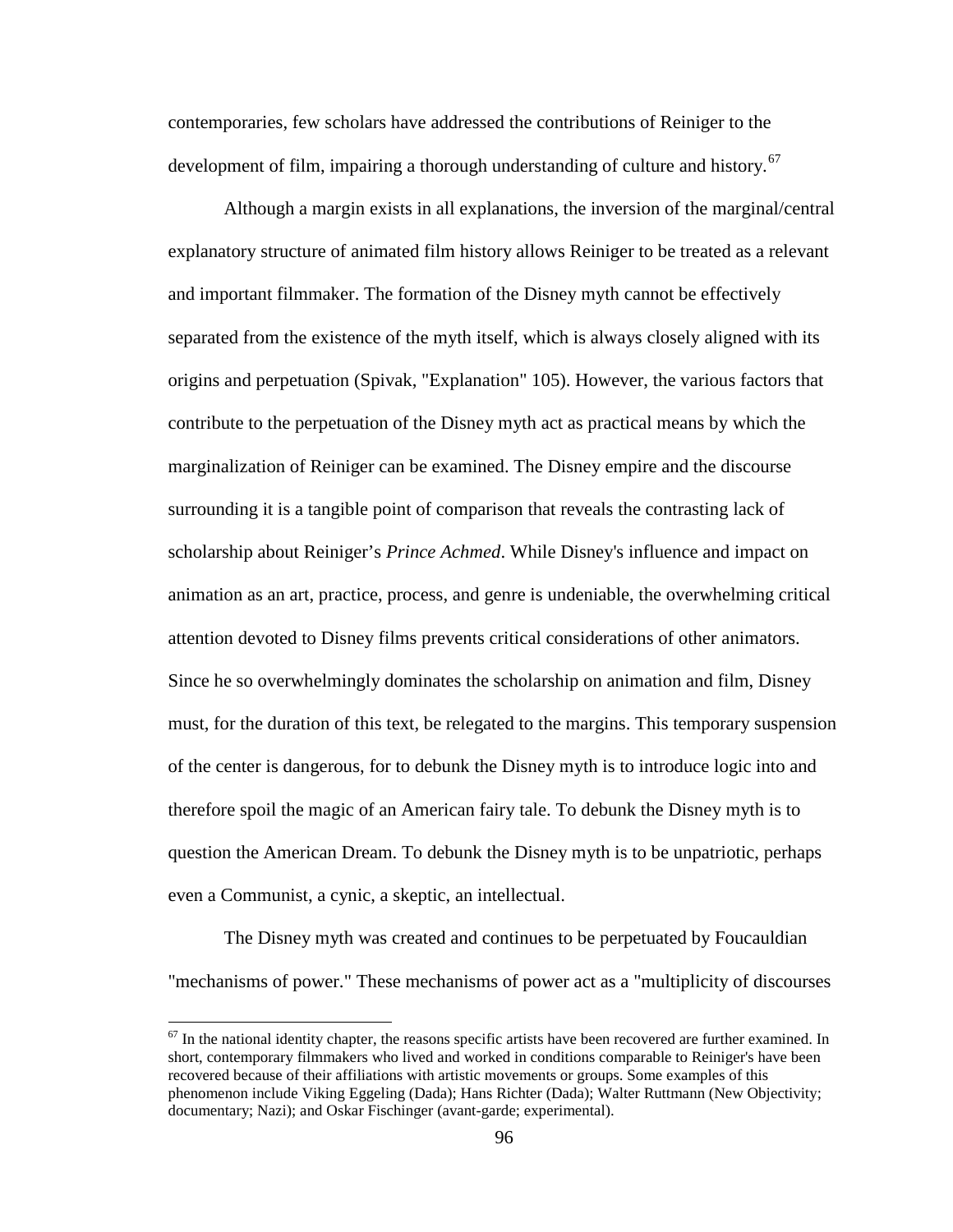produced by a whole series of mechanisms operating in different institutions" (Foucault 33). The power that perpetuates the Disney myth "is incapable of doing anything, except to render what it dominates incapable of doing anything either, except for what this power allows it to do" (Foucault 85). This power is not a productive power but has the stagnating force of inertia. Simply by remaining in place this power retains control. By disallowing the debunking of the Disney myth, it prevents the recovery of Reiniger. Paralleling Foucauldian discourses of sexuality, film discourses have also experienced "discursive growth…a dispersion of centers from which discourses emanated, a diversification of their forms, and the complex deployment of the network connecting them" (34). Certainly the field of film has experienced such "discursive growth." Since the advent of (Western) film theory in the 1920s, there have been increasing numbers of film media outlets, scholars, and interested parties. The twentieth century emergence of the Internet has multiplied the outlets, destabilized qualifications for specialists, and allowed a wider public than ever before to access information about film production and meaning. Although the entire historiography of film cannot be effectively examined here, it is safe to say that compared to the 1920s, contemporary culture has substantially more access to, ability to contribute to, and interest in receiving information about film.<sup>[68](#page-113-0)</sup>

The Disney myth emerged in post-WWII American culture as a pleasant alternative to the "unnatural" and "unpleasant" German, feminine, and avant-garde origins of animated film, as originating in Reiniger's *Prince Achmed*. Elsaesser formulates the "historical imaginary" to refer to cultural explanations based on unverified

<sup>&</sup>lt;sup>68</sup> The widest history of film available in this study is located in the national identity chapter.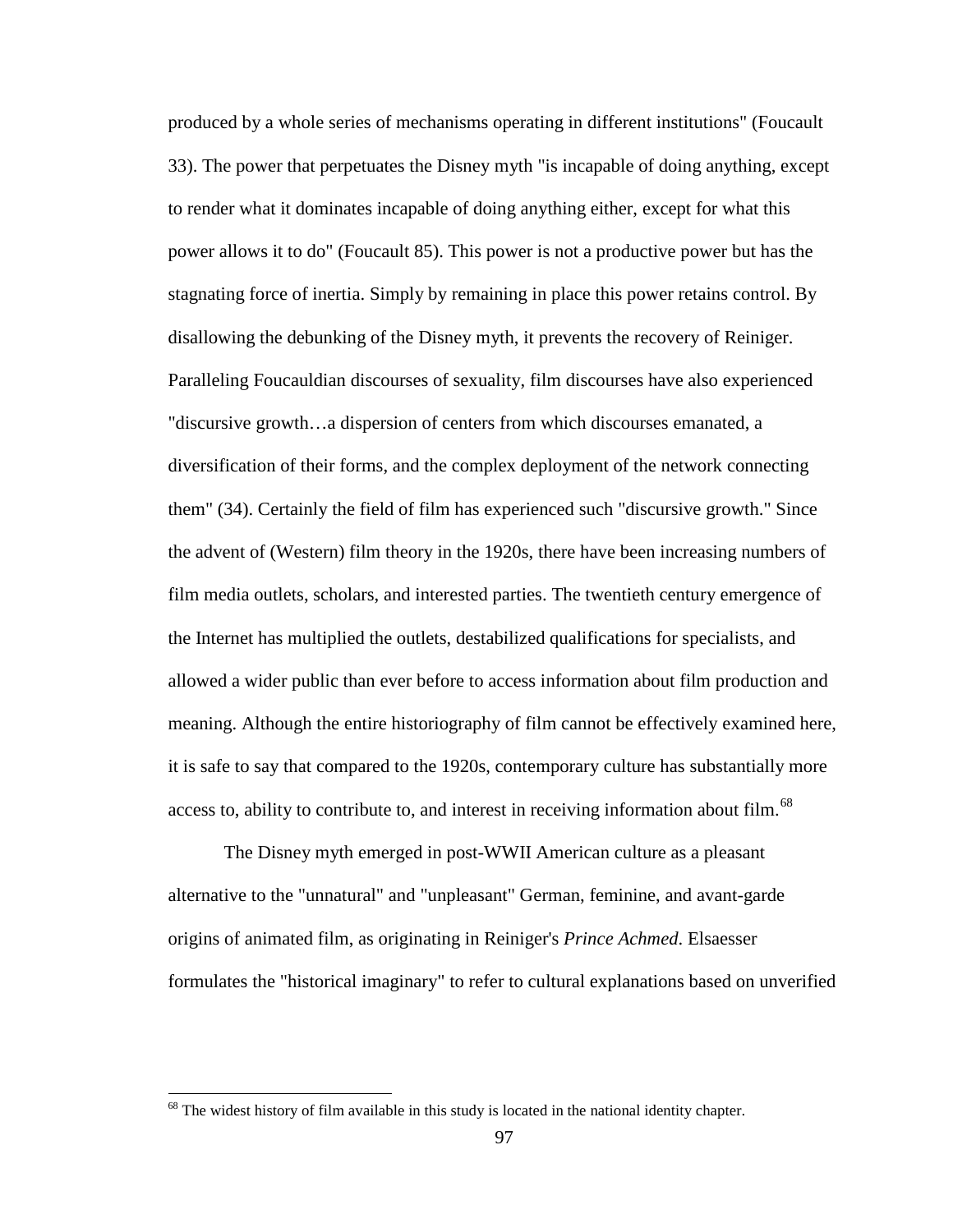but widely accepted situational conventional wisdom.<sup>[69](#page-114-0)</sup> According to Elsaesser, "false histories... let us glimpse so many different 'other' histories.... [I]n the cinema little seems to separate a 'false' history from a history of the 'false'" (*Weimar* 436). The historical imaginary known as the Disney myth has become accepted as fact and has resulted in the marginalization of other (independent, experimental, non-slapstick, non-cartoon/drawn, non-American/Hollywood/Disney) animation. Edera coins the phrase "Disney myth" in reference to the widespread misconception that the Burbank Disney studio functions as a unified team using a flawless Fordist-Taylorized, or rationalized, assembly-line method to produce animated films, claiming, "reality or legend, the Disney myth is well and truly established today, though we must to some extent de-mystify it" (31). Beyond the misconception about Disney Studios as a flawless animation-producing system, the Disney myth must include the widespread but false assumption that Disney produced the first full-length animated film, invented the multiplane camera, and is the creative fountainhead from which all other animation springs.

Disney received recognition for artistic and technical achievements that were not actually his.<sup>[70](#page-114-1)</sup> Disney is often mistakenly credited with production of the first animated feature film; he is also often mistakenly cited as the inventor and pioneer of the multiplane camera, which creates the illusion of depth in animation.<sup>[71](#page-114-2)</sup> Table 1 presents a

 $69$  Elsaesser develops the historical imaginary to account for the persistence of the Weimar cinema/Expressionist film dichotomy developed by post-WWII Kracauer and Lotte Eisner, respectively. These two labels function, for Elsaesser, as convenient categorizations for a far more complex historical actuality.

<sup>&</sup>lt;sup>70</sup> Kunzle contests the 1935 designation of Mickey Mouse as an "'International Symbol of Good Will'" by the League of Nations, as well as the 1964 bestowal upon Disney of the President's Medal of Freedom (17- 8). These two awards are not necessarily directly related to my definition of the Disney myth, but Kunzle makes an interesting argument concerning Disney's questionable impact upon various (indigenous) populations. Any unethical and immoral activities in which the Disney Company participates inevitably lends to the debunking of the Disney myth.

 $71$  See Tables 1 and 2.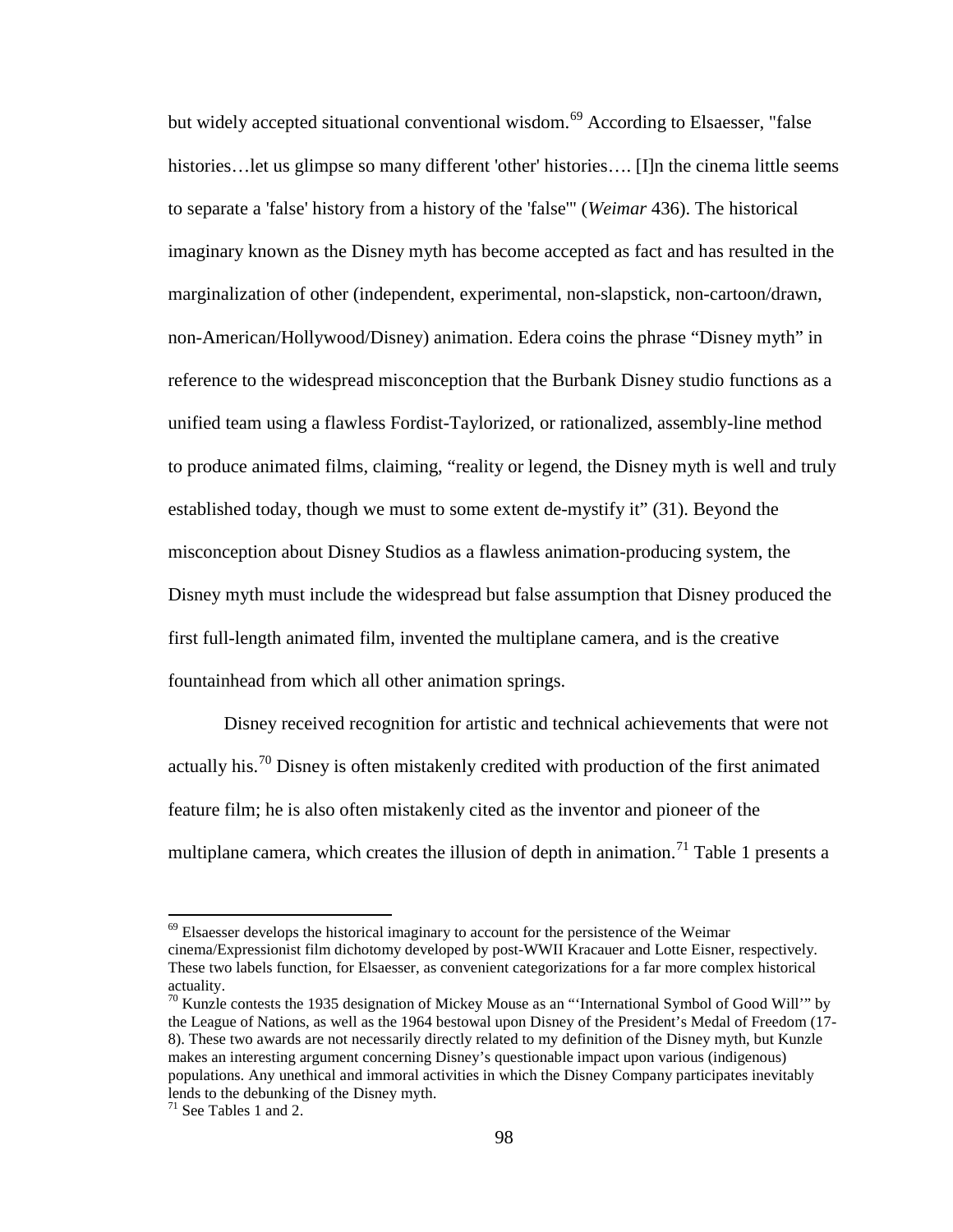representative sampling of sources that mistakenly credit Disney with production of the first full-length animated film. Although this list is not meant to be exhaustive, it includes texts that most animation scholars and film historians encounter in the course of researching the history of animated film. The table illustrates that the Disney myth is not limited to a particular medium of publication, decade, or discipline.

|                                        | Table 1. A Representative Sampling of Sources That Incorrectly Credit Disney with Production |  |  |
|----------------------------------------|----------------------------------------------------------------------------------------------|--|--|
| of the First Full-Length Animated Film |                                                                                              |  |  |

| <b>Name and Title</b>           | Year                             | <b>Medium</b>            | <b>Discipline</b>            |
|---------------------------------|----------------------------------|--------------------------|------------------------------|
| Robert Field, The Art of Walt   | 1942                             | <b>Book</b>              | Animation Studies,           |
| Disney                          |                                  |                          | Biography                    |
| Christopher Finch, The Art of   | 1973, 1995 (rev.                 | <b>Book</b>              | Film Studies and             |
| <b>Walt Disney: From Mickey</b> | ed.), 2004 (rev.                 |                          | History, Animation           |
| Mouse to the Magic Kingdom      | exp. ed.)                        |                          | <b>Studies</b>               |
| Leonard Maltin, The Disney      | 1973, 2000 $\overline{(4^{th}})$ | <b>Book</b>              | Film Studies and             |
| Films                           | ed.)                             |                          | History, Animation           |
|                                 |                                  |                          | <b>Studies</b>               |
| Irene Kotlarz, "Working         | 1993                             | <b>Scholarly Article</b> | Film Studies, Women          |
| Against the Grain: Women in     |                                  | in Edited Volume         | in Film                      |
| Animation"                      |                                  |                          |                              |
| Mary Ellen Snodgrass            | 1998                             | Entry in a               | <b>Folklore Studies</b>      |
|                                 |                                  | Reference Book           |                              |
| Scott Smith, The Film 100: A    | 1998                             | Reference Book           | <b>Film Studies</b>          |
| Ranking of the Most Influential |                                  |                          |                              |
| People in the History of the    |                                  |                          |                              |
| <i>Movies</i>                   |                                  |                          |                              |
| J.P. Telotte, "The Changing     | 2007                             | Article in a             | <b>Animation Studies and</b> |
| Space of Animation: Disney's    |                                  | <b>Scholarly Journal</b> | History                      |
| Hybrid Films of the 1940s"      |                                  |                          |                              |
| Keith Booker, Disney, Pixar,    | 2010                             | <b>Book</b>              | Film History and             |
| and the Hidden Messages of      |                                  |                          | Criticism, Animation         |
| Children's Films                |                                  |                          | <b>History and Criticism</b> |

The Academy for Motion Picture Arts and Sciences awarded Disney two Oscars in 1937 for inventing and applying the multiplane camera to production of *The Old Mill*  (Academy). However, more than ten years earlier, between 1923 and 1926, Lotte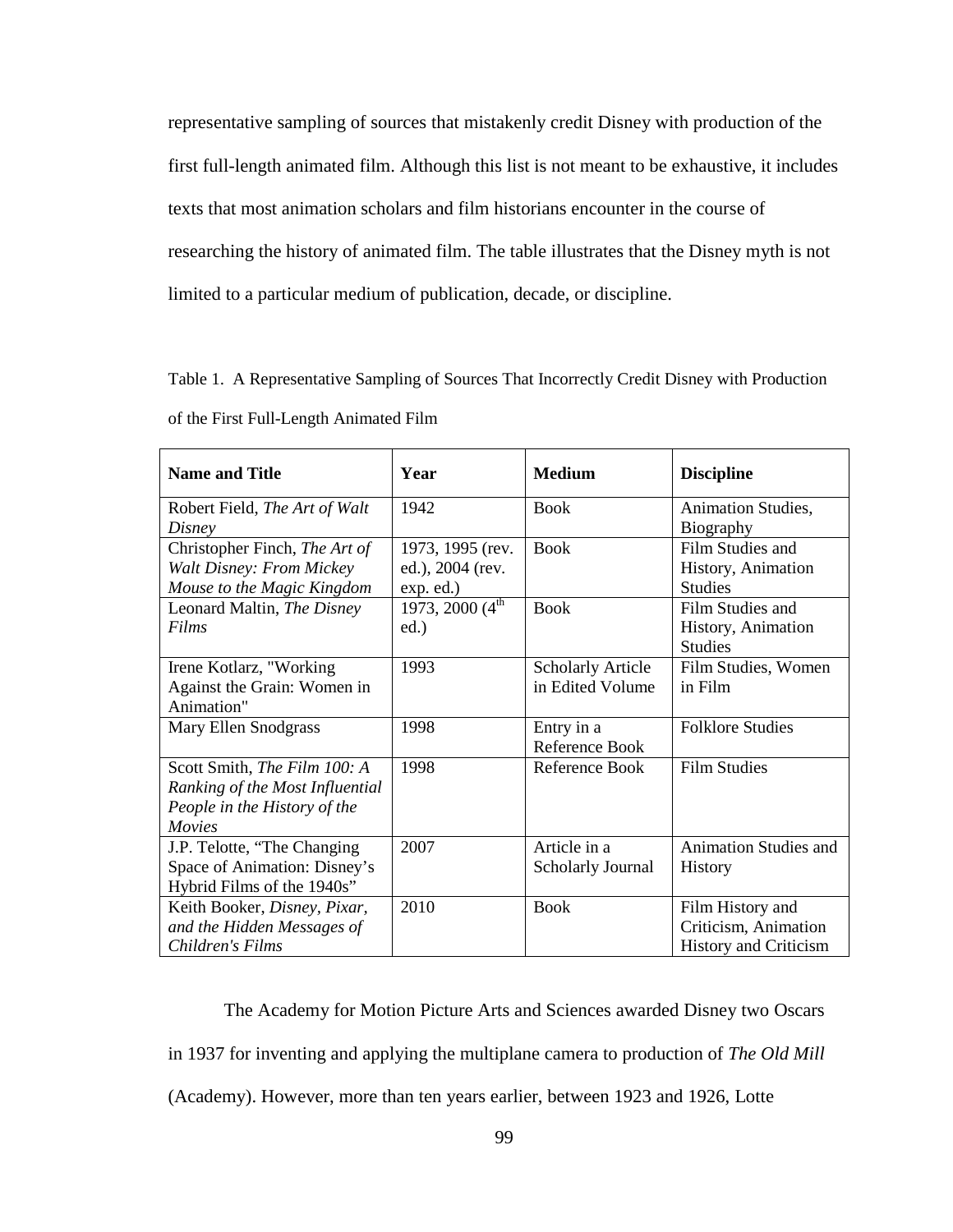Reiniger employed a functional multiplane camera on the production of *Prince*  Achmed.<sup>[72](#page-116-0)</sup> Disney's 1937 multiplane camera was possibly more technically advanced than Reiniger's, but hers was made and used well before his. Table 2 provides a representative sampling of sources that mistakenly attribute invention and application of the multiplane camera to Disney. Much like the sources that mistakenly credit Disney with production of the first full-length animated feature film, these sources span various publication media, decades, and disciplines.

Table 2. A Representative Sampling of Sources That Incorrectly Credit Disney with Invention and Application of the Multiplane Camera<sup>[73](#page-116-1)</sup>

| <b>Name and Title</b>            | Year | <b>Medium</b>           | <b>Discipline</b>        |
|----------------------------------|------|-------------------------|--------------------------|
| Ralph Stephenson, Animation in   | 1967 | <b>Book</b>             | <b>Animation History</b> |
| the Cinema                       |      |                         | and Studies              |
| Robert Sklar, Movie-Made         | 1975 | <b>Book</b>             | Film History, Film       |
| America                          |      |                         | Criticism                |
| Kristin Thompson, "Implications" | 1980 | Article in Edited       | Film Criticism and       |
| of the Cel Animation Technique"  |      | <b>Scholarly Volume</b> | Theory, Film History     |
| David Smith, "New Dimensions--   | 1987 | Article in Edited       | <b>Animation Studies</b> |
| Beginnings of the Disney         |      | Volume                  | and History              |
| Multiplane Camera"               |      |                         |                          |
| Philip Brophy, "The Animation"   | 1991 | Article in Edited       | <b>Animation Theory</b>  |
| of Sound"                        |      | <b>Scholarly Volume</b> | and Studies              |
| Stephen Prince, Movies and       | 2007 | <b>Textbook</b>         | <b>Film Studies</b>      |
| Meaning                          |      |                         |                          |

The samplings listed on these two tables of interdisciplinary sources that

mistakenly attribute production of the first full-length animated film and invention and

 $^{72}$  It is possible that Reiniger's multiplane camera was constructed and implemented as early as 1919 at the Institut für Kulturforschung for use in her first film, *Das Ornament der verliebten Herz* (*The Ornament of the Sacred Heart*).<br><sup>73</sup> Critics who attribute the development of the multiplane camera to longtime Disney friend, animator, and

co-worker, Ubi Works, include J.P. Telotte "Ub Iwerks' (Multi)Plain Camera" in *Animation: An* 

*Interdisciplinary Journal* 1.1 (2006): 9-24 and David Kunzle, "Introduction" in *How to Read Donald Duck*  by Dorfman and Mattelart (17). More frequently, critics mistakenly attribute the invention of the multiplane camera to Disney, as displayed in Table 2.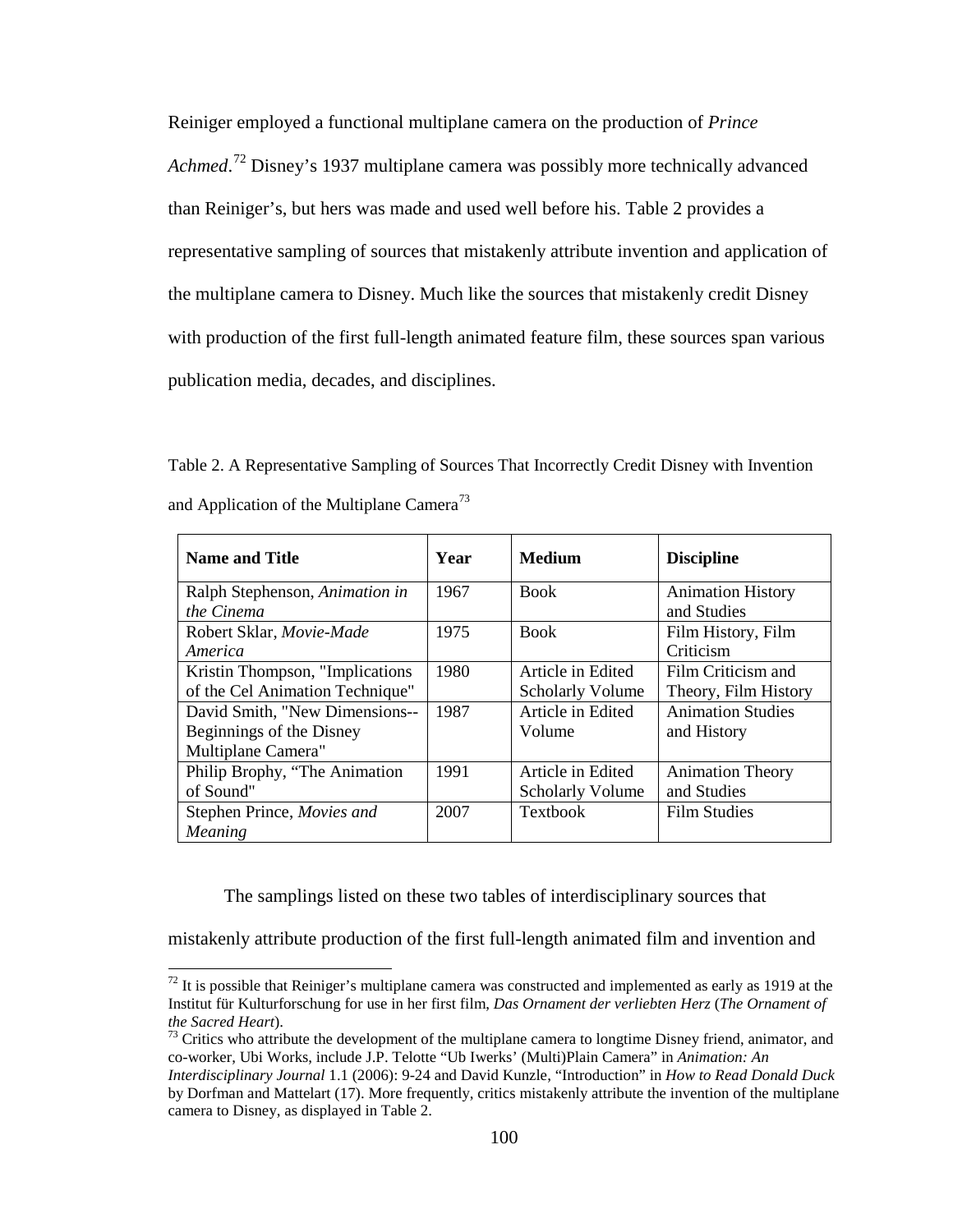application of the multiplane camera to Disney accurately represent the majority of scholarship available on the subject. While the mistaken attribution to Disney of the production of the first full-length animated film occurs more frequently and within more diverse areas of scholarship than does the misattribution of the multiplane camera to Disney, the representative samples illustrate interdisciplinary and temporal spans of scholarship that perpetuates these aspects of the Disney myth. The samples further reveal that the Disney myth is not nearly an outdated issue; it retains relevance to contemporary scholars and historians.

Much post-WWII animation and biographical scholarship that mistakenly attributes production of the first feature-length animated film, invention of the multiplane camera, and perfection of the animation technique to Disney was funded and/or authorized by the Disney Company.<sup>[74](#page-117-0)</sup> Oftentimes Disney employees or even Walt Disney himself wrote this scholarship. Disney's own account of the development of animation "provided a reliable documentation for the animated cinema on a world-wide basis" (Edera 25). After all, "He who has access to major publishers gets to make history" (Acker xix). Disney's autobiographical influence on allegedly objective historical documentation recalls Acker's contestation of "the myth of history as a collection of unchangeable data recorded by 'objective' and unimpassioned record keepers" (xvii). A history of animated film written, authorized, and/or funded by Disney, a man dedicated to financial success and domination of the genre (Stephenson 35-6; Mikaluk 62; Grant 74; Kanfer 63), suggests that this history overvalues the output of the Disney Company at the expense of other animators. This overvaluing of Disney within the English-language

<sup>74</sup> A few examples are Salkin, D. Smith, and Maltin. One exception is Richard Schenkel's *The Disney Version* (1968), which, according to Sklar, was one of the few post-WWII studies of animation that was not funded or authorized by the Disney Company (327).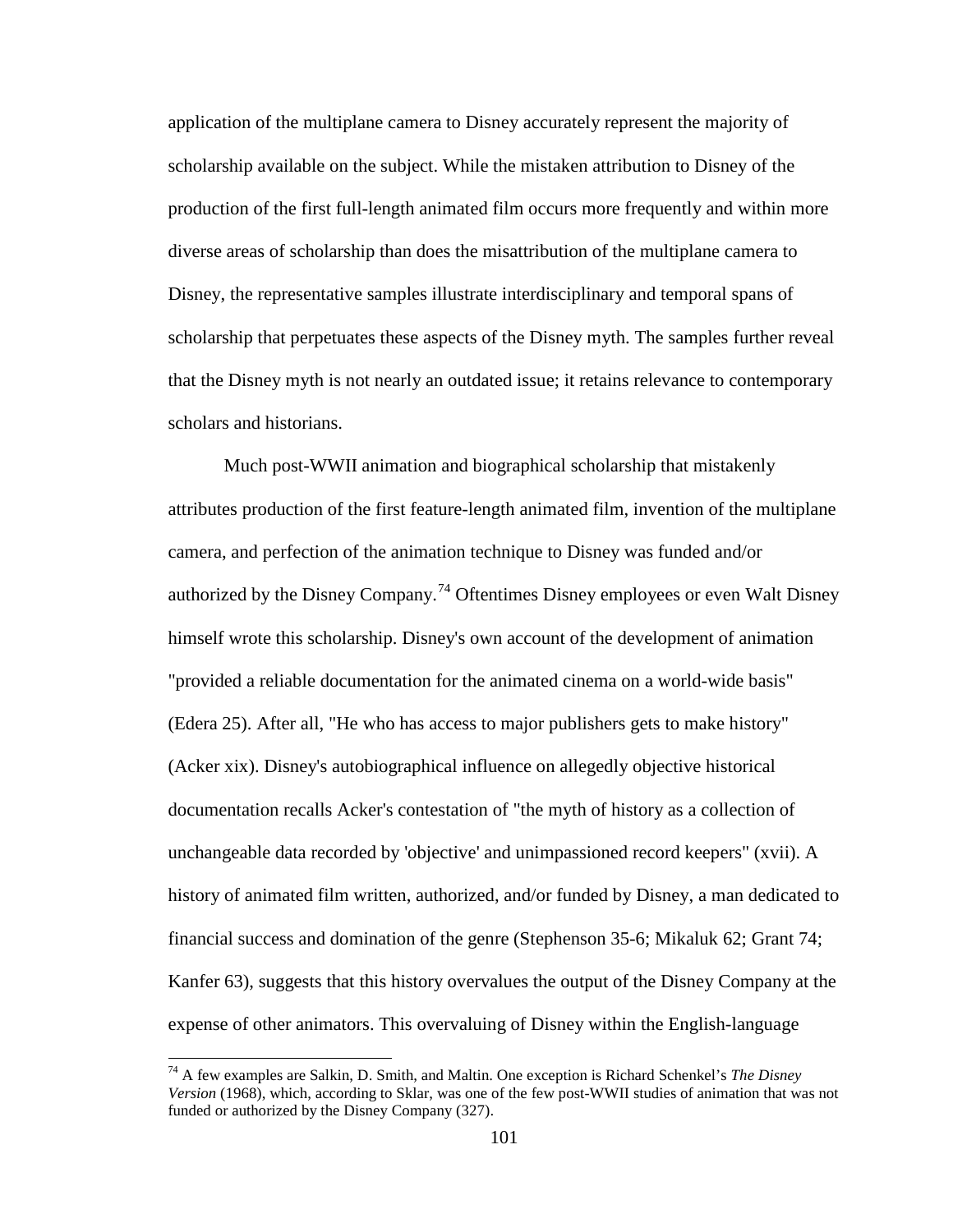historical narrative of animated film reveals Disney's colonization of animated film histories at the expense of other animation and consequent formation of the Disney myth, which has further marginalized Reiniger's *Prince Achmed* within an already historically obscured and devalued branch of film.

Another myth immediately replaces the Disney myth anytime a given scholar attempts to debunk it. Some replacement myths include attributing the first full-length animated film to Winsor McCay's *Sinking of the Lusitania* (1918) and Argentinean filmmaker Quirino Cristiani's *El Apóstol* (1918).[75](#page-118-0) Animation scholar Giannalberto Bendazzi replaces the Disney myth with the Cristiani quandary but adds the caveat: "No copy of this film [*El Apóstol*] exists today and we must rely on a few written sources and Cristiani's memory. Whether or not *El Apóstol* was actually a feature film is uncertain" (50).[76](#page-118-1) Despite the widely acknowledged destruction of *El Apóstol* and all related materials in a 1969 fire at the Argentinean Cinematheque, the Cristiani quandary is frequently installed when the Disney myth is debunked (Bendazzi 26). The layers of myths have become so entangled that they seem inseparable from any verifiable, reliable account of the first full-length animated film. This layering of myths reinforces the default Disney myth.

The lack of scholarly attention devoted to animation in general has contributed to the creation and persistence of the Disney myth. Film scholars and critics tend to acknowledge pre-*Snow White* animation; some even acknowledge that Reiniger produced

<sup>&</sup>lt;sup>75</sup> See Mikaluk (71); Stephenson (29); and Furniss (115). Edera debunks the Disney myth and disputes numerous claims that Winsor McCay's *The Sinking of the Lusitania* (1918) was the first full-length animated film by categorizing *Lusitania* as a medium-length film (Edera 14-5). Unfortunately, Edera

replaces the Disney and *Lusitania* myths with the Cristiani quandary.<br><sup>76</sup> Bendazzi labels *Prince Achmed* "one of the first animation features in the world and the first in Europe" (33).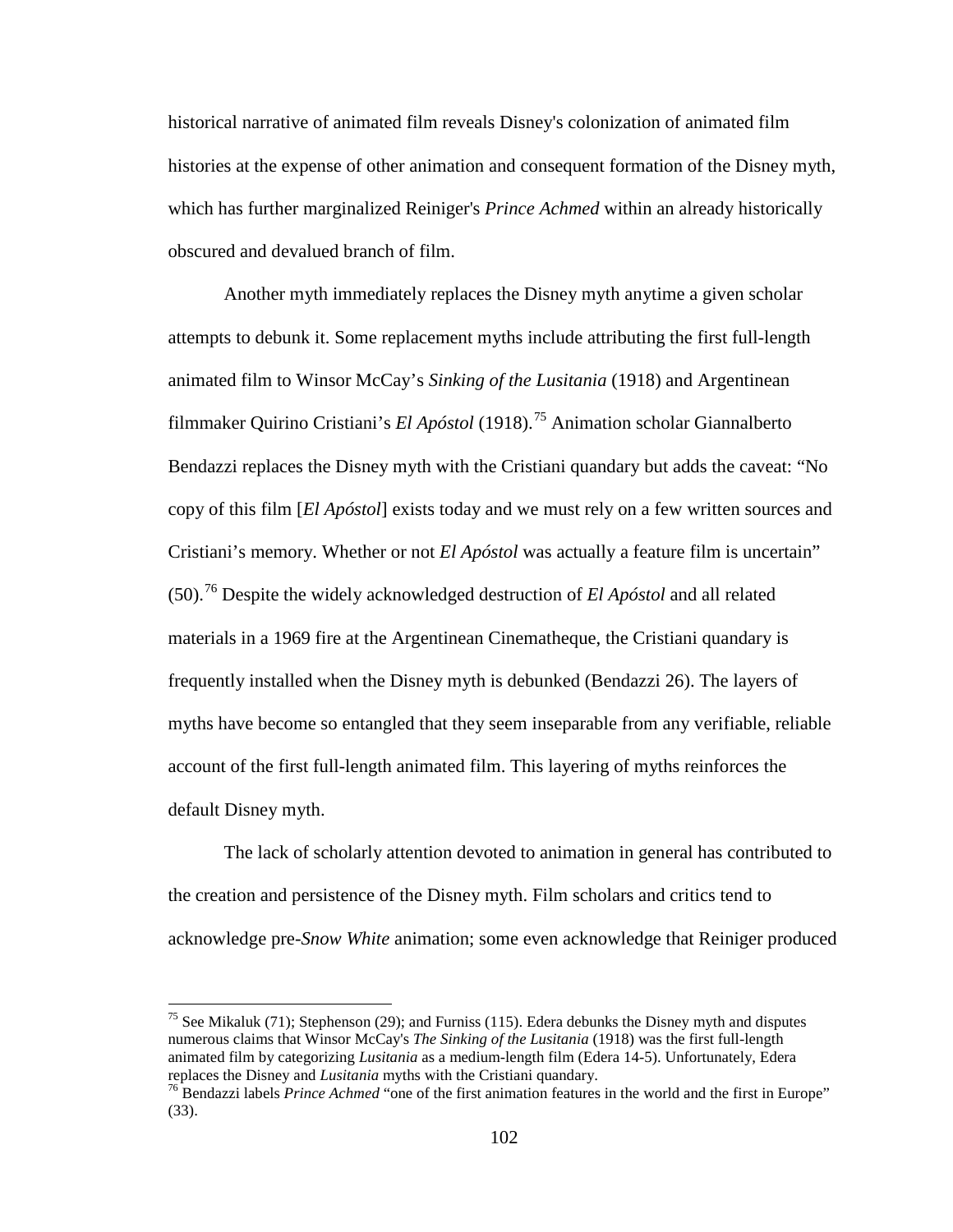those films, yet they hesitate to further explore the matter.<sup>[77](#page-119-0)</sup> Many critics are reluctant to contribute to the body of animation scholarship because of the marginal cultural status of animation. Critical neglect of animation as a topic of scholarly inquiry implies the inferior status of the medium. Historically, scholarship devoted to animation has been sparse (Stephenson 23; Edera 25; Pilling, "Women" 7; Pilling, *Reader* x; Cholodenko 10). Although much scholarship has been devoted to live-action film, "In the sphere of full-length animated films, references are scarce. Very few works are devoted to this particular subject, especially to the period between the early days of the cinema and the end of the Second World War in 1945" (Edera 25), which includes Reiniger's Weimar years and ends about the time Disney joined the Museum of Modern Art board of trustees, securing his legacy (Mikaluk 62). The scarcity of animation scholarship continued into the 1960s and paralleled a scarcity of animation screenings. In 1967,

Even the National Film Theatre, despite its remarkable range and the showing of many films (including cartoons) not available elsewhere, has not presented a full season of animation films since 1959, and England's most serious film magazine, *Sight and Sound*, has not published an article about them since 1962 when it printed a short comment, *The Unknown Cartoonists*, by Derek Hill. (Stephenson 22)

Particularly relevant to the lack of animation scholarship are Foucauldian "instances of discursive production (which also administer silences, to be sure), of the production of power (which sometimes have the function of prohibiting), of the propagation of

 $^{77}$  I am not suggesting that scholars are altogether unfamiliar with her name and work. What I am suggesting, following Spivak, is that despite a possible general awareness of Reiniger's existence production of *Prince Achmed* prior to Disney's *Snow White* does not negate the need for extended critical attention to *Prince Achmed*, Reiniger's published and unpublished film theory, and her over sixty-film opus.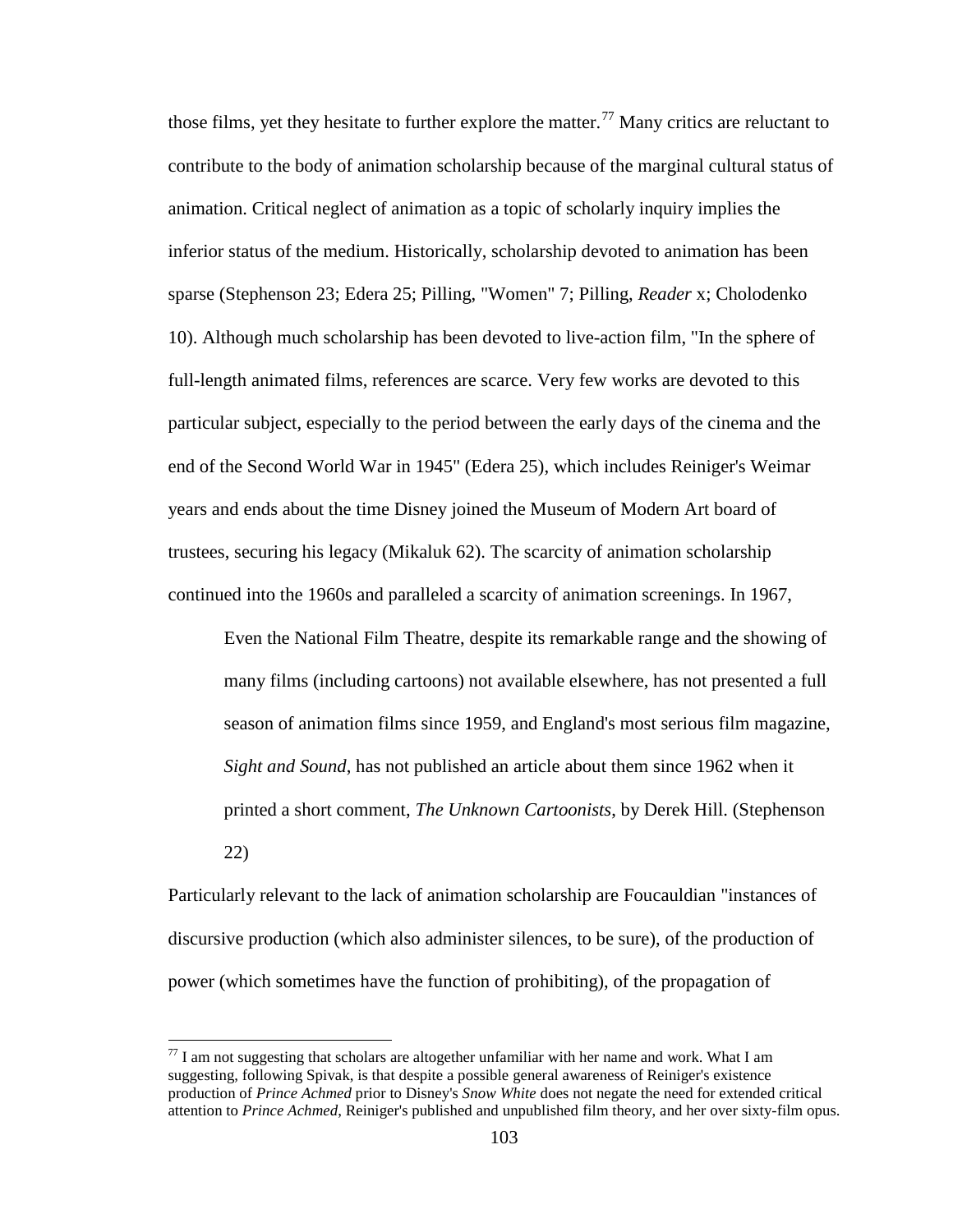knowledge (which often cause mistaken beliefs or systematic misconceptions to circulate)" (12). These silence-producing discursive instances have generally silenced and prohibited the critical study of animation by relegating it to a marginal cultural status; they have also propagated knowledge that has resulted in "mistaken beliefs or systematic misconceptions," that is, various aspects of the Disney myth. Without substantive analysis of animation, false assumptions, such as the Disney myth, will remain in circulation even among animation and film experts. The Disney myth functions as a distraction from, or explanation for, the lack of reliable, consistent animation scholarship.

<span id="page-114-0"></span>Gaps in German history also partially account for the lack of scholarship on animation and consequent emergence of the Disney myth. Post-WWII Kracauer and Arnheim both note gaps in knowledge of postwar German history (*From* 9; *Film Essays* 3). Despite the recent correction of the neglect of German history, preexistent misconceptions about and omissions from German cultural history continue to influence all subsequent scholarship. The omission of Lotte Reiniger from German film history is one of these preexistent omissions that remains uncorrected, resulting in the security of the Disney myth. Gaps in (German film) history display the "negative relation" of power. According to Foucault, "power can 'do' nothing…what it produces…is absences and gaps; it overlooks elements, introduces discontinuities, separates what is joined, and marks off boundaries. Its effects take the general form of limit and lack" (83). The absences produced by power are notable in animation studies as well as (German) film histories. If German history in general is incomplete, then an incomplete or incorrect recollection of the contributions of an independent avant-garde silhouette filmmaker such as Reiniger is less surprising.

<span id="page-114-2"></span><span id="page-114-1"></span>104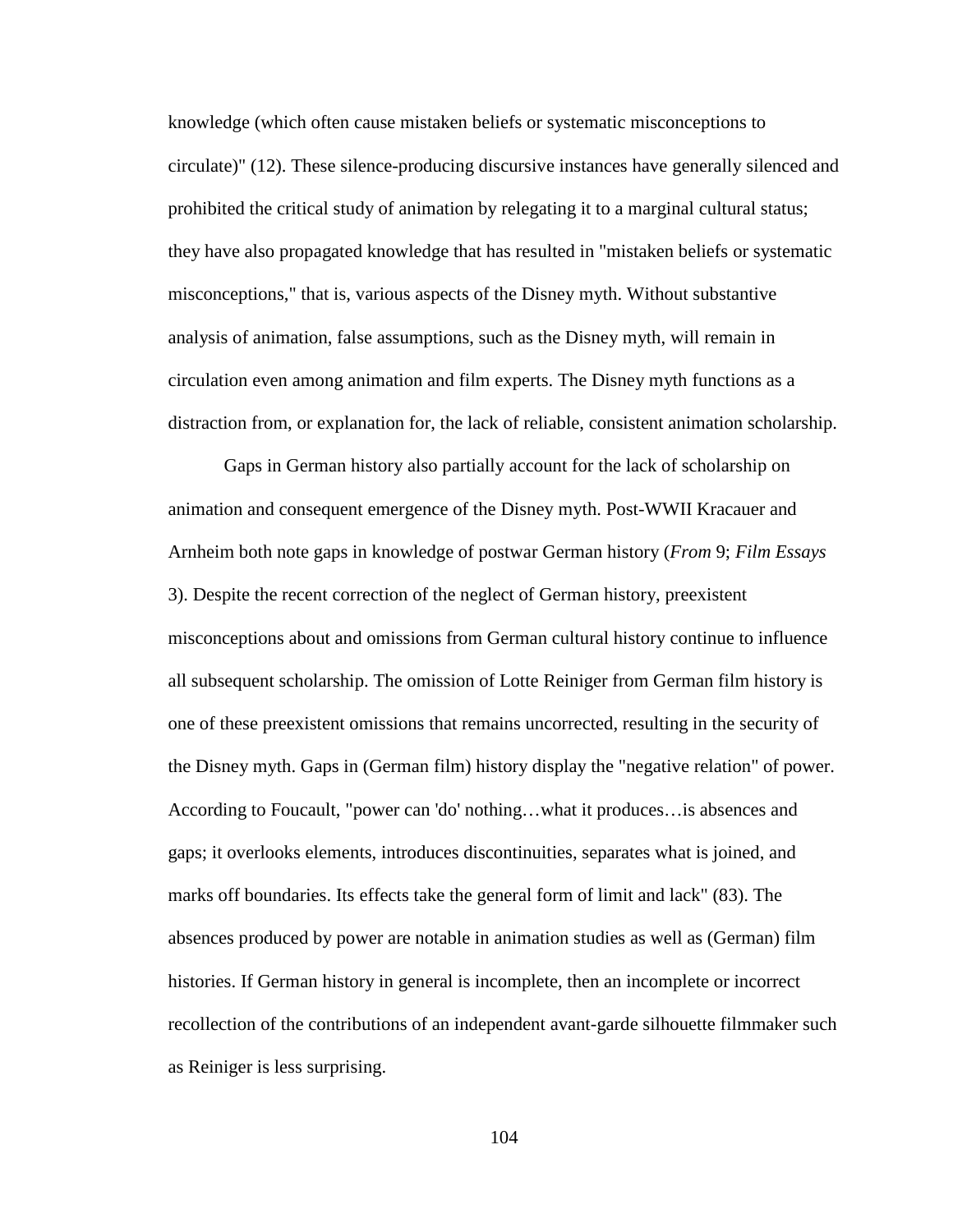Postwar anti-German sentiment was pacified by the Disney myth, which credits an American/Hollywood male, rather than an independent German female, with production of the first full-length animated film. Disney's rationalized, Hollywood-based, slapstick-themed, short, drawn cartoon animation better represented the potential of animation to entertain, uplift, and preoccupy a war-torn U.S. population than silhouette films by a female German exile. For Johnston, "it is the purpose of myth to fabricate an impression of innocence, in which all becomes 'natural'" (142). Certainly, the Disney myth has achieved this "impression of innocence," which has allowed its cultural naturalization.<sup>[78](#page-121-0)</sup> To debunk the Disney myth is to question the relevance of a post-WWII historical imaginary to contemporary cultural discourses.

The imperialist drive represented by the Disney Company, or "the American animation empire" (Edera 11), has resulted in the marginalization of all other (that is, non-Disney) animation.<sup>[79](#page-121-1)</sup> The oppositions--male/female, Hollywood/Berlin (Ufa), liveaction/animation, cartoons/silhouettes--thrown into relief by Disney's successful colonization of animation and film scholarship favor Disney and marginalize other

 $^{78}$  I am not suggesting that the Disney myth is guilty per say. I hope my argument has clarified that, following Spivak, I don't believe the myth arose or is perpetuated by one person. Ideology is larger than any individual or the will of that individual. "Ideology in action is what a group takes to be natural and selfevident" (Spivak, "Politics" 118). The Disney myth is an ideological apparatus of a self-identified group (film and animation scholars): the group takes the Disney myth as what is "natural and self-evident." Further, I don't think it is a conscious effort on the parts of scholars and critics. I do think it serves a specific purpose in historical explanatory textuality. This purpose is the object of my attention, along with the recovery of alternate, marginalia embodied by Reiniger's work.

 $^{79}$  Several sources use the term "empire" to describe the Disney Company: see Grant (60-76); Kunzle (17); Dorfman and Mattelart; Allan (241); and (Brophy 73). The imperialist urge in Disney (the man and the company) is examined in the texts of Dorfman and Mattelart, Hiaasen, and Kanfer, among others. The indepth analysis conducted by Hiaasen begins in the 1950s and is relevant if the discussion of the imperialist urge in Disney is considered through the contemporary practices of the company. Dorfman and Mattelart's 1971/75 examination of post-WWII Disney comics claims ideological messages therein negatively effect "dependent" countries, specifically Chile. The Marxist critique attacks the depictions of women, nature, capital, work, interpersonal relations, and natives in Disney comic books. Although the comic book medium is entirely separate from film, the Disney comics and Disney animated films are both products of the Disney Company and displays of its capitalist, imperialist, rationalized methods.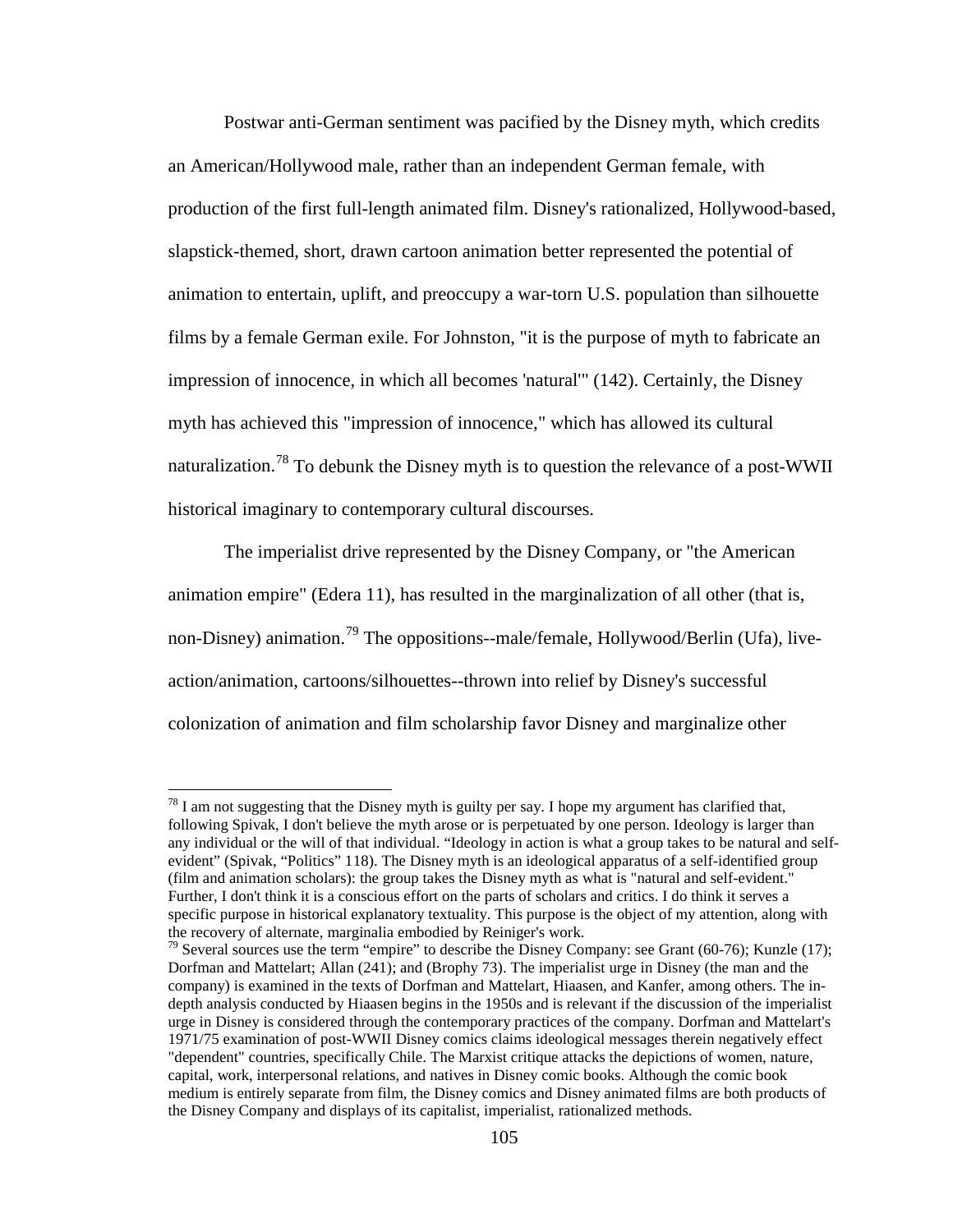animators, including Reiniger.<sup>[80](#page-122-0)</sup> Although marketing techniques and technologies have changed, Disney's fundamental urge to own history, to own animation, to own land, to colonize various cultures, and to rule the world has remained intact. Numerous times Disney openly stated his desire to conquer the world (Kanfer; Mattelart and Dorfman; Hiaasen; Sklar). Disney was not anomalous in his American/Western, capitalist, imperialist, masculist urge to dominate history. The imperial drive displayed by Disney was a prominent trait of the entire (American) film industry from its beginnings. In the 1920s and 1930s, "American movies presented American myths and American dreams, home-grown for native audiences, yet only man-made boundaries kept them from conquering the world" (Sklar 215). To locate the colonizer, one looks at the colony. The colony bears marks of the empire, in this case Disney's empire. Disney is dominates film and animation scholarship. He ran out the natives, cleared the land, imposed his language as the official language, and stamped out difference.

Disney's involvement with institutions of power further insured his legacy. The Disney myth is perpetuated through Foucauldian mechanisms of power to which Disney belonged and from which Reiniger was excluded, or other-ed. She was not American: she was other. She was not male: she was other. She did not make cartoons: she made other. The mechanisms of power have perpetuated the Disney myth since WWII in order to guarantee their own power and advance their own interests. Those in power control the systems of communication. Those in power historically have been wealthy white men; in

<span id="page-116-1"></span><span id="page-116-0"></span><sup>&</sup>lt;sup>80</sup> Universal Film Aktion Gesellschaft (Ufa), which embodied the mainstream early German film industry, was Hollywood's only postwar competition. Reiniger was not a part of that system. She occasionally visited the studios and collaborated on films produced within its confines, but she did not produce her films or pursue career opportunities there. She openly admits that she was an industry outsider. See the national identity chapter for more detailed account of Reiniger's relationship to early German film, Ufa, and Weimar culture.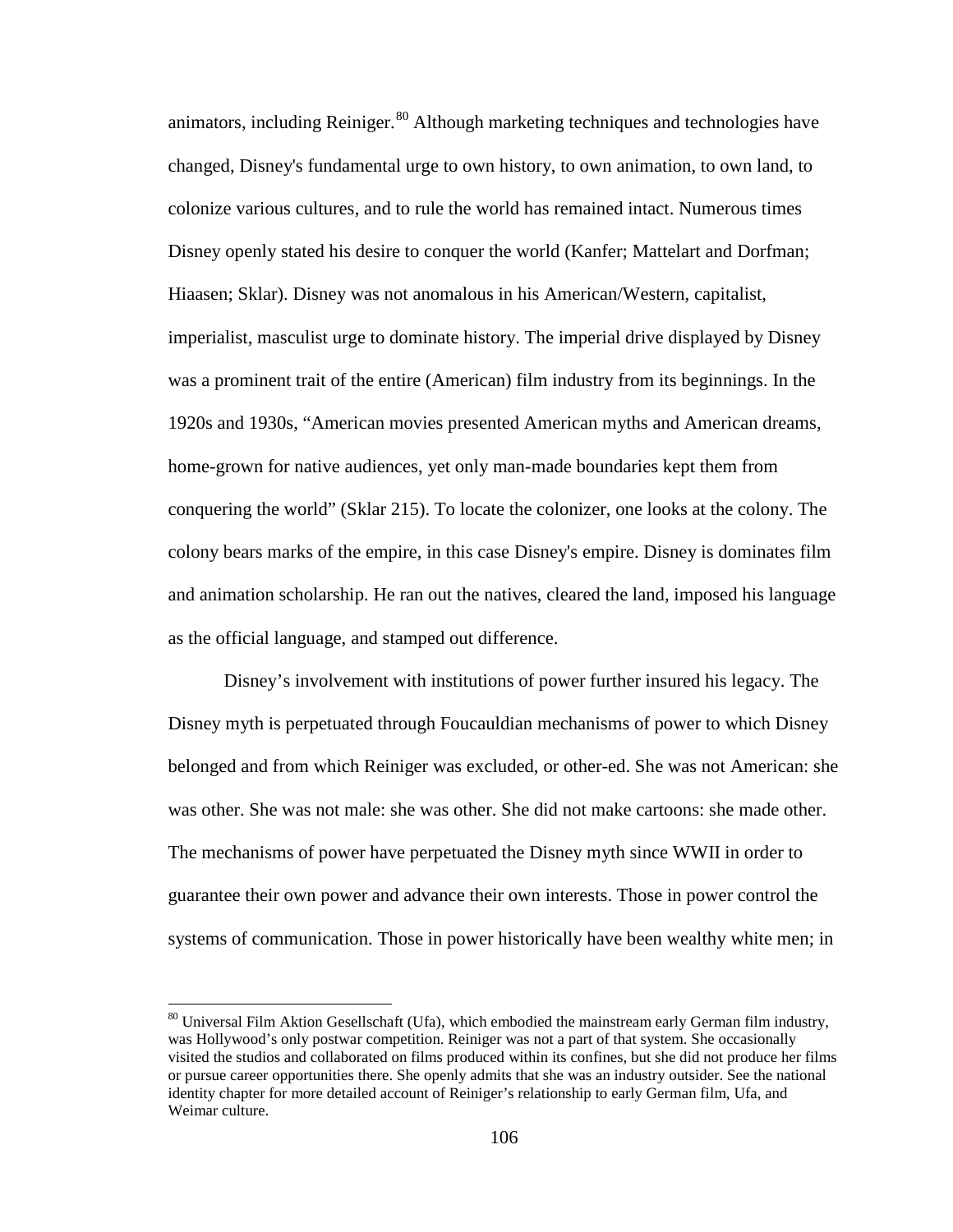the film industry historically Hollywood/American men have held the power.<sup>[81](#page-123-0)</sup> As a white American man working within the confines of the Hollywood studio system, Disney belonged to the dominant group. Therefore, the mechanisms of power promoted his interests at the expense of outsiders such as Reiniger.

Aside from the inadvertent formation of the Disney myth, there is some evidence of Disney's intentional colonization of animation and film histories. Disney's intentional self-insertion into historical narratives exhibits what Spivak calls "masculist centralism." Disney wanted to be remembered as the most important animator and to be credited with the most animation firsts (Mikaluk 66). The epistemic violence inflected by Disney--the man, the myth, and the company--upon historical textuality results in the repression of other animation. However, "this critique should not be understood as merely an accusation of personal guilt; for the shifting limits of ideology...are larger than the 'individual consciousness'" (Spivak 130). The Disney myth is larger than the individual will although Disney actively attempted to assert his individual will to be remembered as the first and most important animator.

When William Day, the founder of the first cinema history museum, tried to sell his collection in the late 1920s, Disney's attempt to purchase it was refused (Robinson 239). Disney's failed attempt to purchase the entire history of (Western) cinema was quickly eclipsed by another opportunity. Disney accepted a 1935 dinner invitation from Iris Barry, the first film curator of the New York Museum of Modern Art (Mikaluk 62). This meeting marked the beginning of a career-long mutually beneficial relationship

<span id="page-117-0"></span><sup>&</sup>lt;sup>81</sup> Women were active participants in the development of the early American film industry. For a more detailed account of early women in Hollywood see Anthony Slide, *Early Women Directors*. Additionally, many of the original Hollywood studio moguls were of German origin. For a substantive account of German-speaking influences on Hollywood, see Peter Krämer in *German National Cinema*, ed. Bergfelder, Carter, and Göktürk, pp. 228-37.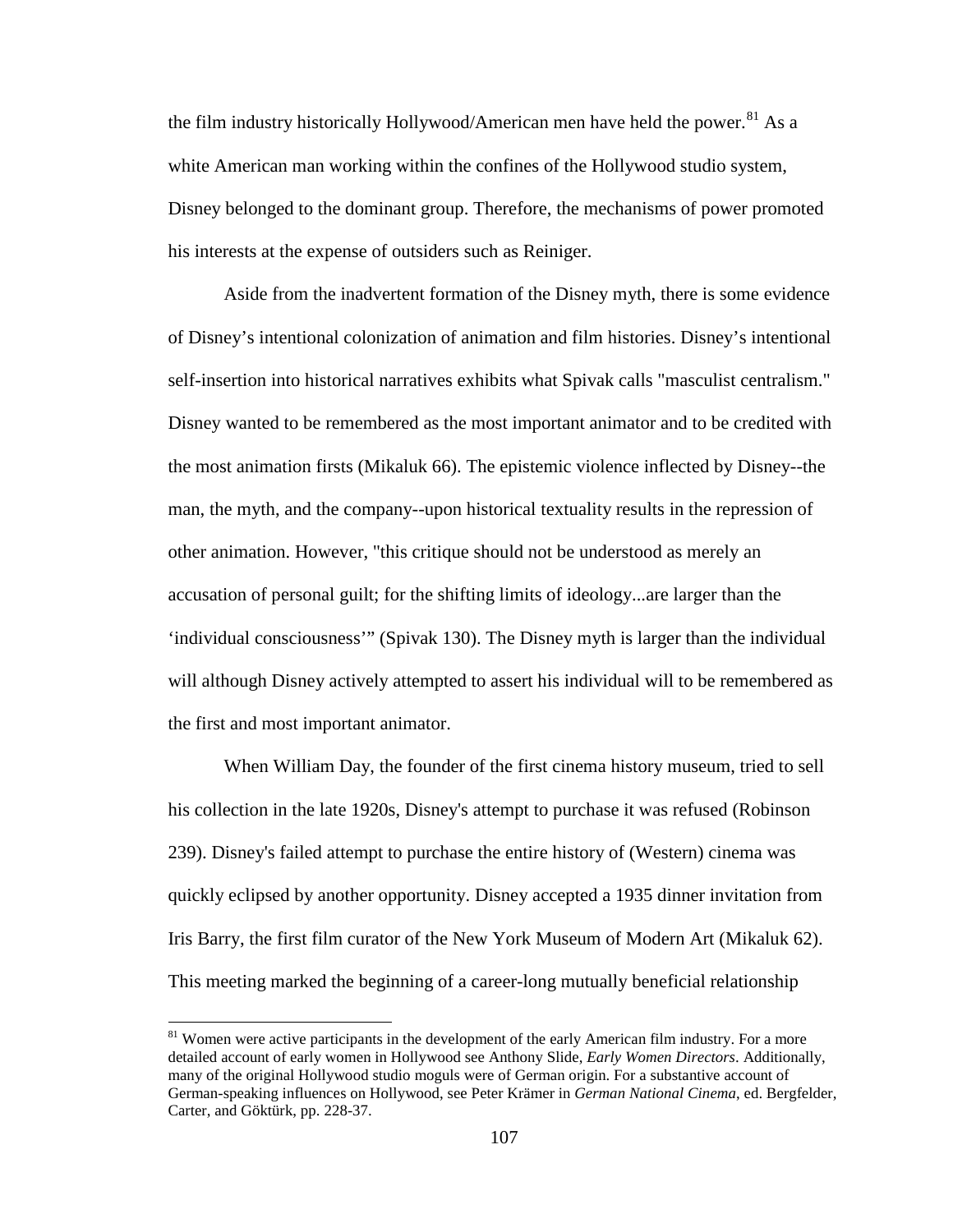between the two and the institutions for which they stood. Disney regularly contributed animated "firsts" to MOMA's film collection, and by 1944 he was a member of the museum's board of trustees (Miklaluk 62). Disney's influence on MOMA collections insured his place in (film) history. MOMA's treatment of film as an art form worthy of collection and animation as a genre of film "with its own technological and aesthetic innovations" benefited Disney, who "found a way to convert aesthetic appreciation into fine art marketability through sales of production art from his films" (Mikaluk 57, 65). MOMA's "circulation of film programs also offered a nucleus around which many schools were able to base film courses. To the extent that artistic reputations in film are influenced by academic efforts at canon formation, the museum's contributions cannot be overstated" (Mikaluk 57-8). If MOMA influenced the film and animation canons as heavily as Mikaluk suggests and the films of Disney dominated MOMA's circulated film programs, then the formation and persistence of the Disney myth is somewhat demystified. Disney's relation to MOMA insured his place in film history; conversely, the exclusion of *Prince Achmed* from MOMA precludes its inclusion in the (Western) animation canon.[82](#page-124-0) In 1951 Disney adapted Lewis Carroll's *Alice in Wonderland* into a full-length animated film, motivating Disney to erase a competing adaptation, Lou Bunin's *Alice au pays des merveilles* (*Alice in Wonderland*) (1951), from film history (Grant 74). Even if Disney had not attempted to forcefully insert himself into (film and animation) history, he would remain at the center since "it is the center that offers the official explanation; or, the center is defined and reproduced by the explanation that it

<span id="page-118-1"></span><span id="page-118-0"></span><sup>&</sup>lt;sup>82</sup> Although some of Reiniger's short films from the 1930s occasionally appeared in some of MOMA's alternate programs, Disney's entire career was thoroughly documented in the museum's collections.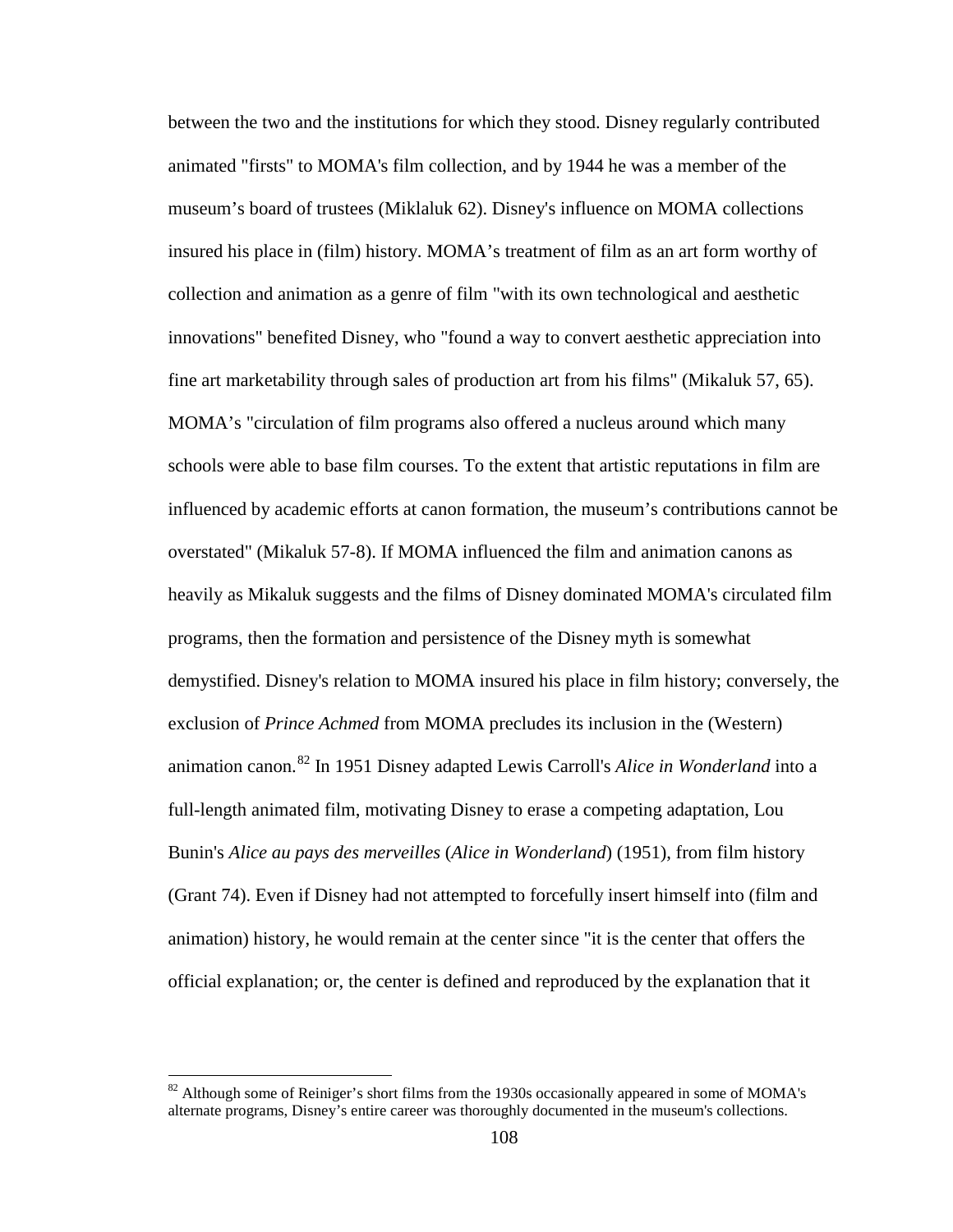can express" (Spivak 107). The glorification of Disney at the expense of all other animators signals a repression of cultural marginalia.

Disney's desire for fame and fortune paid off in post-World War II America; he became world famous and unfathomably rich through his animation. Disney practiced Taylorist-Fordist assembly line, or rationalized, methods of production and valued financial success; was driven by a market mindset based in the tenets of capitalism (Schickel 229). For Spivak, "the practice of capitalism is intimately linked with the practice of maculism" (107). Disney removed himself from the animation tables as soon as financially possible.<sup>[83](#page-125-0)</sup> He strove to quickly and inexpensively produce animation to increase returns, and his marketing campaigns were unstoppable. He consistently attempted to abolish all traces of individuality from animators within his productions. Stephenson accepts rationalized animation production unless the system becomes more important than individual artistic input and expression (21). Of his contributions to Disney's *Fantasia*, experimental German (animated) filmmaker and Reiniger contemporary Oskar Fischinger comments, "the film 'Toccata and Fugue by Bach' is not really my work. Rather, it is the most inartistic product of a factory…. One thing I definitely found out: that no true work of art can be made with that procedure used in the Disney Studio" (qtd. in Moritz, *Optical* 85). Subsequent animation scholars have widely acknowledged the inevitable: "sooner or later individuality and creativity tended to subserve assembly-line techniques, deadlines, and marketability, as in any massproduction enterprise" (Russett and Starr 32).

<span id="page-119-0"></span> $83$  According to Stephenson, Disney stopped drawing in 1928 (46). Grant claims Disney did not draw animation after 1924 (60). Kunzle says Disney stopped drawing after 1926 (17).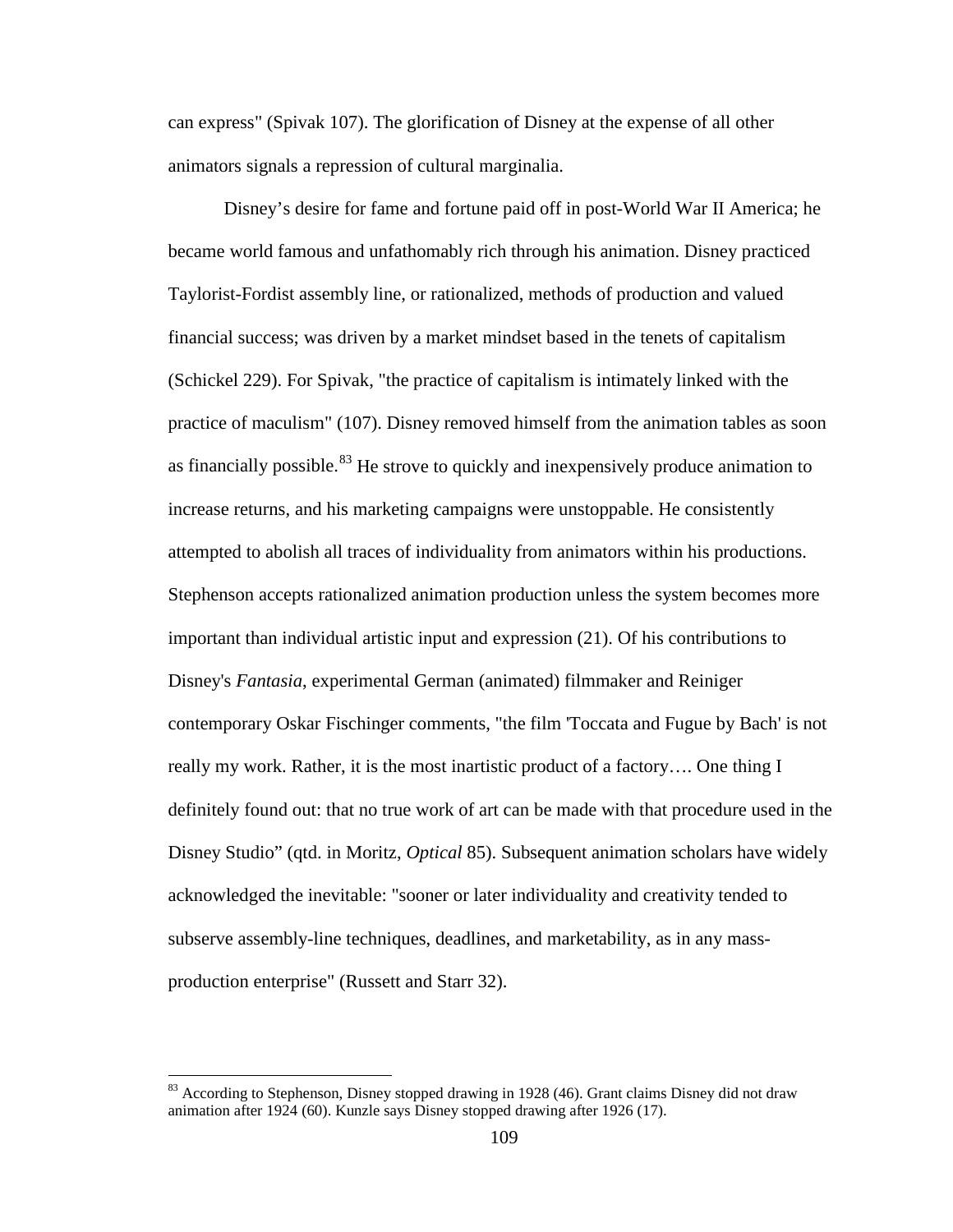Since Hollywood dominated the world film market, it was the only reasonable place for Disney to base his animation studio. According to animation critic Robin Allan, "Hollywood came to dominate the industry and Disney allied himself to the centre of American popular film culture by basing himself in Hollywood rather than in New York where most of the animation studios were established" (241). His journey from Kansas City to Hollywood and subsequent successes embody the American Dream: a poor but ambitious country boy went to the big city armed only with persistence, a dream, and a knack for business and made it big. Despite the setbacks, his dream became a reality and earned him wealth, power, and fame. This narrative of hard work leading to success for the industrious, determined entrepreneur appealed to post-WWII America and manifested itself as the Disney myth. Over time, the boundary between biography and history became blurred: Disney's story became the (hi)story of animated film. Animated film became identified as American/Hollywood, male, white, capitalist, modern, rationalized, optimistic, determined, and triumphant. If Hollywood produced the narrative structures and content with which the rest of the world was familiar, then Disney animation set expectations and viewer familiarity with animation devices, methods, characters, structures, and content.

## **Debunking the Disney Myth**

Animation will continue to struggle for legitimacy without an established tradition or generally accepted historical narrative. A general consensus about the history of the medium would greatly assist the legitimization of the medium. The relinquishing of the Disney myth is an integral part of such a consensus formulation. Whether or not

110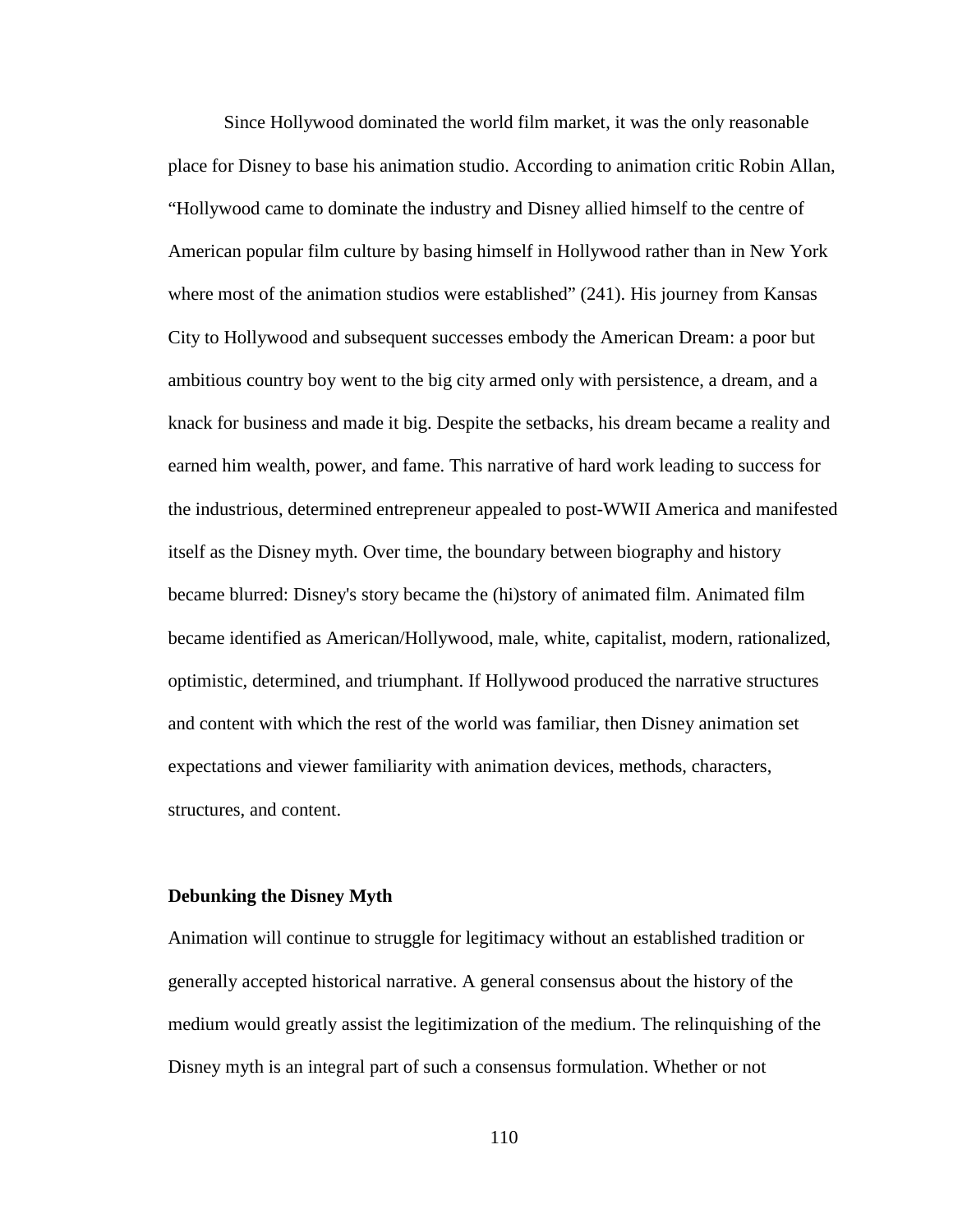archivists later discover a provably extant full-length animated film that preceded *Prince Achmed* is less important than the general acceptance that Disney's *Snow White* was not the first full-length animated film. The establishment of *Prince Achmed*'s primacy as the first animated feature film is not the overriding concern of the present research project, yet the film's status retains relevance since its primacy fundamentally challenges a major part of the Disney myth. No matter how much the Disney myth invites clarification, any effort to do so inevitably meets with resistance since Disney is a beloved figure in American culture, ranking in popular fondness with early Elvis, blue jeans, and muscle cars. His name invokes magical images, wholesome fun, tender moments, and Mickey Mouse. Debunking the Disney myth will require a mass cultural shift in perception. This shift does not require a rejection of all things Disney, as proposed by Dorfman and Mattelart, Hiassen, and Schweizer and Schweizer. However, the shift does require an open-minded re-consideration of the development and origins of the multiplane camera and the full-length animated film, as well as the impact of national identity, gender, and genre on transmission of knowledge and canon formation. The 2001 DVD re-release of *Prince Achmed*

<span id="page-121-1"></span><span id="page-121-0"></span>only revises animation history to those people who are willing to revise…. Columbus discovered America, and it doesn't matter that there were people who came before. That's the way the story goes and that's the popular version, and it's going to be very hard to shake it. Disney will always be first to those who are going to believe the Disney version, no matter what evidence is presented to the contrary. (Starr qtd. in Liebenson F7)

111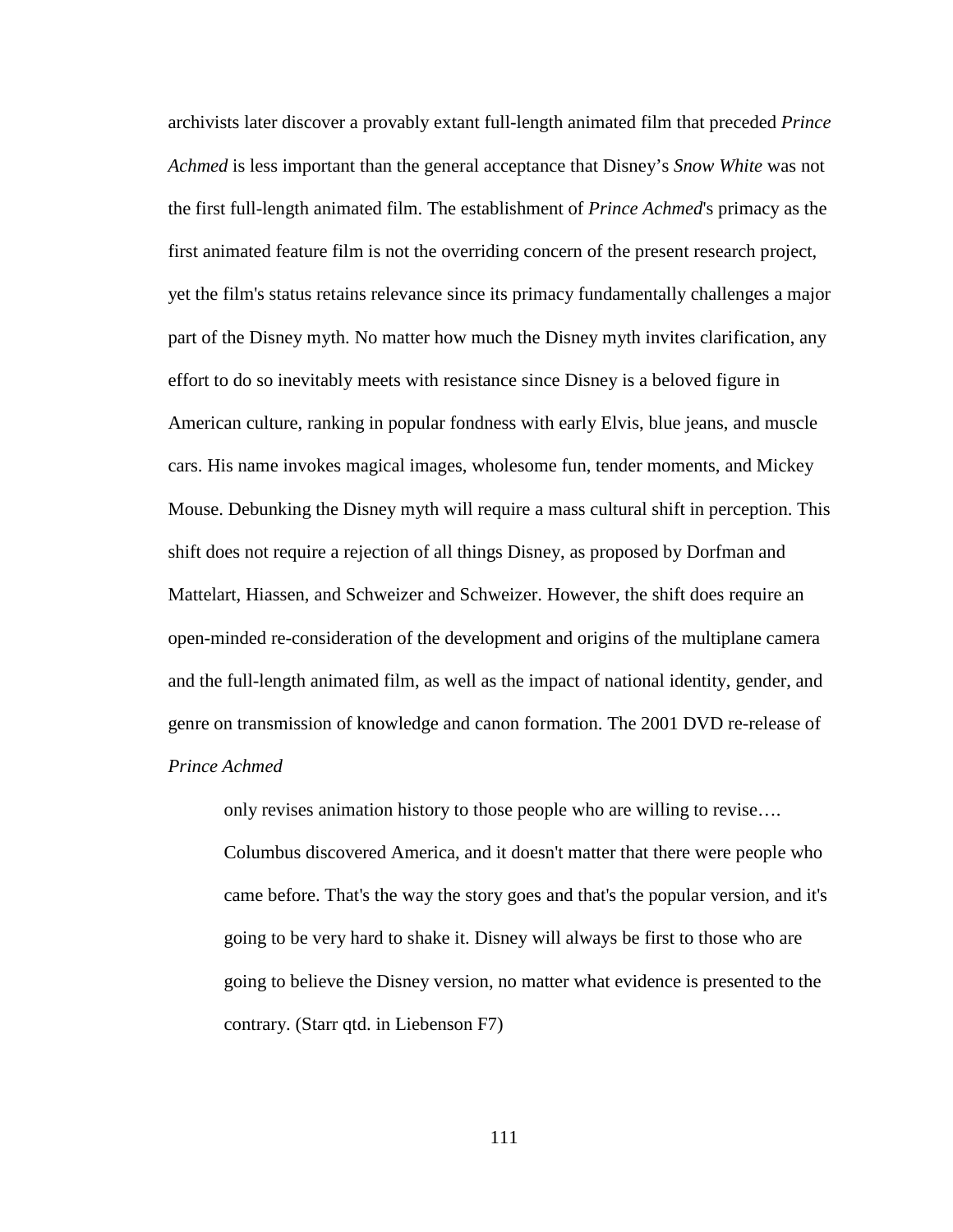The role of Reiniger in the development of animated film demands recognition and clarification. Such recognition and clarification automatically debunks part of the Disney myth by displacing *Snow White* as the first feature-length animated film. The origins and perpetuation of the Disney myth represses other (non-Hollywood, non-Disney, non-male, non-cartoon, non-drawn) animation, a neglect that impacts knowledge transmission and canon formation. Since "what inhabits the prohibited margin of a particular explanation specifies its particular politics" (Spivak, "Explanation" 106), that Reiniger's specific identifying attributes are German, female, independent silhouette animation filmmaker suggests that the Disney myth explanation attempts to repress that particular combination of nationality, gender, and genre.

## **Conclusion**

<span id="page-122-0"></span>The combination of Reiniger's national identity, gender, and genre has resulted in her perpetual marginalization. The silhouette animation genre in which Reiniger worked has been historically marginalized. For Spivak, ideology becomes most apparent at the margins of culture. Since animation is a marginal medium largely ignored by film, visual arts, and graphic design scholarship, it is particularly suited to critique the center. Considering the prominent presence of animation in contemporary culture, the marginal status Reiniger occupies becomes highly suspect. She is the pioneer of a key cultural medium and must be reconsidered. *Prince Achmed* is synchronous with contemporary animation-saturated culture, so a contemporary effort for its recovery and analysis is necessary. Animation increasingly appears in contemporary culture. Many films feature animated sequences, graphic creations, and digital alterations. Animated film is box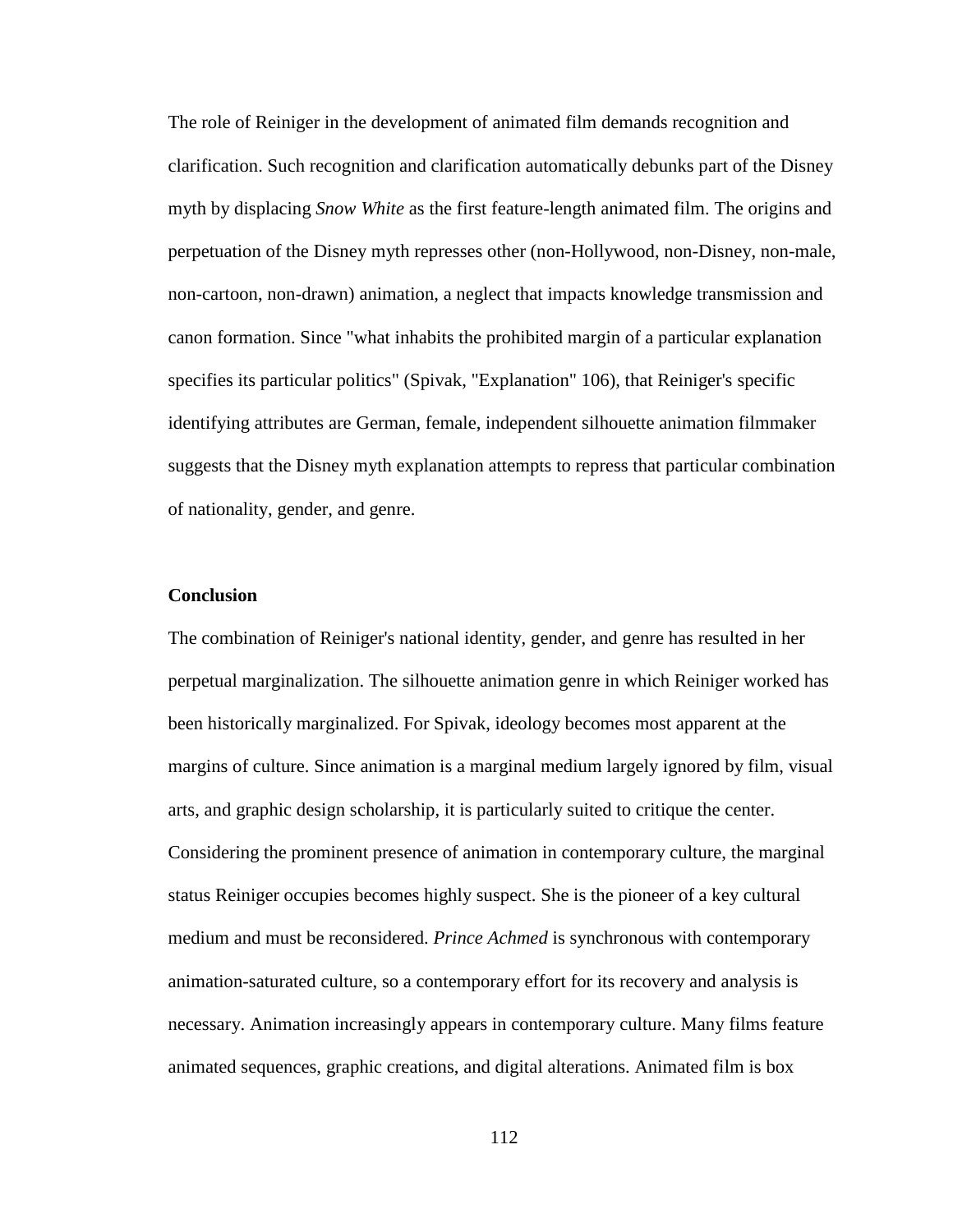office gold; it has been since the debut of *The Little Mermaid* (1989), followed by the animated films of Pixar and DreamWorks. Animation is prevalent in (American) television programming. The longest running comedy series in television history is animated; *The Simpsons* is entering its twenty-second year in 2011. Animation is branching out even in the realms it already occupies: 3-D versions of films frequently accompany "regular" releases. Contemporary manifestations of animation in mass culture make Reiniger relevant since she is fundamentally tied to the origins of animated film. Since she began the animated feature, she is responsible for all animated features. She started it all with *Prince Achmed*.

The growth of scholarly interest in television, advertising, and animation indicates a broadening of scholarly boundaries and disciplinary boundaries, but there is still much academic hesitance to allow this discourse any real credibility. Some scholars continue to discredit popular culture as unsuitable for serious academic inquiry. Efforts to separate academic discourse from increasingly dominant cultural forms are unrealistic and nostalgic attempts to reclaim the past and protect imaginary borders between high, proper culture and low, meaningless culture. When poetry was the main academically accepted form of study, many (bourgeois European) people read it. Most people no longer do as often, so it seems unreasonable to insist literature, in this example poetry, is the only legitimate academic area of study and inquiry. This is not a suggestion that public interest should directly influence and determine academic acceptance of art forms; however, the longstanding tendency of intellectuals and academics to consciously scorn anything enjoyed by the mass public seems an outdated reaction in a postmodern, postindustrial culture. However, the efforts of feminist, New Historicist, and post-colonial scholars

<span id="page-123-0"></span>113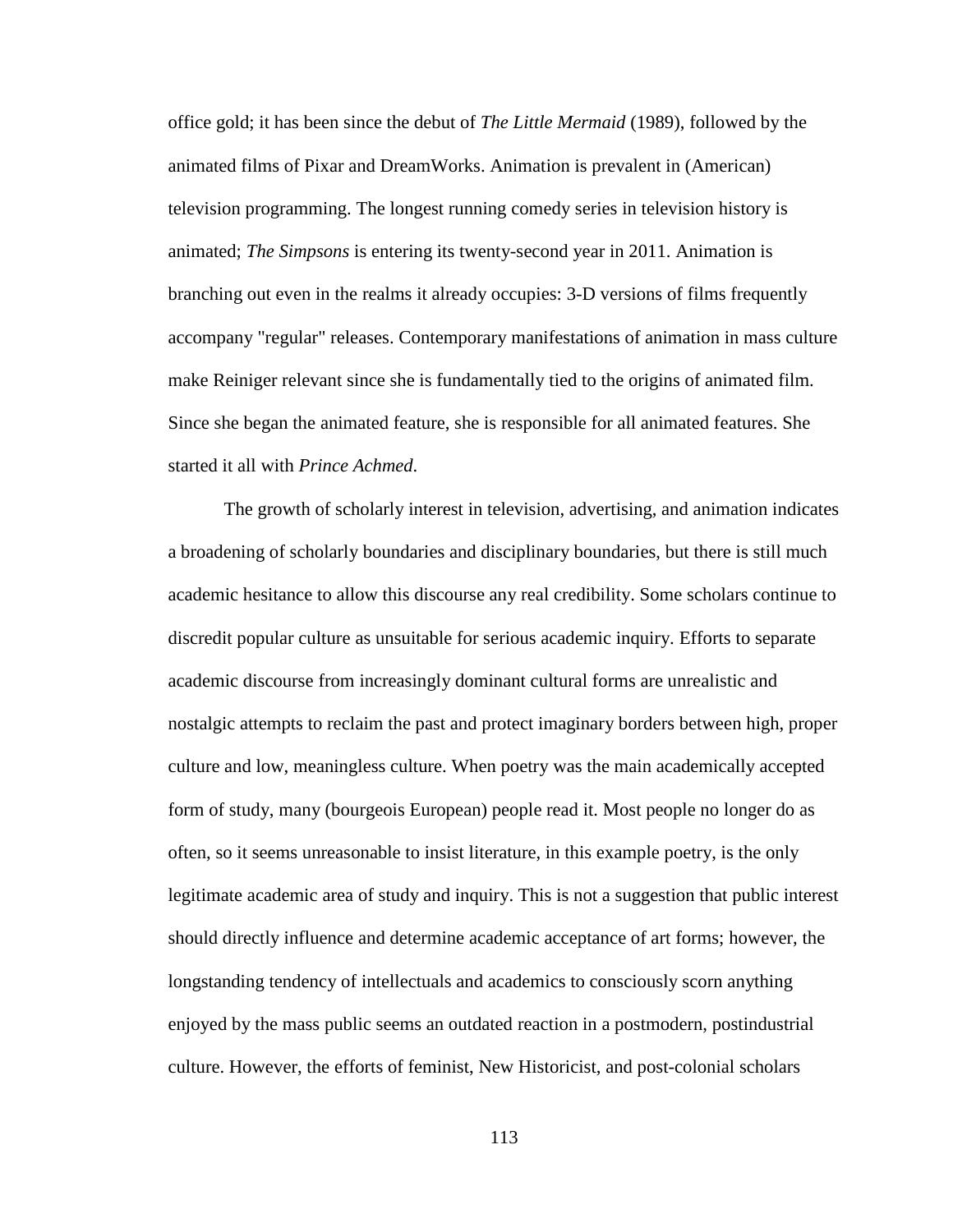have validated the value of historically ignored and dismissed forms, such as etiquette guides, diaries and journals, and diaspora literature. These validations have been publicly permitted, or tolerated, within the academy.<sup>[84](#page-130-0)</sup> Increasingly, the study of film has been accepted as a credible academic pursuit although limitations remain on which films are suitable for scholarly analysis. Much as (Western academic) literature canon formation, which is influenced by educated European elite (male) values, the film canon seems to be informed by similar politics of interpretation.

Critical dismissal of animated film indicates that canonical filmmakers and genres are attributed higher value, if not some semblance of autonomy or aura, and in the age of technological reproducibility the possibility that some films retain authenticity while others cannot seems illogical. Griffith, Welles, Lang, and Godard represent the canonical camp. Likewise, film noir, silent film, French New Wave, and Italian neo-realism have become widely accepted genres. Conversely, some terms and genres, such as animation, sequel/trilogy, horror/slasher/"teen scream," (summer) blockbuster, "chick flicks"/romantic comedy, pornography, and literary adaptation, historically have caused academics to immediately recoil.<sup>[85](#page-130-1)</sup> At a glance, my perfunctory list of canonical filmmakers and genres seems to be produced by (and promoting the interests of) men, while the marginal list seems to reflect productions of (and for) females, children, and adolescents. The latter list also tends to entertain, often by using special effects and other digitalization; involve serialization; offer mass appeal; engage in fantasy; provide humor;

<sup>&</sup>lt;sup>84</sup> I specify "publicly" because one never knows what goes on in ivory towers and academic "locker rooms" unless the Wayne Booths of the world reveal these privileged conversations and the hidden resentments and fears that motivate them.

<span id="page-124-0"></span><sup>&</sup>lt;sup>85</sup> There are critical exceptions to these very general value assumption categories. For instance, film theorist Linda Williams has studied the meanings and values of pornography. However, the general perception of the former as artistic enough for serious academic inquiry and the latter as unsuitable for scholarly attention remains.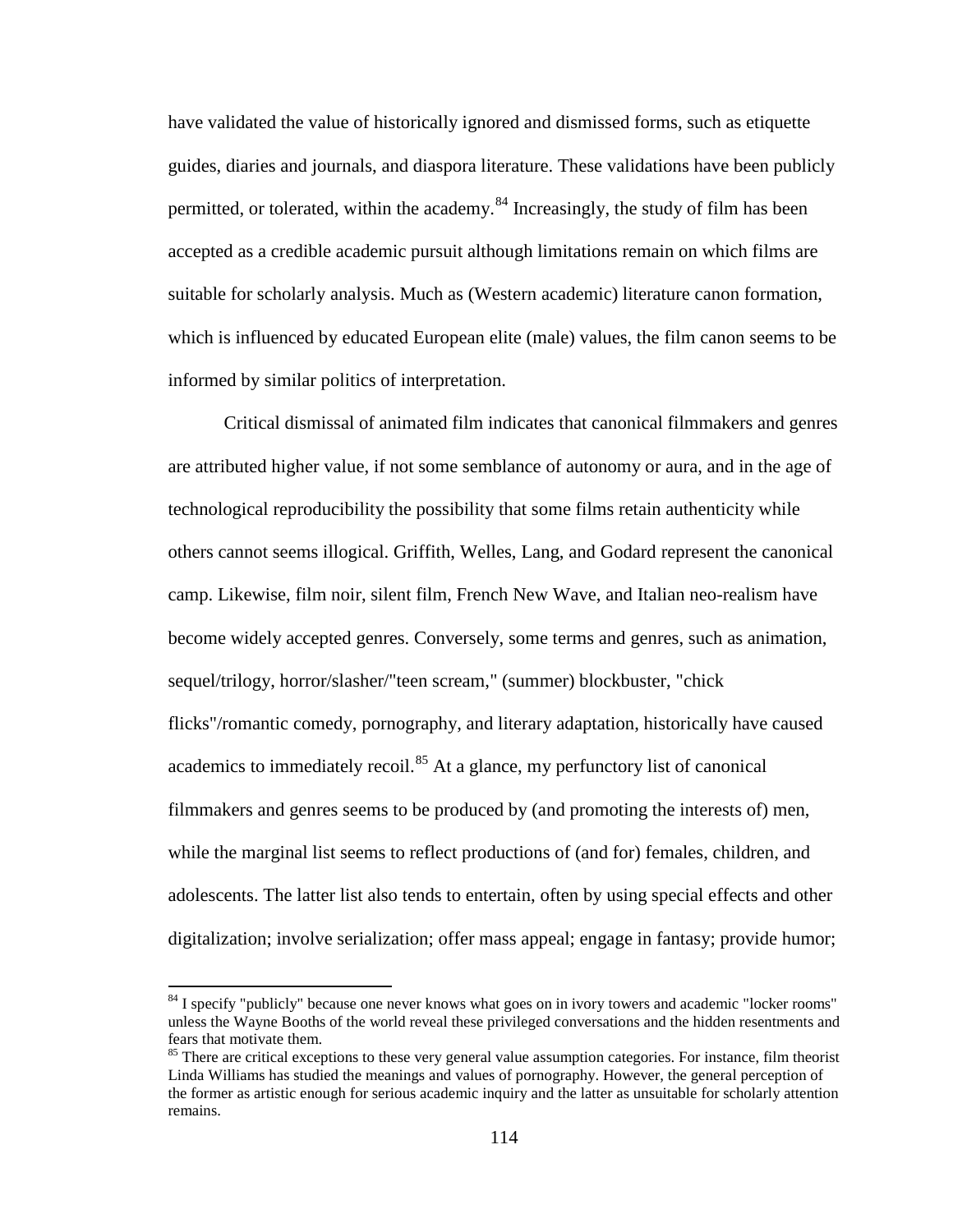<span id="page-125-0"></span>and visualize written texts. Since film canon formation is relatively young, now is the time to make changes and question various politics of interpretation that contain value assumptions and influence canon formation.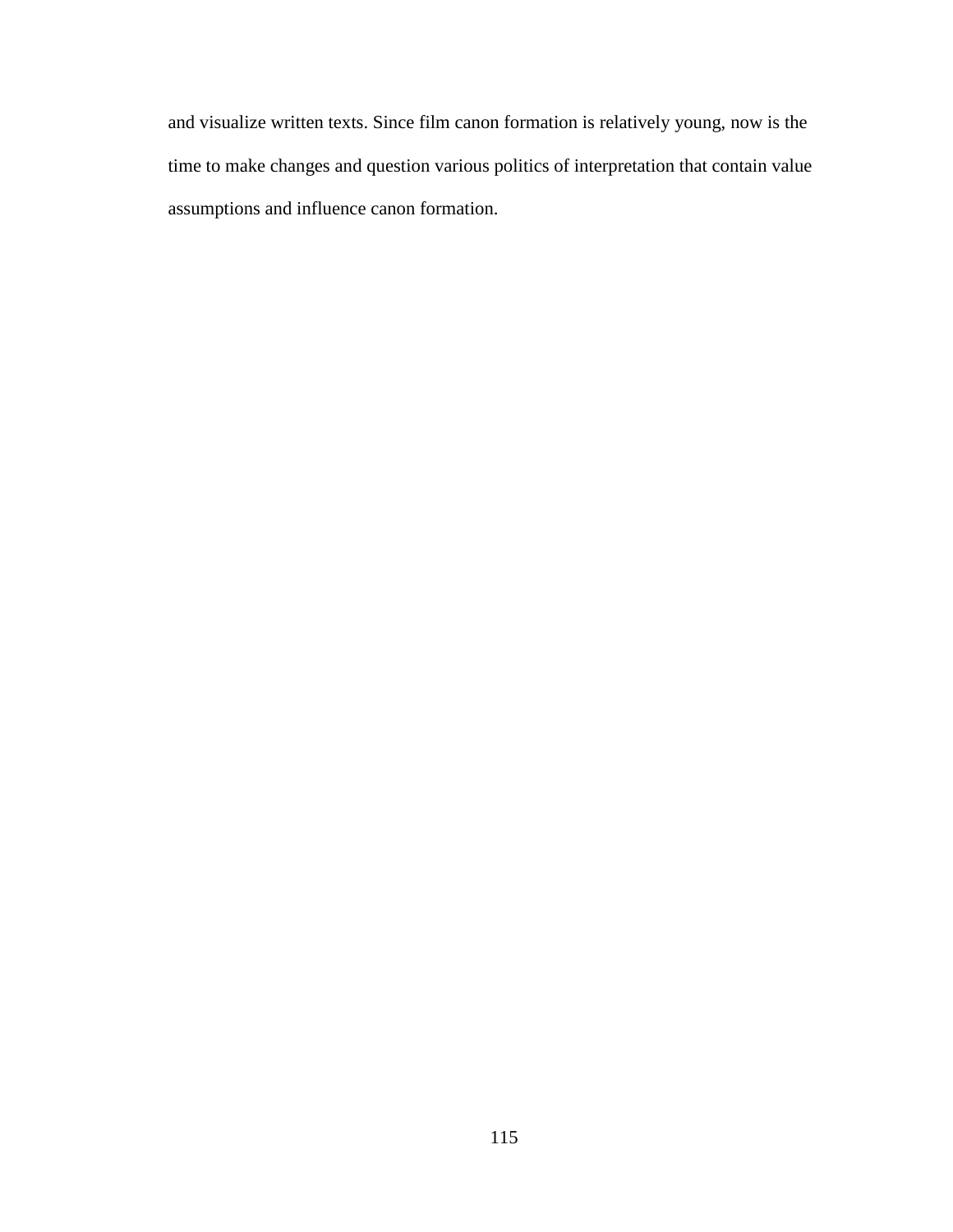## **CHAPTER FIVE--CONCLUSION**

The historical and continuing critical marginalization of Lotte Reiniger and *Prince Achmed* is not only a symptom of Reiniger's German national identity, gender, and the animated film genre in which the film was produced but also of its full-length silhouette form, literary source material on which it is based, *1001 Arabian Nights*, small-scale handmade production, and independent promotion and distribution. The neglected discourse positions of Reiniger and *Prince Achmed* are further exacerbated by Reinger's status as an exile, her non-group/movement affiliation, and her politically neutral public persona. Separately these elements might not have had such a severe negative on Reiniger's and *Prince Achmed*'s legacy. However, the culmination of these multiply marginalizing, culturally subordinated traits has forced her into the cultural fringes. Rabinovitz aptly summarizes one aspect of the multiple marginalization faced by Reiniger and *Prince Achmed*: "However much independent cinema may be viewed as a 'marginal' practice within the Hollywood hegemony, women filmmakers--and animation as a cinematic form--lie at the outskirts of those heterogeneous cinematic margins" (74). Therefore, independent animation by a female filmmaker who also happens to be a German exile during an era of concentrated gender inequality, widespread anti-German sentiment, and star-based Hollywood hegemony truly relegates Reiniger to a nearly invisible, or even transcendent, cultural status.<sup>[86](#page-133-0)</sup>

<sup>86</sup> By "invisible, or even transcendent" I am referring to the unique quality of *Prince Achmed*, to which I devoted considerable attention within the previous chapters, to defy categorization and confound critics. In other words, the invisibility is related to the inability of film criticism to comfortably label Reiniger's films.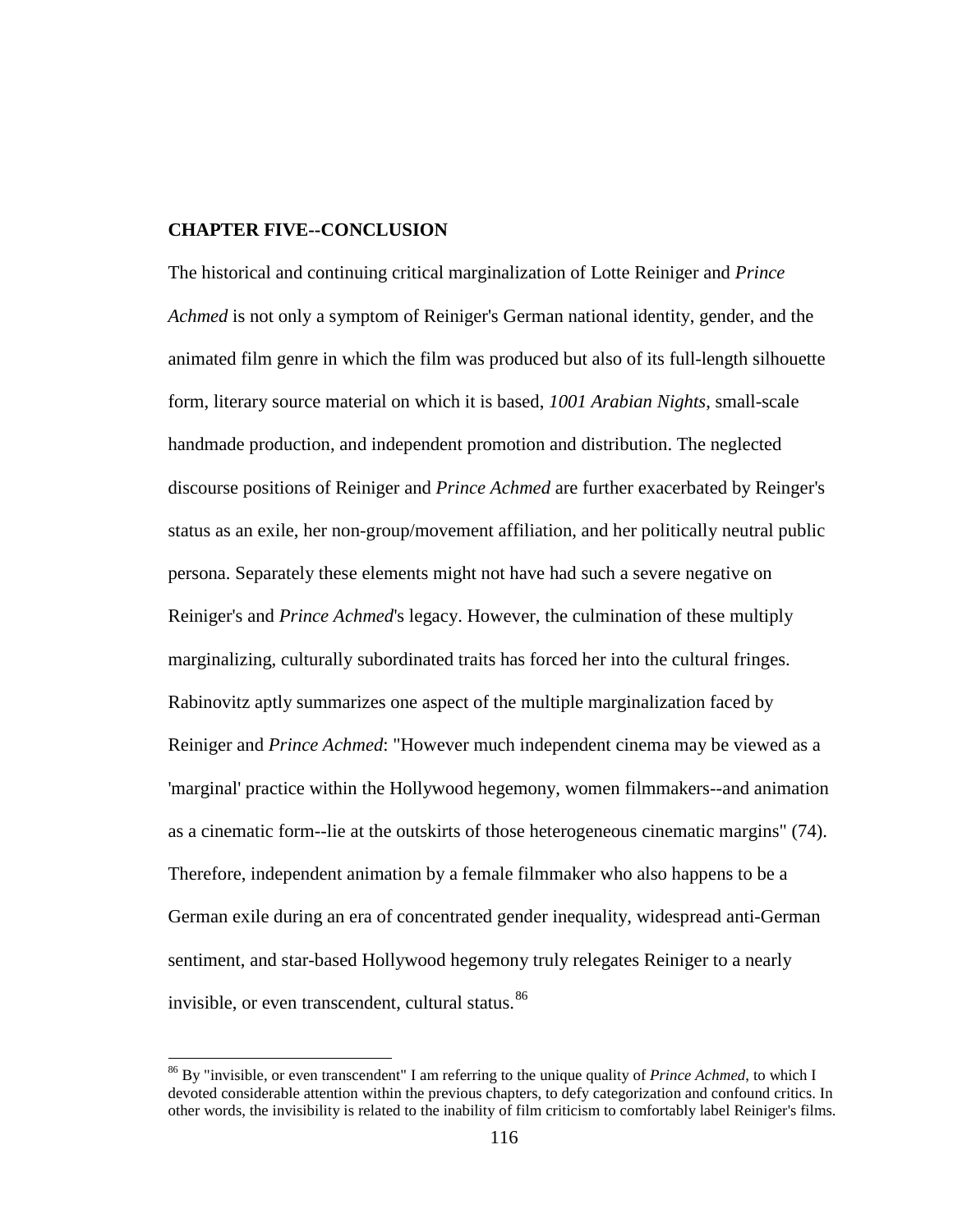Reiniger defied numerous cultural assumptions, not only in her films but also in her life. At a time when Hollywood hegemony became internationally entrenched; the star-system emerged as the standard marketing strategy; intellectuals and artists formed groups to streamline promotion and exhibition; cartoon animation was slapstick filler on live-action Hollywood programs; and Ufa dominated the German film industry, Reiniger independently produced and distributed a non-cartoon/drawn, non-slapstick, non-avantgarde (it included experimentation but, nevertheless, was a narrative film), nongroup/movement affiliated, non-star based, non-Disney/Hollywood animated feature film. Sure, there were exceptions in each of these seemingly surface categories. For example, independently produced and distributed, non-drawn, non-slapstick animated films by German filmmaker Hans Richter, Swedish filmmaker Viking Eggeling, and German filmmaker Oskar Fischinger have been critically recovered and addressed by various scholars; however, these filmmakers are male and their films are shorts, marking their difference from Reiniger's specific situation. Furthermore, the affiliation of Richter and Eggeling with Dada circles and Fischinger's non-narrative experimental films qualify these filmmakers as experimental, or avant-garde (Russett and Starr; Moritz *Optical*). Furthermore, the scholarly attention devoted to these avant-gardists has been infrequent.

Reiniger believed that devoting individual attention to the cutting of silhouettes was mandatory to their creation. Reiniger invented her own worlds, which she considered quite tangible ("Adventures" 3). She bypassed financial success and international renown in favor of artistic and personal freedom. She never bragged about her accomplishments;

That category defiance has devastatingly influenced the position of Reiniger's films in film history and discourse and suggests that categorization is an insufficient critical tendency that must be abandoned in order to include other, heterogeneous texts before the film canon is solidly established.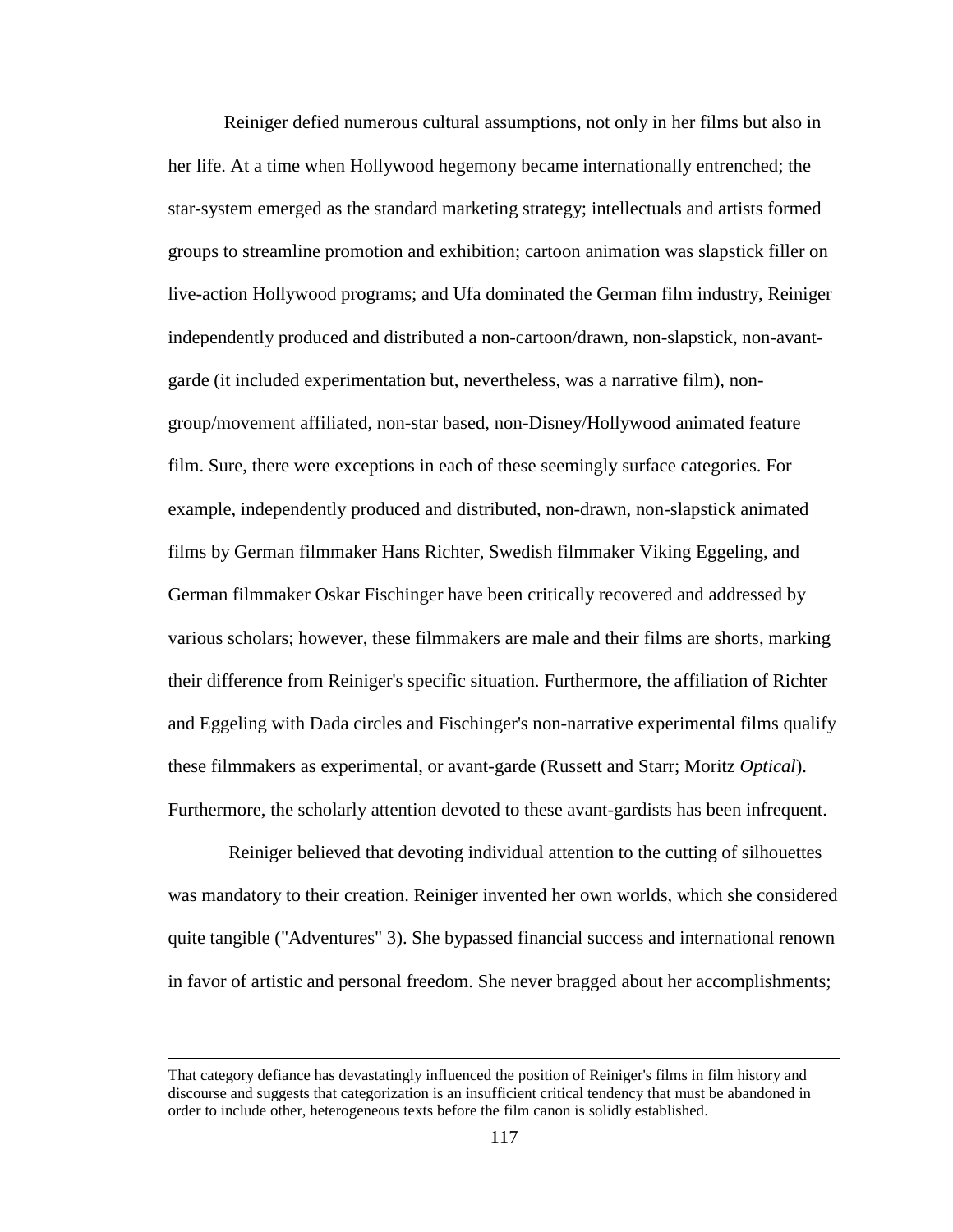blatantly promoted her films; or regretted her post-World War II obscurity. She continued cutting silhouettes despite historical, political, cultural, and social obstacles.

The influence of Reiniger's films can be detected throughout the history of film and continues to the present day. Truly, "she [Reiniger] remains a potent influence on many new animators" (Foster 319). The silhouette animation of Michel Ocelot most blatantly pays homage to Reiniger. The fairy tale story material on which his films are based, the intricacy of detail in his silhouette figures, and his filmic nostalgia for a simpler time all allude to Reiniger. *Kirikou and the Sorceress* (1998), *Princes and Princesses* (2000), and *Azur and Asmar* (2006) all use silhouette animation to reconfigure and retell folk and fairy tales. The animation of Pedro Serrazina in *Story of the Cat and the Moon* (*Estória do gato e da lua*) (1994) is also reminiscent of Reiniger's silhouette films. The dynamic curves and smooth metamorphoses echo Reiniger's emphasis on the plasticity of animation and the juxtaposition of curves and diagonals. The silhouette animation of Marjane Satrapi in *Persepolis* (2007) illustrates the influence of Reiniger. While Satrapi's politically charged, autobiographical film content differs significantly from Reiniger's seemingly apolitical content, the outlines, expressivity, hand gestures, and abstract sequences recall Reiniger and *Prince Achmed*. Reiniger's influence exceeds the film genre; the artwork of artist Kara Walker also displays it. Walker's 2007-08 exhibit, *My Complement, My Enemy, My Oppressor, My Love*, toured the United States and featured silhouette figures cut from black paper depict historical events to explore race, power, control, dominance, sexuality, gender, and freedom.

Reiniger also inspired her contemporaries, but her influence is often underestimated or entirely overlooked. According to Moritz, *Prince Achmed* "must have

118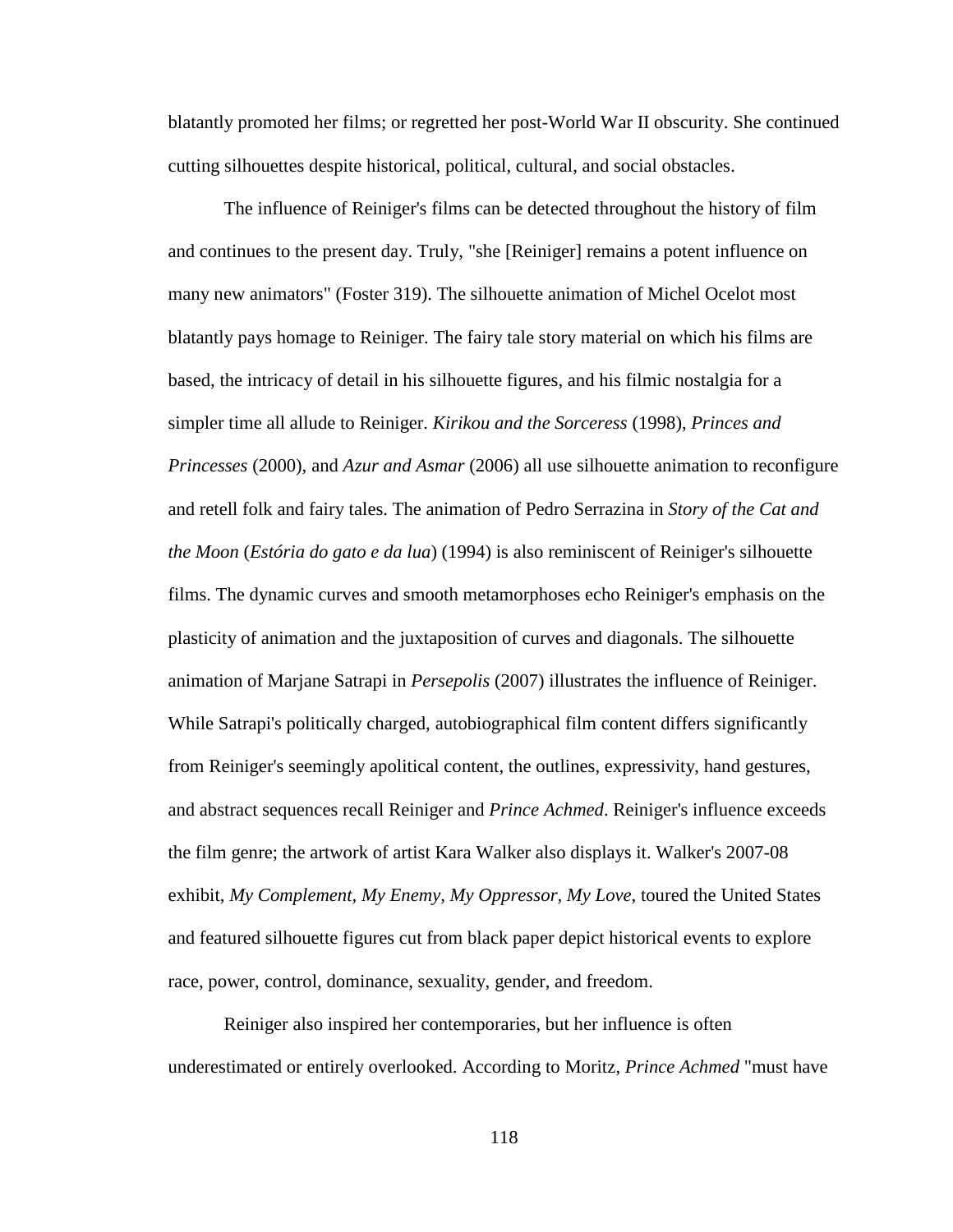inspired Oskar [Fischinger] to make his own silhouette animation" (*Optical* 17). Liveaction Weimar cinema often features silhouettes and shadow play; films such as *Metropolis* (1927) and *The Blue Angel* (1930) include detailed shadow sequences.<sup>[87](#page-136-0)</sup> Alfred Hitchcock utilized the impact of the silhouette to symbolize his artistic presence. For Hitchcock, the silhouette functions as a metonym that foreshadows the filmic text, identifies the filmmaker, and establishes viewer expectations. The Hitchcock silhouette signals the macabre, the psychotic, the monstrous, the underbelly.

Another filmmaker influenced by Reiniger also explores the monstrous underbelly. Traces of Reiniger's influence can be detected in contemporary films such as Tim Burton's *Nightmare Before Christmas* (1993), which features Pumpkin Jack silhouetted against a full moon during one of his solo performances within the first ten minutes of *Nightmare*. Burton's use of shadows and silhouettes is integral not only to the production design, or appearance, but also to the narrative development of several of his films. *Nightmare*, similarly to other animated films, is currently experiencing a contemporary renaissance. The film has already been released in 3-D but October 2010 witnessed a limited run of the film in Los Angeles at the El Capitan Theatre. Accompanied by *Tingler*-esque smoke and wind effects, the film-going experience bordered on 4D. In 2009 MOMA featured a tribute to the filmmaking career of Burton, further indicating the general contemporary appreciation for unconventional animation. The cohesiveness of Burton's aesthetic reflects Reiniger's artistic and thematic cohesion. While Reiniger focuses on movement and background detail as she portrays familiar fairy tales, legends, and myths, Burton focuses on character development to endear the

 $87$  Distinguishing the influence of Reiniger from the general tendency toward shadows as visual metaphor would require a separate extended study. Perhaps the meaning and genealogy of shadow play in Weimar cinema will be of interest to another scholar.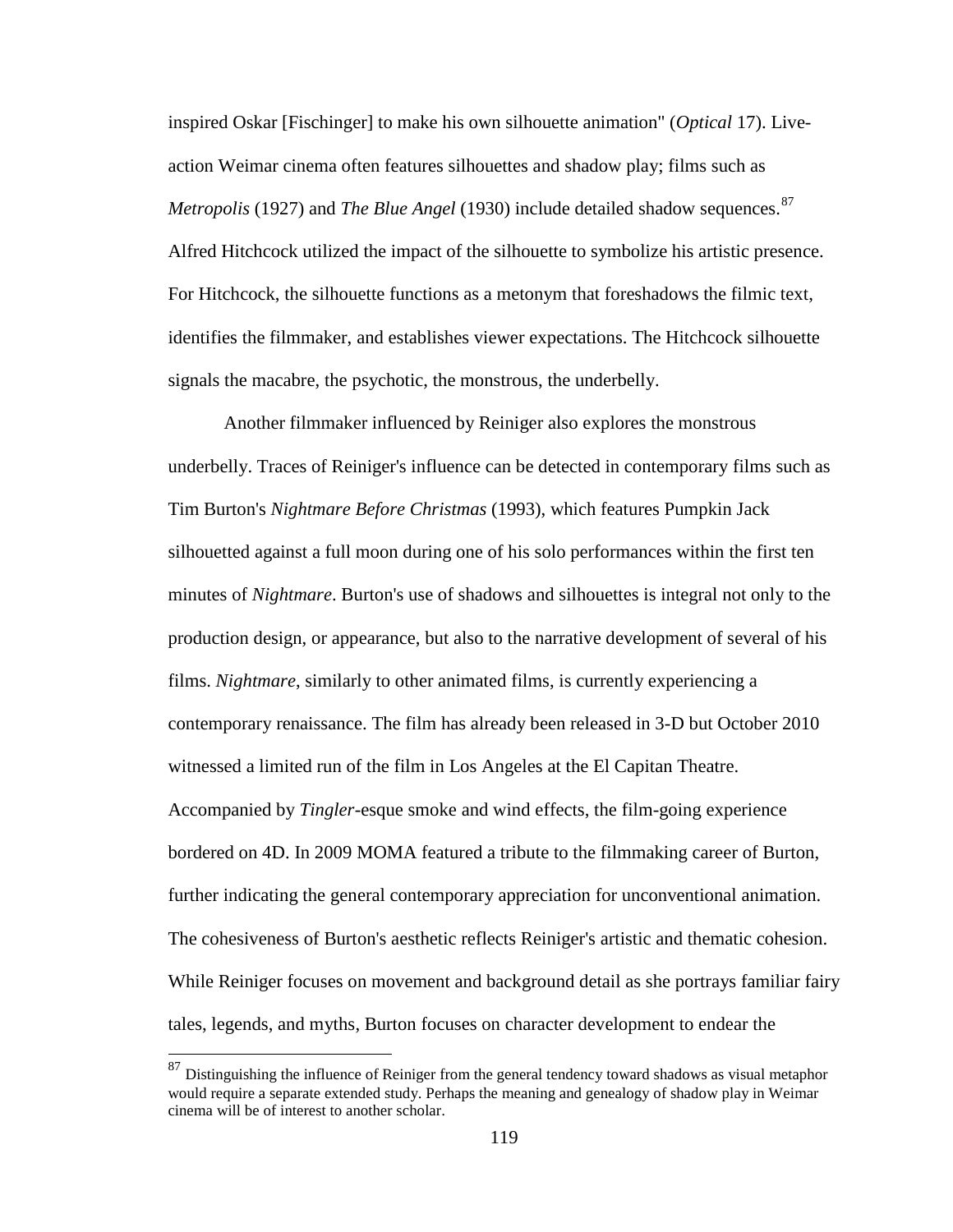monstrous and upset audience expectations about the "good guys" and the "bad guys" as he reinvents legends and myths. This "good guy/bad guy" disruption and legend reinvention appears in *Beetlejuice* (1988)*, Edward Scissorhands* (1990), and *The Corpse Bride* (2005).

Contemporary cultural prevalence of animation lends a particular timeliness, or Benjaminian synchronicity, to *Prince Achmed*. After all, the oldest-surviving full-length animated film is in some way responsible for the stream of multi-million dollar animated features since the 1990s. The contemporary synchronicity of *Prince Achmed* suggests that its imagery has only recently become intelligible and therefore must be recovered before passing back into oblivion. Reiniger's contemporaries, such as Renoir and Brecht, were critically acclaimed and their discourse positions have been secured. However, not everyone has seen a French art film or a play, but most people have seen an animated feature film. The general trend toward interdisciplinary, international (film) scholarship allows a unique opportunity for scholars to approach Reiniger and *Prince Achmed*. Furthermore, the largely neglected state of scholarship on animated film, Reiniger, and *Prince Achmed* invites application of a multitude of theoretical or disciplinary approaches to various animated films.

<span id="page-130-1"></span><span id="page-130-0"></span>Of the omission of Alice Guy Blaché from film histories, Acker wonders, "If the history books forgot to convey this not-so-small detail, does it make the fact of it any less true? Does it make the work that these women produced any less significant? What was the difference...between an omission from history and a lie?" (xviii). My dissertation posits responses to Acker's inflammatory inquiries. In the previous chapters I advance several possible responses to these provoking questions. While citizens of a postmodern,

120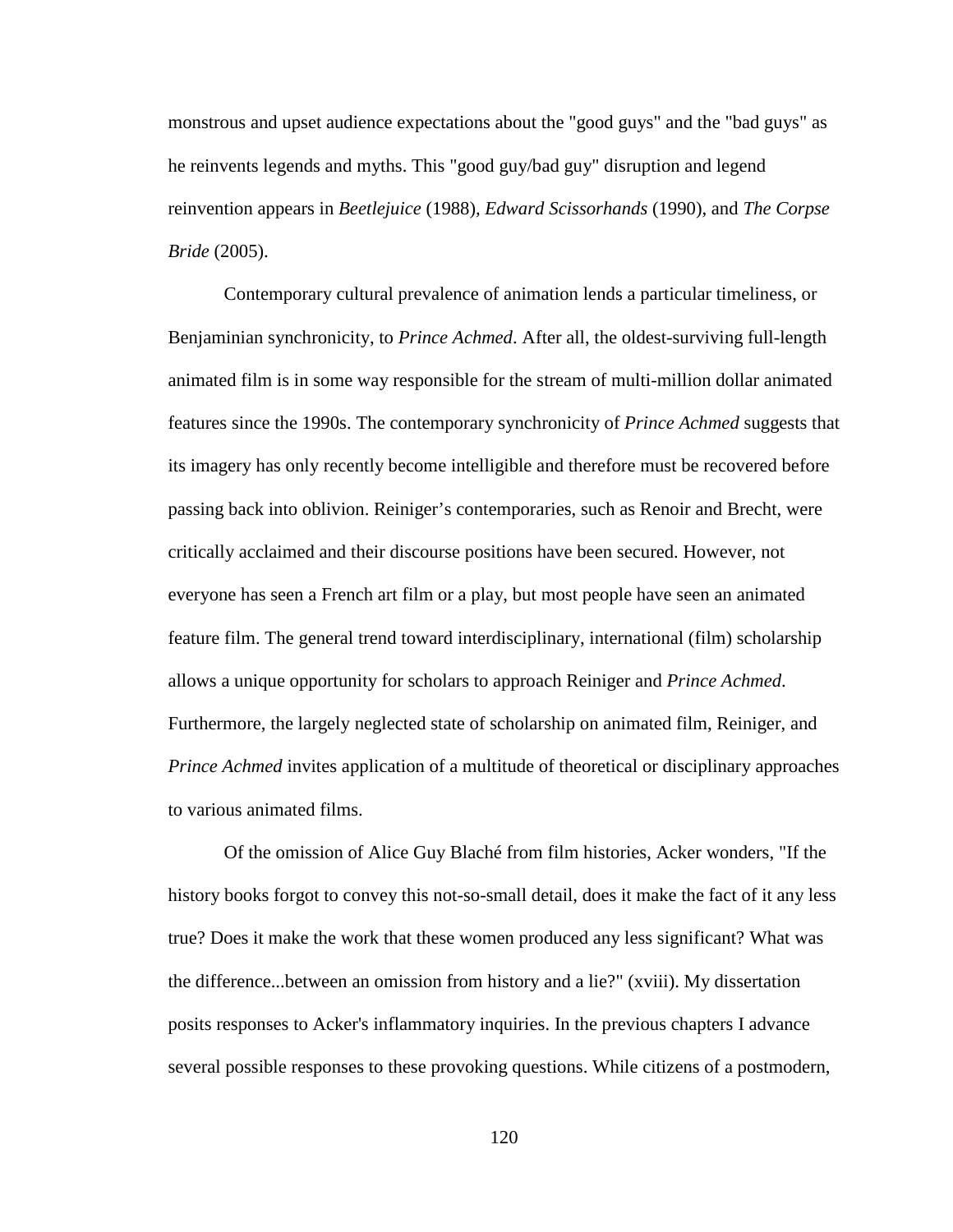postindustrial civilization might perceive these questions as inflammatory, or even outdated, my research reveals that they are as relevant now as they ever were. For if an understanding of the contributions of non-English speakers, women, and animators, as well as other historically marginalized members of society, are not yet clarified and appreciated, then when will they be? If the impact of traditionally overlooked groups on the development of film remains critically neglected, then how valid are the degrees of expertise that typify contemporary film critics, reviewers, theorists, scholars, historians, and general audiences? If the critical discourse position occupied by Reiniger is any indication of an entire history (of (animated) film) that lies in forgotten ruins, then recovery efforts seem crucial to the field of film studies, as well as a general art history.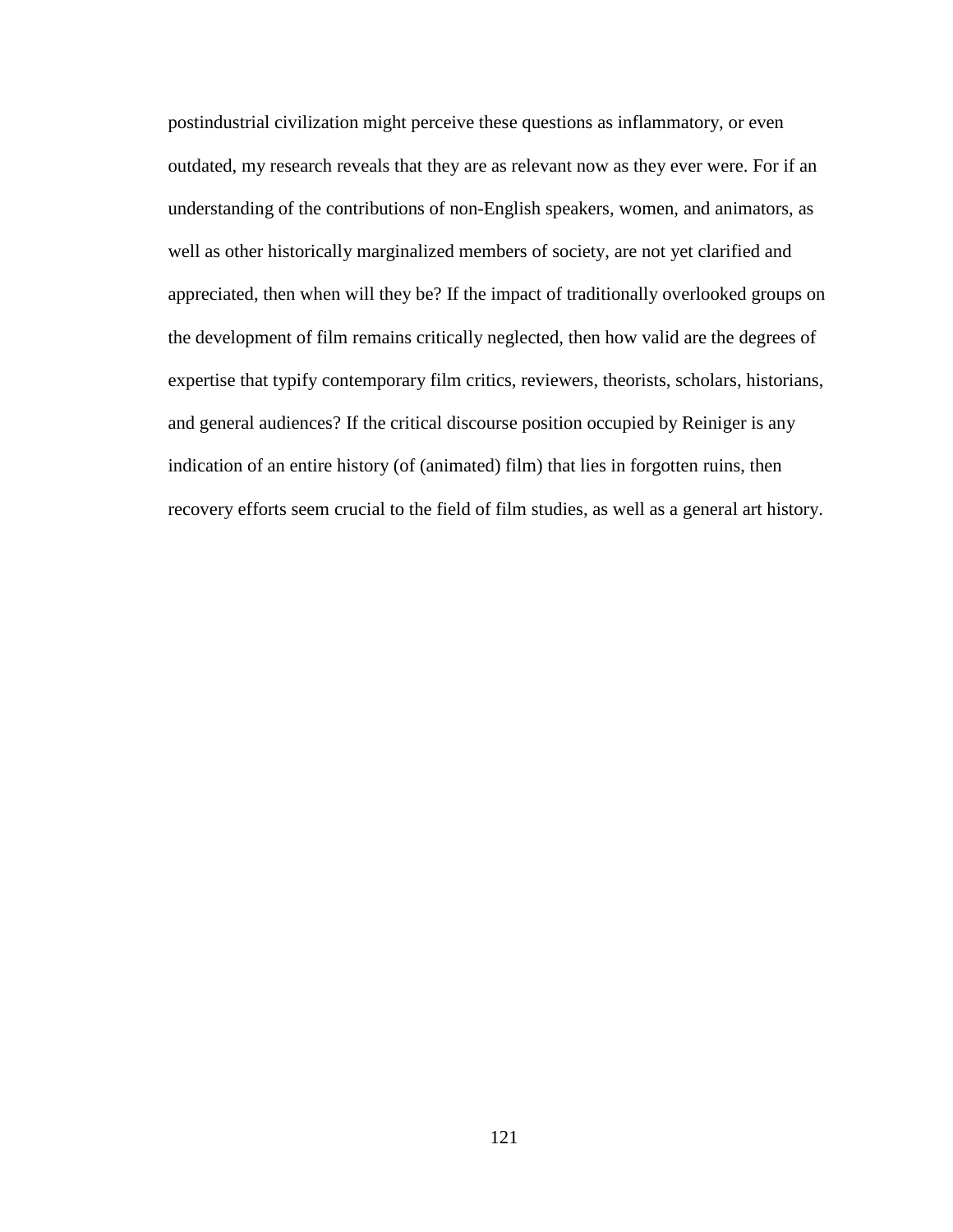## **BIBLIOGRAPHY**

- Academy for Motion Picture Arts and Sciences. 1937 (10th Annual) Scientific or Technical Award. *Academy for Motion Picture Arts and Sciences*. AMPAS, 2010. Web. 6 June 2010.
- Academy for Motion Picture Arts and Sciences. 1937 (10th Annual) Short Subject (Cartoon) Award. *Academy for Motion Picture Arts and Sciences.* AMPAS, 2010. Web. 6 June 2010.
- Acker, Ally. *Reel Women: Pioneers of the Cinema, 1896 to the Present*. New York: Continuum, 1991. Print.
- Allan, Robin. "European Influences on Early Disney Feature Films." Pilling, *Reader* 241- 260.

Amberg, George. Introduction. Council of the London Film Society. n. p.

- von Ankum, Katharina, ed. *Women in the Metropolis: Gender and Modernity in Weimar Culture*. Berkeley: U of California P, 1997. Print.
- Arnheim, Rudolf. *Film as Art*. 1933-35, 1938. "A Personal Note." 1958. Foreword. London: Faber and Faber, 1969. Print.
- *---.* "Lotte Reiniger's Silhouette Films." *Film Essays and Criticism*. Trans. Brenda Benthien. Madison: U of Wisconsin P, 1997. Print. Trans. of "Lotte Reinigers Shattenfilm." *Die Weltbühne* 52 (24 Dec. 1928): 961.
- Atkinson, Michael. "Film: Where the Summer Goes." Rev. of *The Adventures of Prince Achmed*, dir. Lotte Reiniger. *Village Voice* 47.22 (June 2002): 122. Print.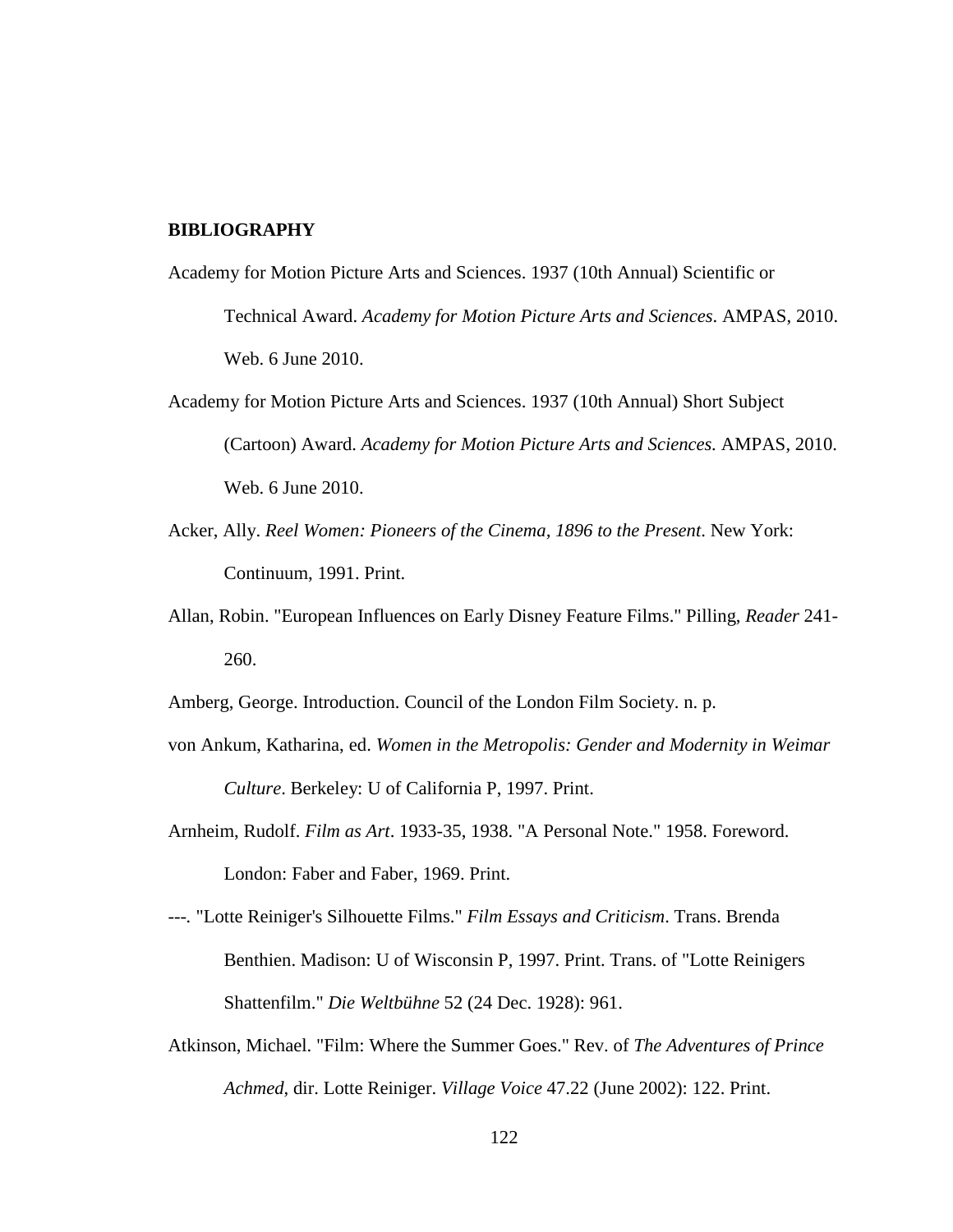- Balázs, Béla. *Theory of the Film: Character and Growth of a New Art*. 1945. Trans. Edith Bone. New York: Dover, 1970. Print. Trans. from the Hungarian edition, 1948.
- Barnes, Brooks. "Pixar's 'Up' Dominates Box Office." *New York Times* 1 June 2009*,* New York ed.: C2. Print.

Barry, Iris. "Film Comments." *Bulletin of the Museum of Modern Art* 1.3 (1933): 3. Print.

- Beckerman, Howard. "Animated Women." *Filmmakers Newsletter* 7.9-10 (1974): 40+. Print.
- Bendazzi, Giannalberto. *Cartoons: One Hundred Years of Cinema Animation*. Trans. Anna Taraboletti-Segre. London: Libbey, 1994. Print.
- Benjamin, Walter. *The Arcades Project*. [ca. 1935-40]. Trans. Howard Eiland and Kevin McLaughlin. Cambridge, MA: Harvard UP, 1999. Print.
- ---. "A Discussion of Russian Filmic Art and Collectivist Art in General" Kaes, Jay, and Dimendberg 626-627. Trans. of "Eine Diskussion über russische Filmkunst and kollektivistische Kunst überhaupt." *Die literarische Welt* 3 (March 11, 1927): 7-8.
- ---. "Mickey Mouse." 1931. Trans. Rodney Livingstone. Benjamin, *Work* 338-39.
- *---. The Work of Art in the Age of Its Technological Reproducibility, and Other Writings on Media*. Ed. Michael W. Jennings, Brigid Doherty, and Thomas Y. Levin. Trans. Edmund Jephcott, Rodney Livingstone, and Howard Eiland. Cambridge: Harvard UP, 2008. Print.
- ---. "The Work of Art in the Age of Its Technological Reproducibility." 1935-36. Benjamin, *Work* 19-55. 2nd Vers.
- <span id="page-133-0"></span>Bergfelder, Tim, Erica Carter, and Deniz Göktürk, eds. *The German Cinema Book*. London: BFI, 2002. Print.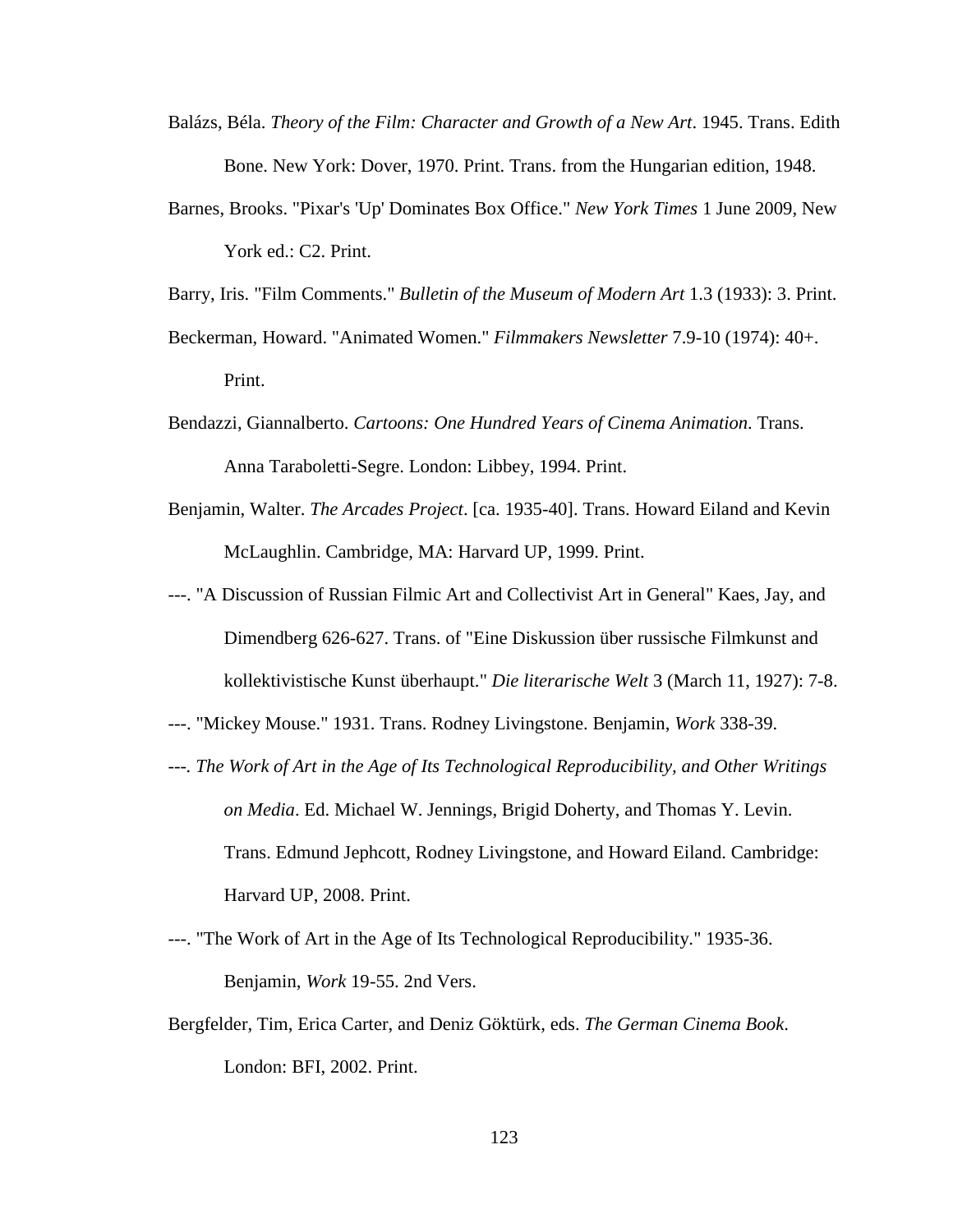- *The Blue Angel* [*Der blaue Angel*]. Dir. Josef von Sternberg. Perf. Marlene Dietrich and Emil Jannings. UFA, 1930. Film.
- Bock, Hans-Michael and Michael Töteberg. "A History of Ufa." Bergfelder, Carter, and Göktürk 129-138.
- Booker, M. Keith. *Disney, Pixar, and the Hidden Messages of Children's Films*. Santa Barbara, CA: Praeger, 2010. Print.

Blackham, Olive. *Shadow Puppets*. New York: Harper, 1960. Print.

- Braudy, Leo and Marshall Cohen, eds. *Film Theory and Criticism: Introductory Readings*. 6th ed. New York: Oxford UP, 2004.
- Breton, André. *First Manifesto of Surrealism*. 1924. Kolocotroni, Goldman, and Taxidou 307-311.
- Brooke, Michael. "Love Letters and Live Wires' from the GPO Film Unit." Rev. of *Die Tocher*, dir. Lotte Reiniger. *Sight and Sound* 18.11 (2008): 64. Print.

Brophy, Philip. "The Animation of Sound." Cholodenko, *Illusion* 67-112.

- Burton, Tim, dir. *Beetlejuice*. Perf. Michael Keaton, Geena Davis, Alec Baldwin, Winona Ryder. Geffen, 1988*.* Film
- ---, dir., prod., scen. *The Corpse Bride*. Perf. Johnny Depp, Helena Bonham Carter, Tracey Ullman, Christopher Lee. Warner Brothers, 2005. Film.
- ---, dir., prod., and scen. *Edward Scissorhands* Perf. Vincent Price, Johnny Depp, Winona Ryder, Dianne Wiest, Alan Arkin. Twentieth Century Fox Film Corporation, 1990. Film.
- ---, prod. and scen. *The Nightmare before Christmas*. Touchstone, 1993. Film.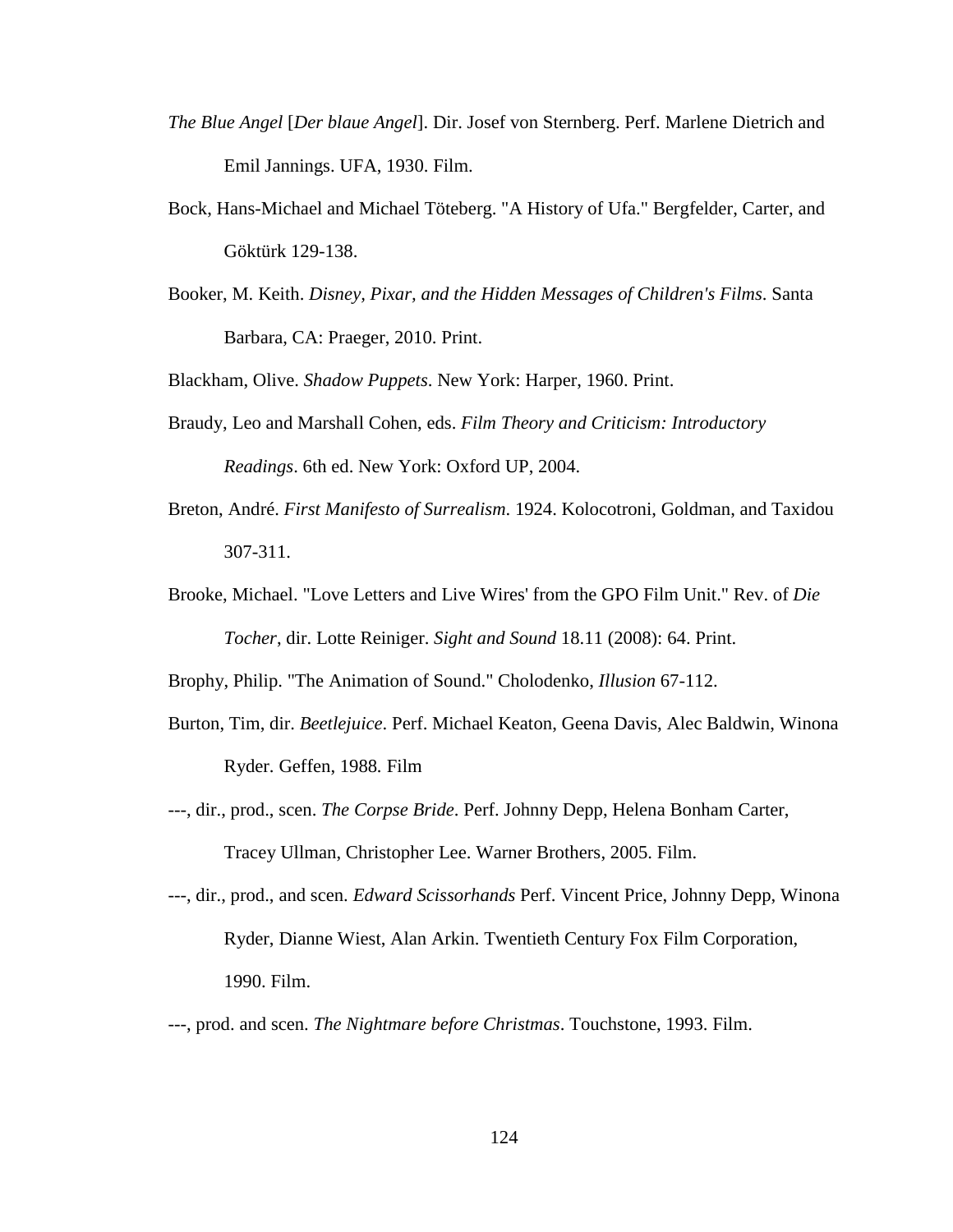- ---, dir. *Sleepy Hollow*. Perf. Johnny Depp, Christina Ricci, Christopher Walken, Christopher Lee. Paramount, 1999. Film.
- Canemaker, John, ed. *Storytelling in Animation: The Art of the Animated Image*. Los Angeles: AFI, 1988. Print.
- Castello-Branco, Patricia. "Pure Sensations? From Abstract Film to Digital Images." *Animation: An Interdisciplinary Journal* 5.1 (2010): 25-40. Print.
- Chen, Fan Pen. "Shadow Theaters of the World." *Asian Folklore Studies* 62.1 (2003): 25- 64. Print.
- Charlot, Jean. "But Is It Art? A Disney Disquisition." *American Scholar* 8.3 (1939): 261- 70. Print.
- Chatman, Seymour. "What Novels Can Do That Film's Can't (and Vice Versa)." *Critical Inquiry* 7.1 (1980): 121-140. Rpt. in Braudy and Cohen 445-460.
- Cholodenko, Alan, ed. *The Illusion of Life: Essays on Animation*. Sydney: Power; Sydney Australian Film Commission, 1991. Print.
- ---, ed. *The Illusion of Life 2: More Essays on Animation*. Sydney: Power, 2007. Print.
- ---. "*Who Framed Roger Rabbit*, or the Framing of Animation." Cholodenko, *Illusion* 209-42.
- Cook, Olive. *Movement in Two Dimensions*, London: Hutchinson, 1963. Print.
- "Comedy is King!" *In Focus* July 2003: n.p. National Organization of Theatre Owners. Web. 1 August 2010.
- Council of the London Film Society. *The Film Society Programmes: 1925-1939*. New York: Arno, 1972. Print.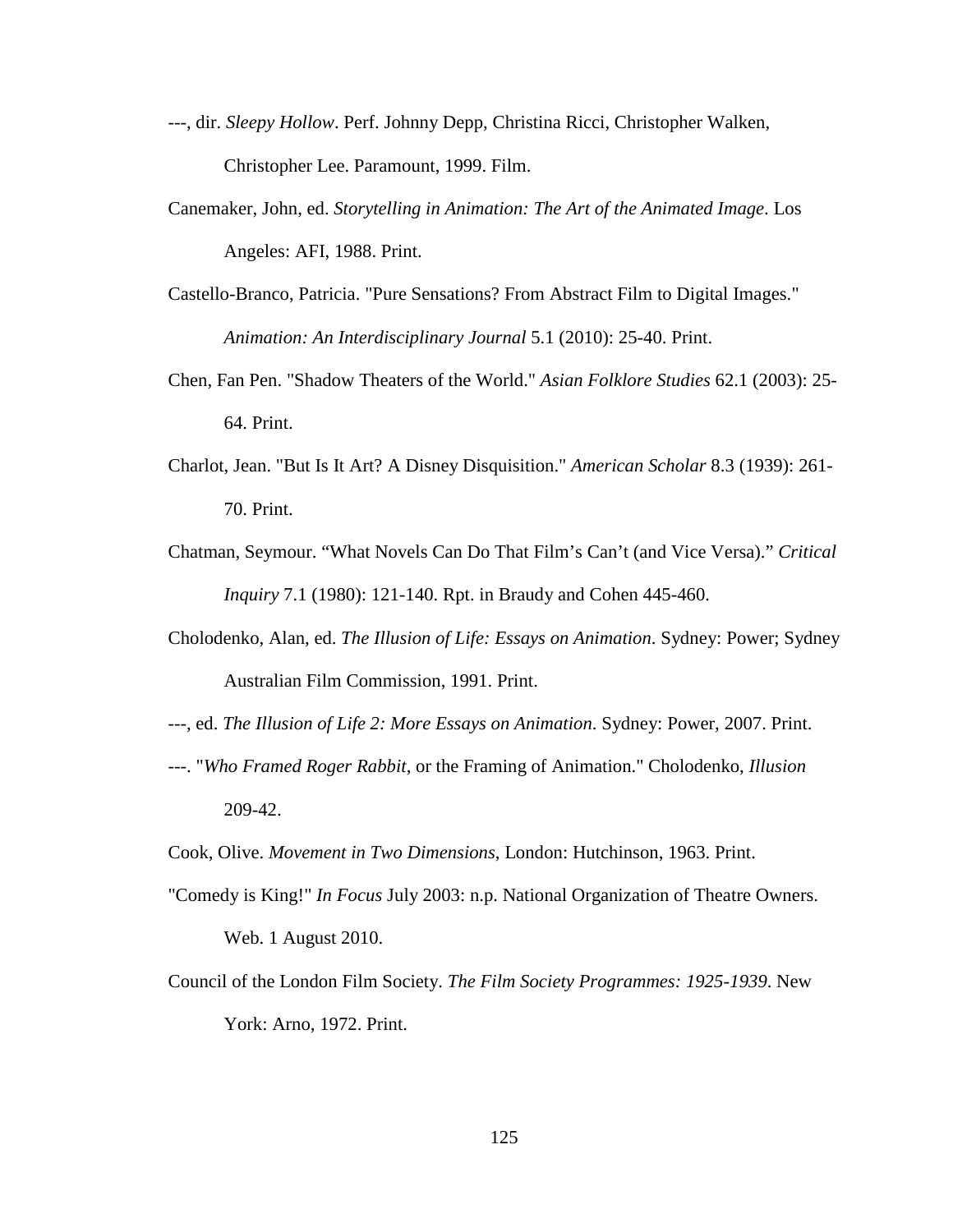- Crafton, Donald. *Before Mickey: The Animated Film 1898-1928*. 1993 ed. Cambridge: MIT UP, 1982. Print.
- Crust, Kevin. "Screening Room: Innovative in any era: Rarely screened, the Animated German Film 'Prince Achmed' Broke New Ground in 1926." *Los Angeles Times* 19 Jan. 2006, home ed.: E.16. Print.

Darley, Andrew. "Bones of Contention: Thoughts on the Study of Animation." *Animation: An Interdisciplinary Journal* 2.1 (2007): 63-76. Print.

- De Baets, Antoon. *Censorship of Historical Thought: A World Guide, 1945-2000*. Westport, Connecticut: Greenwood, 2002. Print.
- Denslow, Philip Kelly. "What is Animation and Who Needs to Know?" Pilling, *Reader*  $1-4.$
- Doane, Mary Ann, Patricia Mellencamp and Linda Williams. *Re-vision: Essays in Feminist Film* Criticism. Frederick, MD: U Pub. of Amer., 1984. Print.
- Donald, James, Anne Friedberg, and Laura Marcus, eds. *Close Up, 1927-1933: Cinema and Modernism*. Princeton, NJ: Princeton UP, 1998. Print.
- Dorfman, Ariel and Armand Mattelart. *How to Read Donald Duck: Imperialist Ideology in the Disney Comic*. Trans. David Kunzle. New York: International General, 1975. Print. Trans. of *Para Leer al Pato Donald*. Ediciones Universitarias de Valparaiso, 1971.
- Edera, Bruno. *Full Length Animated Feature Films*. Ed. and Foreword by John Halas. New York: Hastings, 1977. Print.
- <span id="page-136-0"></span>Eisenstein, Sergei. *Eisenstein on Disney*. Ed. Jay Leyda. Trans. Alan Upchurch. London: Methuen, 1988. Print.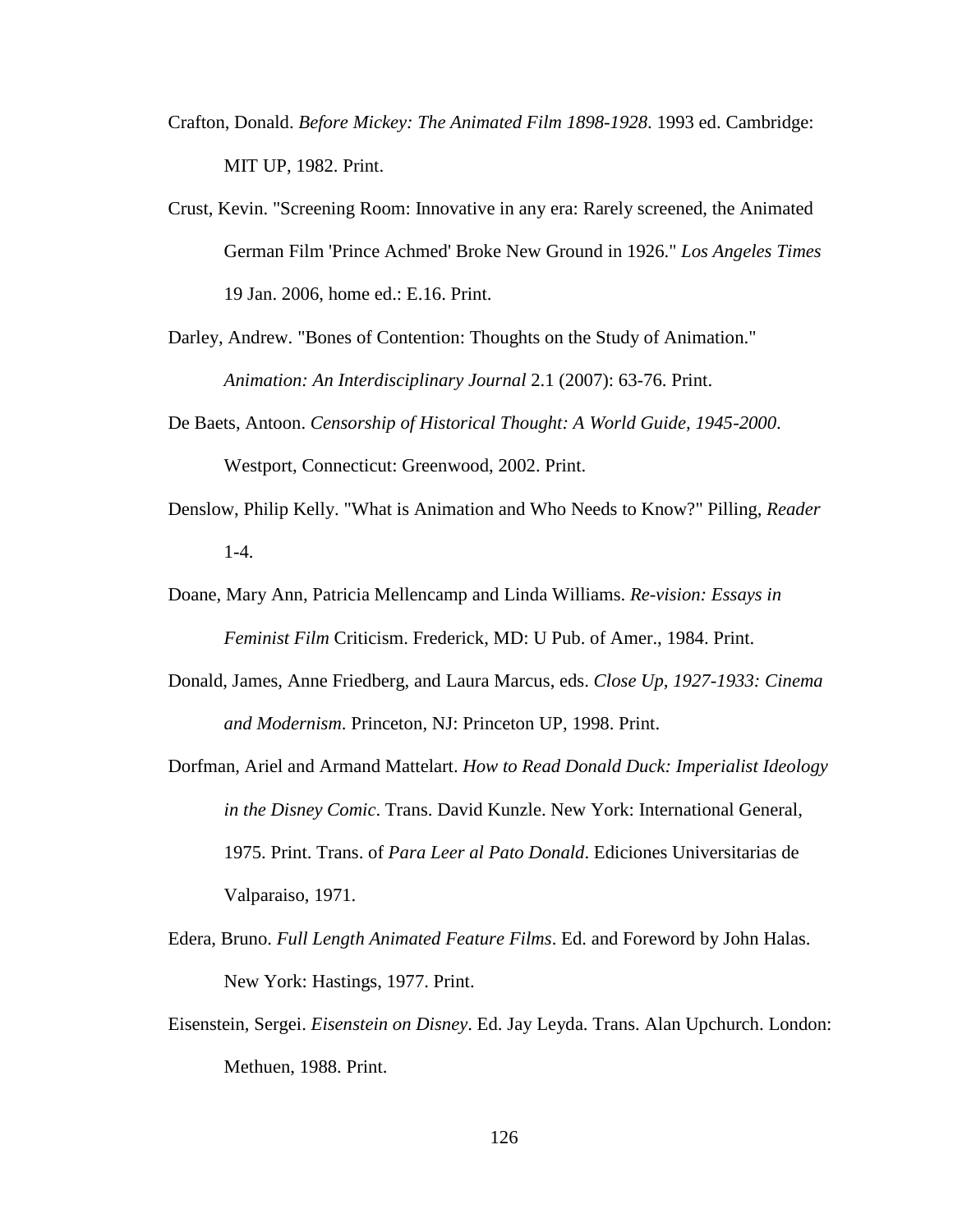Eisner, Lotte. *The Haunted Screen: Expressionism in the German Cinema and the Influence of Max Reinhardt*. Trans. Roger Greaves. Berkeley: U of California P, 1969. Print. Trans. of *L'Ecran Demonique.* Paris: Le Terrain Vague, 1952.

Ellis, John. "Stars as Cinematic Phenomenon." 1982. Braudy and Cohen 598-605.

Elsaesser, Thomas. "Hollywood Berlin." *Sight and Sound* 7.11 (1997): 14-17. Print.

- ---. "Social Mobility and the Fantastic German Silent Cinema." *Fantasy and the Cinema*, ed. James Donald. London: BFI, 1989. Print. 22-38.
- *---. Weimar Cinema and After: Germany's Historical Imaginary*. London: Routledge, 2000. Print.
- Ensor, Aubrey C. "A Silhouette Film: 'The Adventures of Prince Achmed.'" *Creative Art* 2.2 (1928): 105-108. Print.
- Erens, Patricia. *Sexual Stratagems*: *The World of Women in Film*. New York: Horizon, 1979. Print.

*Family Guy*. Fox. 1999-. Television.

*Favorite Tales from the Arabian Nights' Entertainments*. 1885-1888. Trans. Richard F.

Burton. Mineola, New York: Dover, 2001. Print.

Felperin, Leslie. "A: Animation." *Sight and Sound* 6.6 (1996): 12-15. Print.

Field, Robert D. *The Art of Walt Disney*. New York: MacMillan, 1942. Print.

- Film Society. *The Film Society Programme*. 2nd season. 16th perf. London: Film Society, 1927. Print.
- Film Society. *The Film Society Programme*. 7th season. 51st perf. London: Film Society, 1932. Print.

"The Films of Lotte Reiniger." *Film Culture* 2.3 (1956): 20. Print.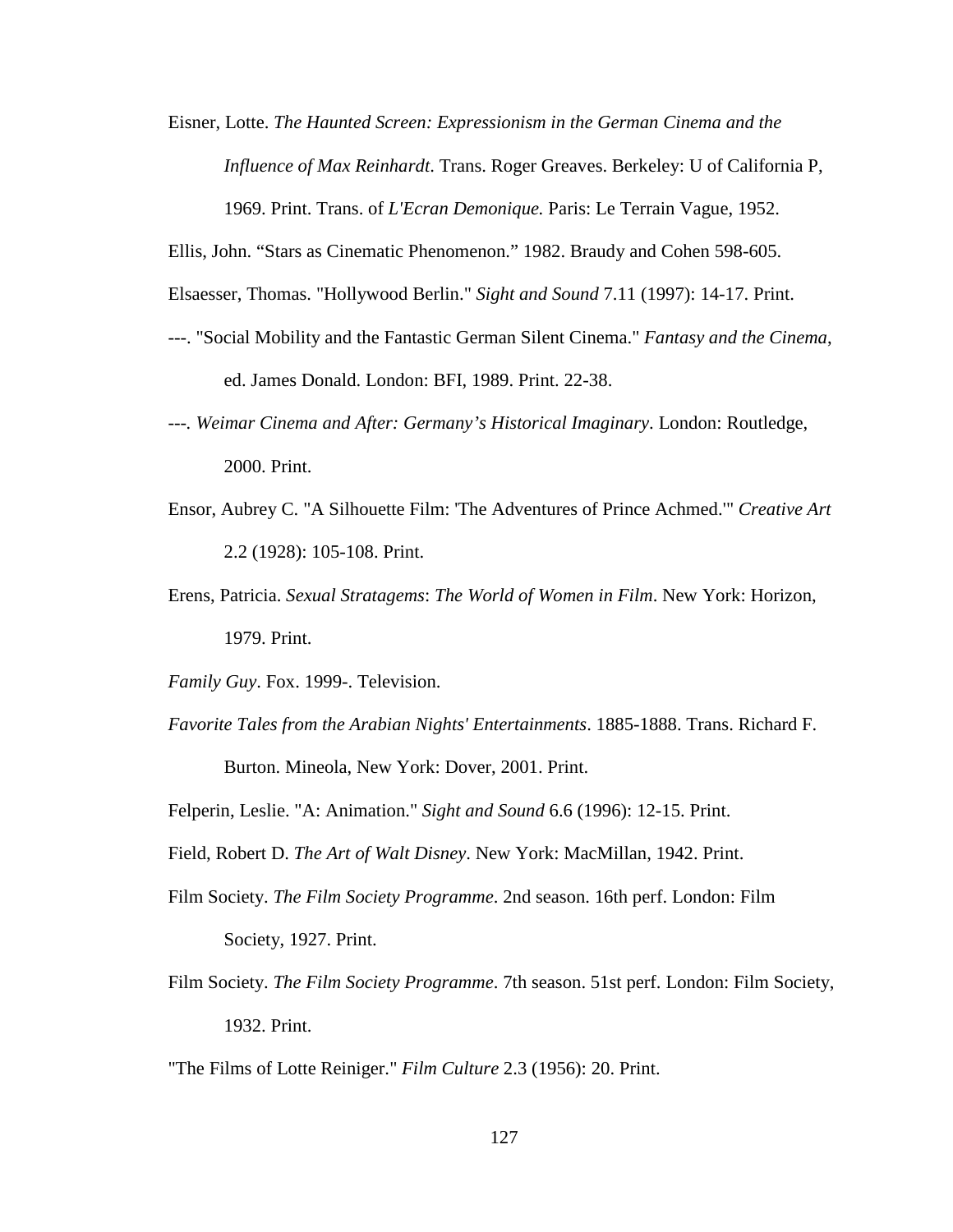- Finch, Christopher. *The Art of Walt Disney: From Mickey Mouse to the Magic Kingdom*. 1973. Rev. ed. New York: H.M. Abrams, 1995. Print.
- *Finding Nemo*. Dir. Andrew Stanton and Lee Unkrich. Pixar Animation Studios and Disney Enterprises, 2003. Film.
- Fletcher, Trevor, dir. *The Cardoid*. Sir John Cass College, 1954. Association of Teachers of Mathematics. *Resources*. 8 August 2010.
- ---, dir. *Dance Squared*. National Film Board of Canada, 1961. *Internet Archive*. 8 August 2010.
- ---, dir. *Four Point Conics.* ca. 1954. Association of Teachers of Mathematics. *Resources*. 8 August 2010.
- ---, dir. *The Simson Line*. Sir John Cass College, 1953. Association of Teachers of Mathematics. *Resources*. 8 August 2010.
- Foster, Gwendolyn Audrey. "Lotte Reiniger." *Women Film Directors: An International Bio-Critical Dictionary*. Westport, CT: Greenwood, 1995. 318-319. Print.
- Foucault, Michel. *The History of Sexuality, Volume I: An Introduction*. Trans. Robert Hurley. New York: Random House, 1978. Print. Trans. of *La Volenté de savoir*. Paris: Gallimard, 1976.
- Frame, Lynne. "Gretchen, Girl, Garçonne? Weimar Science and Popular Culture in Search of the Ideal New Woman." Ankum 12-40.

Furniss, Maureen. *Art in Motion: Animation Aesthetics*. Sydney: Libbey, 1998. Print.

Gelder, Paul. "Lotte Reiniger at 80." *Sight and Sound* 48.3 (1979): 155. Print.

Gleber, Anke. "Female Flanerie and the *Symphony of the City*." Ankum 67-88.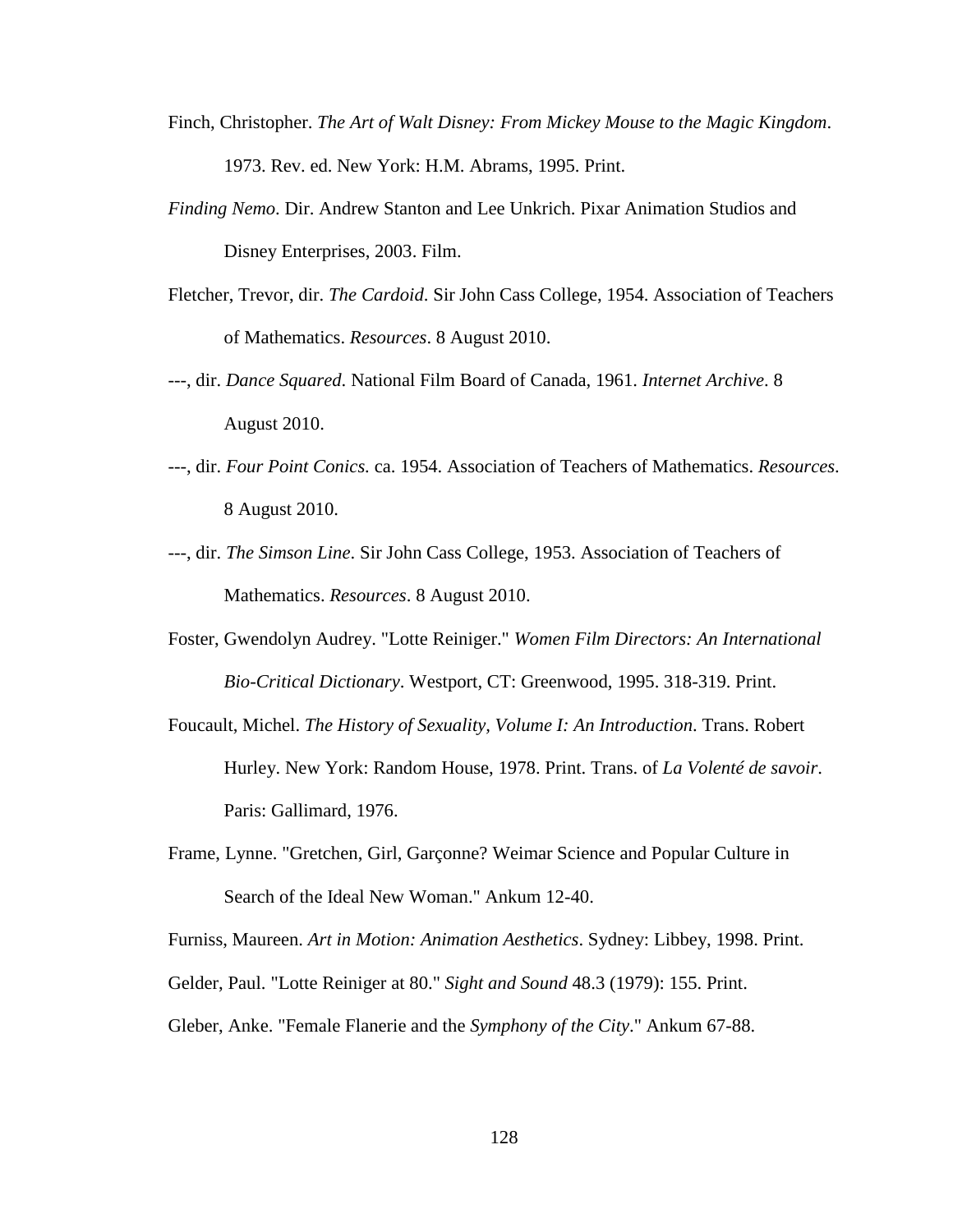Gledhill, Christine. "Play as Experiment in 1920s British Cinema." *Film History* 20.1 (2008): 14-34. Print.

Grant, John. *Masters of Animation*. London: Batsford, 2001. Print.

- Green, Jonathon and Nicholas J. Karolides. *Encyclopedia of Censorship*. New ed. New York: Facts On File, 2005. Print.
- Gropius, Walter. "Manifesto of the Bauhaus, April 1919." 1919. Kolocotroni, Goldman, and Taxidou 301-302.
- Gunning, Tom. "An Aesthetic of Astonishment: Early Film and the (In)Credulous Spectator." *Art and Text* 34 (1989). Rpt. in Braudy and Cohen 862-876.
- Haase, Donald. "The *Arabian Nights*, Visual Culture, and Early German Cinema." *Fabula* 45.3/4 (2004): 261-274. Print.
- Halas, John and Roger Manvell. *Art in Movement: New Directions in Animation*. New York: Hastings House, 1970. Print.
- Hake, Sabine. *The Cinema's Third Machine: Writing on Film in Germany 1907-1933*. Lincoln, NE: U Nebraska P, 1993. Print.
- ---. *German National Cinema*. London: Routledge, 2002. Print.
- ---. "Transatlantic Careers: Ernst Lubitsch and Fritz Lang." Bergfelder, Carter, and Göktürk 217-226.

Halberstam, Judith. "Animation." *Profession* (2009): 44-49. Print.

Hall, Peter and Matt Soar. "Images over Time: The Rich Pre-History of Motion Graphics Is Filled with Inspiration for Screen-Based Image-Makers." *Eye* 15.60 (2006): 28- 37. Print.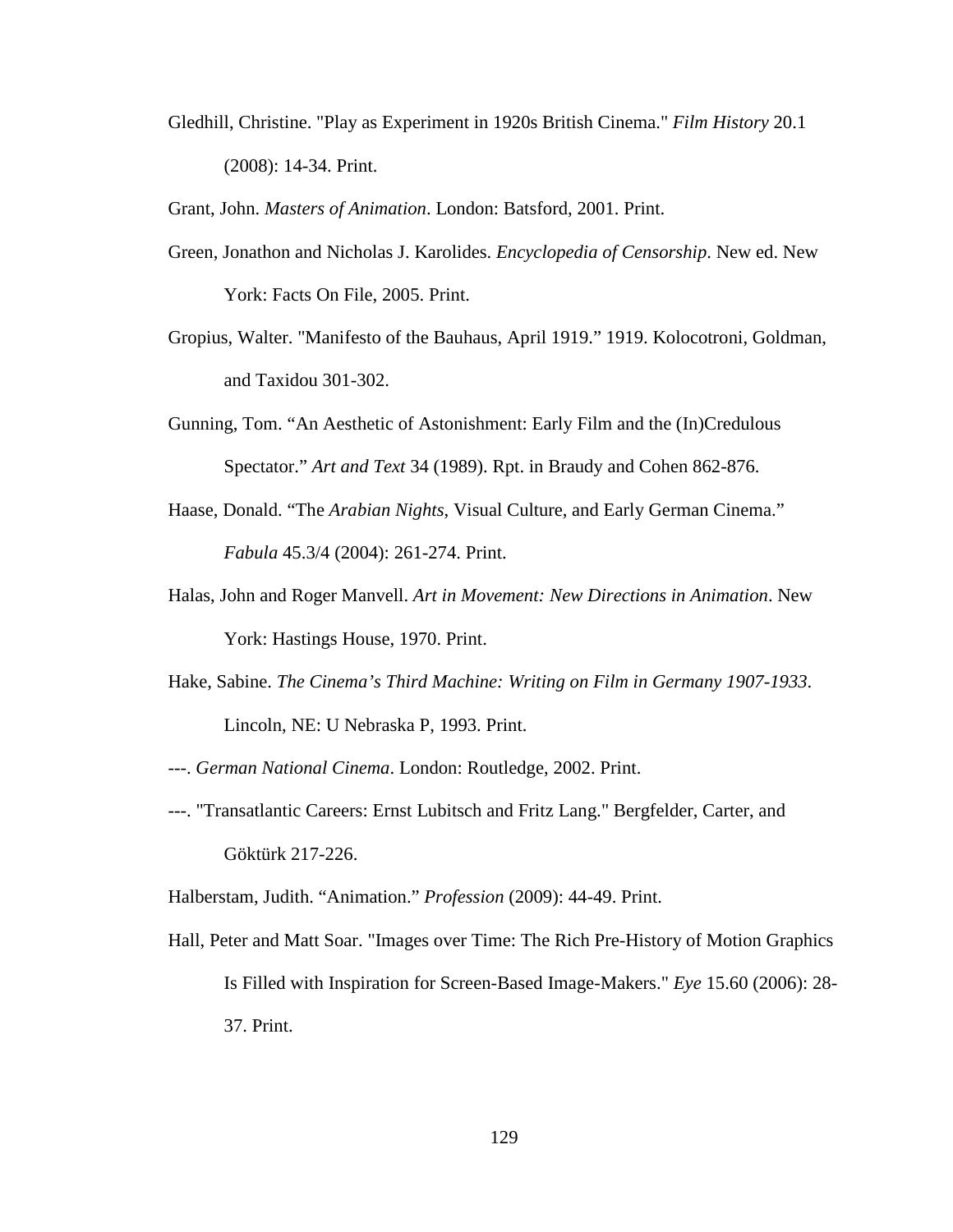- Heck-Rabi, Louise. *Women Filmmakers: A Critical Reception*. Metuchen, NJ: Scarecrow, 1984. Print.
- Herbert, Stephen. "Shadow Theater." *Encyclopedia of Early Cinema*. Ed. Richard Abel. London: Routledge, 2005. 587-588. Print.
- Hiaasen, Carl. *Team Rodent: How Disney Devours the World*. Library of Contemporary Thought. New York: Ballantine, 1998. Print.
- Horn, Maurice, ed. *The World Encyclopedia of Cartoons*. 2 vols. New York: Gale Research and Chelsea, 1980. Print.
- Huyssen, Andreas. *After the Great Divide: Modernism, Mass Culture, and Postmodernism*. Bloomington, IN: Indiana UP, 1986. Print.
- Instruction by Design: A Report on the Conference on New Instructional Materials in Physics. 21 June-21 August 1965, U of Washington. College Park, MD: Commission on College Physics. PDF file. 1 August 2010.

Irwin, John. *The Arabian Nights: A Companion*. London: Penguin, 1994. Print.

- ---. "The *Arabian Nights* in Film Adaptations." Marzolph, van Leeuwen, and Wassouf 22-25.
- Jacobs, Lewis. *The Emergence of Film Art: The Evolution and Development of the Motion Picture As an Art, from 1900 to the Present*. 2nd ed. New York: Norton, 1979. Print.
- Jennings, Michael W. "The Production, Reproduction, and Reception of the Work of Art." Introduction. Benjamin, *Work* 9-18.
- Jennings, Michael W., Brigid Doherty, and Thomas Y. Levin, eds. "Editors' Introduction." Introduction. Benjamin, *Art* 1-8.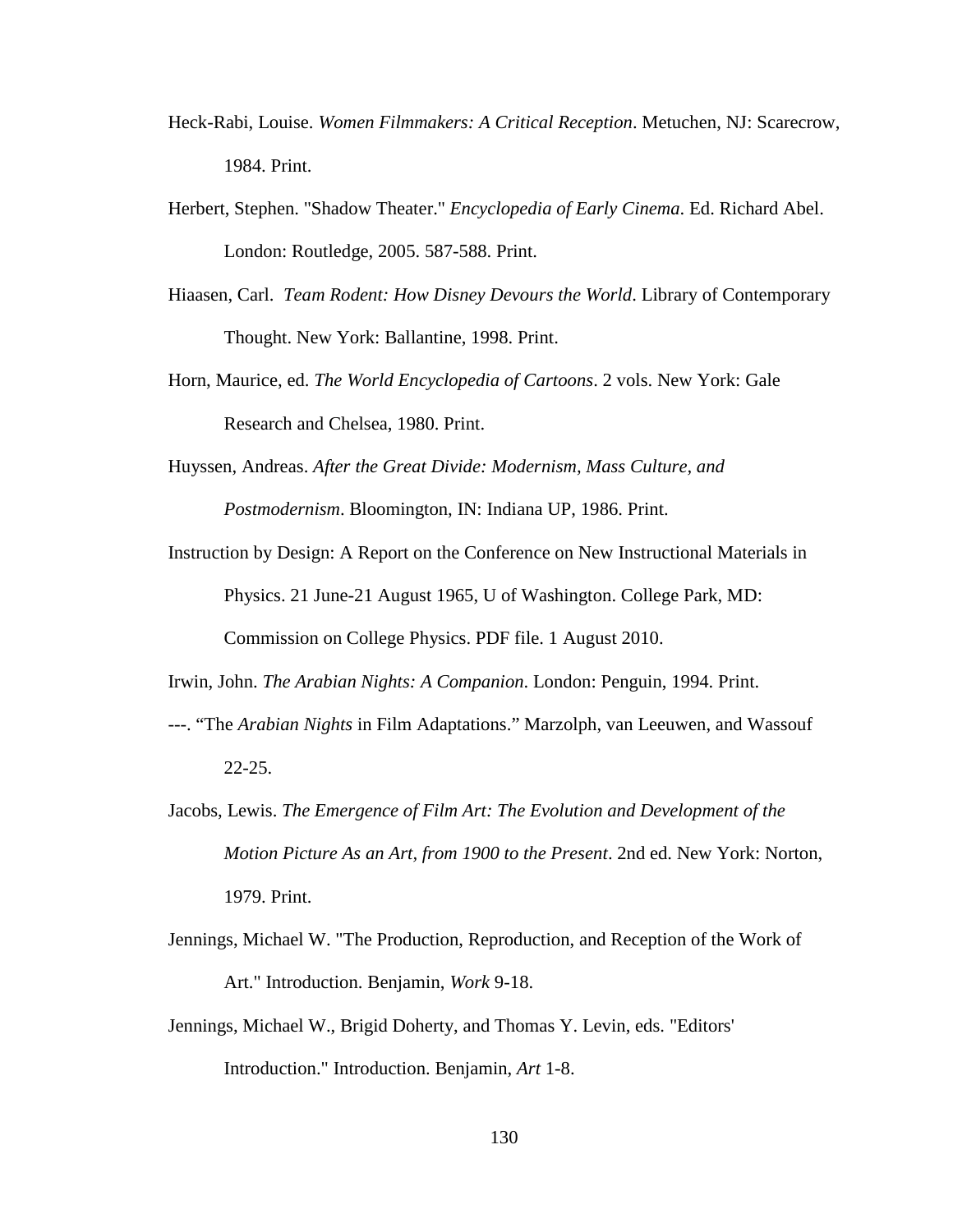Jhering, Herbert. "An Expressionist Film." Kaes, Jay, and Dimendberg 620. Trans. of "Ein expressionistischer Film." *Berliner Börsen-Courier* (1920).

Johnston, Claire. "Women's Cinema as Counter-Cinema." Erens 133-143.

- Kaes, Anton. "The Debate about Cinema: Charting a Controversy (1909-1929)." Trans. David J. Levin. *New German Critique* 40 (1987): 7-33. Print.
- ---. "Siegfried--A German Film Star Performing the Nation in Lang's *Nibelungen* Films." Bergfelder, Carter, and Göktürk 63-69.
- Kaes, Anton, Martin Jay, and Edward Dimendberg, eds., comps., and trans. *The Weimar Republic Sourcebook*. Berkeley: U of California P, 1994. Print.
- Kandinsky, Wassily. "The Problem of Form." 1912. Kolocotroni, Goldman, and Taxidou 270-275.
- Kanfer, Stefan. *Serious Business: The Art and Commerce of Animation in America from Betty Boop to Toy Story*. New York: Scribner, 1997. Print.
- Kaplan, E. Ann. *Women and Film: Both Sides of the Camera*. New York: Routledge, 1983. Print.
- *King of the Hill*. Fox. 1997-. Television.
- Kolocotroni, Vassiliki, Jane Goldman, and Olga Taxidou. *Modernism: An Anthology of Sources and Documents*. Chicago: U of Chicago P, 1998. Print.

Kotlarz, Irene. "Animation." Kuhn and Radstone 13-15.

---. "Lotte Reiniger." Kuhn and Radstone 337-38.

---. "Working Against the Grain: Women in Animation." Ed. Pam Cook and Philip Dodd *Women and Film: A Sight and Sound Reader*. Philadelphia: Temple UP, 1993. 101-04. Print.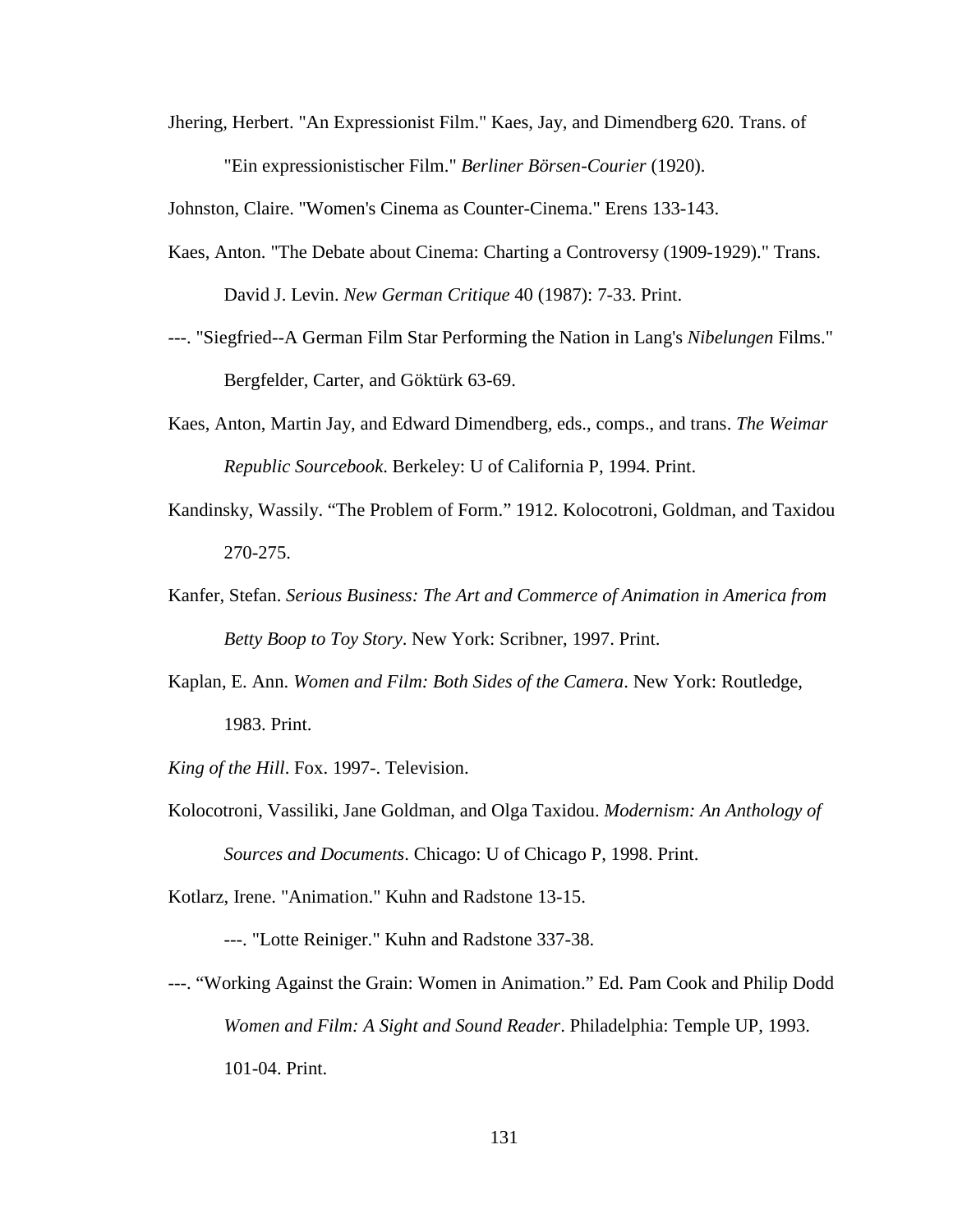Kozlenko, William. "The Animated Cartoon and Walt Disney." 1936. Jacobs 246-253.

- Kracauer, Siegfried. *From Caligari to Hitler: A Psychological History of the German Film*. Princeton: Princeton UP, 1947. Print.
- ---. *The Mass Ornament: Weimar Essays*. c. 1921-30. Trans. and ed. Thomas Y. Levin. Cambridge: Harvard UP, 1995. Print. Trans. of *Das Ornament der Masse: Essays*. Suhrkamp Verlag, 1963.

Krazsna-Krausz, A. "A Fairy Tale Film." *Close Up* 3.6 (1928) 52-58. Print.

- ---. *The Mass Ornament: Weimar Essays*. ca. 1921-1930. Trans. and ed. Thomas Y. Levin. Cambridge: Harvard UP, 1995. Print. Trans. of *Das Ornament der Masse: Essays*. Suhrkamp Verlag, 1963.
- Krämer, Peter. "Hollywood in Germany/Germany in Hollywood." Bergfelder, Carter, and Göktürk 228-237.
- Kryzhitskii, Georgii. "*The Eccentric Manifesto*." 1922. Kolocotroni, Goldman, and Taxidou 295-297.
- Kuhn, Annette and Susannah Radstone, eds. *The Women's Companion to International Film.* 1990. Berkeley: U of California P, 1994. Print.
- Kunzle, David. Introduction. *How to Read Donald Duck: Imperialist Ideology in the Disney Comic*. By Dorfman and Mattelart. Trans. Kunzle. New York: International General, 1975. 11-21. Print.
- Lant, Antonia and Ingrid Periz, eds. *Red Velvet Seat: Women's Writings on the First Fifty Years of Cinema*. London: Verso, 2006. Print.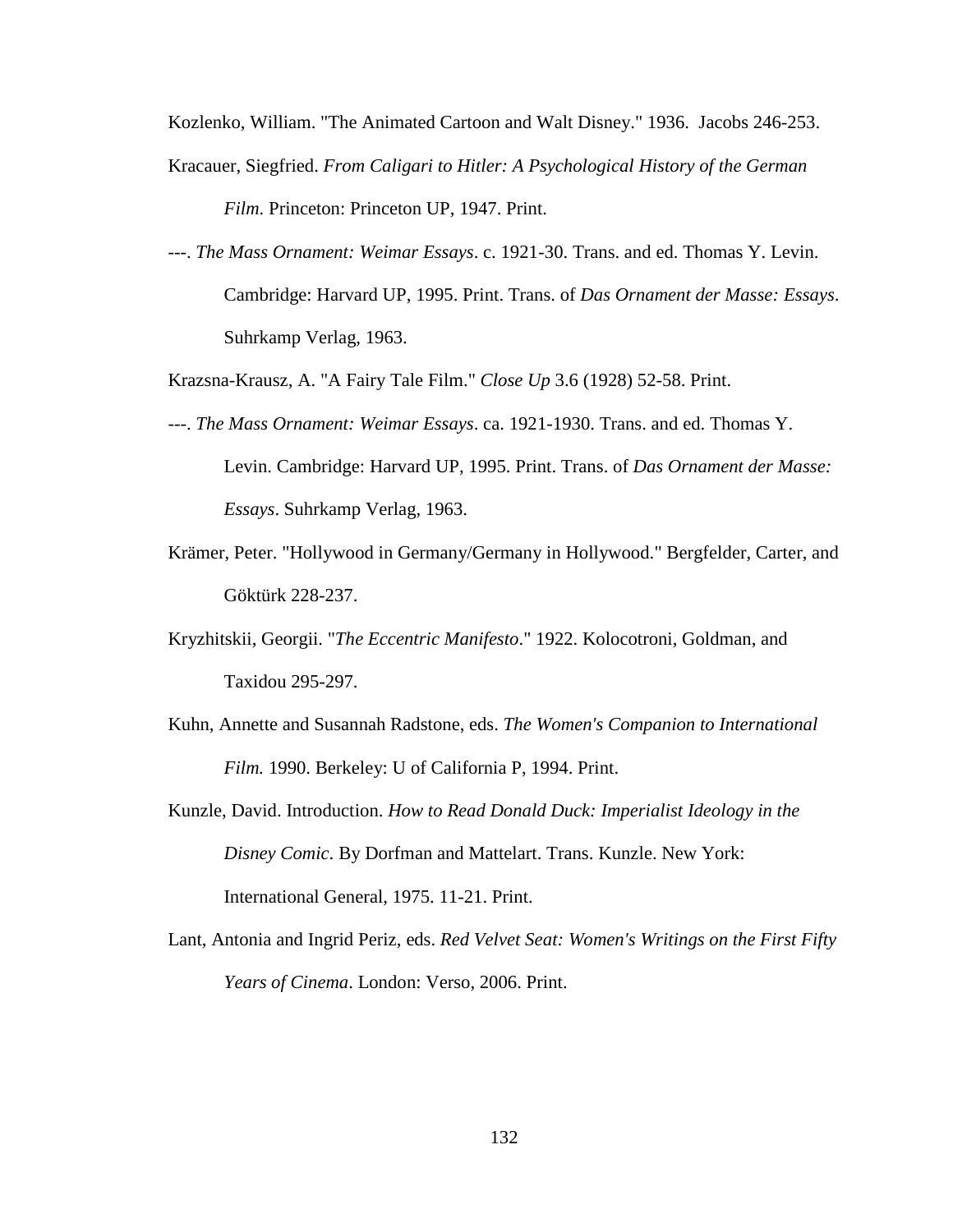- Lang, Fritz. "The Future of the Feature Film in Germany." Kaes, Jay, and Dimendberg 622-623. Trans. of "Wege des großen Spielfilms in Deutschland." *Die literarische Welt* 2 (1926): 3+.
- Leskosky, Richard J. "The Reforming Fantasy: Recurrent Theme and Structure in American Studio Cartoons." *Velvet Light Trap* 24 (1989): 53-66. Print.
- Leslie, Esther. *Hollywood Flatlands: Animation, Critical Theory and the Avant-Garde*. London: Verso, 2004. Print.
- Liebenson, Donald. "Dazzling Gem of Animation Rediscovered." *Los Angeles Times* 10 Dec. 2001, home ed.: F7. Print.
- *The Little Mermaid*. Dirs. Ron Clements and John Musker. Walt Disney Pictures, 1989. Film.
- Lopez, Daniel. *Films by Genre: 775 Categories, Styles, Trends and Movements Defined, with a Filmgraphy for Each*. Jefferson, North Carolina: McFarland, 1993. Print.
- Lungstrum, Janet. "*Metropolis* and the Technosexual Woman of German Modernity." Ankum 128-144.
- Makela, Maria. "The Misogynist Machine: Images of Technology in the Work of Hannah Höch." Ankum 106-127.
- Maltin, Leonard. *The Disney Films*. 1973. 4<sup>th</sup> ed. New York: Disney Editions, 2000. Print.
- Manvell, Roger and Heinrich Fraenkel. *The German Cinema*. New York: Praeger, 1971. Print.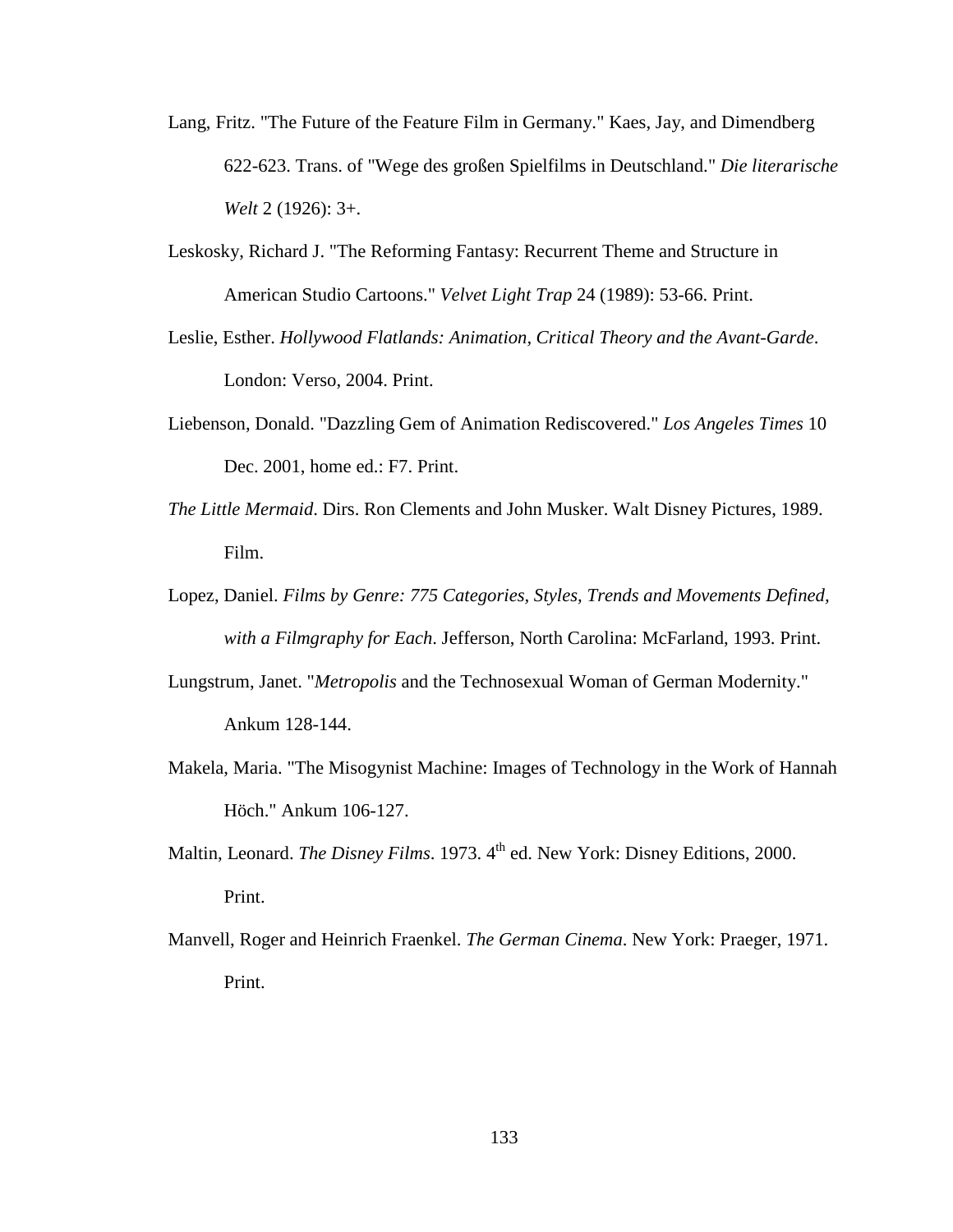- Martineau, Barbara Helpern. "Women and Cartoon Animation, or Why Women Don't Make Cartoons, or Do They? A Canadian-based Essay." 1980. Peary and Peary 280-228.
- Marzolph, Ulrich, Richard van Leeuewen, and Hassan Wassouf. *The Arabian Nights Encyclopedia*. 2 vols. Santa Barbara, CA: ABC CLIO, 2004. Print.
- Mastrangelo, Bob. "The Pioneers: Light and Shadows, The Animated Works of Winsor McCay and Lotte Reiniger." *Movie Maker* 61.13 (2006): 128-30. Print.
- Maurice, Alice. "What the Shadow Knows: Race, Image, and Meaning in *Shadows*." *Cinema Journal* 47.3 (2008): 66-89.
- Mayne, Judith. "The Woman at the Keyhole: Feminism and Women's Cinema." *Revision: Essays in Feminist Film* Criticism. Eds. Mary Ann Doane, Patricia

Mellencamp and Linda Williams. Frederick, MD: U Pub. of Amer., 1984. Print.

McCay, Winsor. *The Sinking of the Lusitania*. 1918. Film.

- *Metropolis*. Dir. Fritz Lang. UFA, 1927. Film.
- Mikaluk, Bill. "Mickey Meets Mondrian: Cartoons Enter the Museum of Modern Art." *Cinema Journal* 36.3 (1997): 56-72. Print.

Milestone. *Press Kit for* The Adventures of Prince Achmed. Comp. Carl R. Pidhajny. Harrington Park, NJ: Milestone, 2001. PDF file.

- Moholy-Nagy, László. "Constructivism and the Proletariat." 1922. Kolocotroni, Goldman, and Taxidou 299-300.
- Moritz, William. "Bartosch's *The Idea*." Pilling, *Reader* 93-103.
- ---. "Lotte Reiniger." *Animation World Magazine* 1.3 (1996): 16-23. Print.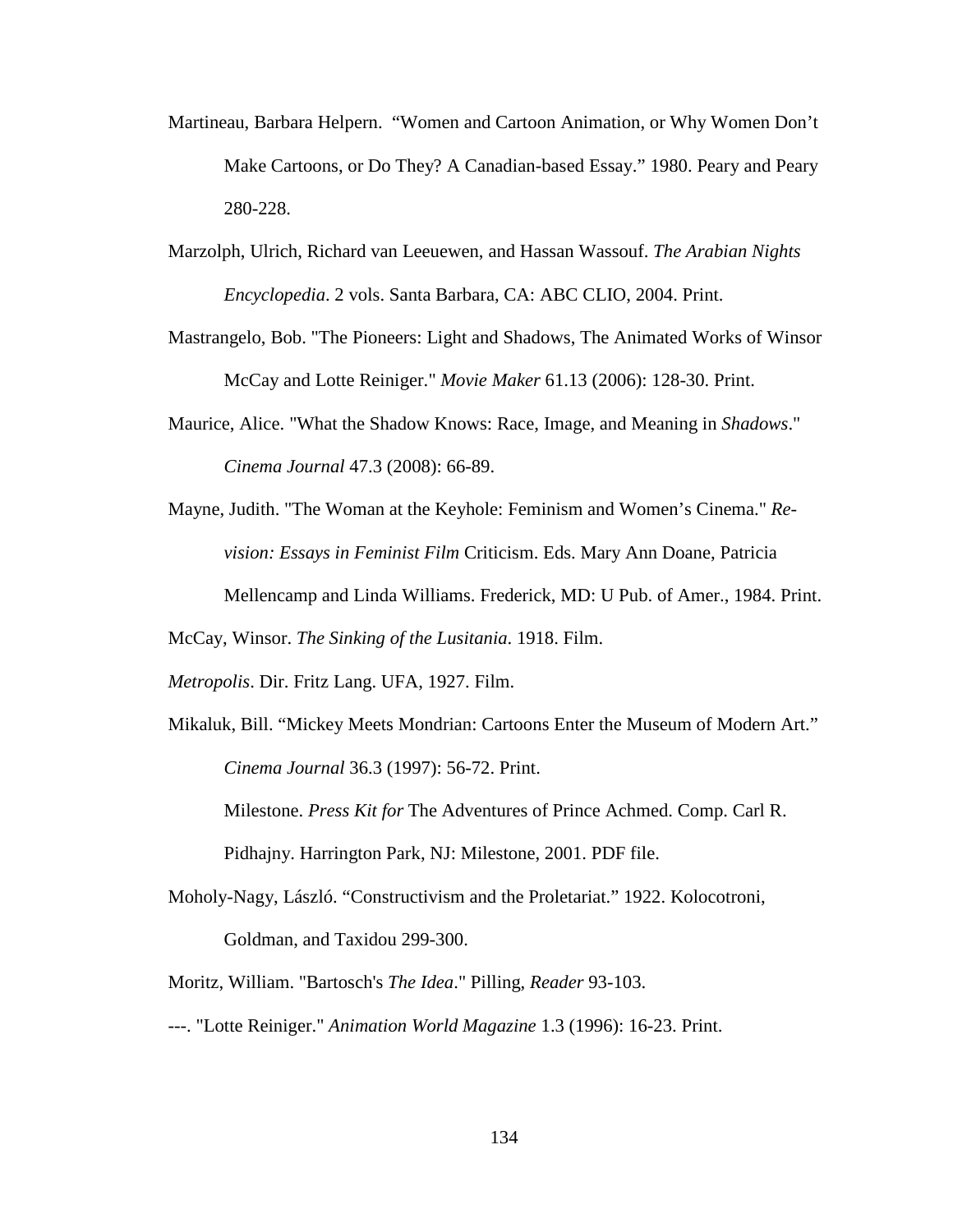- ---. *Optical Poetry: The Life and Work* of Oskar Fischinger*.* Bloomington: Indiana UP, 2004. Print.
- ---. "Resistance and Subversion in Animated Films of the Nazi Era: The Case of Hans Fischerkoesen." Pilling, *Reader* 228-240.
- ---. "Some Critical Perspectives on Lotte Reiniger." *Animation Journal* 5.1 (1996): 40-51. Print.
- ---. "Some Observations on Non-Objective and Non-Linear Animation." Canemaker, *Storytelling* 21-31.
- Murray, Bruce. *Film and the German Left in the Weimar Republic: From* Caligari *to*  Kuhle Wampe." Austin: U of Texas P, 1990. Print.
- Nangle, John. "Video Views: The Adventures of Prince Achmed." Rev. of *The Adventures of Prince Achmed*, dir. Lotte Reiniger. *Classic Images* 322 (2002): 62- 63. Print.
- Nenno, Nancy. "Femininity, the Primitive, and Modern Urban Space: Josephine Baker in Berlin." Ankum 145-161.
- O'Pray, Michael. "Eisenstein and Stokes on Disney." Pilling, *Reader* 195-202.
- Ocelot, Michel, dir. *Azur and Asmar* [*Azur et Asmar*]. Nord-Ouest Productions, 2006. Film.
- ---, dir. *Kirikou and the Sorceress*. Les Armateurs, 1998. Film.
- ---, dir. *Princes and Princesses*. Canal +, 2000. Film.
- Ohmer, Susan. "'That Rags to Riches Stuff:' Disney's Cinderella and the Cultural Space of Animation" *Film History* 5.2 (1993): 231-249. Print.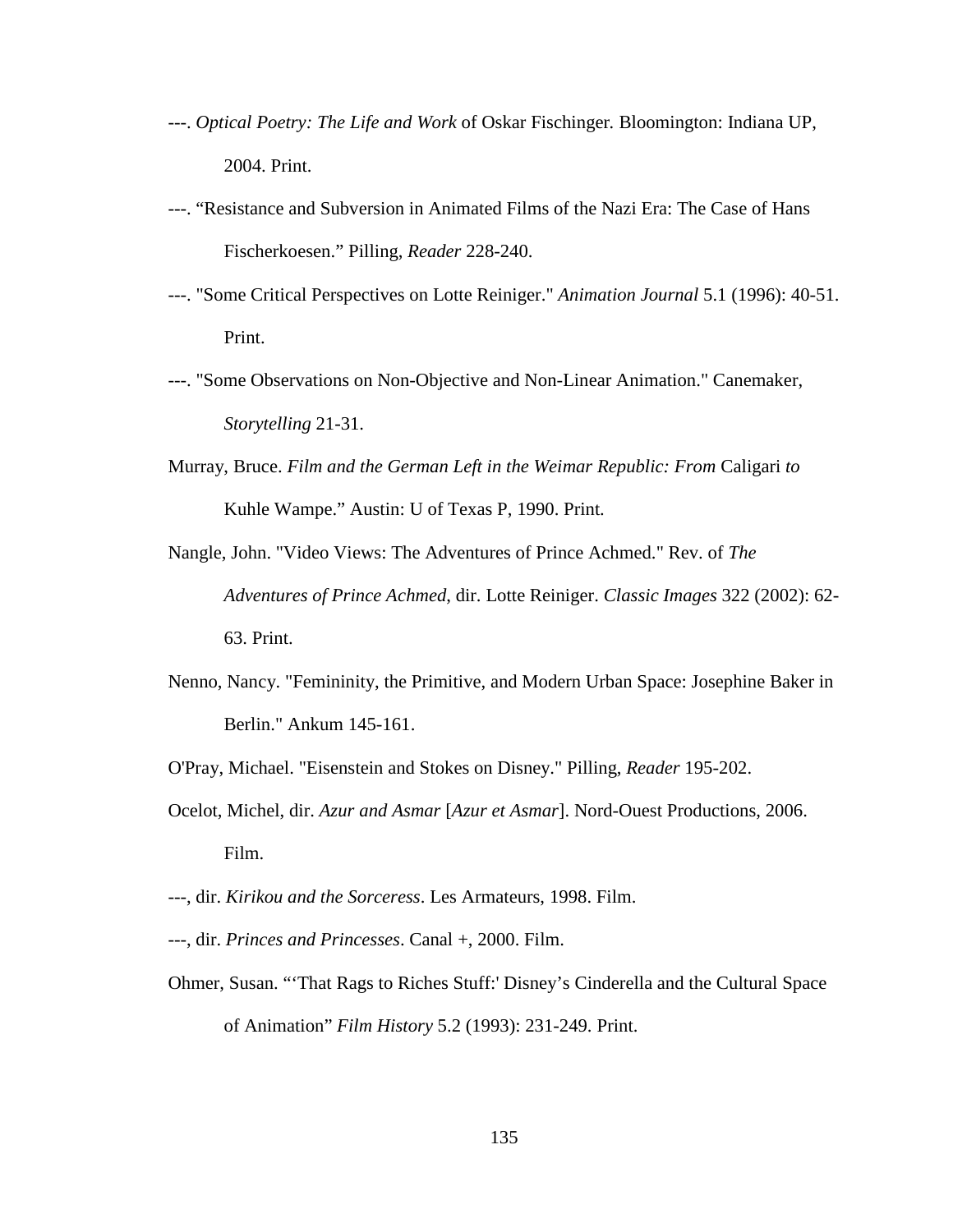- Osmond, Andres. Rev. of *Azur and Asmar*, dir. Michel Ocelot. *Sight and Sound* 18.2 (2008): 51-2. Print.
- ---. "Paper, Scissors." Rev. of *The Fairy Tale Films*, collection of short films by Lotte Reiniger. *Sight & Sound* 19.2 (2009): 87-8. Print.
- Panofsky, Erwin. "Style and Medium in the Motion Pictures." 1934. Braudy and Cohen 289-302.
- Peary, Danny and Gerald Peary, eds. *The American Animated Cartoon: A Critical Anthology*. New York: Dutton, 1980. Print.
- Petersen, Klaus. "Weimar Germany, 1919-1933." *Censorship: A World Encyclopedia*. Ed. Derek Jones. Vol. 2. Chicago: Fitzroy Dearborn, 2001. Print. 4 vols.
- Petro, Patrice. "Perceptions of Difference: Woman as Spectator and Spectacle." Ankum 41-66.
- Pilling, Jayne, ed. *A Reader in Animation Studies*. London: John Libbey, 1997. Print.
- *---. Women and Animation: A Compendium*. Suffolk: BFI, 1992. Print.
- Pinkerton, Nick. "This Girl's Life." Rev. of *Persepolis*, dir. Marjane Satrapi. *Village Voice* [New York] 19-25 Dec. 2007: 70. Print.
- Prince, Stephen. *Movies and Meaning: An Introduction to Film*. 4<sup>th</sup> ed. Boston: Pearson, 2007. Print.
- Rabinovitz, Lauren. "Women Animators and Women's Experiences." Solomon, *Art* 73- 80.
- Ralmon, John. "Béla Balázs in German Exile." *Film Quarterly* 30.3 (1977): 12-19. Print. Ratner, Megan. "In the Shadows." *Art on Paper* 10.3 (2006): 44-9. Print.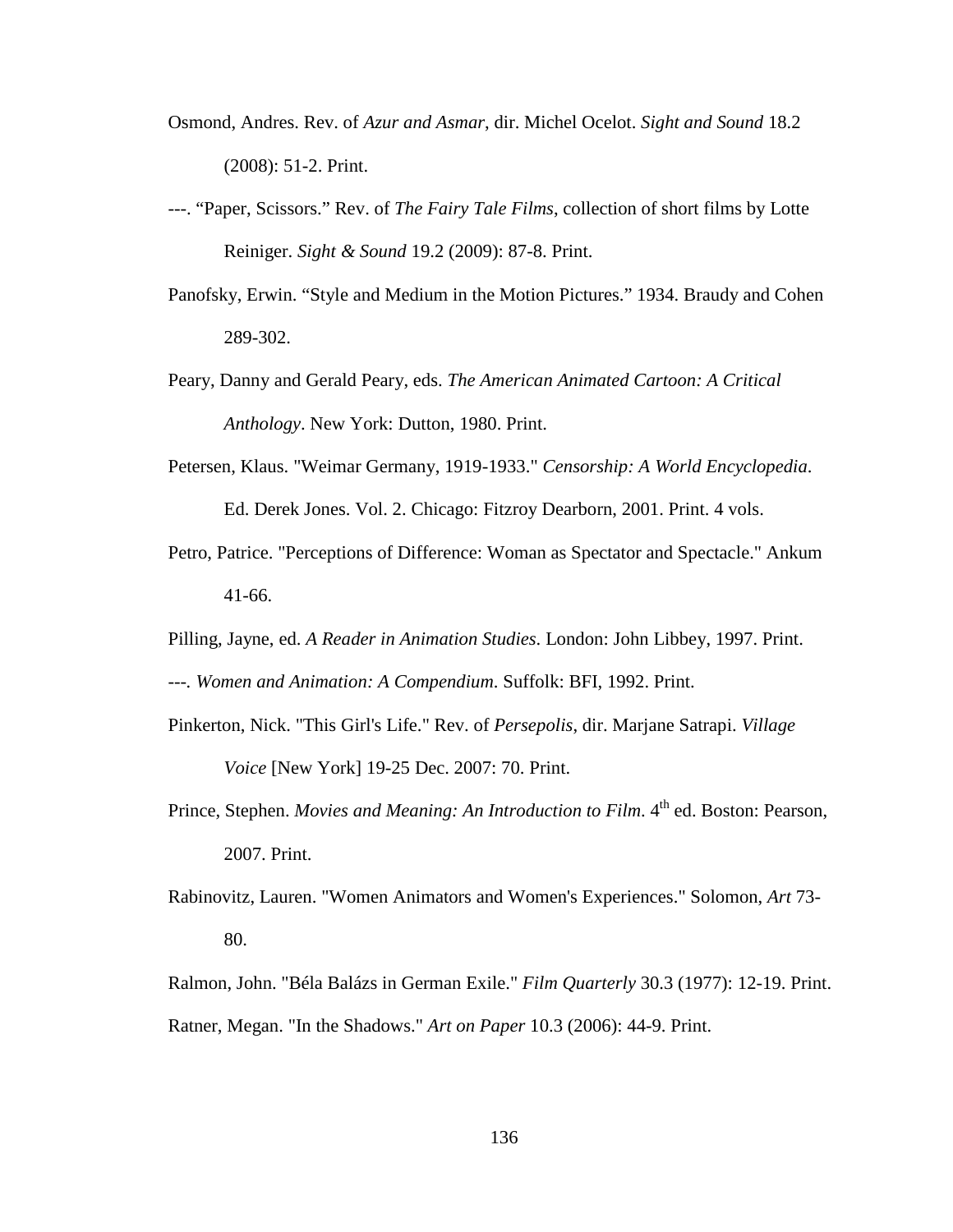- Rees, Stephen. Rev. of *The Adventures of Prince Achmed*, dir. Lotte Reiniger. *Library Journal* (2002): 190. Print.
- Reiniger, Lotte, dir. and scen. *The Adventures of Prince Achmed* [*Die Geschichte des Prinzen Achmed*]. Cinematog. Carl Koch. Asst. Alexander Kardan, Walther Türck, Walter Ruttmann, and Berthold Bartosch. Comp. Wolfgang Zeller. Comenius Film Berlin, 1926. Film.
- ---. "The Adventures of Prince Achmed, or What May Happen to Somebody Trying to Make a Full Length Cartoon in 1926." *Silent Picture* 8 (1970): 2-4. Print.
- ---. "Film as Ballet." *Life and Letters Today* 14.3 (1936): 157-63. Print. Rpt. in Lant and Periz 166-72.
- ---. "Film Magic in Scissors." *Film Weekly* 5 Apr. 1930: 7. Print.
- ---. "Die Geschichte meines Prinzen Achmed." *Der Film Spiegel* 5 (1926): 30-32. Print. Rpt. in Milestone *Prince Achmed* press kit.
- ---. "Lotte Reiniger: An Interview with Alfio Bastiancich." 1980. Trans. and ed. Jayne Pilling. *Women and Film: A Compendium*. London: BFI, 1992. 9-15. Print. Excerpt from *Lotte Reiniger*. By Alfio Bastiancich. Turin: Assemblea Teatro; Compagnia del Bagatto, 1982.
- ---. "Moving Silhouettes." *Film Art* 3.8 (1936): 14-18. Print.
- ---. "Scissors Make Films." *Sight and Sound* 5.17 (1936): 13-5. Print.
- ---. *Shadow Theatres and Shadow Films*. London: Batsford, 1970. Print.
- Renoir, Jean. *My Life and My Films*. 3rd ed. Trans. Norman Denny. New York: De Capo, 2000. Print. Trans. of *Ma Vie et Mes Film*s. New York: Atheneum, 1974.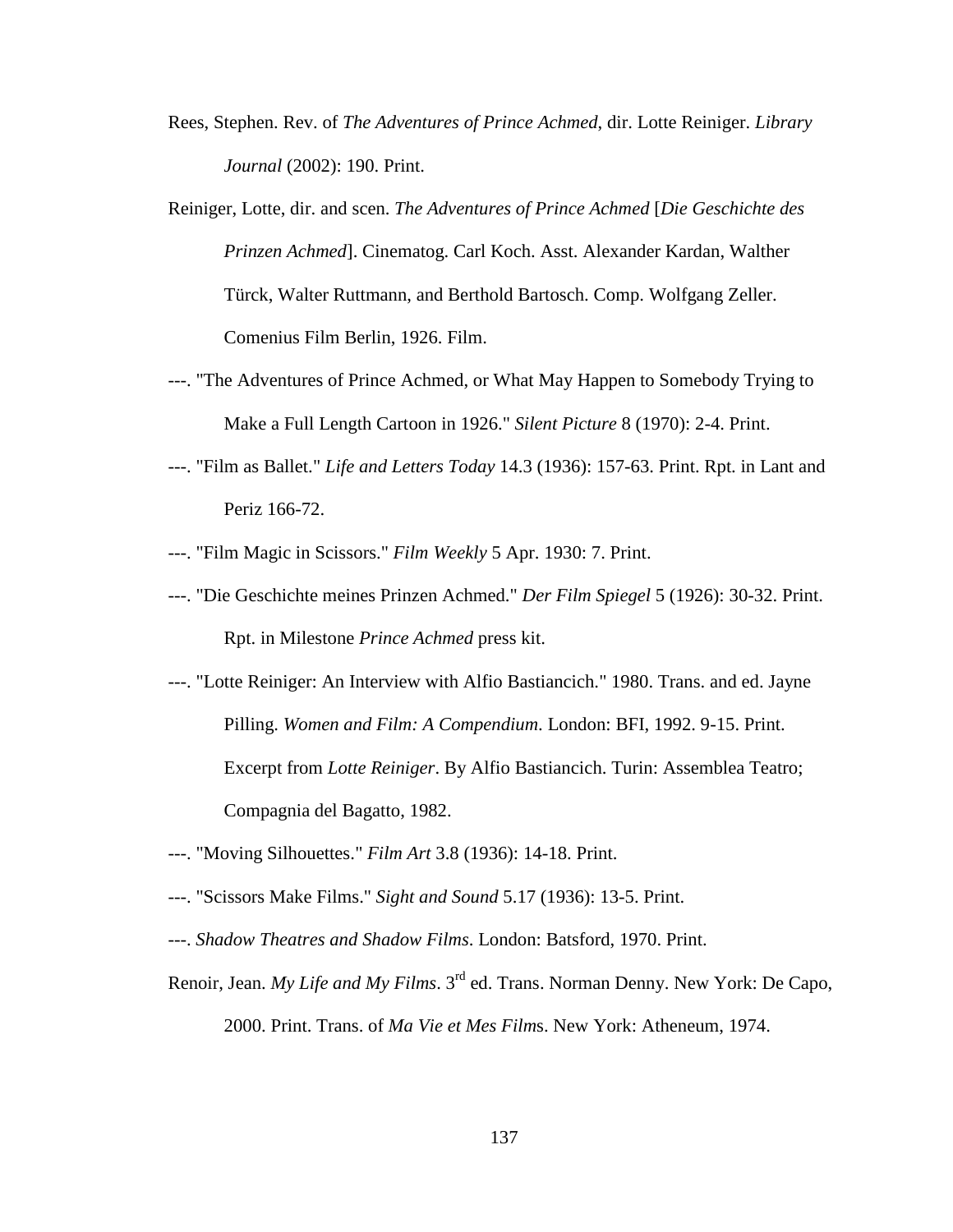- Richter, Hans. *Dada: Art and Anti-Art*. 1965. Trans. David Britt. New York: Thames and Hudson, 1997. Print.
- Robinson, David. "Film Museums I Have Known and (Sometimes) Loved." *Film History* 18 (2006): 237-260. Print.
- Rosenbaum, Jonathan. "Dream Masters I: Walt Disney" *Film Comment* 11.1 (1975): 65- 69. Print.
- Rubin, Sam. "Sam Rubin's Classic Clinic: Marion Davies Bio Plus 2 Animation Firsts." Rev. of *The Adventures of Prince Achmed*, dir. Lotte Reiniger. *Classic Images* (2002): 30-31. Print.
- Russett, Robert and Cecile Starr, eds. *Experimental Animation: An Illustrated Anthology*. New York: Van Nostrand Reinhold, 1976. Print.

Saarinen, Alice. "Cartoons as Art." 1953. Jacobs 254-261.

- Salkin, Leo. "Working for Walter Lantz in the 30's: A Reminiscence." Solomon, *Art* 51- 58.
- Satrapi, Marjane, dir. *Persepolis*. Perf. Catherine Deneuve and Sean Penn. 2.4.7 Films, 2007. Film.
- Scheffauer, Herman G. "Arabian Nights' Story Lives again in Striking Two Dimensional Picture." [Berlin?]: n.p., [c. 1926?]. Print.

Schweizer, Peter and Rochelle Schweizer. *Disney, The Mouse Betrayed: Greed, Corruption, and Children at Risk*. Washington, D.C.: Renergy-Eagle, 1998. Print.

Serrazina, Pedro, dir. *Story of the Cat and the Moon* [*Estória do gato e da lua*]. Filmógrafo, 1994. Film.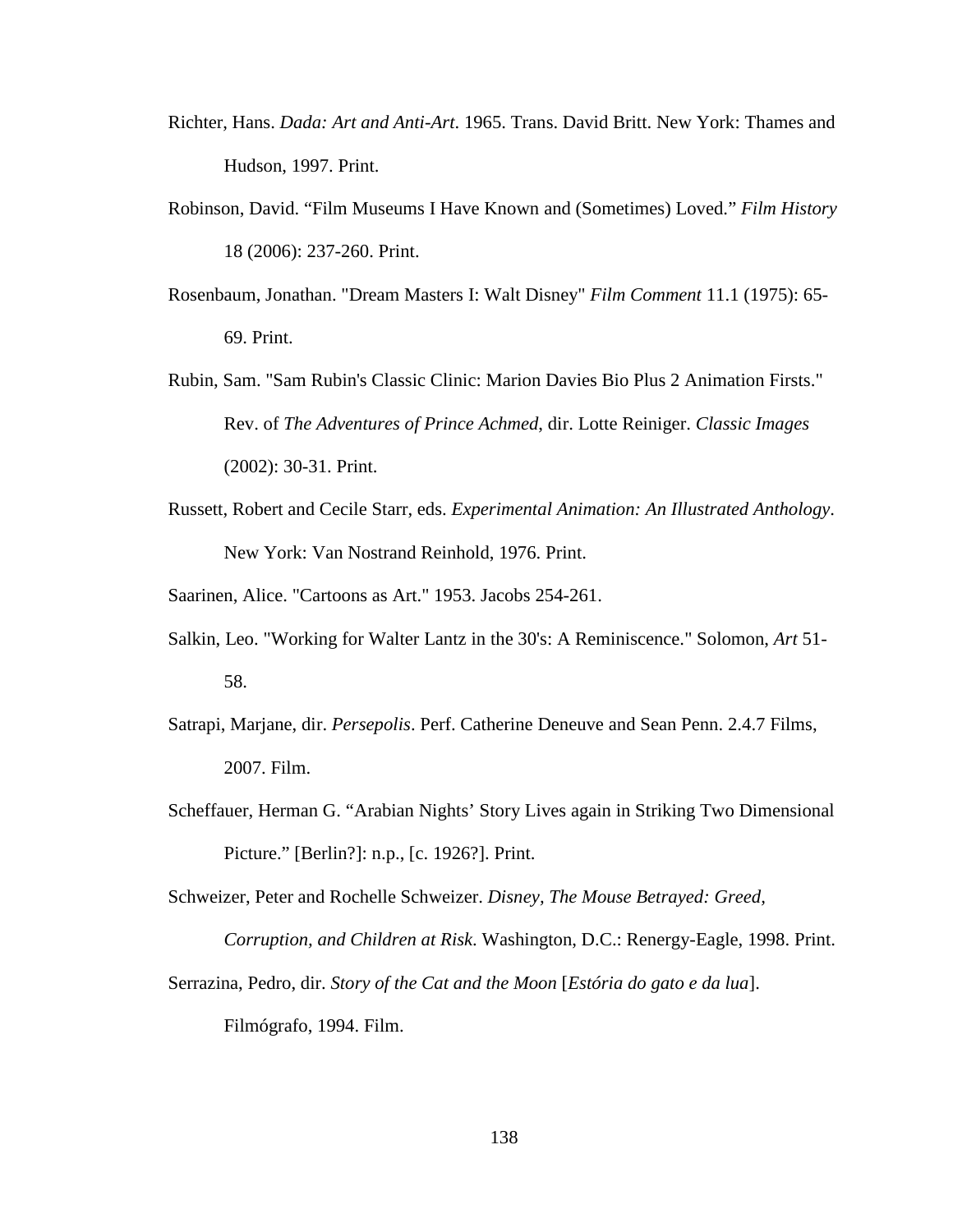Sharff, Stefan. *The Elements of Cinema: Toward a Theory of Cinesthetic Impact*. New York: Columbia UP, 1982. Print.

*Shrek*. Dirs. Andrew Adamson and Vicky Jenson. DreamWorks Animation, 2001. Film.

Simmons, John R. "She Made First Cartoon Feature, Lotte Reiniger Now Works in

London." *Films and Filming* 2.3 (1955): 24. Print.

*The Simpsons*. Fox. 1989-. Television.

- Sklar, Robert. *Movie-Made America: A Social History of American Movies*. New York: Random House, 1975. Print.
- Small, Edward S. and Eugene Levinson. "Toward a Theory of Animation." *Velvet Light Trap* 24 (1989): 67-74. Print.
- Smith, David R. "New Dimensions--Beginnings of the Disney Multiplane Camera." Solomon, *Art* 37-49.
- Smith, Scott. *The Film 100: A Ranking of the Most Influential People in the History of the Movies*. Secaucus, NJ: Carol Publishing, 1998. Print.
- Snodgrass, Mary Ellen. "Films of Fable." *Encyclopedia of Fable*. Santa Barbara, CA: ABC-CLIO, 1998. n.p. Print.
- Solomon, Charles. "Animation Is a Visual Medium." Canemaker, *Storytelling* 93-95.
- ---, ed. *The Art of the Animated Image: An Anthology*. Los Angeles: AFI, 1987. Print.
- ---. "Notes on a Definition." Solomon, *Art* 9-12.
- Speed, Louise. Rev. of *Die Geschichte des Prinzen Achmed Marvels and Tales: Journal of Fairy Tale Studies* 17.1 (2003): 181-183. Print.
- Spivak, Guyatri Chakravorty. *In Other Worlds: Essays in Cultural Politics*. New York: Methuen, 1987. Print.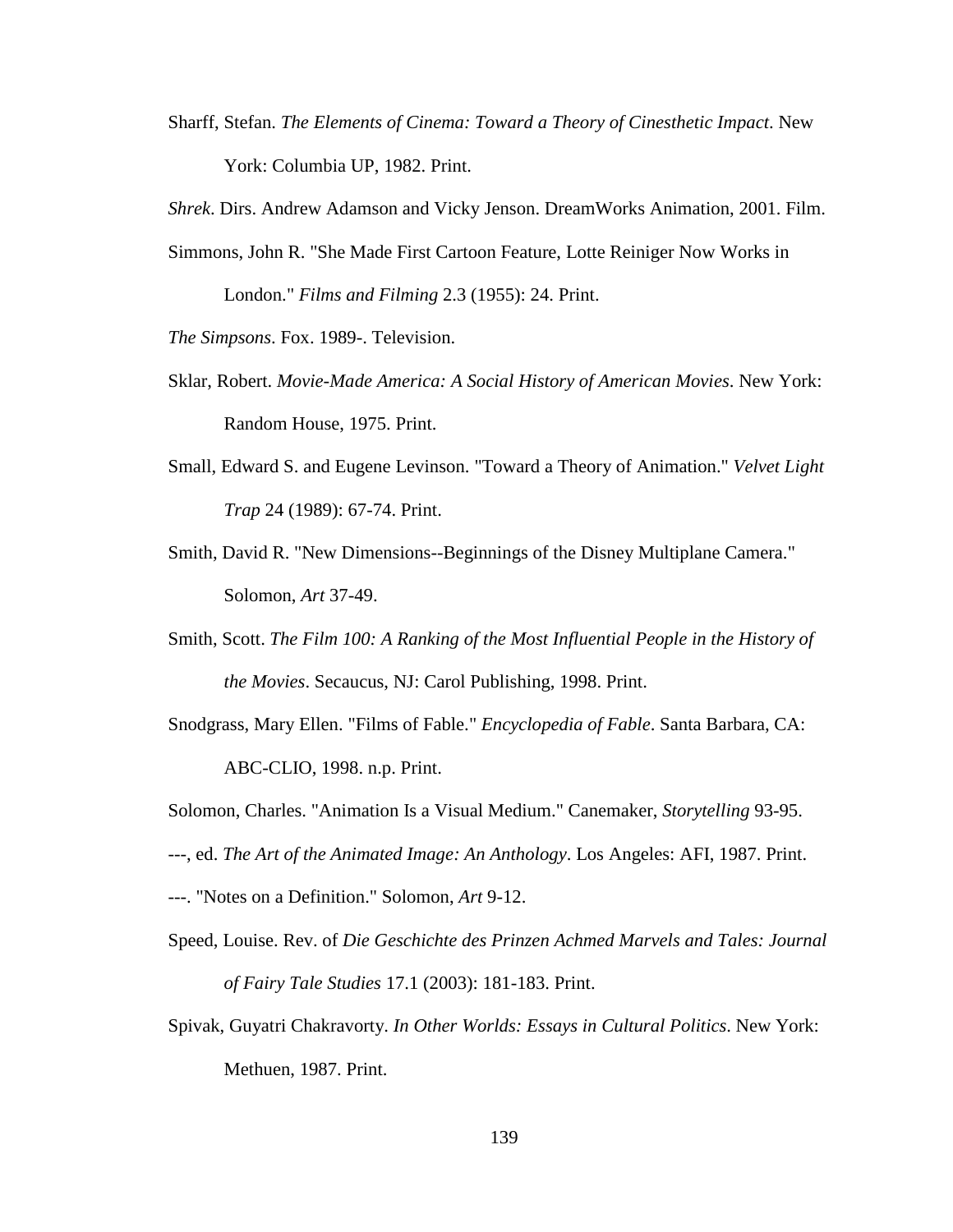- Stables, Kate. Rev. of *Lemony Snicket's A Series of Unfortunate Events*. *Sight and Sound* 15.8 (2005): 89. Print.
- Stapp, Philip, dir. *Symmetry.* 1966. Academic Film Archive of North America. 8 August 2010.
- Starr, Cecile. "Fine Art Animation." Solomon, *Art* 67-71.
- ---. "Lotte Reiniger." *Women and Animation: A Compendium*. Ed. Jayne Pilling. Suffolk: BFI, 1992. Print. 135.
- ---. "Lotte Reiniger's Fabulous Film Career." *Sightlines* 13.4 (1980): 17-19. Print.

Stephenson*,* Ralph*. Animation in the Cinema.* Amsterdam: Zwemmer, 1967. Print.

- Telotte, J.P. "The Changing Space of Animation: Disney's Hybrid Films of the 1940s." *Animation: An Interdisciplinary Journal* 2.3 (2007): 245-258. Print.
- ---. "Ub Iwerks' (Muli)Plain Cinema." *Animation: An Interdisciplinary Journal* 1.9 (2006): 9-24. Print.
- Thompson, Kristin. *Exporting Entertainment: America in the World Film Market, 1907- 34*. London: BFI, 1985. Print.
- ---. "Implications of the Cel Animation Technique." *The Cinematic Apparatus*. Ed. Teresa de Lauretis and Stephen Heath. New York: St. Martin's, 1980. 106-120. Print.
- Thompson, Richard. "Meep Meep." *Movies and Methods: An Anthology*. Ed. Bill Nichols Berkeley: U California P, 1976. 126-135. Print.
- "Toon Up!" *In Focus* June 2004. National Organization of Theatre Owners. Web. 1 August 2010.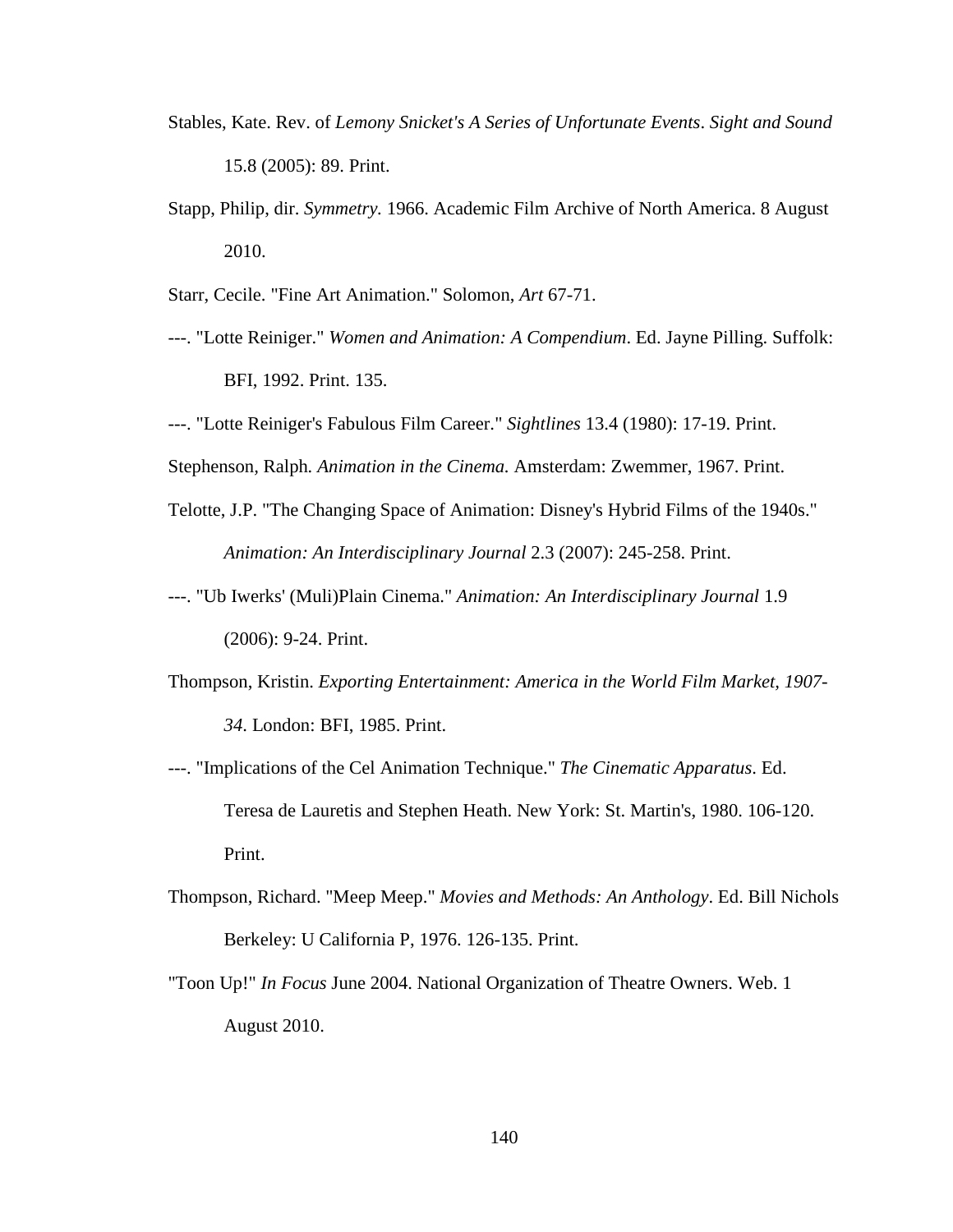- *Toy Story*. Dir. John Lasseter. Pixar Animation Studios and Walt Disney Pictures, 1995. Film.
- Tzara, Tristan. "Dada Manifesto, 1918." 1918. Kolocotroni, Goldman, and Taxidou 276- 280.
- *Up*. Dir. Pete Docter and Bob Peterson. Pixar Animation Studios and Walt Disney Pictures, 2009. Film.
- Walker, Kara. *My Complement, My Enemy, My Oppressor, My Love*. c. 2007. Cut paper on wall. Walker Art Center, Minneapolis.
- Ward, Janet. *Weimar Surfaces: Urban Visual Culture in 1920s Germany*. Berkeley: U of California P, 2001. Print.
- Weaver, Randolph T. "Prince Achmed and Other Animated Silhouettes." *Theatre Arts Monthly* June 1931: 505-509. Print.

Weinberg, Gretchen. "MC et Moi." *Film Culture* 25 (1962): n.p. Print.

- White, Eric Walter. "The Music for Harlequin." *Close Up* 9.3 (1932): 164-171. Print.
- *---. Walking Shadows: An Essay on Lotte Reiniger's Silhouette Films*. London: Leonard and Virginia Woolf at Hogarth, 1931. Print.
- Wizansky, Noga Gahl. "Crosscut: Handicraft and Abstraction in Weimar Germany." Diss. U of California, Berkeley, 2004. Print.
- Zipes, Jack, ed. *Oxford Companion to Fairy Tales*. New York: Oxford UP, 2000. 419- 421. Print.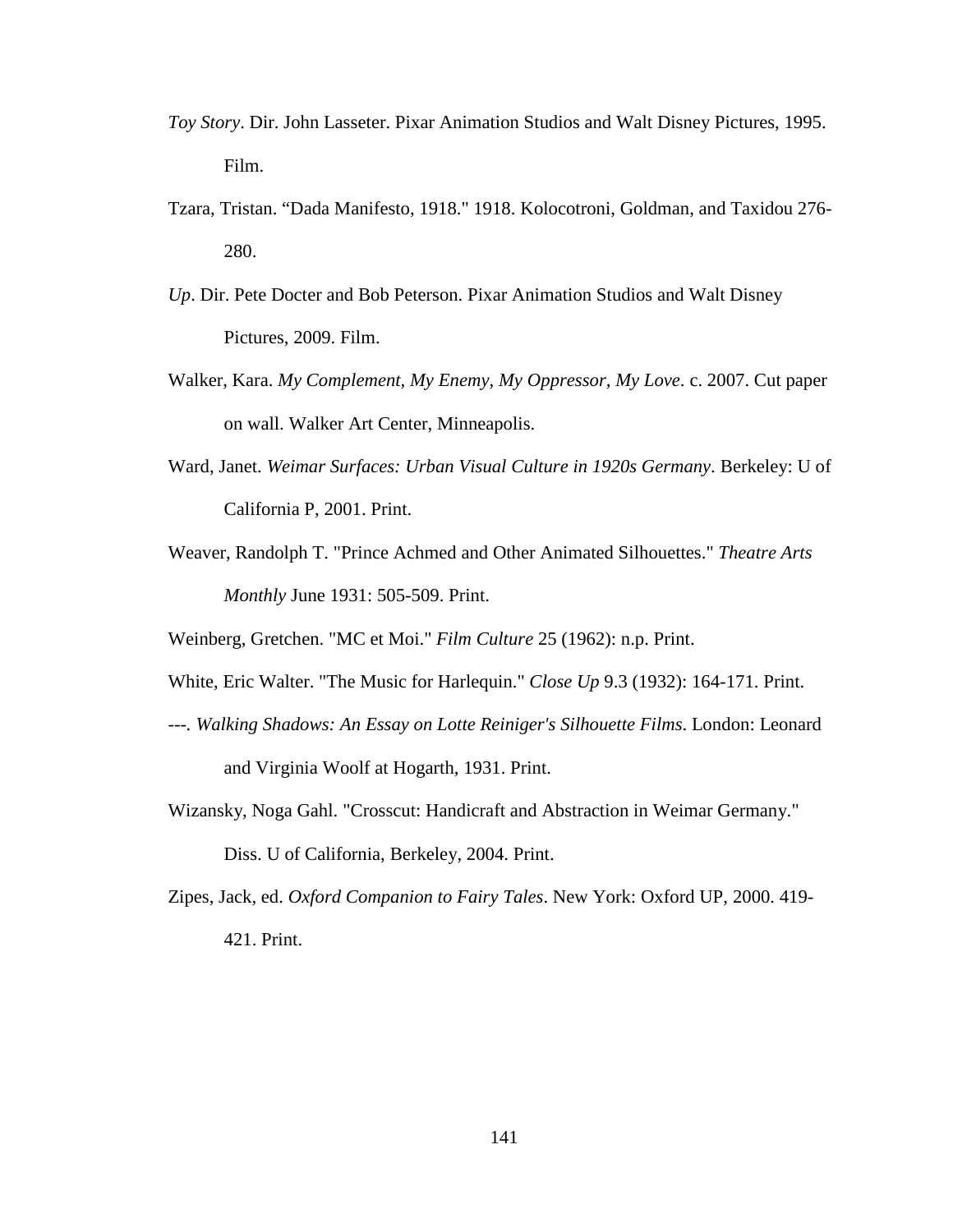# **APPENDIX I--LOTTE REINIGER'S BIO-FILMOGRAPHY**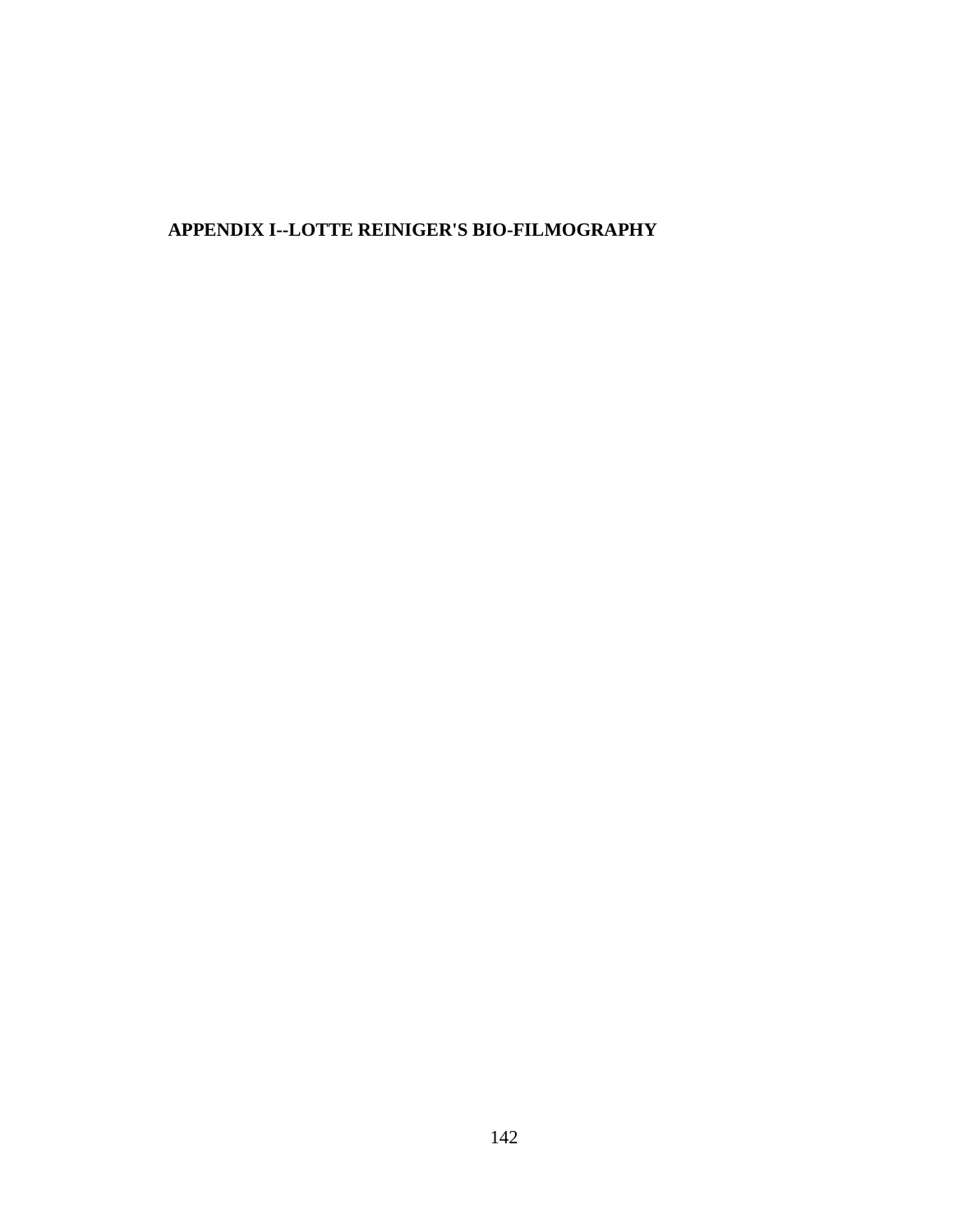- 1899 2 June, Born Charlotte Reiniger in Berlin.
- 1915 Attended Paul Wegener's lecture on special effects in the cinema.
- 1916-7 Enrolled in Max Reinhardt's drama school in Berlin; created silhouette subtitles for the live-action feature *Rubezahls Hochzeit* (*Rumpelstiltskin's Wedding*), dir. Wegener, prod. Projektions AG-Union Berlin; created costumes, set, and special effects for *Die schöne Prinzessin von China* (*The Beautiful Chinese Princess*), a live-action silhouette film in which actors were only seen as onscreen shadows, dir. Rochus Gliese.
- 1918 Created intertitles and assisted stop-motion animation sequence for live-action feature *Der Rattenfänger von Hameln* (*The Pied Piper of Hamelin*), dir. Wegener; created intertitles for a live-action short called *Apokalypsi* (*Apocalypse*), dir. Gliese, scen. Wegener, prod. Projektions AG-Union Berlin; introduced by Wegener to Dr. Hans Cürlis and his filmmaking associates at the Institut für Kulturforschung (Institute for Cultural Research) in Berlin.
- 1919 *Das Ornament der verliebzten Herz* (*The Ornament of the Enamored Heart*), dir. and scen. Reiniger, cinematog. Koch, asst. Berthold Bartosch and Kucharsky, prod. Institute for Cultural Research.
- 1920 *Amor und das standhafte Liebespaar* (*Cupid and the Steadfast Lovers*), a short film that combined live-action and silhouettes, dir. and scen. Reiniger, cinematog. Koch, prod. Institute for Cultural Research; created intertitles and a shadow sequence for the live-action feature *Der verlorene Schatten* (*The Lost Shadow*), dir. Gliese, scen. Wegener, prod. Projektions AG-Union Berlin; *Das Geheimnis der Marquise* (*The Marquise's Secret*), a reverse silhouette film, dir. and scen. Reiniger, prod. Julius Pinschewer advertising firm; *Die Barcarole* (*The Barcarole*) for Pinschewer's advertising firm.
- 1921 *Die fliegende Koffer* (*The Flying Coffer*), dir. and scen. Reiniger, cinematog. Koch, prod. Institute for Cultural Research; *Der Stern von Bethlehem* (*The Star of Bethlehem*), dir. and scen. Reiniger, cinematog. Koch, prod. Institute for Cultural Research; married Carl Koch.
- 1922 *Aschenputtel* (*Cinderella*), dir. and scen. Reiniger, cinematog. Koch, asst. Toni Rabold and Alexander Kardan, prod. Institute for Cultural Research; *Dornroeschen* (*Sleeping Beauty*), dir. and scen. Reiniger, prod. Pinschewer advertising firm.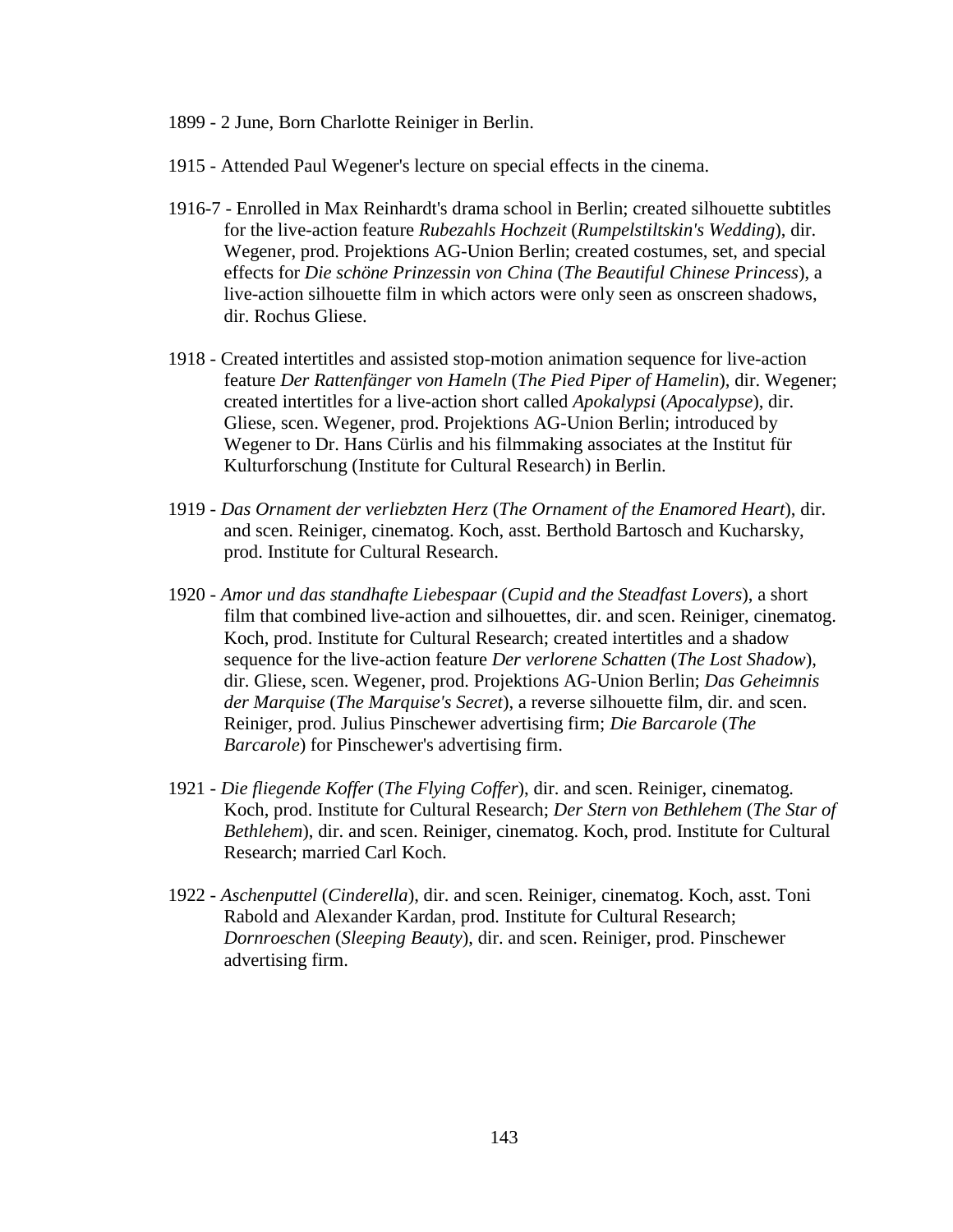- 1923 Co-created Kriemhild's Dream of Hawks sequence with Walter Ruttmann for *Die Nibelungen*, dir. Frtiz Lang, prod. Decla Bioscop AG Berlin; began production on *Die Geschichte des Prinzen Achmed* (*The Adventures of Prince Achmed*), dir. and scen. Reiniger, cinematog. Koch, asst. Walter Ruttmann, Kardan, Bartosch, Walther Türck, comp. Wolfgang Zeller, prod. Comenius-Film Berlin.
- 1926 15 Jan. Completed version of *Prince Achmed* submitted to censorship board, 2 May press screening in Berlin; July Parisian premiere of *Prince Achmed* at Louis Jouvet's theatre on the Champs Elysees; Sep. *Prince Achmed* officially premiered at Gloria Palast in Berlin.
- 1927 Created silhouette effects within *Heut' tanzt Mariette* (*Today Marietta Dances*), a live-action feature, dir. Friedrich Zelnik.
- 1928 15 Dec. Berlin premiere of *Doktor Doolittle und seiner Tiere* (*Dr. Doolittle and His Animals*), Reiniger's second feature-length silhouette film, dir. and scen. Reiniger, cinematog. Koch, asst. Bartosch, comp. Paul Dessau, Kurt Weill, Paul Hindemith, and Igor Stravinsky, prod. Deutscher Werkfilm Berlin; *Der scheintote Chinese* (*The Seemingly-Dead Chinaman*) was originally a thirteen-minute sequence within *Prince Achmed* but was cut by German censors and international distributors and released separately, dir. and scen. Reiniger, cinematog. Koch, prod. Comenius-Film Berlin.
- 1930 *Jagd nach dem Gluck* (*Running after Luck*), dir. Gliese, perf. Jean Renoir, Catherine Hessling, Amy Tedesco, and Berthold Bartosch, cinematog. Fritz Arno Wagner, prod. Comenius-Film Berlin; *Zehn Minuten Mozart* (*Ten Minutes with Mozart*), scen. and dir. Reiniger, cinematog. Koch, comp. Zeller, prod. Melophon Film Berlin.
- 1931 *Harlekin* (*Harlequin*), dir. and scen. Reiniger, comp. Eric Walter White, cinematog. and prod. Koch.
- 1932 *Sissi*, a ten-minute silhouette sequence to be shown between scenes of Fritz Kreisler's Viennese operetta of the same name, dir. Reiniger.
- 1933 Created silhouette sequence for the live-action feature *Don Quichote* (*Don Quixote*), dir. G.W. Pabst; *Carmen*, scen. and dir. Reiniger, cinematog. Koch, asst. Arthur Neher, comp. Peter Gellhorn, prod. Lotte Reiniger Film Berlin.
- 1934 *Das rollande Rad*, scen. and dir. Reiniger, cinematog. Koch, asst. Neher, comp. Gellhorn, prod. Lotte Reiniger Film Berlin; *Der Graf von Carabas* (*Puss in Boots*), scen. and dir. Reiniger, cinematog. Koch, asst. Neher, comp. Gellhorn, prod. Lotte Reiniger Film Berlin; *Das gestohlene Herz* (*The Stolen Heart*), scen. and dir. Reiniger, cinematog. Koch, asst. Neher, prod. Lotte Reiniger Film Berlin for the Arbeitsgemeinschaft für Hausmusik in der Reichsmusikkammer.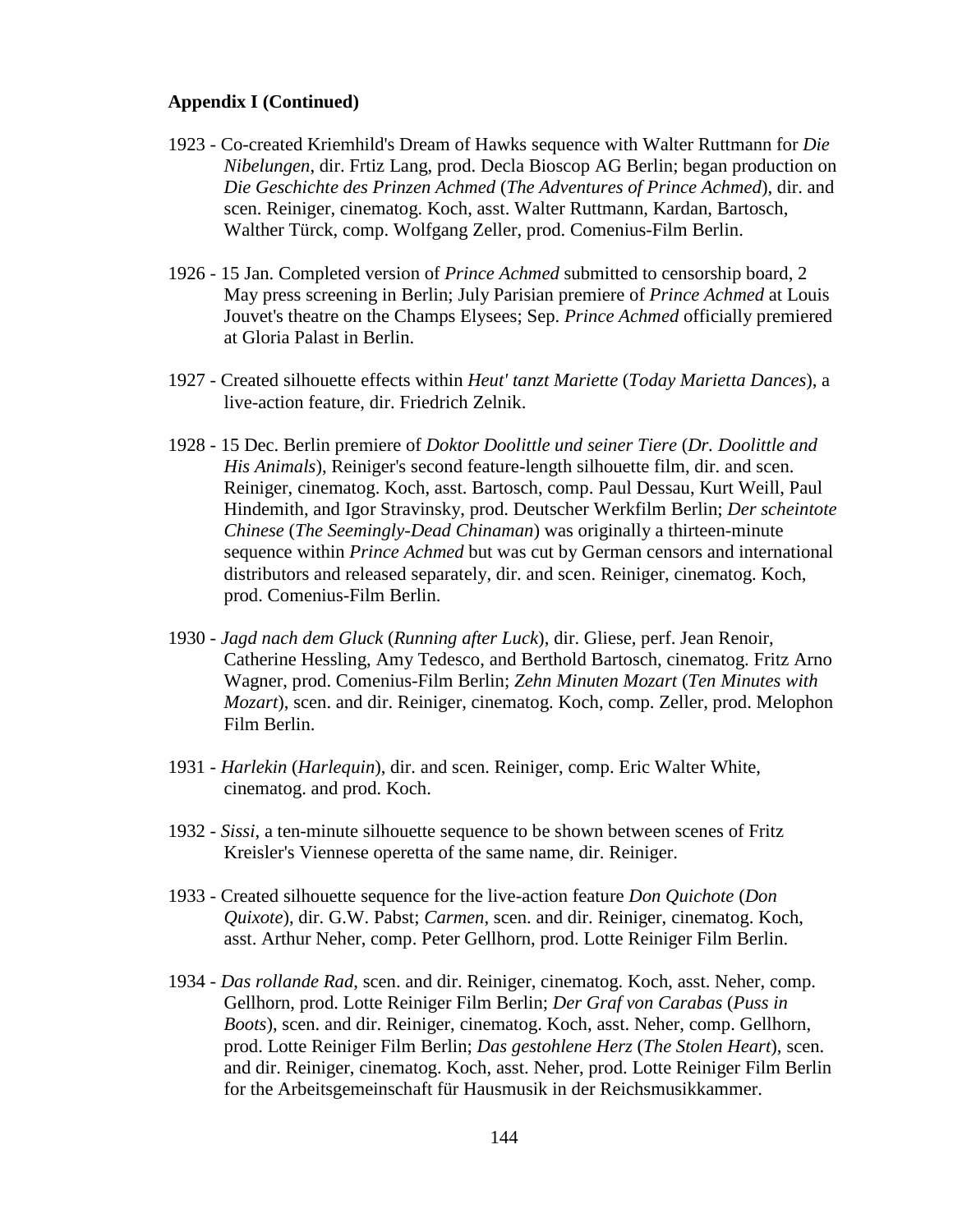- 1935 *Der klein Schornsteinfeger* (*The Little Chimneysweep*), dir. Reiniger, scen. White, cinematog. Koch, asst. Neher, comp. Gellhorn, prod. Lotte Reiniger Film Berlin; *Papageno* (*The Cheerful Bird-Catcher)*, scen. and dir. Reiniger, cinematog. Koch, asst. Neher, comp. Gellhorn, prod. Lotte Reiniger Film Berlin; *Galathea*, scen. and dir. Reiniger, cinematog. Koch, asst. Neher, comp. White, prod. Lotte Reiniger Film Berlin.
- 1936 *The King's Breakfast*, scen. and dir. Reiniger, asst. Martin Battersby and Neher, comp. Frazer Simpson, prod. Facts and Fantasies, London.
- 1937 *Tocher* (Scottish dialect for *The Dowr*y), scen. and dir. Reiniger, prod. General Post Office film unit.
- 1938 Created a silhouette sequence for the live-action feature *La Marseillaise*, dir. Jean Renoir, prod. Societé de Production et d'Exploitation.
- 1939 *H.P.O.*; *Dream Circus* (unfinished).
- 1940 *L'Elisir D'Amore*, scen. and dir. Reiniger, cinematog. Koch, prod. Scalera Film (Itlay).
- 1941 Assistant director on *Tosca*, dir. Koch and Renoir, prod. Scalera Film.
- 1942 Co-wrote (with Koch) *Una Signora dell'ovest* (*Girl of the Golden West*), prod. Scalera Film.
- 1944 *Die goldene Gans* (*The Golden Goose*) (unfinished), scen. and dir. Reiniger, prod. Reichsanstalt für Film und Bild Berlin.
- 1949-50 Produced several advertising films, including *The Daughter*, *Post Early for Christmas*, *Greetings Telegram*, and *Wool Ballet*, scen. and dir. Reiniger, prod. G.P.O. Film Unit (London) and Crown Film Unit (London).
- 1951 *Mary's Birthday*, scen. and dir. Reiniger, cinematog. Koch, asst. Godfrey Jennison and Jane Phillips, prod. Crown Film Unit (London).
- 1953 *Snow White and Rose Red*, scen. and dir. Reiniger, cinematog. Koch, asst. Kardan, Stanley Newby, and Gerry Lee, comp. Freddie Phillips, prod. Primrose Productions (London); *Aladdin*, scen. and dir. Reiniger, cinematog. Koch, asst. Kardan, Stanley Newby, and Gerry Lee, comp. Freddie Phillips, prod. Primrose Productions; *The Magic Horse*, scen. and dir. Reiniger, cinematog. Koch, asst. Kardan, Stanley Newby, and Gerry Lee, comp. Freddie Phillips, prod. Primrose Productions; *You've Asked for It*, scen. and dir. Reiniger.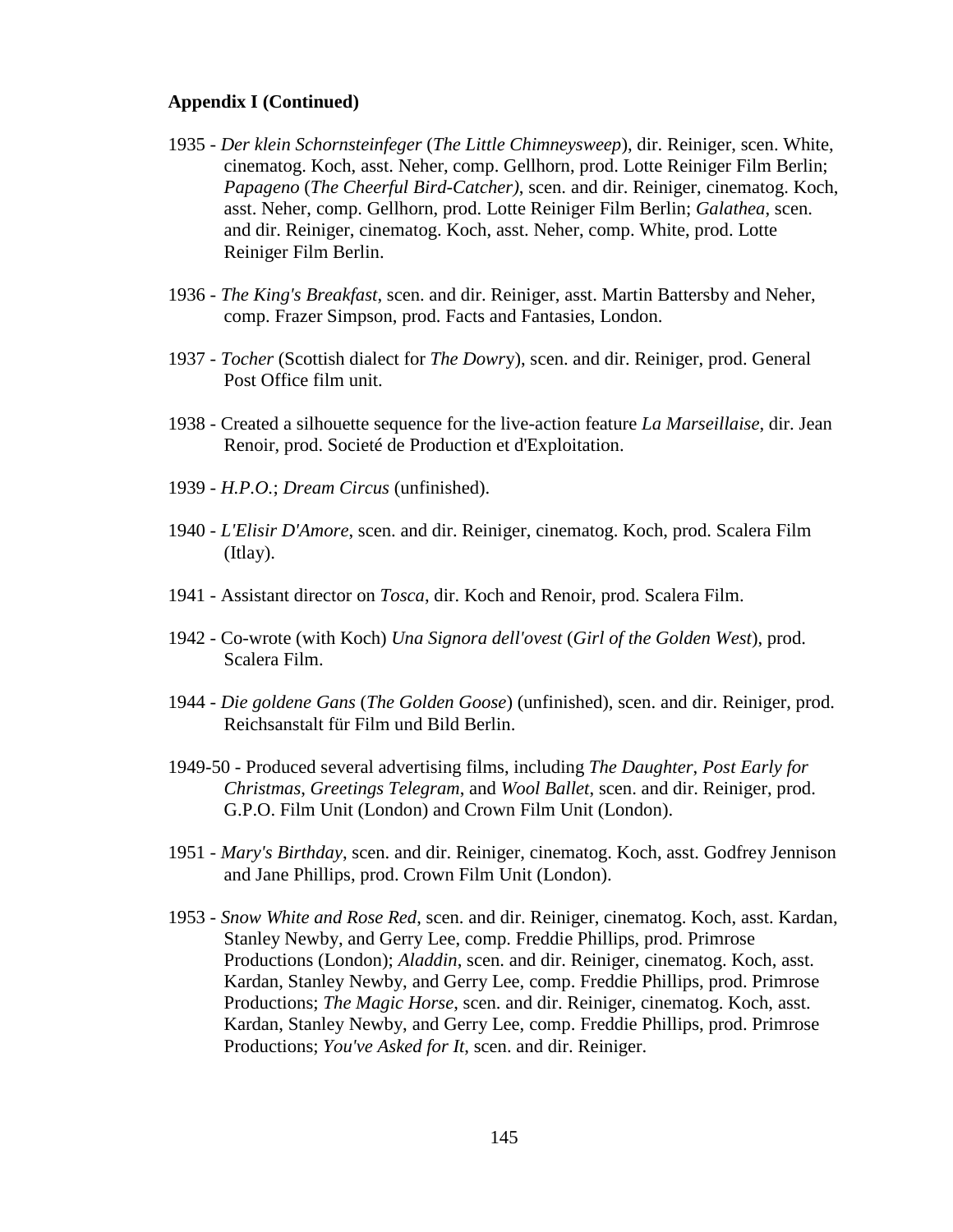- 1954 *The Three Wishes*, scen. and dir. Reiniger, cinematog. Koch, comp. Phillips, prod. Primrose Productions; *The Grasshopper and the Ant*, scen. and dir. Reiniger, cinematog. Koch, comp. Phillips, prod. Primrose Productions; *The Frog Prince*, scen. and dir. Reiniger, cinematog. Koch, comp. Phillips, prod. Primrose Productions; *The Gallant Little Tailor*, scen. and dir. Reiniger, cinematog. Koch, comp. Phillips, prod. Primrose Productions; *Caliph Stork*, scen. and dir. Reiniger, cinematog. Koch, comp. Phillips, prod. Primrose Productions; *Hansel and Gretel*, scen. and dir. Reiniger, cinematog. Koch, comp. Phillips, prod. Primrose Productions; *Thumbelina*, scen. and dir. Reiniger, cinematog. Koch, comp. Phillips, prod. Primrose Productions; *The Sleeping Beauty*, scen. and dir. Reiniger, cinematog. Koch, comp. Phillips, prod. Primrose Productions; *Cinderella*, scen. and dir. Reiniger, cinematog. Koch, comp. Phillips, prod. Primrose Productions; *Hansel and Gretel*, scen. and dir. Reiniger, cinematog. Koch, comp. Phillips, prod. Primrose Productions.
- 1955 *The Gallant Little Tailor* won a Silver Dolphin in the short television film category at the Venice Biennale; *Jack and the Beanstalk*, scen. and dir. Reiniger, cinematog. Koch, asst. Lee, comp. Phillips, prod. Primrose Productions.
- 1956 *The Star of Bethlehem*, scen. and dir. Reiniger, scen. and dir. Reiniger, cinematog. Koch, comp. Gellhorn, prod. Primrose Productions.
- 1957 *Helene La Belle*, scen. and dir. Reiniger, cinematog. Koch, asst. Lee and Jane Phillips, comp. Ludo Phillips, prod. Fantasia Productions (London).
- 1958 *The Seraglio*, scen. and dir. Reiniger, cinematog. Koch, comp. Gellhorn
- 1960 *The Pied Piper of Hamelin*, scen. and dir. Reiniger, cinematog. Koch, prod. Coventry Theatre (London).
- 1961 *The Frog Prince*, scen. and dir. Reiniger, cinematog. Koch, prod. Coventry Theatre.
- 1962 *Wee Sandy* was shown during intermission of a theatrical performance, scen. and dir. Reiniger, asst. Koch, prod. Glasgow Theatre (Scotland).
- 1963 *Cinderella*, scen. and dir. Reiniger, cinematog. Koch, prod. Coventry Theatre; 1 Dec. Carl Koch, Reiniger's longtime husband and cinematographer, passed away.
- 1972 Awarded the Filmband in Gold for longstanding and excellent work in German film.
- 1974 *The Lost Son*, scen. and dir. Reiniger, comp. Phillips.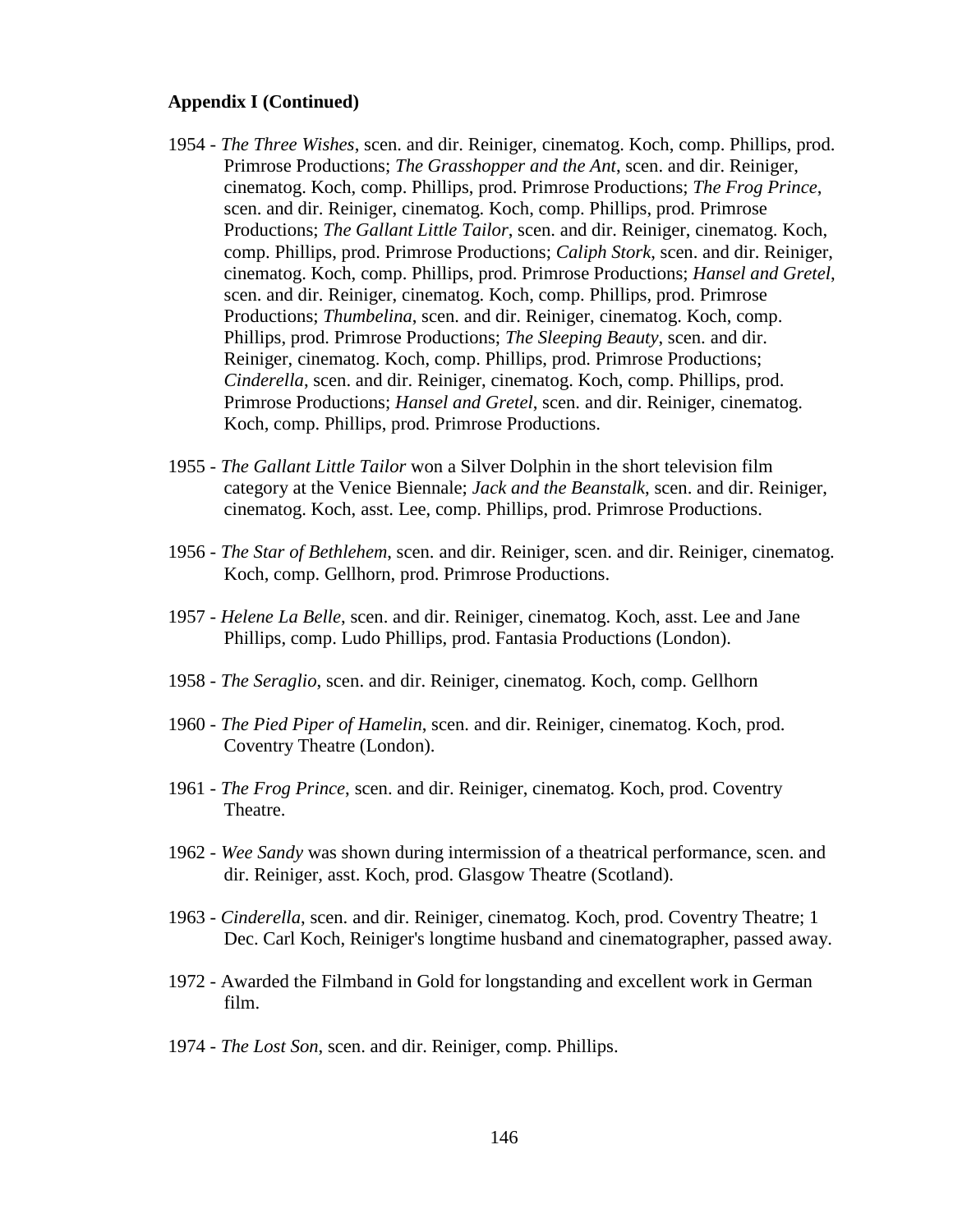- 1975 *Auccassin et Nicolette*, scen. and dir. Reiniger, prod. National Film Board of Canada; assisted and narrated *Bewegte Bilder--Deutsche Trickfilme der zwanziger Jahre Film im Schatten--Der Trickfilm im Dritten Reich*, dir. Rudolf J. Schummer, prod. ZDF Mainz.
- 1979 *The Rose and the Ring*, scen. and dir. Reiniger, prod. Gordon Martin.
- 1980 *Düsselchen und die vier Jahreszeiten*, scen. and dir. Reiniger, prod. Filminstitut Düsseldorf.
- 1981 19 June, died.
- 1986 New York Museum of Modern Art dedicated a tribute to Reiniger's filmmaking career.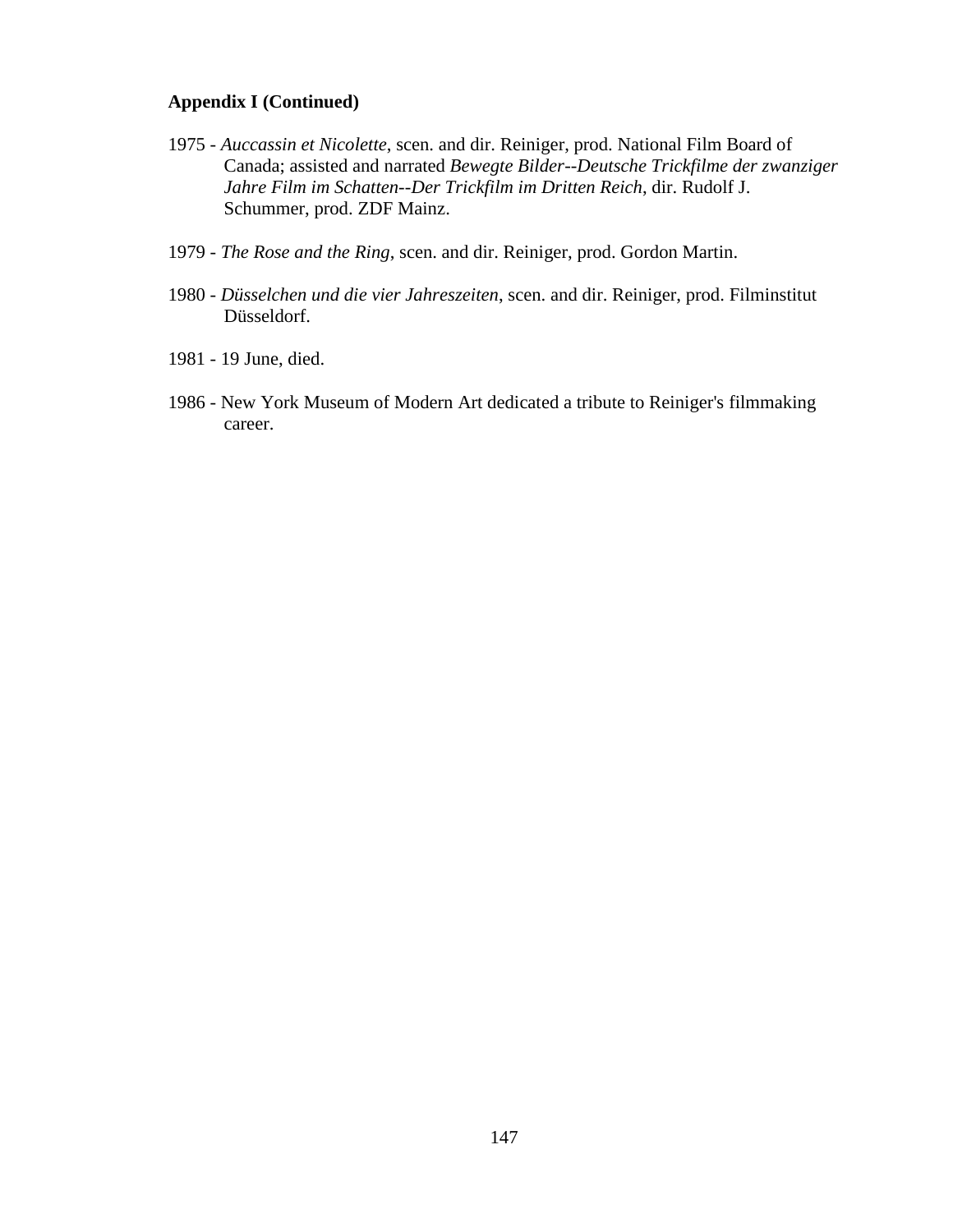## **APPENDIX II--ANNOTATED BIBLIOGRAPHY OF PUBLISHED WRITINGS BY LOTTE REINIGER**[88](#page-160-0)

<sup>&</sup>lt;sup>88</sup> Although my research is limited to English-language texts, during the course of my research I was unable to locate a complete and accurate bibliography of the (published) writings of Lotte Reiniger. Admittedly the ideal Reiniger bibliography would include previously untranslated and unpublished texts, but this version could assist other Reiniger scholars and is therefore included. When information is omitted, I have been unable to locate or translate it.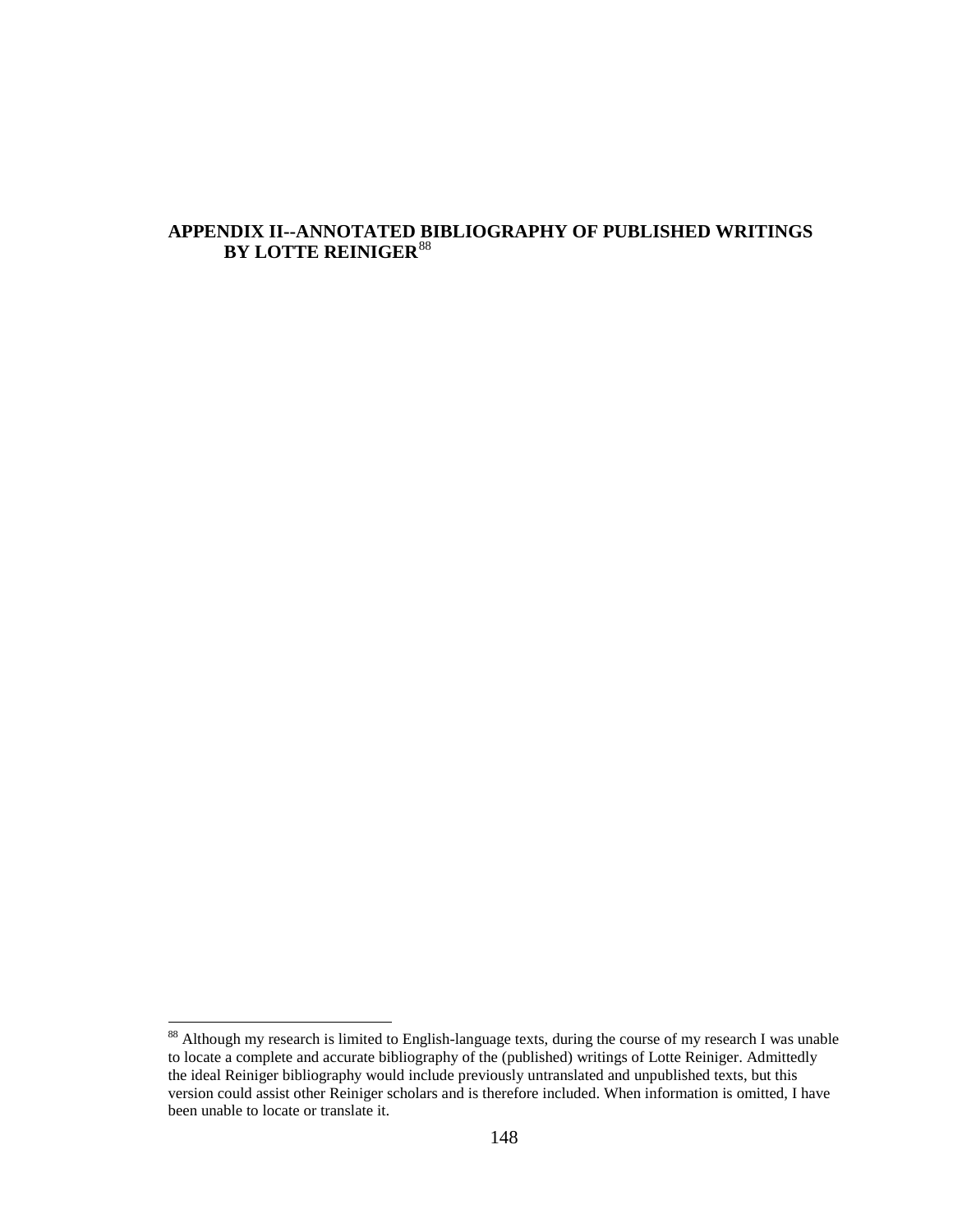Reiniger, Lotte. "The Adventures of Prince Achmed, or What May Happen to Somebody Trying to Make a Full Length Cartoon in 1926." *Silent Picture* 8 (1970): 2-4. Print.

In this short article, Reiniger provides readers with perfunctory biographical information about her initial introduction by Paul Wegener to the filmmakers at the Institute for Cultural Research in Berlin, production of her earliest silhouette films, and acquaintance with Louis Hagan and subsequent offer to produce an animated feature. She supplies interesting details about production conditions for *Prince Achmed*, selection of literary source material on which to base the film, the effects of inflation upon production, and interpersonal relations of crewmembers. She devotes most of the article to the informal premiere of *Prince Achmed*.

---. "Film as Ballet." *Life and Letters Today* 14.3 (1936): 157-63. Print. Rpt. in Lant and Periz 166-72.

This article features Reiniger and her familiar discussing the relationship between ballet and animation. Notable topics of interest are rhythm, formalism in silhouette films, democratization of classical music, eighteenth-century music, image and sound synchronization, repetition, mathematics, onscreen focal points, curves and diagonals, and close-ups.

- ---. "Film Magic in Scissors." *Film Weekly* 5 Apr. 1930: 7. Print. In this brief article, Reiniger discusses the development of film language, diversity of film production techniques, live-action versus trick film, stop-motion animation methods, filmmaking expenses, and the potential of animation within the film industry.
- ---. "Die Geschichte meines Prinzen Achmed." *Der Film Spiegel* 5 (1926): 30-32. Print. Rpt. in Milestone press kit for *Prince Achmed*. [89](#page-160-1) The press kit in which this article appears positions this article as Reiniger's original introduction to *Prince Achmed*. The content is quite similar to the content of "The Adventures of Prince Achmed, or What May Happen" as listed above.
- ---. "Lotte Reiniger: An Interview with Alfio Bastiancich." 1980. Trans. and ed. Jayne Pilling. *Women and Film: A Compendium*. London: BFI, 1992. 9-15. Print. Excerpt from *Lotte Reiniger*. By Bastiancich. Turin: Assemblea Teatro; Compagnia del Bagatto, 1982.

 $89$  Although this article originally appeared in 1926 and was reprinted in the 2001 Milestone press kit, it also must have appeared in a post-1970 version since Reiniger refers to the musical score of Freddie Phillips and the film's 1970 restoration.